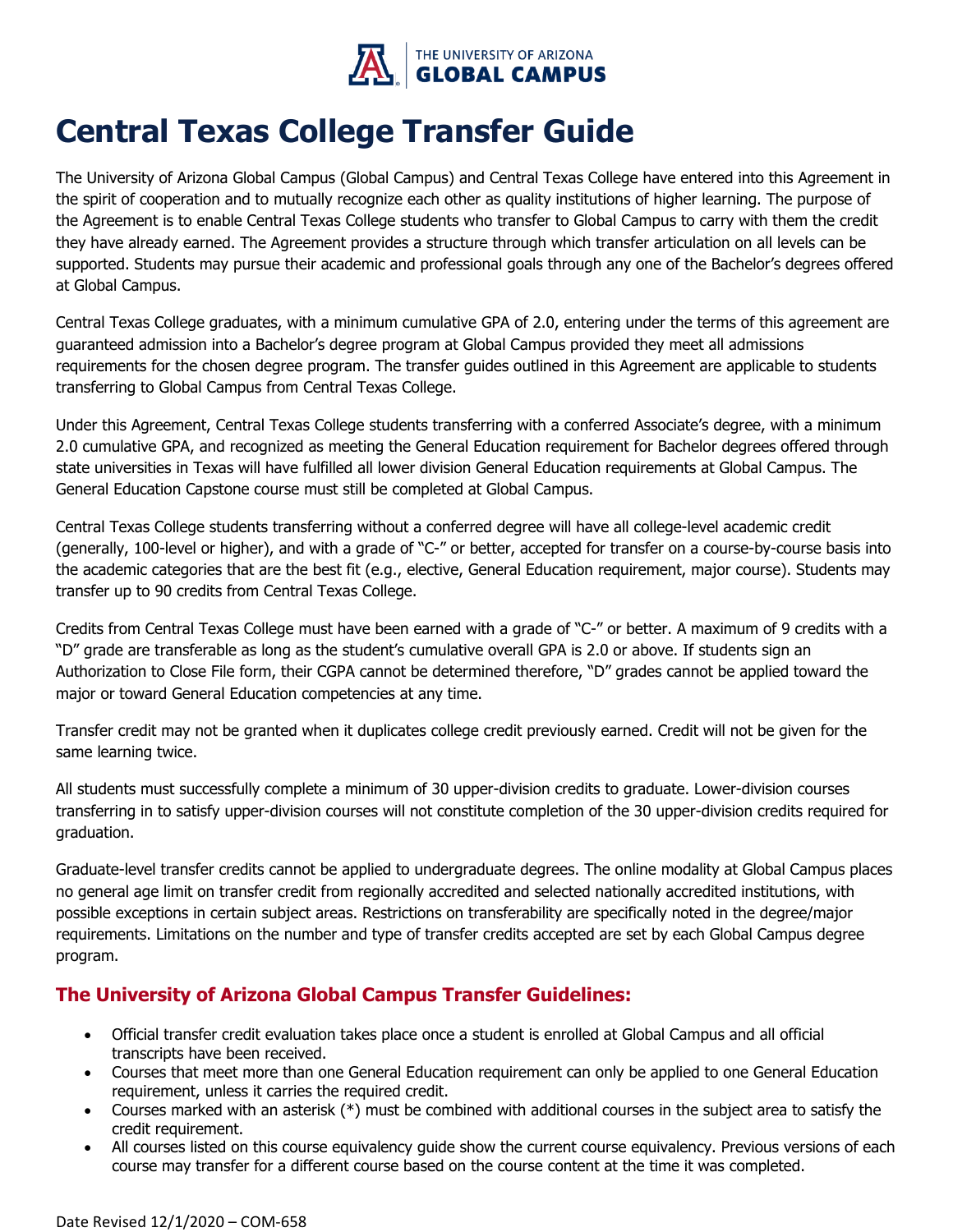

- Multiple courses may meet the same General Education requirement, however only one course is needed to satisfy the requirement, if it carries the required credit.
- Courses being transferred to meet the Information Literacy Core Competency and/or Digital Literacy Competency requirement must have been completed within the last 5 years.
- Lower-for-upper transfer credits may be applied to fulfill equivalent course subjects. These credits will not apply to any upper division requirement. Additional upper division courses may be required.

| <b>CENTRAL TEXAS COLLEGE</b>                            | <b>SEMESTER</b><br><b>CREDIT</b> | THE UNIVERSITY OF ARIZONA<br><b>GLOBAL CAMPUS</b>                                                                                | <b>TRANSFERRABLE</b><br><b>CREDIT AMOUNT</b> |
|---------------------------------------------------------|----------------------------------|----------------------------------------------------------------------------------------------------------------------------------|----------------------------------------------|
| ACCT 2301 PRINCIPLES OF FINANCIAL<br><b>ACCOUNTING</b>  | $\mathbf{3}$                     | ACC 201 PRINCIPLES OF FINANCIAL<br><b>ACCOUNTING</b><br>ACC 205 PRINCIPLES OF ACCOUNTING<br>T                                    | 3                                            |
| ACCT 2302 PRINCIPLES OF<br>MANAGERIAL ACCOUNTING        | $\overline{3}$                   | ACC 202 PRINCIPLES OF MANAGERIAL<br><b>ACCOUNTING</b><br>ACC 206 PRINCIPLES OF ACCOUNTING<br>Π<br>ACC 208 ACCOUNTING FOR MANAGER | $\overline{3}$                               |
| <b>ACNT 1303 INTRODUCTION TO</b><br><b>ACCOUNTING I</b> | $\overline{3}$                   | ACC 201 PRINCIPLES OF FINANCIAL<br><b>ACCOUNTING</b><br>ACC 205 PRINCIPLES OF ACCOUNTING<br>T                                    | $\overline{3}$                               |
| ACNT 1304 INTRODUCTION TO<br><b>ACCOUNTING II</b>       | $\overline{3}$                   | ACC 202 PRINCIPLES OF MANAGERIAL<br><b>ACCOUNTING</b><br>ACC 206 PRINCIPLES OF ACCOUNTING<br>П<br>ACC 208 ACCOUNTING FOR MANAGER | $\overline{3}$                               |
| ACNT 1311 INTRODUCTION TO<br>COMPUTERIZED ACCOUNTING    | $\overline{3}$                   | ACC 308 ACCOUNTING INFORMATION<br><b>SYSTEMS</b>                                                                                 | $\overline{3}$                               |
| ACNT 1329 PAYROLL AND BUSINESS<br><b>TAX ACCOUNTING</b> | 3                                | <b>ELEC ELECTIVE</b>                                                                                                             | $\overline{3}$                               |
| ACNT 1331 FEDERAL INCOME TAX:<br><b>INDIVIDUAL</b>      | 3                                | ACC 401 FEDERAL INCOME TAXES I                                                                                                   | 3                                            |
| AGAH 1343 ANIMAL HEALTH                                 | $\overline{3}$                   | <b>ELEC ELECTIVE</b>                                                                                                             | $\overline{3}$                               |
| AGAH 1347 ANIMAL REPRODUCTION                           | 3                                | <b>ELEC ELECTIVE</b>                                                                                                             | $\overline{3}$                               |
| AGAH 1353 BEEF CATTLE PRODUCTION                        | $\overline{3}$                   | <b>ELEC ELECTIVE</b>                                                                                                             | 3                                            |
| AGAH 2313 PRINCIPLES OF FEEDS AND<br><b>FEEDING</b>     | 3                                | <b>ELEC ELECTIVE</b>                                                                                                             | 3                                            |
| <b>AGCR 1307 RANGE MANAGEMENT</b>                       | 3                                | <b>ELEC ELECTIVE</b>                                                                                                             | 3                                            |
| AGCR 2318 SOIL SCIENCE                                  | $\overline{3}$                   | <b>ELEC ELECTIVE</b>                                                                                                             | 3                                            |
| AGEQ 1301 EQUINE BEHAVIOR AND<br><b>TRAINING I</b>      | $\overline{3}$                   | <b>ELEC ELECTIVE</b>                                                                                                             | $\overline{3}$                               |
| AGEQ 1311 EQUINE SCIENCE I                              | 3                                | <b>ELEC ELECTIVE</b>                                                                                                             | $\overline{3}$                               |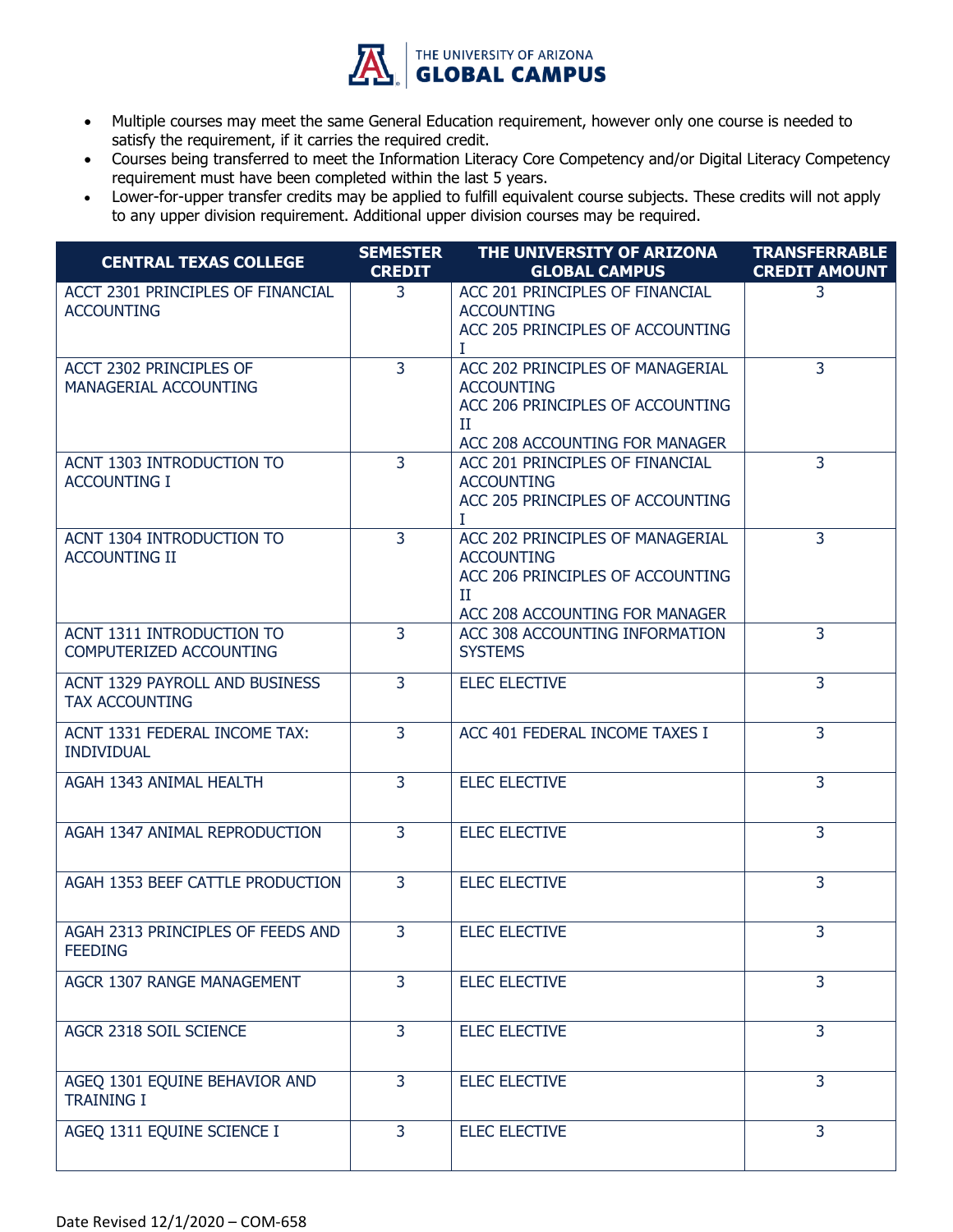

| AGEQ 1319 WESTERN HORSEMANSHIP<br>L                                              | 3              | <b>ELEC ELECTIVE</b> | $\overline{3}$ |
|----------------------------------------------------------------------------------|----------------|----------------------|----------------|
| AGEQ 2301 EQUINE BEHAVIOR AND<br><b>TRAINING II</b>                              | $\overline{3}$ | <b>ELEC ELECTIVE</b> | 3              |
| AGEQ 2311 EQUINE SCIENCE II                                                      | $\overline{3}$ | <b>ELEC ELECTIVE</b> | $\overline{3}$ |
| AGEQ 2339 WESTERN HORSEMANSHIP<br>П                                              | $\overline{3}$ | <b>ELEC ELECTIVE</b> | $\overline{3}$ |
| AGMG 2306 LIVESTOCK AND MEAT<br><b>MARKETING</b>                                 | 3              | <b>ELEC ELECTIVE</b> | 3              |
| AGMG 2486 INTERNSHIP<br><b>AGRICULTURE BUSINESS &amp;</b><br>MANAGEMENT, GENERAL | $\overline{4}$ | <b>ELEC ELECTIVE</b> | $\overline{4}$ |
| <b>AGRI 1131 THE AGRICULTURAL</b><br><b>INDUSTRY</b>                             | 1              | <b>ELEC ELECTIVE</b> | 1              |
| AGRI 1309 COMPUTERS IN<br><b>AGRICULTURE</b>                                     | 3              | <b>ELEC ELECTIVE</b> | $\overline{3}$ |
| AGRI 1407 AGRONOMY                                                               | $\overline{4}$ | <b>ELEC ELECTIVE</b> | 4              |
| <b>AGRI 1415 HORTICULTURE</b>                                                    | $\overline{4}$ | <b>ELEC ELECTIVE</b> | $\overline{4}$ |
| AGRI 1419 INTRODUCTORY ANIMAL<br><b>SCIENCE</b>                                  | $\overline{4}$ | <b>ELEC ELECTIVE</b> | $\overline{4}$ |
| AGRI 2301 AGRICULTURE POWER<br><b>UNITS</b>                                      | $\overline{3}$ | <b>ELEC ELECTIVE</b> | 3              |
| AGRI 2317 INTRODUCTION TO<br><b>AGRICULTURE ECONOMICS</b>                        | $\overline{3}$ | <b>ELEC ELECTIVE</b> | $\overline{3}$ |
| AGRI 2330 WILDLIFE CONSERVATION<br>AND MANAGEMENT                                | 3              | <b>ELEC ELECTIVE</b> | 3              |
| AIRP 1255 INTERMEDIATE FLIGHT                                                    | $\overline{2}$ | <b>ELEC ELECTIVE</b> | $\overline{2}$ |
| AIRP 1305 AIRCRAFT SCIENCE                                                       | $\overline{3}$ | <b>ELEC ELECTIVE</b> | $\overline{3}$ |
| AIRP 1307 AVIATION METEOROLOGY                                                   | $\overline{3}$ | <b>ELEC ELECTIVE</b> | 3              |
| AIRP 1315 PRIVATE FLIGHT                                                         | 3              | <b>ELEC ELECTIVE</b> | 3              |
| AIRP 1341 ADVANCED AIR<br><b>NAVIGATION</b>                                      | $\overline{3}$ | <b>ELEC ELECTIVE</b> | $\overline{3}$ |
| AIRP 1343 AERODYNAMICS                                                           | 3              | <b>ELEC ELECTIVE</b> | $\overline{3}$ |
| AIRP 1417 PRIVATE PILOT GROUND<br><b>SCHOOL</b>                                  | 4              | <b>ELEC ELECTIVE</b> | $\overline{4}$ |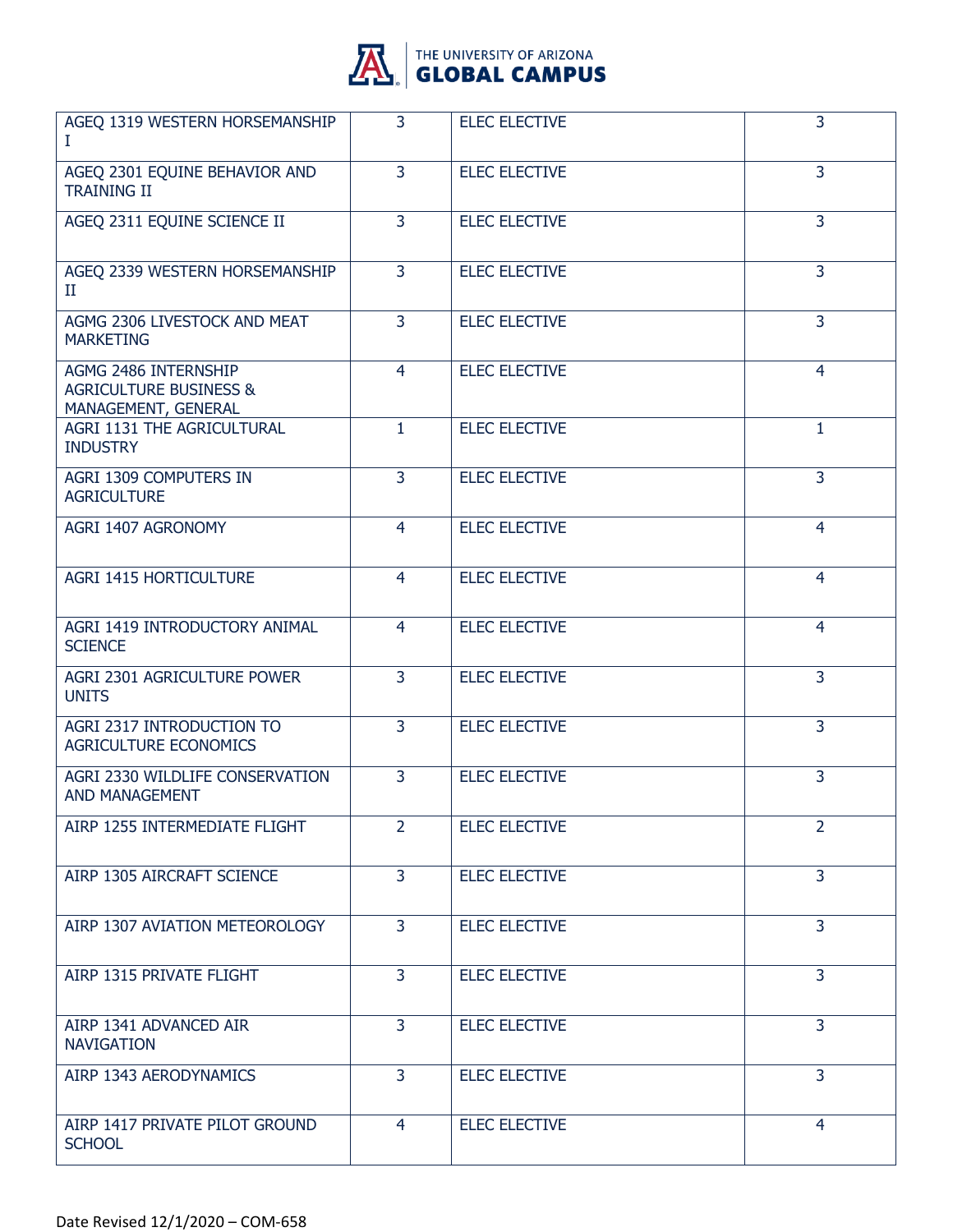

| AIRP 1451 INSTRUMENT GROUND<br><b>SCHOOL</b>                 | $\overline{4}$ | <b>ELEC ELECTIVE</b>                                                                                                                                      | 4              |
|--------------------------------------------------------------|----------------|-----------------------------------------------------------------------------------------------------------------------------------------------------------|----------------|
| AIRP 2239 COMMERCIAL FLIGHT                                  | $\overline{2}$ | <b>ELEC ELECTIVE</b>                                                                                                                                      | $\overline{2}$ |
| AIRP 2243 FLIGHT INSTRUCTOR -<br><b>MULTIENGINE AIRPLANE</b> | $\overline{2}$ | <b>ELEC ELECTIVE</b>                                                                                                                                      | $\overline{2}$ |
| AIRP 2250 INSTRUMENT FLIGHT                                  | $\overline{2}$ | <b>ELEC ELECTIVE</b>                                                                                                                                      | $\overline{2}$ |
| AIRP 2251 MULTIENGINE FLIGHT                                 | $\overline{2}$ | <b>ELEC ELECTIVE</b>                                                                                                                                      | $\overline{2}$ |
| AIRP 2336 CERTIFIED FLIGHT<br><b>INSTRUCTOR - AIRPLANE</b>   | $\overline{3}$ | <b>ELEC ELECTIVE</b>                                                                                                                                      | 3              |
| AIRP 2337 COMMERCIAL GROUND<br><b>SCHOOL</b>                 | $\overline{3}$ | <b>ELEC ELECTIVE</b>                                                                                                                                      | $\overline{3}$ |
| AIRP 2342 FLIGHT INSTRUCTOR -<br><b>INSTRUMENT AIRPLANE</b>  | 3              | <b>ELEC ELECTIVE</b>                                                                                                                                      | 3              |
| AIRP 2355 PROPULSION SYSTEMS                                 | $\overline{3}$ | <b>ELEC ELECTIVE</b>                                                                                                                                      | 3              |
| ANTH 2301 PHYSICAL ANTHROPOLOGY                              | $\overline{3}$ | <b>ELEC ELECTIVE</b>                                                                                                                                      | $\overline{3}$ |
| ANTH 2302 INTRODUCTION TO<br><b>ARCHEOLOGY</b>               | 3              | <b>ELEC ELECTIVE</b>                                                                                                                                      | 3              |
| ANTH 2346 GENERAL ANTHROPOLOGY                               | 3              | <b>GE-IG INTERCULTURAL &amp; GLOBAL</b><br><b>AWARENESS</b>                                                                                               | 3              |
| ANTH 2351 CULTURAL<br><b>ANTHROPOLOGY</b>                    | $\overline{3}$ | ANT 101 INTRODUCTION TO<br><b>CULTURAL ANTHROPOLOGY</b><br><b>GE-D DIVERSITY AWARENESS</b><br><b>GE-IG INTERCULTURAL &amp; GLOBAL</b><br><b>AWARENESS</b> | $\overline{3}$ |
| ARAB 1311 BEGINNING ARABIC I                                 | 3              | <b>GE-D DIVERSITY AWARENESS</b><br><b>GE-IG INTERCULTURAL &amp; GLOBAL</b><br><b>AWARENESS</b>                                                            | 3              |
| ARAB 1312 BEGINNING ARABIC II                                | $\overline{3}$ | <b>GE-D DIVERSITY AWARENESS</b><br><b>GE-IG INTERCULTURAL &amp; GLOBAL</b><br><b>AWARENESS</b>                                                            | $\overline{3}$ |
| ARAB 1411 BEGINNING ARABIC I                                 | 4              | <b>GE-D DIVERSITY AWARENESS</b><br><b>GE-IG INTERCULTURAL &amp; GLOBAL</b><br><b>AWARENESS</b>                                                            | $\overline{4}$ |
| ARAB 1412 BEGINNING ARABIC II                                | 4              | <b>GE-D DIVERSITY AWARENESS</b><br><b>GE-IG INTERCULTURAL &amp; GLOBAL</b><br><b>AWARENESS</b>                                                            | 4              |
| ARAB 2311 INTERMEDIATE ARABIC I                              | 3              | <b>GE-D DIVERSITY AWARENESS</b><br><b>GE-IG INTERCULTURAL &amp; GLOBAL</b><br><b>AWARENESS</b>                                                            | $\overline{3}$ |
| ARAB 2312 INTERMEDIATE ARABIC II                             | 3              | <b>GE-D DIVERSITY AWARENESS</b><br><b>GE-IG INTERCULTURAL &amp; GLOBAL</b><br><b>AWARENESS</b>                                                            | $\overline{3}$ |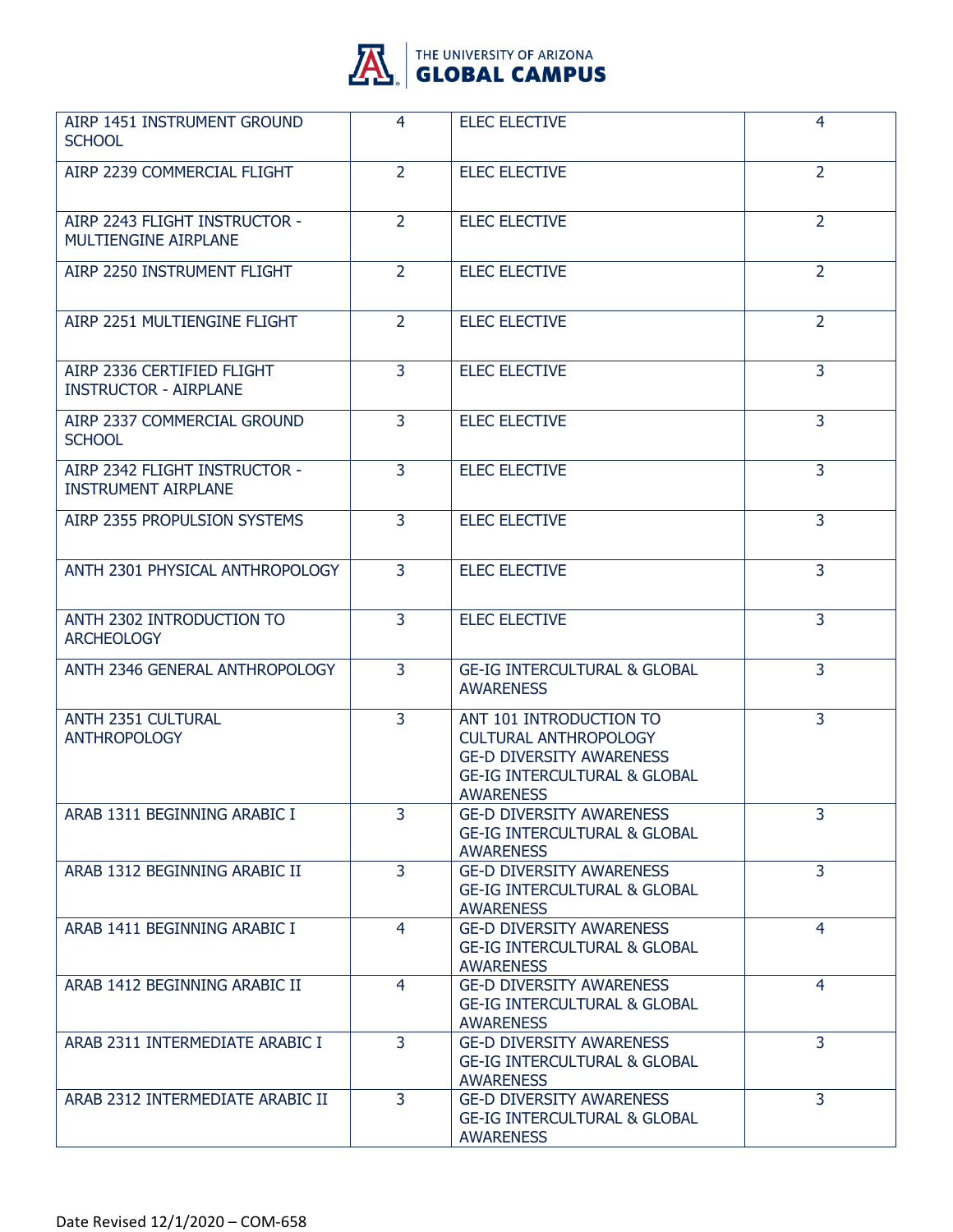

| ARCE 1452 STRUCTURAL DRAFTING                            | 4              | <b>ELEC ELECTIVE</b>                                                                                                                                                                         | 4              |
|----------------------------------------------------------|----------------|----------------------------------------------------------------------------------------------------------------------------------------------------------------------------------------------|----------------|
| ARTC 1302 DIGITAL IMAGING I                              | $\overline{3}$ | <b>ELEC ELECTIVE</b>                                                                                                                                                                         | 3              |
| ARTC 1313 DIGITAL PUBLISHING I                           | 3              | <b>ELEC ELECTIVE</b>                                                                                                                                                                         | 3              |
| ARTC 1327 TYPOGRAPHY                                     | 3              | <b>ELEC ELECTIVE</b>                                                                                                                                                                         | 3              |
| ARTC 2305 DIGITAL IMAGING II                             | $\overline{3}$ | <b>ELEC ELECTIVE</b>                                                                                                                                                                         | $\overline{3}$ |
| ARTC 2313 DIGITAL PUBLISHING II                          | 3              | <b>ELEC ELECTIVE</b>                                                                                                                                                                         | 3              |
| ARTC 2333 PUBLICATION DESIGN                             | 3              | <b>ELEC ELECTIVE</b>                                                                                                                                                                         | 3              |
| ARTC 2348 DIGITAL PUBLISHING III                         | $\overline{3}$ | <b>ELEC ELECTIVE</b>                                                                                                                                                                         | $\overline{3}$ |
| ARTC 2435 PORTFOLIO DEVELOPMENT<br>FOR GRAPHIC DESIGN    | 4              | <b>ELEC ELECTIVE</b>                                                                                                                                                                         | 4              |
| ARTC 2488 INTERNSHIP -<br>COMMERCIAL AND ADVERTISING ART | 4              | <b>ELEC ELECTIVE</b>                                                                                                                                                                         | 4              |
| ARTS 1303 ART HISTORY I                                  | $\overline{3}$ | <b>GE-AA AESTHETIC AWARENESS</b><br><b>GE-C CULTURAL AND AESTHETIC</b><br><b>AWARENESS</b><br><b>GE-D DIVERSITY AWARENESS</b><br><b>GE-IG INTERCULTURAL &amp; GLOBAL</b><br><b>AWARENESS</b> | 3              |
| ARTS 1304 ART HISTORY II                                 | 3              | <b>GE-AA AESTHETIC AWARENESS</b><br><b>GE-C CULTURAL AND AESTHETIC</b><br><b>AWARENESS</b><br><b>GE-D DIVERSITY AWARENESS</b><br><b>GE-IG INTERCULTURAL &amp; GLOBAL</b><br><b>AWARENESS</b> | 3              |
| ARTS 1311 DESIGN I                                       | $\overline{3}$ | <b>GE-AA AESTHETIC AWARENESS</b><br><b>GE-C CULTURAL AND AESTHETIC</b><br><b>AWARENESS</b>                                                                                                   | 3              |
| ARTS 1312 DESIGN II                                      | $\overline{3}$ | <b>GE-AA AESTHETIC AWARENESS</b><br><b>GE-C CULTURAL AND AESTHETIC</b><br><b>AWARENESS</b>                                                                                                   | $\overline{3}$ |
| ARTS 1316 DRAWING I                                      | 3              | <b>GE-AA AESTHETIC AWARENESS</b><br><b>GE-C CULTURAL AND AESTHETIC</b><br><b>AWARENESS</b>                                                                                                   | 3              |
| ARTS 1317 DRAWING II                                     | 3              | <b>GE-AA AESTHETIC AWARENESS</b><br><b>GE-C CULTURAL AND AESTHETIC</b><br><b>AWARENESS</b>                                                                                                   | 3              |
| ARTS 2311 DESIGN III                                     | $\overline{3}$ | <b>GE-AA AESTHETIC AWARENESS</b><br><b>GE-C CULTURAL AND AESTHETIC</b><br><b>AWARENESS</b>                                                                                                   | 3              |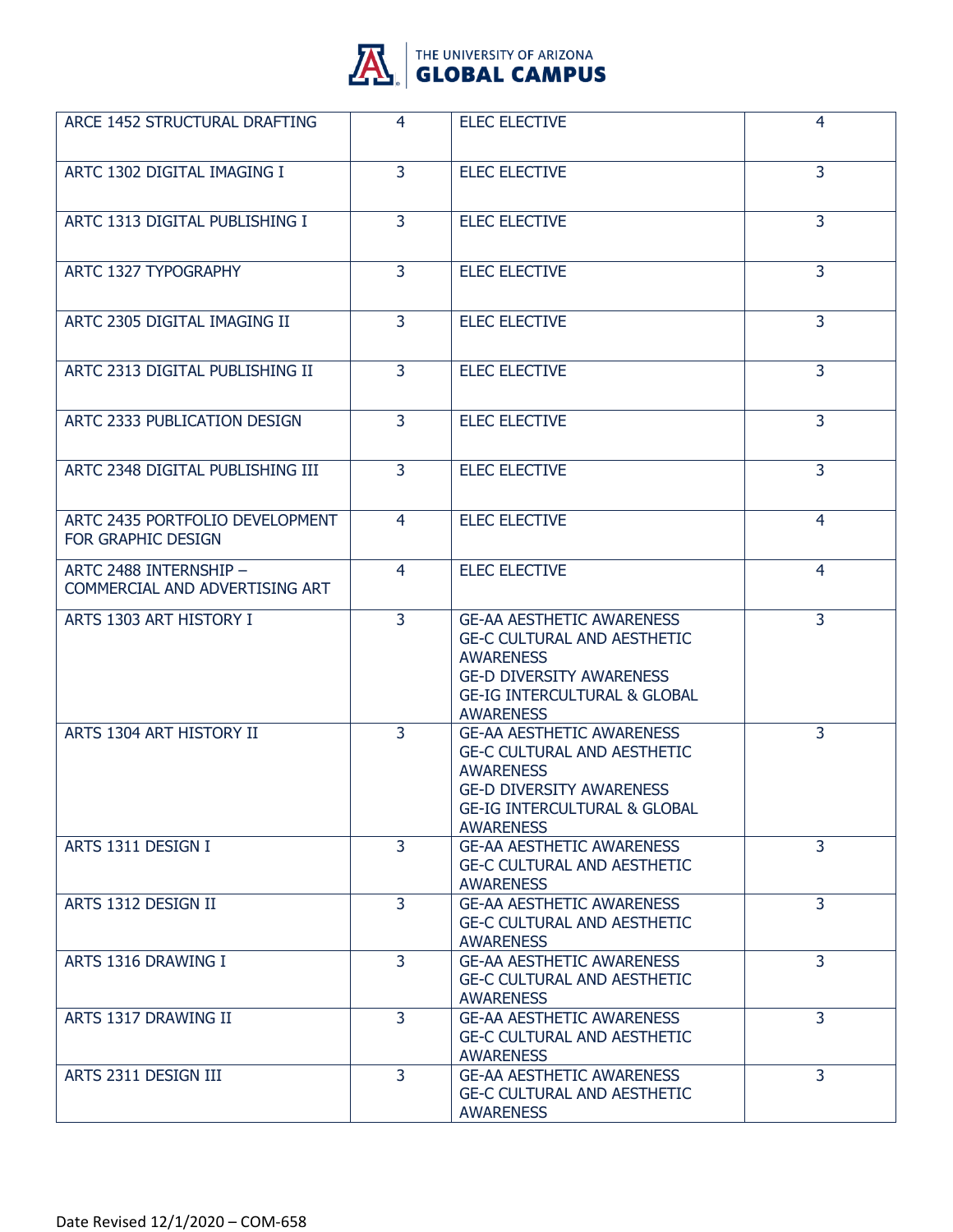

| ARTS 2313 DESIGN COMMUNICATIONS<br>L                        | 3              | <b>ELEC ELECTIVE</b><br><b>GE-C CULTURAL AND AESTHETIC</b><br><b>AWARENESS</b>             | $\overline{3}$ |
|-------------------------------------------------------------|----------------|--------------------------------------------------------------------------------------------|----------------|
| ARTS 2314 DESIGN COMMUNICATIONS<br>П                        | $\overline{3}$ | <b>ELEC ELECTIVE</b><br><b>GE-C CULTURAL AND AESTHETIC</b><br><b>AWARENESS</b>             | $\overline{3}$ |
| ARTS 2316 PAINTING I                                        | $\overline{3}$ | <b>GE-AA AESTHETIC AWARENESS</b><br><b>GE-C CULTURAL AND AESTHETIC</b><br><b>AWARENESS</b> | $\overline{3}$ |
| ARTS 2317 PAINTING II                                       | $\overline{3}$ | <b>GE-AA AESTHETIC AWARENESS</b><br><b>GE-C CULTURAL AND AESTHETIC</b><br><b>AWARENESS</b> | 3              |
| ARTS 2323 LIFE DRAWING I                                    | 3              | <b>GE-AA AESTHETIC AWARENESS</b><br><b>GE-C CULTURAL AND AESTHETIC</b><br><b>AWARENESS</b> | 3              |
| ARTS 2341 ART METALS I                                      | 3              | <b>GE-AA AESTHETIC AWARENESS</b><br><b>GE-C CULTURAL AND AESTHETIC</b><br><b>AWARENESS</b> | 3              |
| ARTS 2342 ART METALS II                                     | 3              | <b>GE-AA AESTHETIC AWARENESS</b><br><b>GE-C CULTURAL AND AESTHETIC</b><br><b>AWARENESS</b> | $\overline{3}$ |
| ARTS 2346 CERAMICS I                                        | 3              | <b>GE-AA AESTHETIC AWARENESS</b><br><b>GE-C CULTURAL AND AESTHETIC</b><br><b>AWARENESS</b> | $\overline{3}$ |
| <b>ARTS 2347 CERAMICS II</b>                                | 3              | <b>GE-AA AESTHETIC AWARENESS</b><br><b>GE-C CULTURAL AND AESTHETIC</b><br><b>AWARENESS</b> | 3              |
| ARTS 2348 DIGITAL MEDIA                                     | 3              | <b>GE-AA AESTHETIC AWARENESS</b>                                                           | 3              |
| ARTS 2356 PHOTOGRAPHY I                                     | $\overline{3}$ | <b>GE-AA AESTHETIC AWARENESS</b><br><b>GE-C CULTURAL AND AESTHETIC</b><br><b>AWARENESS</b> | $\overline{3}$ |
| ARTS 2357 PHOTOGRAPHY II                                    | $\overline{3}$ | <b>GE-AA AESTHETIC AWARENESS</b><br><b>GE-C CULTURAL AND AESTHETIC</b><br><b>AWARENESS</b> | $\overline{3}$ |
| ARTS 2366 WATERCOLOR I                                      | $\overline{3}$ | <b>GE-AA AESTHETIC AWARENESS</b><br><b>GE-C CULTURAL AND AESTHETIC</b><br><b>AWARENESS</b> | $\overline{3}$ |
| ARTS 2389 ACADEMIC COOPERATIVE                              | $\overline{3}$ | <b>ELEC ELECTIVE</b>                                                                       | $\overline{3}$ |
| AUMT 1005 INTRODUCTION TO<br><b>AUTOMOTIVE TECHNOLOGY</b>   | $\Omega$       | <b>ELEC ELECTIVE</b>                                                                       | $\mathbf{0}$   |
| AUMT 1010 AUTOMOTIVE BRAKE<br><b>SYSTEMS</b>                | $\Omega$       | <b>ELEC ELECTIVE</b>                                                                       | $\mathbf 0$    |
| <b>AUMT 1045 AUTOMOTIVE HEATING</b><br>AND AIR CONDITIONING | $\Omega$       | <b>ELEC ELECTIVE</b>                                                                       | $\Omega$       |
| AUMT 1319 AUTOMOTIVE ENGINE<br><b>REPAIR</b>                | 3              | <b>ELEC ELECTIVE</b>                                                                       | 3              |
| AUMT 1405 INTRODUCTION TO<br>AUTOMOTIVE TECHNOLOGY          | 4              | <b>ELEC ELECTIVE</b>                                                                       | 4              |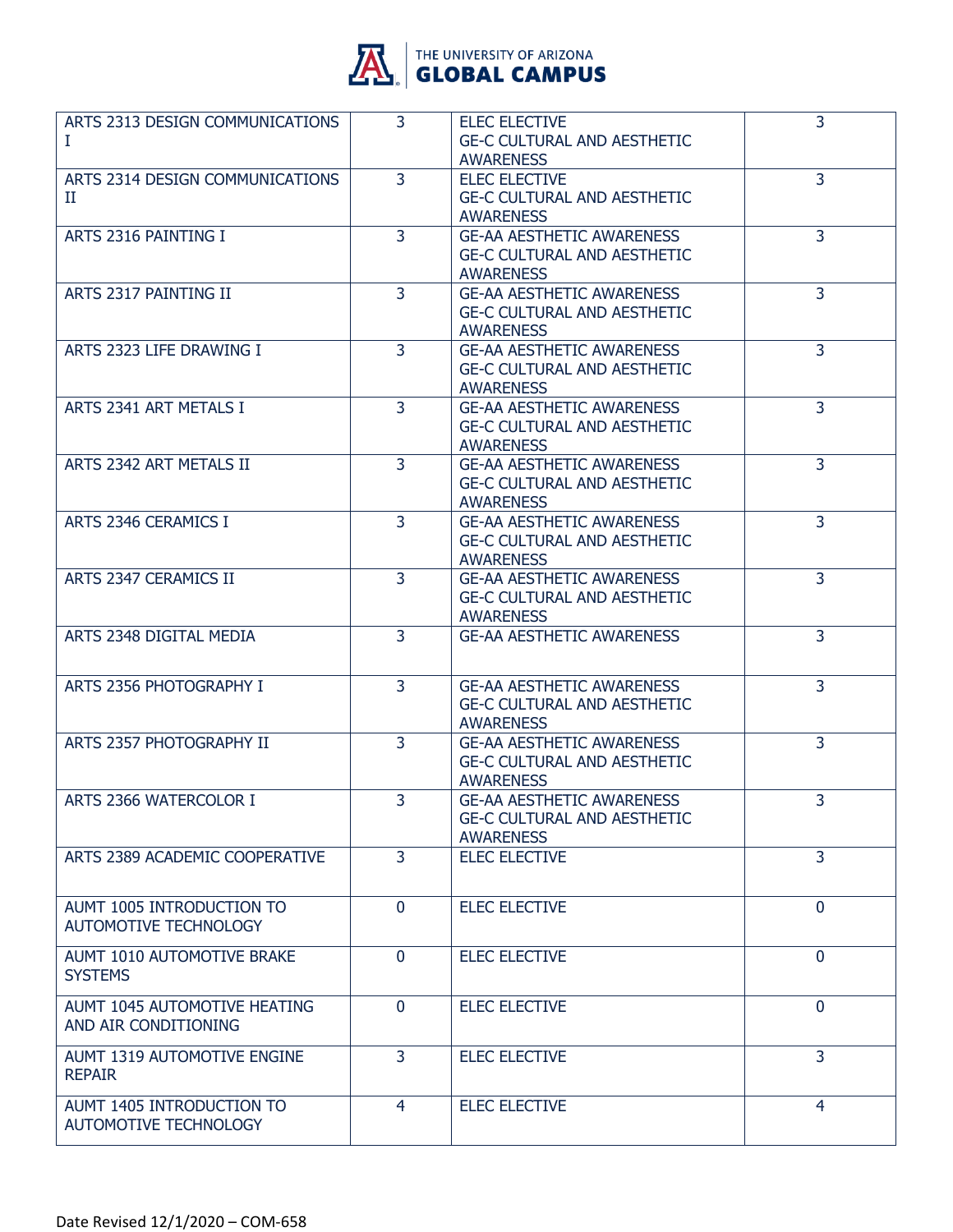

| <b>AUMT 1407 AUTOMOTIVE ELECTRICAL</b><br><b>SYSTEMS</b>                                                | 4              | <b>ELEC ELECTIVE</b>                                       | 4              |
|---------------------------------------------------------------------------------------------------------|----------------|------------------------------------------------------------|----------------|
| AUMT 1410 AUTOMOTIVE BRAKE<br><b>SYSTEMS</b>                                                            | $\overline{4}$ | <b>ELEC ELECTIVE</b>                                       | $\overline{4}$ |
| <b>AUMT 1416 AUTOMOTIVE SUSPENSION</b><br><b>AND STEERING SYSTEMS</b>                                   | 4              | <b>ELEC ELECTIVE</b>                                       | $\overline{4}$ |
| AUMT 1445 AUTOMOTIVE CLIMATE<br><b>CONTROL SYSTEMS</b>                                                  | 4              | <b>ELEC ELECTIVE</b>                                       | $\overline{4}$ |
| AUMT 1472 AUTOMOTIVE COMPUTER<br><b>SYSTEMS</b>                                                         | $\overline{4}$ | <b>ELEC ELECTIVE</b>                                       | $\overline{4}$ |
| AUMT 2028 APPRENTICESHIP -<br>AUTOMOBILE/AUTOMOTIVE<br><b>MECHANICS</b><br><b>TECHNOLOGY/TECHNICIAN</b> | $\Omega$       | <b>ELEC ELECTIVE</b>                                       | $\mathbf 0$    |
| AUMT 2030 AUTOMOTIVE ENGINE<br><b>THEORY</b>                                                            | $\mathbf{0}$   | <b>ELEC ELECTIVE</b>                                       | $\mathbf 0$    |
| <b>AUMT 2037 AUTOMOTIVE</b><br><b>ELECTRONICS</b>                                                       | $\mathbf{0}$   | <b>ELEC ELECTIVE</b>                                       | $\mathbf{0}$   |
| <b>AUMT 2039 AUTOMOTIVE ELECTRICAL</b><br><b>SYSTEMS</b>                                                | $\mathbf{0}$   | <b>ELEC ELECTIVE</b>                                       | $\mathbf{0}$   |
| AUMT 2042 AUTOMOTIVE BRAKE<br><b>SYSTEMS</b>                                                            | $\mathbf{0}$   | <b>ELEC ELECTIVE</b>                                       | $\mathbf 0$    |
| AUMT 2056 AUTOMOTIVE HEATING<br>AND AIR CONDITIONING                                                    | $\mathbf{0}$   | <b>ELEC ELECTIVE</b>                                       | $\mathbf{0}$   |
| AUMT 2305 AUTOMOTIVE ENGINE<br><b>THEORY</b>                                                            | $\overline{3}$ | <b>ELEC ELECTIVE</b>                                       | $\overline{3}$ |
| <b>AUMT 2337 AUTOMOTIVE</b><br><b>ELECTRONICS</b>                                                       | $\overline{3}$ | <b>ELEC ELECTIVE</b>                                       | $\overline{3}$ |
| <b>AUMT 2413 AUTOMOTIVE DRIVE</b><br><b>TRAIN AND AXLES</b>                                             | 4              | <b>ELEC ELECTIVE</b>                                       | 4              |
| AUMT 2417 AUTOMOTIVE ENGINE<br>PERFORMANCE ANALYSIS I                                                   | $\overline{4}$ | <b>ELEC ELECTIVE</b>                                       | $\overline{4}$ |
| AUMT 2425 AUTOMOTIVE AUTOMATIC<br>TRANSMISSION AND TRANSAXLE                                            | $\overline{4}$ | <b>ELEC ELECTIVE</b>                                       | $\overline{4}$ |
| AUMT 2434 AUTOMOTIVE ENGINE<br>PERFORMANCE ANALYSIS II                                                  | 4              | <b>ELEC ELECTIVE</b>                                       | 4              |
| AUMT 2488 INTERNSHIP -<br>AUTOMOBILE/AUTOMOTIVE<br><b>MECHANICS</b><br><b>TECHNOLOGY/TECHNICIAN</b>     | $\overline{4}$ | <b>ELEC ELECTIVE</b>                                       | $\overline{4}$ |
| AVIM 2331 AIRLINE MANAGEMENT                                                                            | $\overline{3}$ | <b>ELEC ELECTIVE</b>                                       | $\overline{3}$ |
| <b>BCIS 1305 BUSINESS COMPUTER</b><br><b>APPLICATIONS</b>                                               | 3              | <b>GE-DL DIGITAL LITERACY</b><br>INF 103 COMPUTER LITERACY | $\overline{3}$ |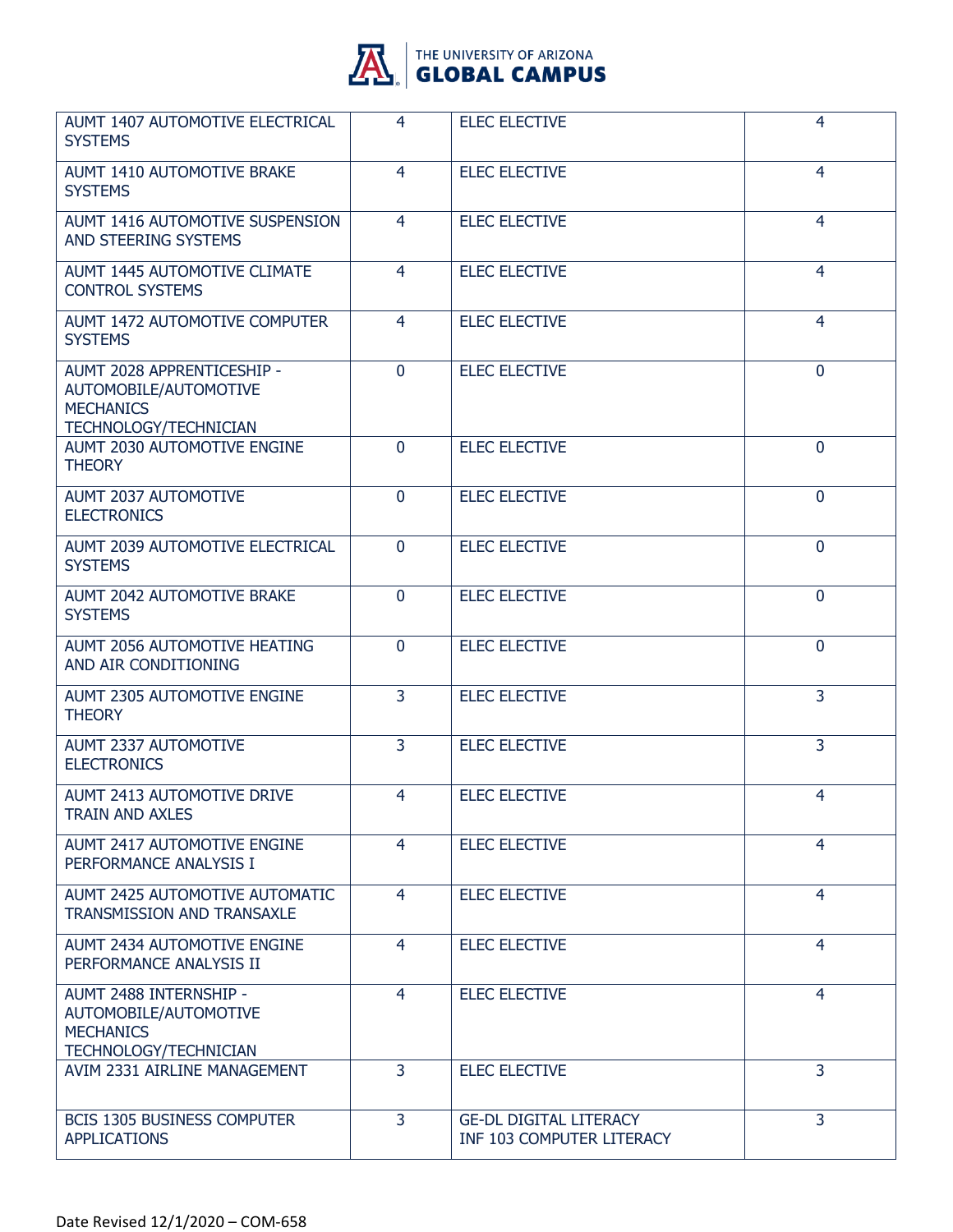

| <b>BCIS 1405 BUSINESS COMPUTER</b><br><b>APPLICATIONS</b>            | 4              | <b>GE-DL DIGITAL LITERACY</b><br><b>GE-T INFORMATION TECHNOLOGY</b><br>INF 103 COMPUTER LITERACY                                  | 4              |
|----------------------------------------------------------------------|----------------|-----------------------------------------------------------------------------------------------------------------------------------|----------------|
| BIOL 1308 BIOLOGY FOR NON<br><b>SCIENCE MAJORS I</b>                 | 3              | <b>GE-S* SCIENTIFIC REASONING*</b>                                                                                                | 3              |
| BIOL 1322 NUTRITION AND DIET<br><b>THERAPY I</b>                     | $\overline{3}$ | GE-S* SCIENTIFIC REASONING*<br>HCS 208 INTRODUCTION TO<br>NUTRITIONAL CONCEPTS<br>HCS 308 INTRODUCTION TO<br>NUTRITIONAL CONCEPTS | 3              |
| <b>BIOL 1406 BIOLOGY FOR SCIENCE</b><br><b>MAJORS I</b>              | 4              | <b>GE-S SCIENCE</b><br><b>GE-S SCIENTIFIC REASONING</b>                                                                           | $\overline{4}$ |
| <b>BIOL 1407 BIOLOGY FOR SCIENCE</b><br><b>MAJORS II</b>             | $\overline{4}$ | <b>GE-S SCIENCE</b><br><b>GE-S SCIENTIFIC REASONING</b>                                                                           | $\overline{4}$ |
| BIOL 1408 BIOLOGY FOR NON-<br><b>SCIENCE MAJORS I</b>                | 4              | <b>GE-S SCIENTIFIC REASONING</b>                                                                                                  | 4              |
| BIOL 1409 BIOLOGY FOR NON-<br><b>SCIENCE MAJORS II</b>               | 4              | <b>GE-S SCIENTIFIC REASONING</b>                                                                                                  | $\overline{4}$ |
| <b>BIOL 1411 GENERAL BOTANY</b>                                      | $\overline{4}$ | <b>GE-S SCIENCE</b><br><b>GE-S SCIENTIFIC REASONING</b>                                                                           | 4              |
| BIOL 1413 GENERAL ZOOLOGY                                            | 4              | <b>GE-S SCIENCE</b><br><b>GE-S SCIENTIFIC REASONING</b>                                                                           | 4              |
| <b>BIOL 2401 ANATOMY AND</b><br>PHYSIOLOGY I                         | 4              | <b>GE-S SCIENCE</b><br><b>GE-S SCIENTIFIC REASONING</b><br>HIM 205 ANATOMY AND PHYSIOLOGY                                         | $\overline{4}$ |
| <b>BIOL 2402 ANATOMY AND</b><br>PHYSIOLOGY II                        | 4              | <b>GE-S SCIENCE</b><br><b>GE-S SCIENTIFIC REASONING</b><br>HIM 206 ANATOMY & PHYSIOLOGY                                           | 4              |
| BIOL 2420 MICROBIOLOGY FOR NON-<br><b>SCIENCE MAJORS</b>             | 4              | <b>GE-S SCIENCE</b><br><b>GE-S SCIENTIFIC REASONING</b>                                                                           | $\overline{4}$ |
| <b>BIOL 2421 MICROBIOLOGY FOR</b><br><b>SCIENCE MAJORS</b>           | 4              | <b>GE-S SCIENCE</b><br><b>GE-S SCIENTIFIC REASONING</b>                                                                           | 4              |
| BIOL 2428 VERTEBRATE ZOOLOGY                                         | 4              | <b>GE-S SCIENCE</b><br><b>GE-S SCIENTIFIC REASONING</b>                                                                           | 4              |
| BMGT 1091 INTRODUCTION TO<br><b>ENTERPRISE SYSTEMS</b>               | $\mathbf{0}$   | <b>ELEC ELECTIVE</b>                                                                                                              | $\mathbf{0}$   |
| BMGT 1095 ERP PROGRAM CAPSTONE                                       | $\Omega$       | <b>ELEC ELECTIVE</b>                                                                                                              | $\mathbf{0}$   |
| BMGT 1097 ERP BUSINESS PROCESS<br><b>INTEGRATION WITH SIMULATION</b> | $\mathbf{0}$   | <b>ELEC ELECTIVE</b>                                                                                                              | $\Omega$       |
| BMGT 1301 SUPERVISION                                                | 3              | <b>BUS 114 PRINCIPLES OF SUPERVISION</b><br>MGT 330 MANAGEMENT FOR<br><b>ORGANIZATIONS</b>                                        | $\overline{3}$ |
| BMGT 1313 PRINCIPLES OF<br><b>PURCHASING</b>                         | 3              | <b>ELEC ELECTIVE</b>                                                                                                              | 3              |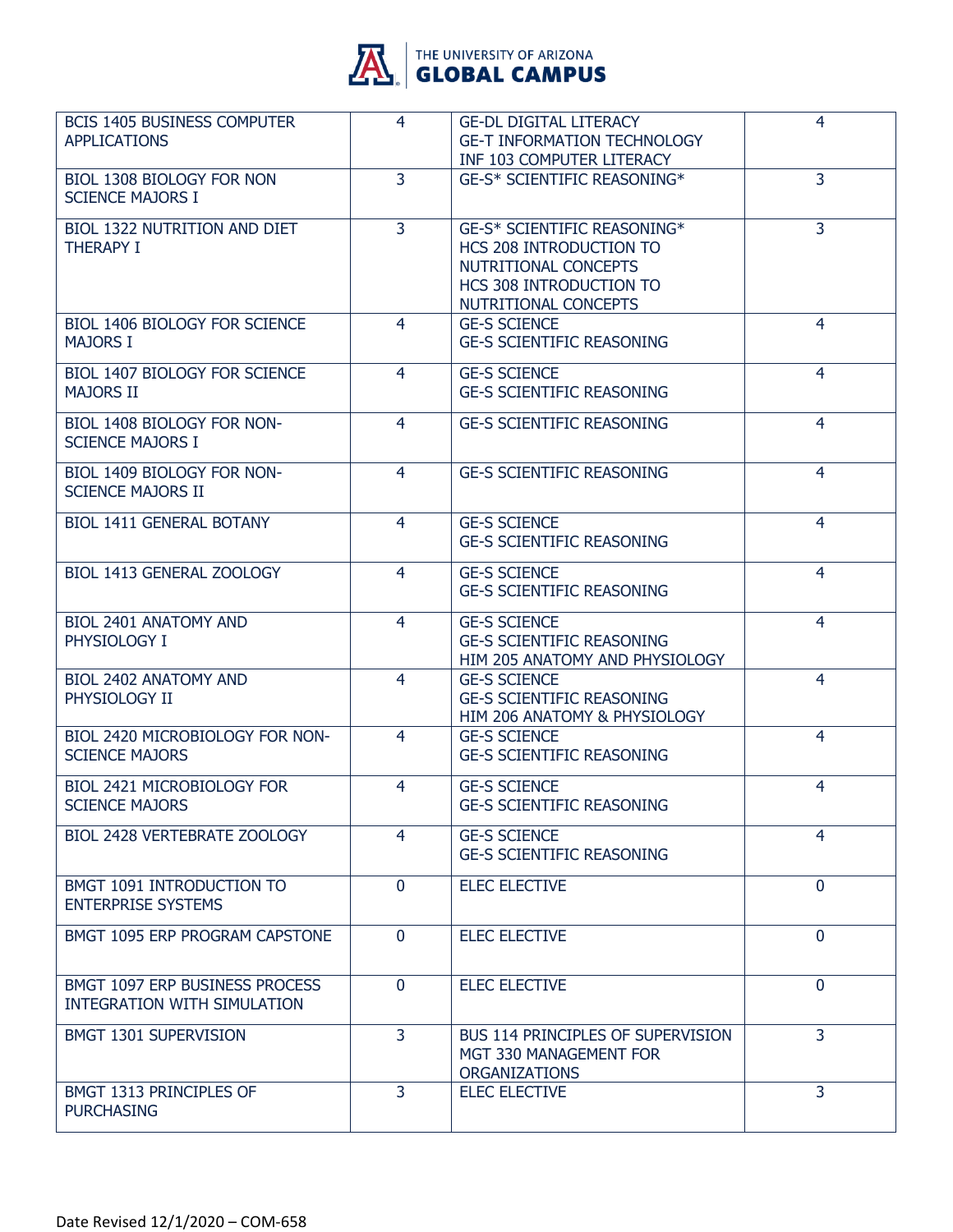

| BMGT 1325 OFFICE MANAGEMENT                                                         | 3              | <b>ELEC ELECTIVE</b>                                                               | 3              |
|-------------------------------------------------------------------------------------|----------------|------------------------------------------------------------------------------------|----------------|
| BMGT 1327 PRINCIPLES OF<br><b>MANAGEMENT</b>                                        | 3              | BUS 201 PRINCIPLES OF MANAGEMENT<br>MGT 330 MANAGEMENT FOR<br><b>ORGANIZATIONS</b> | $\overline{3}$ |
| BMGT 2370 MANAGEMENT<br><b>APPLICATIONS I</b>                                       | 3              | <b>ELEC ELECTIVE</b>                                                               | 3              |
| BMGT 2371 MANAGEMENT<br><b>APPLICATIONS II</b>                                      | 3              | <b>ELEC ELECTIVE</b>                                                               | 3              |
| BMGT 2388 INTERNSHIP - BUSINESS<br>ADMINISTRATION AND MANAGEMENT,<br><b>GENERAL</b> | 3              | <b>ELEC ELECTIVE</b>                                                               | 3              |
| BMGT 2389 INTERNSHIP - BUSINESS<br>ADMINISTRATION AND MANAGEMENT,<br><b>GENERAL</b> | 3              | <b>ELEC ELECTIVE</b>                                                               | 3              |
| BMGT 2488 INTERNSHIP - BUSINESS<br>ADMINISTRATION AND MANAGEMENT,<br><b>GENERAL</b> | $\overline{4}$ | <b>ELEC ELECTIVE</b>                                                               | $\overline{4}$ |
| BMGT 2489 INTERNSHIP - BUSINESS<br>ADMINISTRATION AND MANAGEMENT,<br><b>GENERAL</b> | 4              | <b>ELEC ELECTIVE</b>                                                               | 4              |
| BUSG 1303 PRINCIPLES OF FINANCE                                                     | 3              | BUS 401 PRINCIPLES OF FINANCE                                                      | $\overline{3}$ |
| <b>BUSG 1315 SMALL BUSINESS</b><br><b>OPERATIONS</b>                                | $\overline{3}$ | <b>ELEC ELECTIVE</b>                                                               | $\overline{3}$ |
| <b>BUSG 1370 SMALL BUSINESS</b><br><b>ACCOUNTING</b>                                | 3              | <b>ELEC ELECTIVE</b>                                                               | 3              |
| BUSG 1371 ENTREPRENEURSHIP AND<br><b>BUSINESS PLAN DEVELOPMENT</b>                  | $\overline{3}$ | <b>BUS 362 INTRODUCTION TO</b><br><b>ENTREPRENEURSHIP</b>                          | $\overline{3}$ |
| <b>BUSG 2305 BUSINESS</b><br>LAW/CONTRACTS                                          | $\overline{3}$ | BUS 311 BUSINESS LAW I                                                             | $\overline{3}$ |
| <b>BUSG 2309 SMALL BUSINESS</b><br><b>MANAGEMENT</b>                                | 3              | <b>BUS 435 SMALL BUSINESS VENTURES</b>                                             | 3.             |
| <b>BUSI 1301 BUSINESS PRINCIPLES</b>                                                | $\overline{3}$ | <b>ELEC ELECTIVE</b>                                                               | 3              |
| <b>BUSI 1307 PERSONAL FINANCE</b>                                                   | $\overline{3}$ | <b>BUS 215 PERSONAL FINANCIAL</b><br><b>MANAGEMENT</b>                             | $\overline{3}$ |
| BUSI 2301 BUSINESS LAW                                                              | 3              | BUS 311 BUSINESS LAW I                                                             | 3              |
| <b>BUSI 2305 BUSINESS STATISTICS</b>                                                | 3              | <b>BUS 308 STATISTICS FOR MANAGERS</b>                                             | 3              |
| CBFM 1334 INTERIOR AND EXTERIOR<br>PAINTING AND REFINISHING                         | $\overline{3}$ | <b>ELEC ELECTIVE</b>                                                               | 3              |
| CBFM 2487 INTERNSHIP-<br>BUILDING/PROPERTY MAINTENANCE<br><b>AND MANAGER</b>        | 4              | <b>ELEC ELECTIVE</b>                                                               | 4              |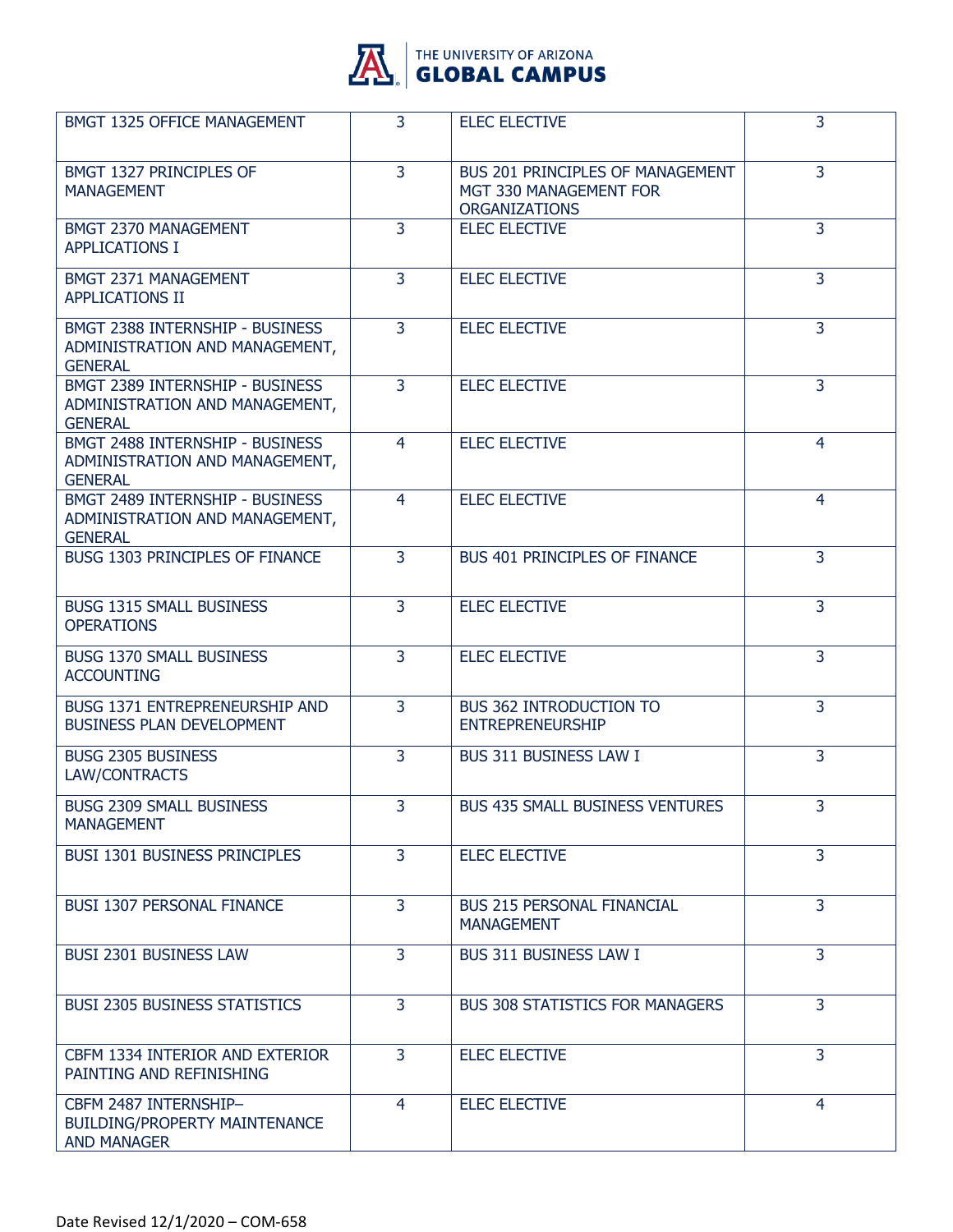

# **AL GLOBAL CAMPUS**

| CDEC 1164 PRACTICUM (OR FIELD                                                            | $\mathbf{1}$   | <b>ELEC ELECTIVE</b>                                                                                                                                       | 1              |
|------------------------------------------------------------------------------------------|----------------|------------------------------------------------------------------------------------------------------------------------------------------------------------|----------------|
| EXPERIENCE) - CHILD DEVELOPMENT                                                          |                |                                                                                                                                                            |                |
| CDEC 1170 DEPLOYMENT AND<br>MILITARY FAMILIES (EUROPE/PFEC<br>ONLY)                      | $\mathbf{1}$   | <b>ELEC ELECTIVE</b>                                                                                                                                       | 1              |
| <b>CDEC 1172 MENTORING FOR EARLY</b><br><b>CHILDHOOD EDUCATORS</b><br>(EUROPE/PFEC ONLY) | $\mathbf{1}$   | <b>ELEC ELECTIVE</b>                                                                                                                                       | $\mathbf{1}$   |
| CDEC 1173 PARENTING FOR HEALTHY<br>FAMILIES (EUROPE/PFEC ONLY)                           | $\mathbf{1}$   | <b>ELEC ELECTIVE</b>                                                                                                                                       | $\mathbf{1}$   |
| CDEC 1174 TECHNOLOGY IN THE<br>CLASSROOM (EUROPE/PFEC ONLY)                              | $\mathbf{1}$   | <b>ELEC ELECTIVE</b>                                                                                                                                       | $\mathbf{1}$   |
| CDEC 1303 FAMILIES, SCHOOL AND<br><b>COMMUNITY</b>                                       | $\overline{3}$ | ECE 313 COLLABORATION WITH<br>PARENTS & COMMUNITY<br>SOC 312 CHILD, FAMILY & SOCIETY                                                                       | $\overline{3}$ |
| <b>CDEC 1311 EDUCATING YOUNG</b><br><b>CHILDREN</b>                                      | $\overline{3}$ | ECE 101 INTRODUCTION TO EARLY<br><b>CHILDHOOD EDUCATION</b>                                                                                                | $\overline{3}$ |
| CDEC 1313 CURRICULUM RESOURCES<br>FOR EARLY CHILDHOOD PROGRAMS                           | 3              | ECE 203 INTRODUCTION TO<br><b>CURRICULUM &amp; INSTRUCTION FOR</b><br>THE EARLY CHILDHOOD CLASSROOM                                                        | 3              |
| CDEC 1317 CHILD DEVELOPMENT<br><b>ASSOCIATE TRAINING I</b>                               | $\overline{3}$ | <b>ELEC ELECTIVE</b>                                                                                                                                       | 3              |
| CDEC 1318 WELLNESS OF THE YOUNG<br><b>CHILD</b>                                          | $\overline{3}$ | ECE 214 NUTRITION & HEALTH OF<br><b>CHILDREN &amp; FAMILIES</b>                                                                                            | $\overline{3}$ |
| CDEC 1319 CHILD GUIDANCE                                                                 | 3              | ECE 201 INTRODUCTION TO EARLY<br>CHILDHOOD BEHAVIOR MANAGEMENT                                                                                             | 3              |
| CDEC 1321 THE INFANT AND TODDLER                                                         | 3              | ECE 343 QUALITY CARE<br><b>ENVIRONMENTS FOR INFANTS &amp;</b><br><b>TODDLERS</b>                                                                           | 3              |
| CDEC 1354 CHILD GROWTH &<br><b>DEVELOPMENT</b>                                           | $\overline{3}$ | PSY 104 CHILD & ADOLESCENT<br><b>DEVELOPMENT</b>                                                                                                           | 3              |
| CDEC 1356 EMERGENT LITERACY FOR<br><b>EARLY CHILDHOOD</b>                                | 3              | ECE 315 LANGUAGE DEVELOPMENT IN<br><b>YOUNG CHILDREN</b>                                                                                                   | $\overline{3}$ |
| CDEC 1358 CREATIVE ARTS FOR EARLY<br><b>CHILDHOOD</b>                                    | 3              | <b>ELEC ELECTIVE</b>                                                                                                                                       | 3              |
| CDEC 1359 CHILDREN WITH SPECIAL<br><b>NEEDS</b>                                          | $\overline{3}$ | ECD 310 EXCEPTIONAL LEARNING &<br><b>INCLUSION</b><br>ESE 315 SURVEY OF EXCEPTIONAL<br><b>STUDENTS</b><br>PSY 315 SURVEY OF EXCEPTIONAL<br><b>STUDENTS</b> | $\overline{3}$ |
| CDEC 1413 CURRICULUM RESOURCES<br>FOR EARLY CHILDHOOD PROGRAMS                           | 4              | <b>ELEC ELECTIVE</b>                                                                                                                                       | 4              |
| CDEC 1417 CHILD DEVELOPMENT<br><b>ASSOCIATE TRAINING I</b>                               | 4              | <b>ELEC ELECTIVE</b>                                                                                                                                       | 4              |
| CDEC 1419 CHILD GUIDANCE                                                                 | 4              | <b>ELEC ELECTIVE</b>                                                                                                                                       | $\overline{4}$ |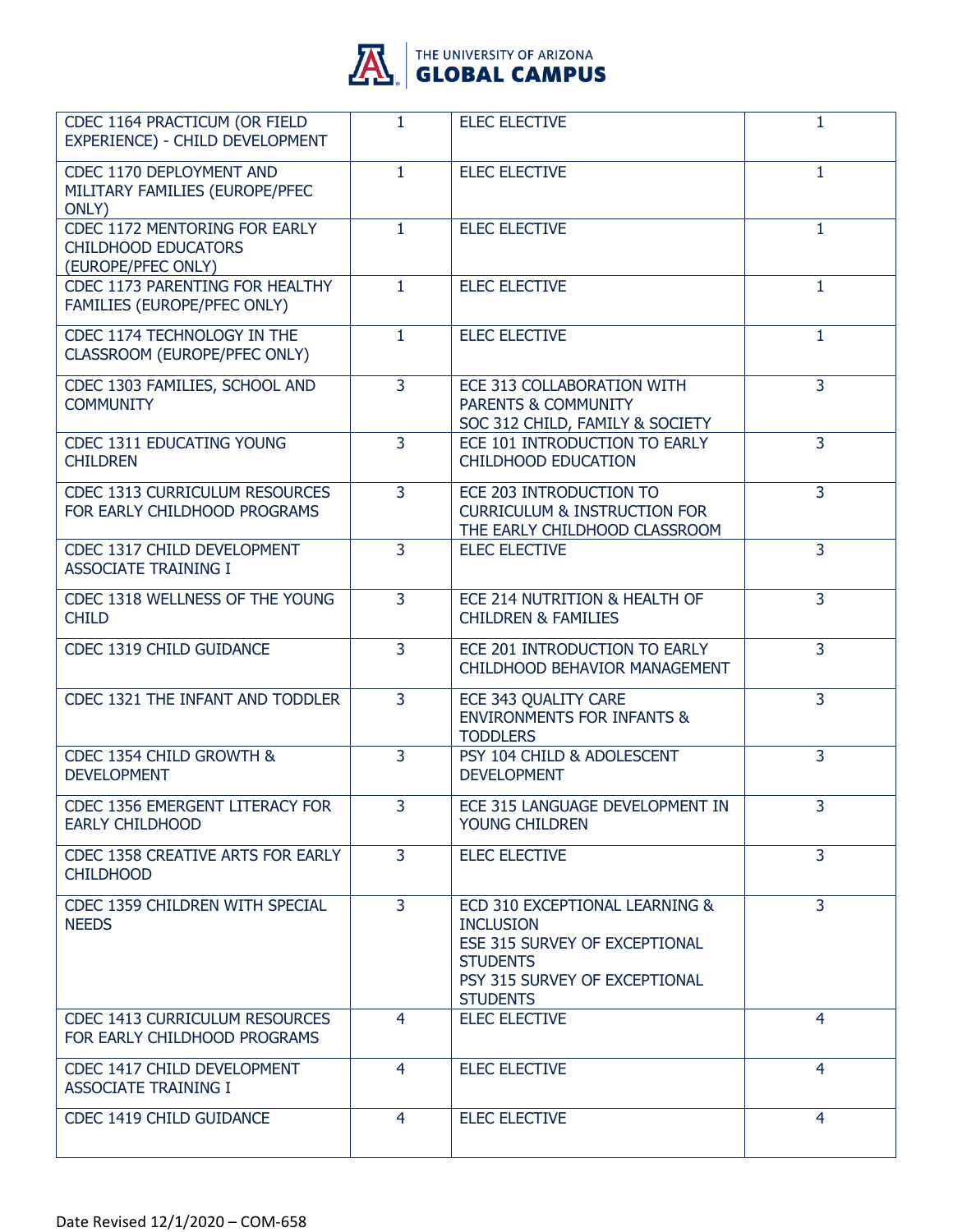

| CDEC 2164 PRACTICUM (OR FIELD<br>EXPERIENCE) - CHILD DEVELOPMENT | $\mathbf{1}$   | <b>ELEC ELECTIVE</b>                                                                                                                             | 1              |
|------------------------------------------------------------------|----------------|--------------------------------------------------------------------------------------------------------------------------------------------------|----------------|
| CDEC 2288 INTERNSHIP CHILD CARE<br>PROVIDER/ ASSISTANT           | $\overline{2}$ | <b>ELEC ELECTIVE</b>                                                                                                                             | $\overline{2}$ |
| CDEC 2307 MATH & SCIENCE FOR<br><b>EARLY CHILDHOOD</b>           | 3              | <b>ELEC ELECTIVE</b>                                                                                                                             | 3              |
| CDEC 2322 CHILD DEVELOPMENT<br><b>ASSOCIATE TRAINING II</b>      | 3              | <b>ELEC ELECTIVE</b>                                                                                                                             | 3              |
| CDEC 2324 CHILD DEVELOPMENT<br>ASSOCIATE TRAINING III            | $\overline{3}$ | <b>ELEC ELECTIVE</b>                                                                                                                             | $\overline{3}$ |
| CDEC 2326 ADMINISTRATION OF<br>PROGRAMS FOR CHILDREN I           | 3              | ECE 212 ADMINISTRATION OF EARLY<br><b>CHILDHOOD EDUCATION PROGRAMS</b><br>ECE 312 ADMINISTRATION OF EARLY<br><b>CHILDHOOD EDUCATION PROGRAMS</b> | $\overline{3}$ |
| <b>CDEC 2328 ADMINISTRATION OF</b><br>PROGRAMS FOR CHILDREN II   | 3              | ECE 312 ADMINISTRATION OF EARLY<br>CHILDHOOD EDUCATION PROGRAMS                                                                                  | 3              |
| CDEC 2341 THE SCHOOL AGE CHILD                                   | $\overline{3}$ | <b>ELEC ELECTIVE</b>                                                                                                                             | 3              |
| CDEC 2388 INTERNSHIP CHILD CARE<br>PROVIDER/ASSISTANT            | $\overline{3}$ | <b>ELEC ELECTIVE</b>                                                                                                                             | $\overline{3}$ |
| CDEC 2422 CHILD DEVELOPMENT<br><b>ASSOCIATE TRAINING II</b>      | 4              | <b>ELEC ELECTIVE</b>                                                                                                                             | $\overline{4}$ |
| CDEC 2424 CHILD DEVELOPMENT<br>ASSOCIATE TRAINING III            | 4              | <b>ELEC ELECTIVE</b>                                                                                                                             | $\overline{4}$ |
| CDEC 2426 ADMINISTRATION OF<br>PROGRAMS FOR CHILDREN I           | $\overline{4}$ | ECE 312 ADMINISTRATION OF EARLY<br><b>CHILDHOOD EDUCATION PROGRAMS</b>                                                                           | $\overline{4}$ |
| CETT 1303 DC CIRCUITS                                            | 3              | <b>ELEC ELECTIVE</b>                                                                                                                             | 3              |
| CETT 1305 AC CIRCUITS                                            | 3              | <b>ELEC ELECTIVE</b>                                                                                                                             | 3              |
| CETT 1325 DIGITAL FUNDAMENTALS                                   | 3              | <b>ELEC ELECTIVE</b>                                                                                                                             | 3              |
| CETT 1403 DC CIRCUITS                                            | 4              | <b>ELEC ELECTIVE</b>                                                                                                                             | 4              |
| CETT 1405 AC CIRCUITS                                            | 4              | <b>ELEC ELECTIVE</b>                                                                                                                             | 4              |
| CETT 1421 ELECTRONIC FABRICATION                                 | 4              | <b>ELEC ELECTIVE</b>                                                                                                                             | 4              |
| CETT 1425 DIGITAL FUNDAMENTALS                                   | 4              | <b>ELEC ELECTIVE</b>                                                                                                                             | 4              |
| CETT 1429 SOLID STATE DEVICES                                    | 4              | <b>ELEC ELECTIVE</b>                                                                                                                             | 4              |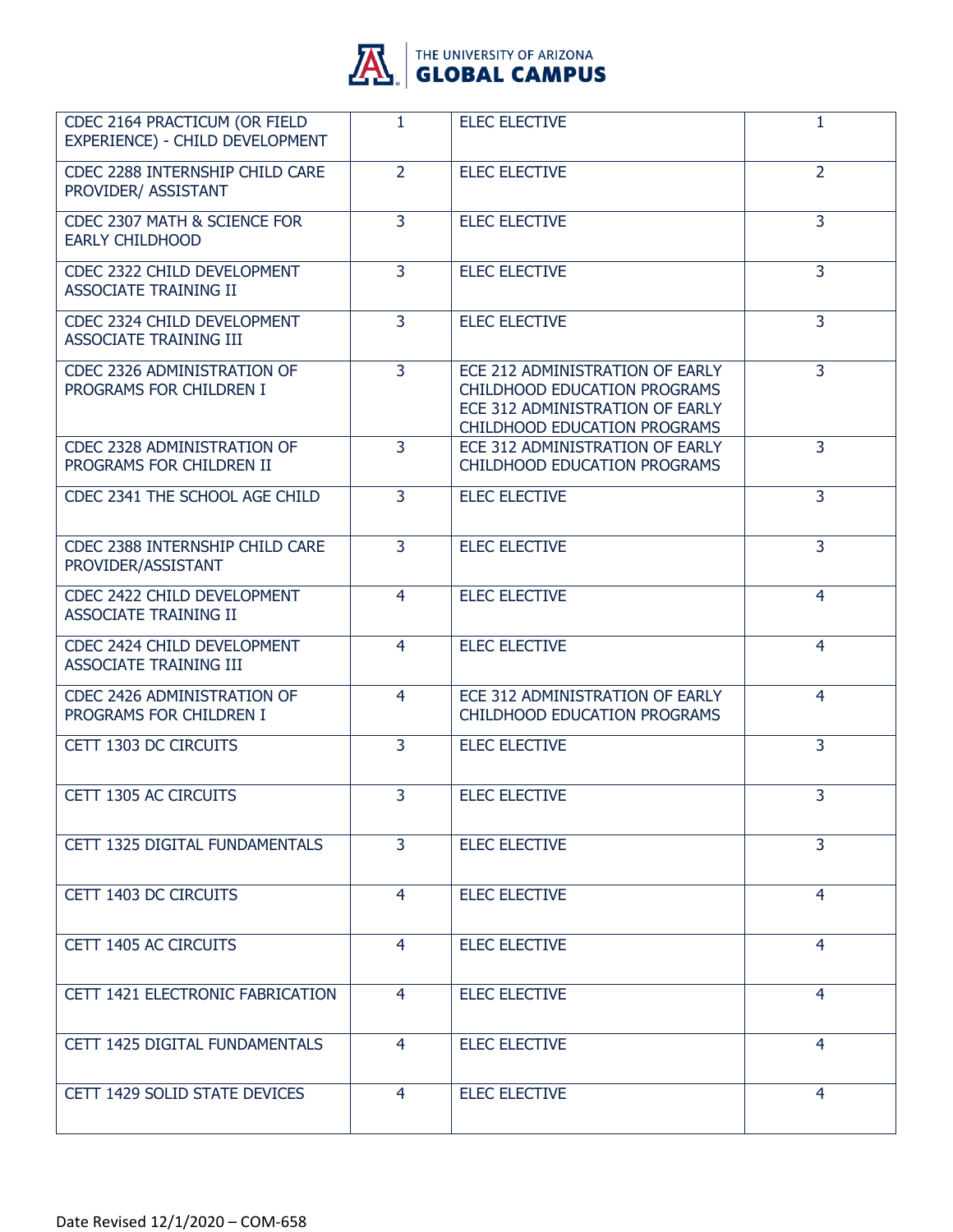

| CETT 1441 SOLID STATE CIRCUITS                                                      | 4              | <b>ELEC ELECTIVE</b>                                    | 4              |
|-------------------------------------------------------------------------------------|----------------|---------------------------------------------------------|----------------|
| CETT 1449 DIGITAL SYSTEMS                                                           | 4              | <b>ELEC ELECTIVE</b>                                    | 4              |
| CETT 1491 SPECIAL TOPICS IN<br><b>COMPUTER ENGINEERING</b><br>TECHNOLOGY/TECHNICIAN | $\overline{4}$ | <b>ELEC ELECTIVE</b>                                    | $\overline{4}$ |
| CETT 1509 DC-AC CIRCUITS                                                            | 5              | <b>ELEC ELECTIVE</b>                                    | 5              |
| CETT 2449 RESEARCH AND PROJECT<br><b>DESIGN</b>                                     | 4              | <b>ELEC ELECTIVE</b>                                    | $\overline{4}$ |
| CETT 2489 INTERNSHIP-COMPUTER<br><b>ENGINEERING</b><br>TECHNOLOGY/TECHNICIAN        | 4              | <b>ELEC ELECTIVE</b>                                    | 4              |
| CHEF 1301 BASIC FOOD PREPARATION                                                    | 3              | <b>ELEC ELECTIVE</b>                                    | 3              |
| CHEF 1302 PRINCIPLES OF HEALTHY<br><b>CUISINE</b>                                   | 3              | <b>ELEC ELECTIVE</b>                                    | $\overline{3}$ |
| CHEF 1305 SANITATION AND SAFETY                                                     | $\overline{3}$ | SRV 347 SANITATION & SAFETY                             | $\overline{3}$ |
| CHEF 1310 GARDE MANGER                                                              | 3              | <b>ELEC ELECTIVE</b>                                    | 3              |
| CHEF 1341 AMERICAN REGIONAL<br><b>CUISINE</b>                                       | 3              | <b>ELEC ELECTIVE</b>                                    | $\overline{3}$ |
| CHEF 1345 INTERNATIONAL CUISINE                                                     | $\overline{3}$ | <b>ELEC ELECTIVE</b>                                    | $\overline{3}$ |
| CHEF 1410 GARDE MANGER                                                              | 4              | <b>ELEC ELECTIVE</b>                                    | 4              |
| CHEF 2301 INTERMEDIATE FOOD<br>PREPARATION                                          | 3              | <b>ELEC ELECTIVE</b>                                    | 3              |
| CHEF 2302 SAUCIER                                                                   | $\overline{3}$ | <b>ELEC ELECTIVE</b>                                    | 3              |
| CHEF 2332 BUFFET THEORY AND<br><b>PRODUCTION</b>                                    | 3              | <b>ELEC ELECTIVE</b>                                    | 3              |
| CHEM 1406 INTRODUCTORY<br><b>CHEMISTRY I</b>                                        | $\overline{4}$ | <b>GE-S SCIENCE</b><br><b>GE-S SCIENTIFIC REASONING</b> | 4              |
| CHEM 1407 INTRODUCTORY<br><b>CHEMISTRY II</b>                                       | $\overline{4}$ | <b>GE-S SCIENCE</b><br><b>GE-S SCIENTIFIC REASONING</b> | $\overline{4}$ |
| CHEM 1411 GENERAL CHEMISTRY I                                                       | 4              | <b>GE-S SCIENCE</b><br><b>GE-S SCIENTIFIC REASONING</b> | 4              |
| CHEM 1412 GENERAL CHEMISTRY II                                                      | $\overline{4}$ | <b>GE-S SCIENCE</b><br><b>GE-S SCIENTIFIC REASONING</b> | 4              |
| CHEM 2423 ORGANIC CHEMISTRY I                                                       | $\overline{4}$ | <b>GE-S SCIENCE</b><br><b>GE-S SCIENTIFIC REASONING</b> | $\overline{4}$ |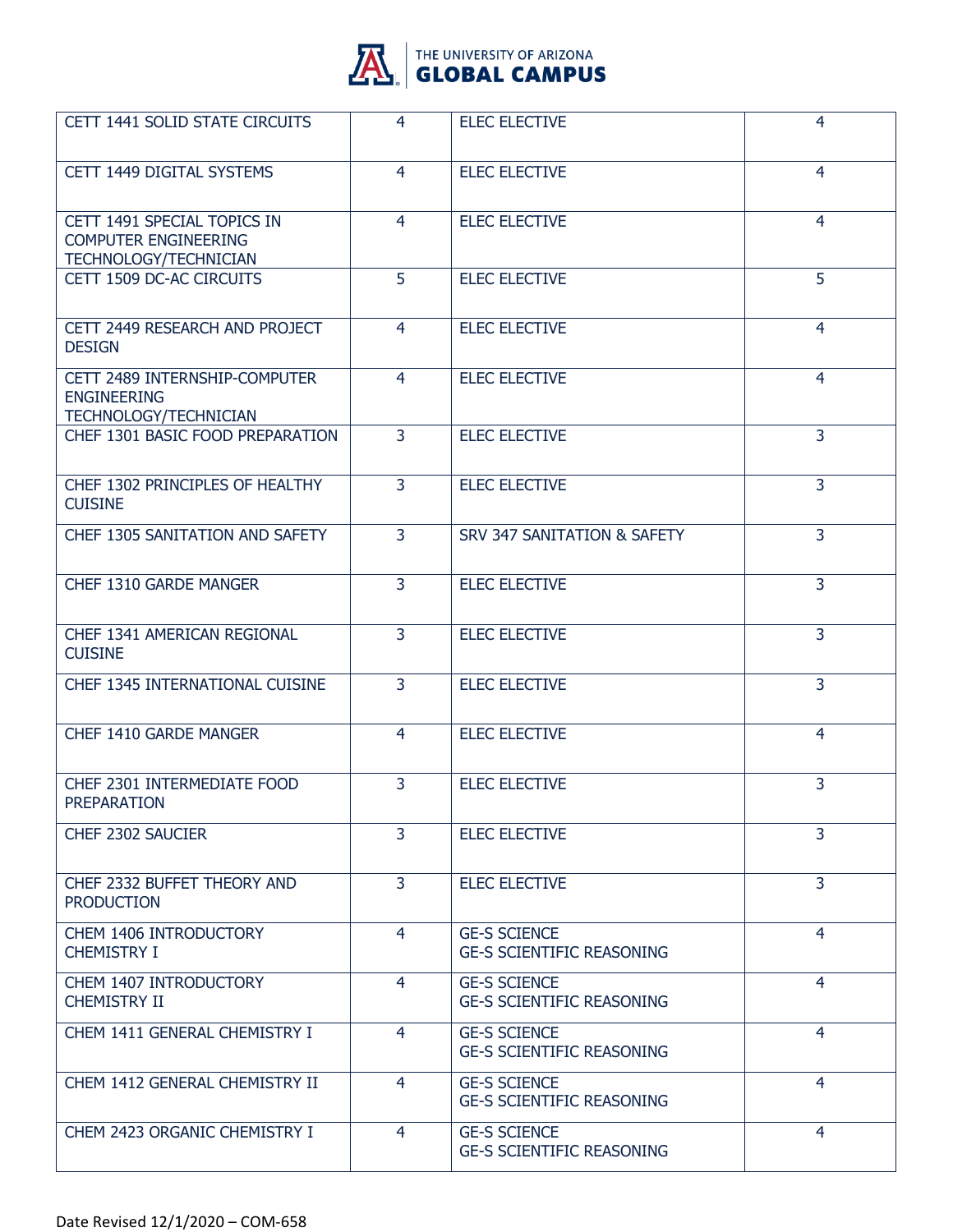

**AL GLOBAL CAMPUS** 

| CHEM 2425 ORGANIC CHEMISTRY II                                                   | 4              | <b>GE-S SCIENCE</b><br><b>GE-S SCIENTIFIC REASONING</b>                                        | 4              |
|----------------------------------------------------------------------------------|----------------|------------------------------------------------------------------------------------------------|----------------|
| CHIN 1311 BEGINNING CHINESE I                                                    | $\overline{3}$ | <b>GE-D DIVERSITY AWARENESS</b><br><b>GE-IG INTERCULTURAL &amp; GLOBAL</b><br><b>AWARENESS</b> | 3              |
| CHIN 1312 BEGINNING CHINESE II                                                   | $\overline{3}$ | <b>GE-D DIVERSITY AWARENESS</b><br><b>GE-IG INTERCULTURAL &amp; GLOBAL</b><br><b>AWARENESS</b> | $\overline{3}$ |
| CHIN 1411 BEGINNING CHINESE I                                                    | $\overline{4}$ | <b>GE-D DIVERSITY AWARENESS</b><br><b>GE-IG INTERCULTURAL &amp; GLOBAL</b><br><b>AWARENESS</b> | 4              |
| CHIN 1412 BEGINNING CHINESE II                                                   | 4              | <b>GE-D DIVERSITY AWARENESS</b><br><b>GE-IG INTERCULTURAL &amp; GLOBAL</b><br><b>AWARENESS</b> | 4              |
| CHIN 2311 INTERMEDIATE CHINESE I                                                 | $\overline{3}$ | <b>GE-D DIVERSITY AWARENESS</b><br><b>GE-IG INTERCULTURAL &amp; GLOBAL</b><br><b>AWARENESS</b> | 3              |
| CHIN 2312 INTERMEDIATE CHINESE II                                                | 3              | <b>GE-D DIVERSITY AWARENESS</b><br><b>GE-IG INTERCULTURAL &amp; GLOBAL</b><br><b>AWARENESS</b> | $\overline{3}$ |
| CHLT 1301 INTRODUCTION TO<br><b>COMMUNITY HEALTH</b>                             | 3              | HCA 415 COMMUNITY & PUBLIC<br><b>HEALTH</b>                                                    | 3              |
| CHLT 1302 WELLNESS AND HEALTH<br><b>PROMOTION</b>                                | $\overline{3}$ | <b>ELEC ELECTIVE</b>                                                                           | 3              |
| CHLT 1309 COMMUNITY ETHICS                                                       | $\overline{3}$ | <b>GE-A APPLIED ETHICS</b><br><b>GE-A ETHICAL REASONING</b>                                    | $\overline{3}$ |
| CHLT 1340 COMMUNITY HEALTH<br><b>ADVOCACY</b>                                    | 3              | <b>ELEC ELECTIVE</b>                                                                           | 3              |
| CHLT 1341 ENVIRONMENTAL HEALTH                                                   | $\overline{3}$ | <b>ELEC ELECTIVE</b>                                                                           | 3              |
| CHLT 1342 COMMUNITY HEALTH FIELD<br><b>METHODS</b>                               | $\overline{3}$ | <b>ELEC ELECTIVE</b>                                                                           | $\overline{3}$ |
| CHLT 1391 SPECIAL TOPICS IN<br><b>COMMUNITY HEALTH</b>                           | 3              | <b>ELEC ELECTIVE</b>                                                                           | 3              |
| CHLT 2367 PRACTICUM - COMMUNITY<br><b>HEALTH SERVICES</b>                        | $\overline{3}$ | <b>ELEC ELECTIVE</b>                                                                           | 3              |
| <b>CJCR 1304 PROBATION AND PAROLE</b>                                            | $\overline{3}$ | <b>ELEC ELECTIVE</b>                                                                           | $\overline{3}$ |
| <b>CJCR 1307 CORRECTIONAL SYSTEMS</b><br><b>AND PRACTICES</b>                    | 3              | CRJ 303 CORRECTIONS<br><b>GE-CR CIVIC RESPONSIBILITY</b><br><b>GE-PS POLITICAL SCIENCE</b>     | 3              |
| CJCR 1358 RIGHTS OF PRISONERS                                                    | $\overline{3}$ | <b>ELEC ELECTIVE</b>                                                                           | 3              |
| CJCR 1391 SPECIAL TOPICS IN<br>CORRECTIONS/CORRECTIONAL<br><b>ADMINISTRATION</b> | 3              | <b>ELEC ELECTIVE</b>                                                                           | 3              |
| CJCR 1400 BASIC JAIL COURSE                                                      | 4              | <b>ELEC ELECTIVE</b>                                                                           | 4              |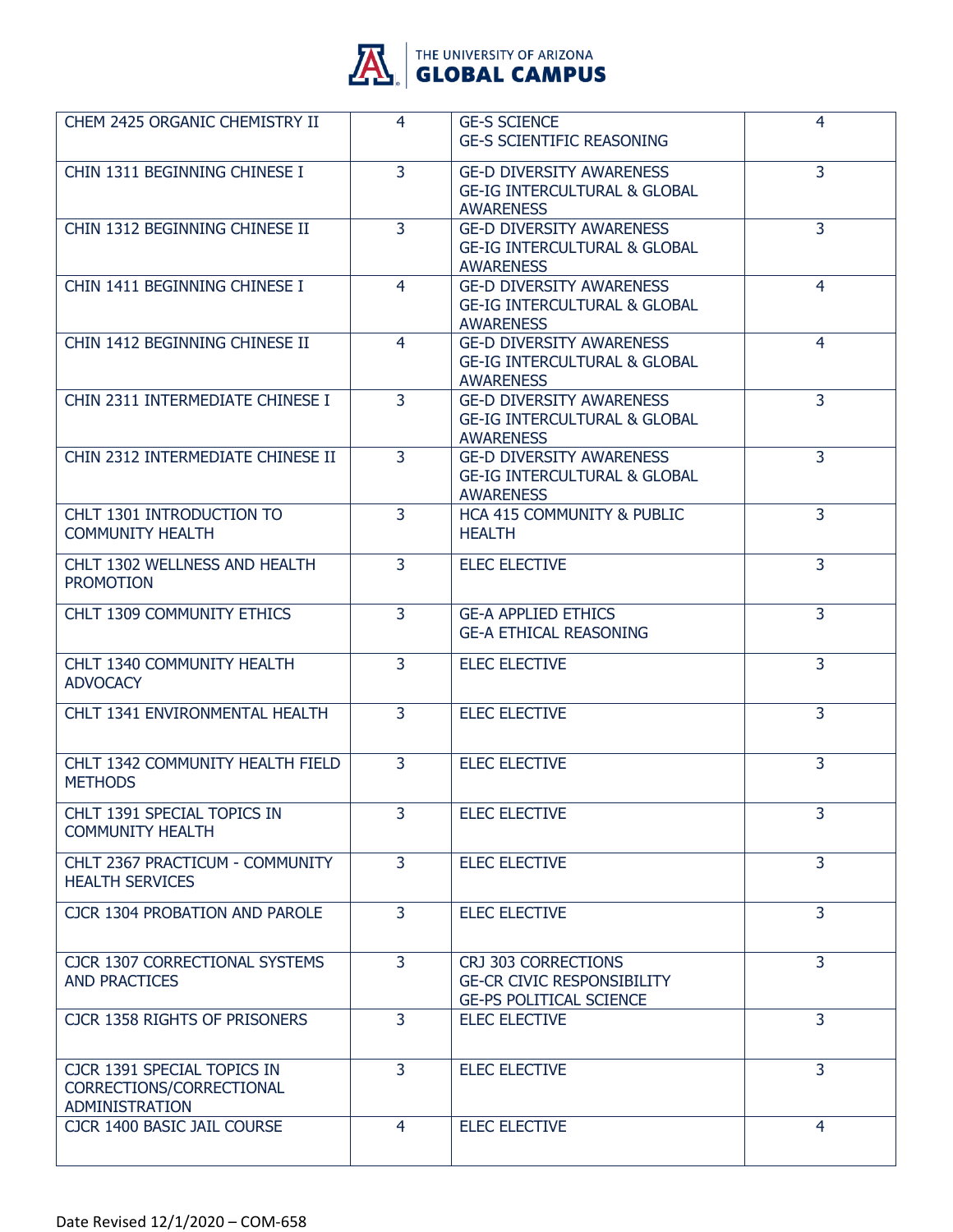

| <b>CJCR 2324 COMMUNITY RESOURCES</b><br><b>IN CORRECTIONS</b>                                     | 3              | <b>ELEC ELECTIVE</b> | 3              |
|---------------------------------------------------------------------------------------------------|----------------|----------------------|----------------|
| CJCR 2325 LEGAL ASPECTS OF<br><b>CORRECTIONS</b>                                                  | $\overline{3}$ | <b>ELEC ELECTIVE</b> | 3              |
| CJCR 2466 PRACTICUM (OR FIELD<br>EXPERIENCE)<br>CORRECTIONS/CORRECTIONAL<br><b>ADMINISTRATION</b> | 4              | <b>ELEC ELECTIVE</b> | 4              |
| CJLE 1006 BASIC PEACE OFFICER I                                                                   | $\mathbf{0}$   | <b>ELEC ELECTIVE</b> | $\mathbf 0$    |
| CJLE 1012 BASIC PEACE OFFICER II                                                                  | $\mathbf 0$    | <b>ELEC ELECTIVE</b> | $\mathbf{0}$   |
| CJLE 1018 BASIC PEACE OFFICER III                                                                 | $\overline{0}$ | <b>ELEC ELECTIVE</b> | $\mathbf{0}$   |
| CJLE 1024 BASIC PEACE OFFICER IV                                                                  | $\overline{0}$ | <b>ELEC ELECTIVE</b> | $\mathbf{0}$   |
| CJLE 1029 BASIC PEACE OFFICER V                                                                   | $\overline{0}$ | <b>ELEC ELECTIVE</b> | $\mathbf{0}$   |
| CJLE 1211 BASIC FIREARMS                                                                          | $\overline{2}$ | <b>ELEC ELECTIVE</b> | $\overline{2}$ |
| CJLE 1333 TRAFFIC LAW AND<br><b>INVESTIGATION</b>                                                 | $\overline{3}$ | <b>ELEC ELECTIVE</b> | 3              |
| CJLE 1345 INTERMEDIATE CRIME<br><b>SCENE INVESTIGATION</b>                                        | $\overline{3}$ | <b>ELEC ELECTIVE</b> | 3              |
| CJLE 1429 BASIC PEACE OFFICER V                                                                   | 4              | <b>ELEC ELECTIVE</b> | $\overline{4}$ |
| CJLE 1506 BASIC PEACE OFFICER I                                                                   | 5              | <b>ELEC ELECTIVE</b> | 5              |
| CJLE 1512 BASIC PEACE OFFICER II                                                                  | 5              | <b>ELEC ELECTIVE</b> | 5              |
| CJLE 1518 BASIC PEACE OFFICER III                                                                 | 5              | <b>ELEC ELECTIVE</b> | 5              |
| CJLE 1524 BASIC PEACE OFFICER IV                                                                  | 5              | <b>ELEC ELECTIVE</b> | 5              |
| CJLE 2345 VICE AND NARCOTICS<br><b>INVESTIGATION</b>                                              | 3              | <b>ELEC ELECTIVE</b> | 3              |
| CJLE 2486 INTERNSHIP-CRIMINAL<br><b>JUSTICE/ POLICE SCIENCE</b>                                   | 4              | <b>ELEC ELECTIVE</b> | $\overline{4}$ |
| CJSA 1170 ALCOHOL<br>AWARENESS/INTERVENTION                                                       | $\mathbf{1}$   | <b>ELEC ELECTIVE</b> | 1              |
| CJSA 1171 POLICE BRUTALITY                                                                        | 1              | <b>ELEC ELECTIVE</b> | 1              |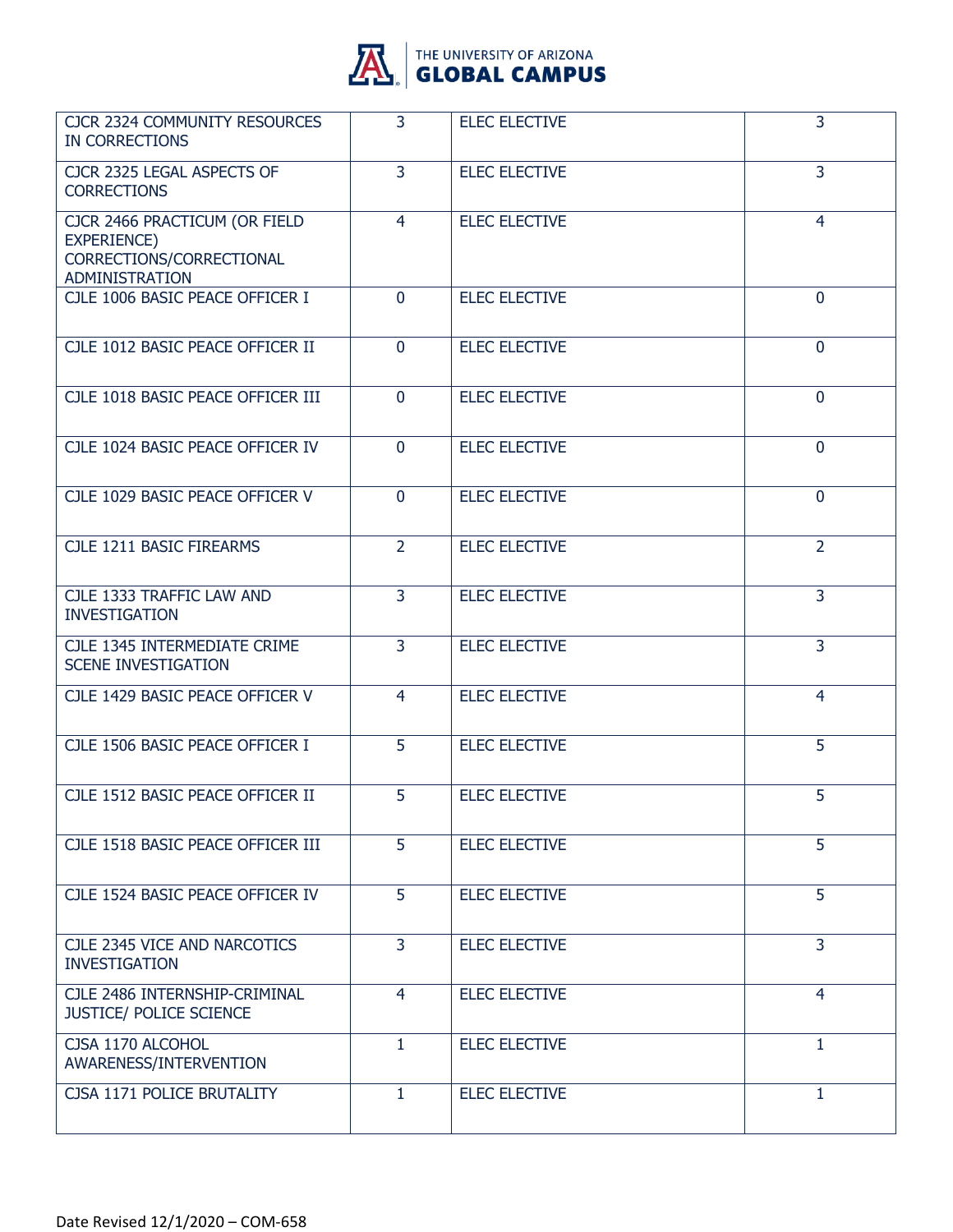

| <b>CJSA 1172 TOPICS FOR PARENTS</b>                                                      | $\mathbf{1}$   | <b>ELEC ELECTIVE</b>                                                                                                     | $\mathbf{1}$   |
|------------------------------------------------------------------------------------------|----------------|--------------------------------------------------------------------------------------------------------------------------|----------------|
| CJSA 1173 DRUG RECOGNITION FOR<br><b>LAW ENFORCEMENT</b>                                 | $\mathbf{1}$   | <b>ELEC ELECTIVE</b>                                                                                                     | $\mathbf{1}$   |
| CJSA 1174 TERRORISM AS A<br><b>STRATEGY</b>                                              | $\mathbf{1}$   | <b>ELEC ELECTIVE</b>                                                                                                     | $\mathbf{1}$   |
| CJSA 1175 INVESTIGATION OF SEXUAL<br><b>ABUSE</b>                                        | $\mathbf{1}$   | <b>ELEC ELECTIVE</b>                                                                                                     | $\mathbf{1}$   |
| CJSA 1176 INTRODUCTION TO GANGS<br>AND GANG INFILTRATION OF THE<br><b>MILITARY</b>       | $\mathbf{1}$   | <b>ELEC ELECTIVE</b>                                                                                                     | $\mathbf{1}$   |
| CJSA 1177 INTERNATIONAL CRIMINAL<br><b>JUSTICE</b>                                       | $\mathbf{1}$   | <b>ELEC ELECTIVE</b>                                                                                                     | $\mathbf{1}$   |
| CJSA 1178 CRIMINAL DEVIANCE                                                              | 1              | <b>ELEC ELECTIVE</b>                                                                                                     | 1              |
| CJSA 1192 SPECIAL TOPICS IN<br><b>CRIMINAL JUSTICE/LAW</b><br>ENFORCEMENT ADMINISTRATION | $\mathbf{1}$   | <b>ELEC ELECTIVE</b>                                                                                                     | $\mathbf{1}$   |
| CJSA 1302 PRIVATE SECURITY<br><b>OFFICER TRAINING</b>                                    | $\overline{3}$ | <b>ELEC ELECTIVE</b>                                                                                                     | 3              |
| CJSA 1308 CRIMINALISTICS I                                                               | $\overline{3}$ | CRJ 311 FORENSICS                                                                                                        | $\overline{3}$ |
| CJSA 1312 CRIME IN AMERICA                                                               | 3              | <b>ELEC ELECTIVE</b>                                                                                                     | 3              |
| CJSA 1313 COURT SYSTEMS AND<br><b>PRACTICES</b>                                          | 3              | <b>ELEC ELECTIVE</b>                                                                                                     | 3              |
| CJSA 1317 JUVENILE JUSTICE SYSTEM                                                        | $\overline{3}$ | CRJ 301 JUVENILE JUSTICE                                                                                                 | $\overline{3}$ |
| CJSA 1318 COURT MANAGEMENT                                                               | 3              | <b>ELEC ELECTIVE</b>                                                                                                     | 3              |
| CJSA 1322 INTRODUCTION TO<br><b>CRIMINAL JUSTICE</b>                                     | $\overline{3}$ | CRJ 201 INTRODUCTION TO CRIMINAL<br><b>JUSTICE</b>                                                                       | 3              |
| CJSA 1327 FUNDAMENTALS OF<br><b>CRIMINAL LAW</b>                                         | 3              | <b>ELEC ELECTIVE</b>                                                                                                     | $\overline{3}$ |
| CJSA 1342 CRIMINAL INVESTIGATION                                                         | 3              | <b>ELEC ELECTIVE</b>                                                                                                     | 3              |
| CJSA 1348 ETHICS IN CRIMINAL<br><b>JUSTICE</b>                                           | 3              | <b>GE-A APPLIED ETHICS</b><br><b>GE-A ETHICAL REASONING</b><br>SOC 120 INTRODUCTION TO ETHICS &<br>SOCIAL RESPONSIBILITY | 3              |
| CJSA 1351 USE OF FORCE                                                                   | $\overline{3}$ | <b>ELEC ELECTIVE</b>                                                                                                     | 3              |
| CJSA 1359 POLICE SYSTEMS AND<br><b>PRACTICES</b>                                         | 3              | <b>ELEC ELECTIVE</b>                                                                                                     | $\overline{3}$ |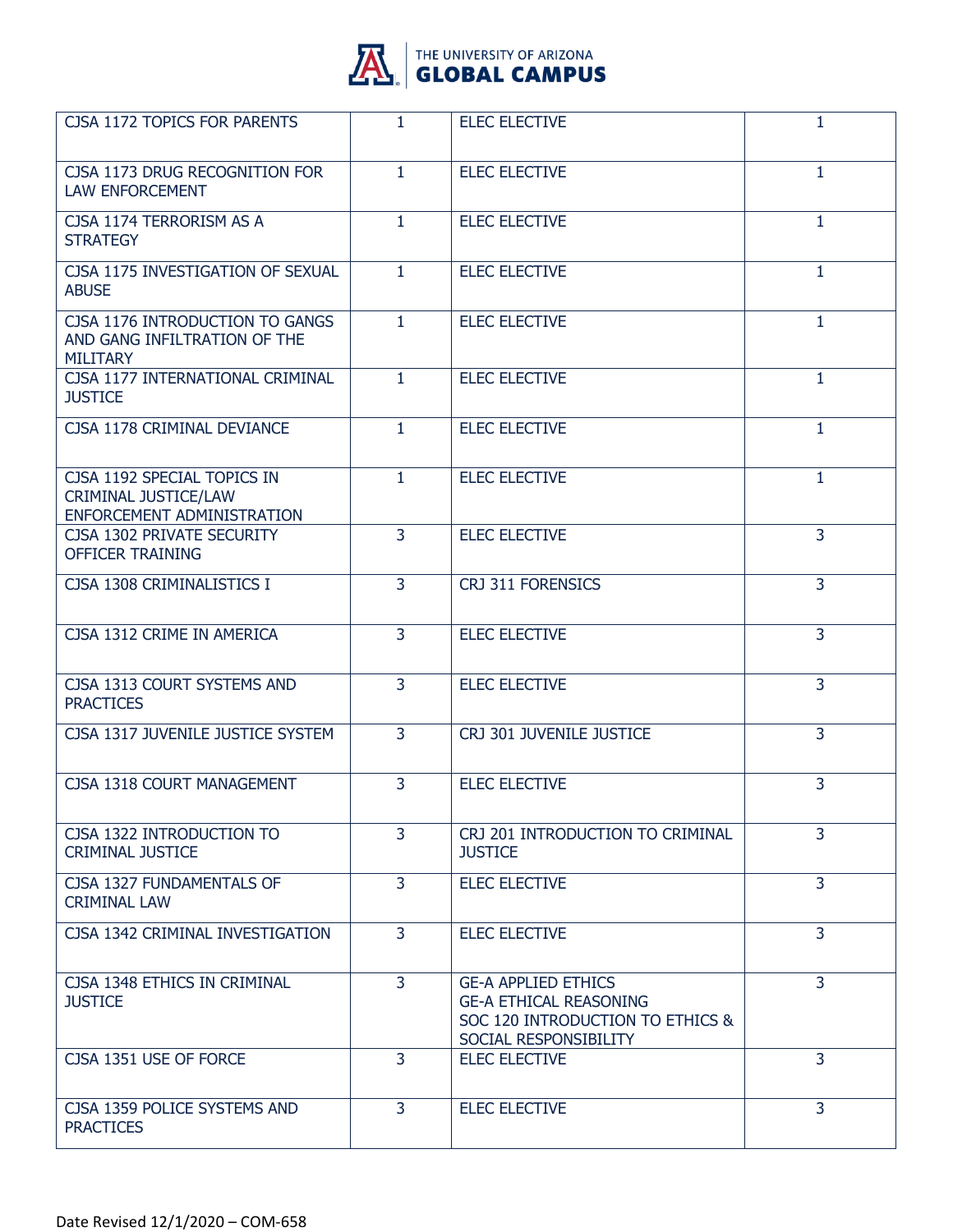

| CJSA 1393 SPECIAL TOPICS IN<br><b>CRIMINAL JUSTICE STUDIES</b>                        | $\overline{3}$ | <b>ELEC ELECTIVE</b>                       | 3              |
|---------------------------------------------------------------------------------------|----------------|--------------------------------------------|----------------|
| CJSA 2300 LEGAL ASPECTS OF LAW<br><b>ENFORCEMENT</b>                                  | 3              | <b>ELEC ELECTIVE</b>                       | 3              |
| CJSA 2302 POLICE MANAGEMENT,<br>SUPERVISION, AND RELATED TOPICS                       | 3              | <b>ELEC ELECTIVE</b>                       | 3              |
| CJSA 2331 CHILD ABUSE, PREVENTION<br>AND INVESTIGATION                                | 3              | <b>ELEC ELECTIVE</b>                       | $\overline{3}$ |
| CJSA 2488 INTERNSHIP-CRIMINAL<br><b>JUSTICE SAFETY STUDIES</b>                        | $\overline{4}$ | <b>ELEC ELECTIVE</b>                       | 4              |
| CMSW 1166 PRACTICUM (OR FIELD<br>EXPERIENCE) - CLINICAL/MEDICAL<br><b>SOCIAL WORK</b> | $\mathbf{1}$   | <b>ELEC ELECTIVE</b>                       | $\mathbf{1}$   |
| CMSW 1167 PRACTICUM (OR FIELD<br>EXPERIENCE) - CLINICAL AND<br>MEDICAL SOCIAL WORK    | $\mathbf{1}$   | <b>ELEC ELECTIVE</b>                       | 1              |
| CMSW 1309 PROBLEMS OF CHILDREN<br>AND ADOLESCENTS                                     | $\overline{3}$ | <b>ELEC ELECTIVE</b>                       | 3              |
| CNBT 1446 CONSTRUCTION<br><b>ESTIMATING I</b>                                         | 4              | <b>ELEC ELECTIVE</b>                       | $\overline{4}$ |
| COMM 1238 TELEVISION PRODUCTION<br>III (DIRECTING/PRODUCING)                          | $\overline{2}$ | <b>ELEC ELECTIVE</b>                       | $\overline{2}$ |
| COMM 1307 INTRODUCTION TO MASS<br><b>COMMUNICATION</b>                                | $\overline{3}$ | <b>ELEC ELECTIVE</b>                       | 3              |
| COMM 1335 SURVEY OF RADIO/TV                                                          | $\overline{3}$ | <b>ELEC ELECTIVE</b>                       | $\overline{3}$ |
| COMM 1336 TELEVISION PRODUCTION<br>I (STUDIO)                                         | 3              | <b>ELEC ELECTIVE</b>                       | $\overline{3}$ |
| COMM 1337 TELEVISION PRODUCTION<br>II (FIELD)                                         | 3              | <b>ELEC ELECTIVE</b>                       | 3              |
| COMM 2303 AUDIO/RADIO<br><b>PRODUCTION</b>                                            | $\overline{3}$ | <b>ELEC ELECTIVE</b>                       | 3              |
| COMM 2305 EDITING AND LAYOUT                                                          | $\overline{3}$ | <b>ELEC ELECTIVE</b>                       | 3              |
| COMM 2311 NEWS GATHERING AND<br><b>WRITING I</b>                                      | 3              | <b>ELEC ELECTIVE</b>                       | 3              |
| COMM 2315 NEWS GATHERING AND<br><b>WRITING II</b>                                     | $\overline{3}$ | JRN 337 NEWS REPORTING &<br><b>WRITING</b> | 3              |
| COMM 2324 PRACTICUM IN<br>ELECTRONIC MEDIA (AUDIO)                                    | $\overline{3}$ | <b>ELEC ELECTIVE</b>                       | 3              |
| COMM 2326 PRACTICUM IN<br>ELECTRONIC MEDIA (SPECIAL<br>PROJECTS)                      | 3              | <b>ELEC ELECTIVE</b>                       | 3              |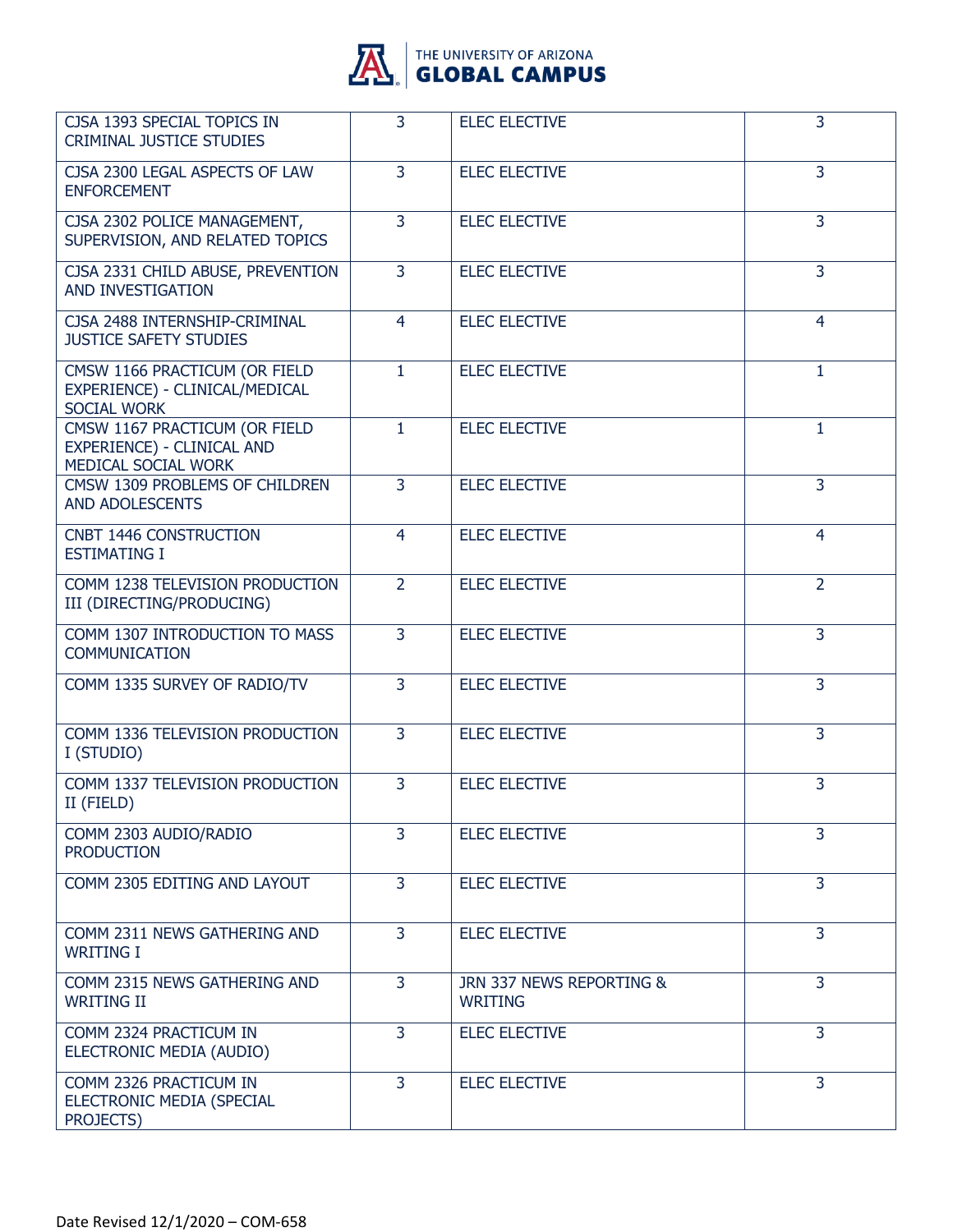

| COMM 2327 INTRODUCTION TO<br><b>ADVERTISING</b>          | 3              | <b>BUS 317 INTRODUCTION TO</b><br><b>ADVERTISING</b>                | 3              |
|----------------------------------------------------------|----------------|---------------------------------------------------------------------|----------------|
| COMM 2331 RADIO/TELEVISION<br><b>ANNOUNCING</b>          | 3              | <b>ELEC ELECTIVE</b>                                                | 3              |
| COMM 2332 RADIO/TELEVISION NEWS                          | $\overline{3}$ | <b>ELEC ELECTIVE</b>                                                | $\overline{3}$ |
| COMM 2339 WRITING FOR RADIO, TV,<br><b>AND FILM</b>      | $\overline{3}$ | <b>ELEC ELECTIVE</b>                                                | $\overline{3}$ |
| COMM 2366 FILM APPRECIATION                              | 3              | <b>GE-AA AESTHETIC AWARENESS</b>                                    | 3              |
| COMM 2389 ACADEMIC COOPERATIVE                           | $\overline{3}$ | <b>ELEC ELECTIVE</b>                                                | $\overline{3}$ |
| COSC 1301 INTRODUCTION TO<br><b>COMPUTING</b>            | $\overline{3}$ | <b>GE-DL DIGITAL LITERACY</b><br><b>GE-T INFORMATION TECHNOLOGY</b> | $\overline{3}$ |
| COSC 1315 INTRODUCTION TO<br><b>COMPUTER PROGRAMMING</b> | $\overline{3}$ | CPT 200 FUNDAMENTALS OF<br>PROGRAMMING LANGUAGES                    | 3              |
| COSC 1336 PROGRAMMING<br><b>FUNDAMENTALS I</b>           | $\overline{3}$ | CPT 200 FUNDAMENTALS OF<br>PROGRAMMING LANGUAGES                    | $\overline{3}$ |
| COSC 1337 PROGRAMMING<br><b>FUNDAMENTALS II</b>          | 3              | <b>ELEC ELECTIVE</b>                                                | $\overline{3}$ |
| COSC 2325 COMPUTER ORGANIZATION                          | 3              | <b>GE-DL DIGITAL LITERACY</b>                                       | 3              |
| COSC 2336 PROGRAMMING<br><b>FUNDAMENTALS III</b>         | $\overline{3}$ | <b>ELEC ELECTIVE</b>                                                | 3              |
| CPMT 1303 INTRODUCTION TO<br><b>COMPUTER TECHNOLOGY</b>  | 3              | <b>GE-DL DIGITAL LITERACY</b>                                       | $\overline{3}$ |
| CPMT 1345 COMPUTER SYSTEMS<br><b>MAINTENANCE</b>         | $\overline{3}$ | <b>GE-DL DIGITAL LITERACY</b>                                       | 3              |
| CPMT 1403 INTRODUCTION TO<br><b>COMPUTER TECHNOLOGY</b>  | 4              | <b>GE-DL DIGITAL LITERACY</b><br><b>GE-T INFORMATION TECHNOLOGY</b> | 4              |
| CPMT 1404 MICROCOMPUTER<br><b>SYSTEMS SOFTWARE</b>       | $\overline{4}$ | <b>GE-DL DIGITAL LITERACY</b><br><b>GE-T INFORMATION TECHNOLOGY</b> | $\overline{4}$ |
| CPMT 1449 COMPUTER NETWORKING<br><b>TECHNOLOGY</b>       | $\overline{4}$ | <b>GE-DL DIGITAL LITERACY</b><br><b>GE-T INFORMATION TECHNOLOGY</b> | $\overline{4}$ |
| CPMT 2350 INDUSTRY CERTIFICATION<br><b>PREPARATION</b>   | 3              | <b>ELEC ELECTIVE</b>                                                | $\overline{3}$ |
| CPMT 2445 COMPUTER SYSTEM<br><b>TROUBLESHOOTING</b>      | $\overline{4}$ | <b>GE-DL DIGITAL LITERACY</b>                                       | $\overline{4}$ |
| CRIJ 1301 INTRODUCTION TO<br><b>CRIMINAL JUSTICE</b>     | 3              | CRJ 201 INTRODUCTION TO CRIMINAL<br><b>JUSTICE</b>                  | $\overline{3}$ |
| CRIJ 1306 COURT SYSTEMS AND<br><b>PRACTICES</b>          | $\overline{3}$ | <b>ELEC ELECTIVE</b>                                                | $\overline{3}$ |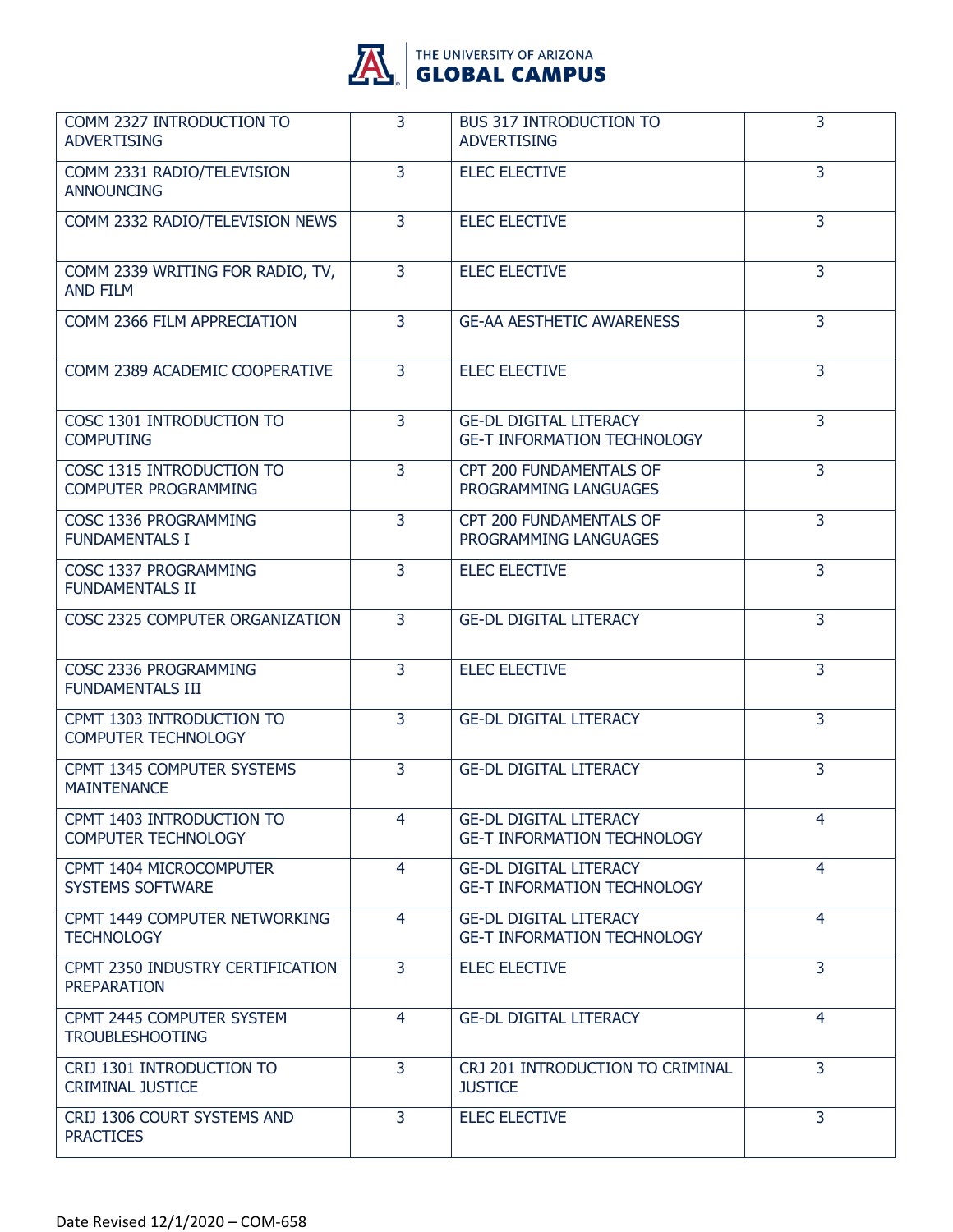

| CRIJ 1307 CRIME IN AMERICA                                                                    | 3              | SOC 305 CRIME & SOCIETY                                                                        | 3              |
|-----------------------------------------------------------------------------------------------|----------------|------------------------------------------------------------------------------------------------|----------------|
| CRIJ 1310 FUNDAMENTALS OF<br><b>CRIMINAL LAW</b>                                              | $\overline{3}$ | <b>ELEC ELECTIVE</b>                                                                           | 3              |
| CRIJ 1313 JUVENILE JUSTICE SYSTEM                                                             | $\overline{3}$ | CRJ 301 JUVENILE JUSTICE                                                                       | $\overline{3}$ |
| CRIJ 2301 COMMUNITY RESOURCES IN<br><b>CORRECTIONS</b>                                        | 3              | <b>ELEC ELECTIVE</b>                                                                           | 3              |
| CRIJ 2313 CORRECTIONAL SYSTEMS<br><b>AND PRACTICES</b>                                        | $\overline{3}$ | CRJ 303 CORRECTIONS<br><b>GE-CR CIVIC RESPONSIBILITY</b><br><b>GE-PS POLITICAL SCIENCE</b>     | $\overline{3}$ |
| CRIJ 2314 CRIMINAL INVESTIGATION                                                              | $\overline{3}$ | <b>ELEC ELECTIVE</b>                                                                           | 3              |
| CRIJ 2323 LEGAL ASPECTS OF LAW<br><b>ENFORCEMENT</b>                                          | 3              | <b>ELEC ELECTIVE</b>                                                                           | $\overline{3}$ |
| CRIJ 2328 POLICE SYSTEMS AND<br><b>PRACTICES</b>                                              | 3              | <b>ELEC ELECTIVE</b>                                                                           | $\overline{3}$ |
| CRPT 1411 ROOF SYSTEMS                                                                        | $\overline{4}$ | <b>ELEC ELECTIVE</b>                                                                           | 4              |
| CRPT 1415 WALL SYSTEMS                                                                        | 4              | <b>ELEC ELECTIVE</b>                                                                           | 4              |
| CRPT 1423 FLOOR SYSTEMS                                                                       | 4              | <b>ELEC ELECTIVE</b>                                                                           | $\overline{4}$ |
| CRPT 1429 INTRODUCTION TO<br><b>CARPENTRY</b>                                                 | 4              | <b>ELEC ELECTIVE</b>                                                                           | 4              |
| CSIR 2351 FIBER OPTIC<br><b>COMMUNICATION SYSTEM</b><br><b>INSTALLATION AND REPAIR</b>        | 3              | <b>ELEC ELECTIVE</b>                                                                           | 3              |
| CVOP 1013 PROFESSIONAL TRUCK<br>DRIVER I                                                      | $\Omega$       | <b>ELEC ELECTIVE</b>                                                                           | $\Omega$       |
| CVOP 1040 PROFESSIONAL TRUCK<br><b>DRIVER II</b>                                              | $\Omega$       | <b>ELEC ELECTIVE</b>                                                                           | $\Omega$       |
| CZEC 1311 BEGINNING CZECH I                                                                   | $\overline{3}$ | <b>GE-D DIVERSITY AWARENESS</b><br><b>GE-IG INTERCULTURAL &amp; GLOBAL</b><br><b>AWARENESS</b> | $\overline{3}$ |
| CZEC 1312 BEGINNING CZECH II                                                                  | $\overline{3}$ | <b>GE-D DIVERSITY AWARENESS</b><br><b>GE-IG INTERCULTURAL &amp; GLOBAL</b><br><b>AWARENESS</b> | $\overline{3}$ |
| DAAC 1167 PRACTICUM (OR FIELD<br><b>EXPERIENCE) - SUBSTANCE</b><br>ABUSE/ADDICTION COUNSELING | $\mathbf{1}$   | <b>ELEC ELECTIVE</b>                                                                           | $\mathbf{1}$   |
| DAAC 1304 PHARMACOLOGY OF<br><b>ADDICTION</b>                                                 | 3              | <b>ELEC ELECTIVE</b>                                                                           | 3              |
| DAAC 1309 ASSESSMENT SKILL OF<br>ALCOHOL AND OTHER DRUG<br><b>ADDICTIONS</b>                  | $\overline{3}$ | <b>ELEC ELECTIVE</b>                                                                           | 3              |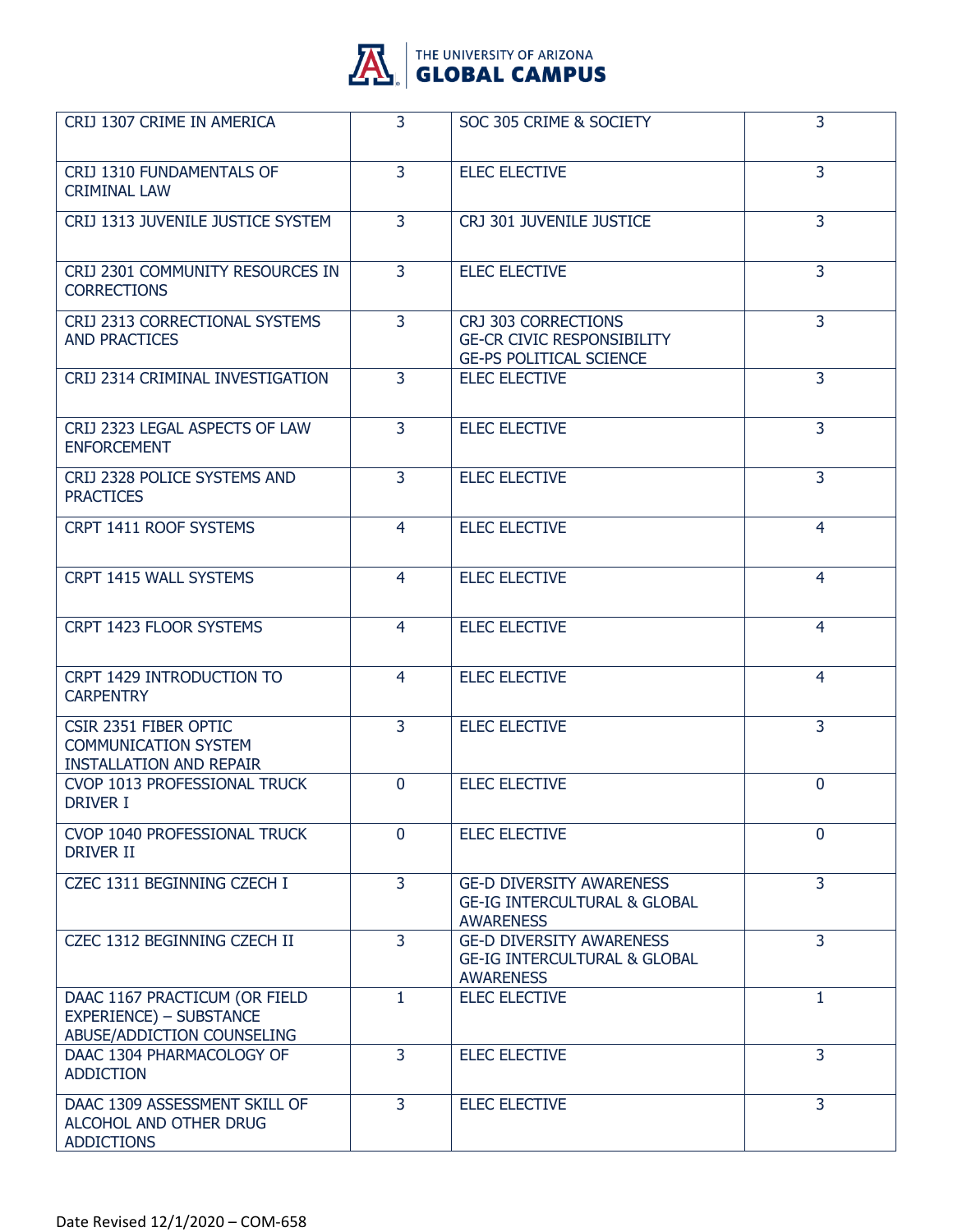

| DAAC 1311 COUNSELING THEORIES                                                                 | $\overline{3}$ | <b>ELEC ELECTIVE</b> | 3              |
|-----------------------------------------------------------------------------------------------|----------------|----------------------|----------------|
| DAAC 1319 INTRODUCTION TO<br>ALCOHOL AND OTHER DRUG<br><b>ADDICTIONS</b>                      | 3              | <b>ELEC ELECTIVE</b> | 3              |
| DAAC 2301 THERAPEUTIC<br>COMMUNITIES IN A CRIMINAL JUSTICE<br><b>SETTING</b>                  | 3              | <b>ELEC ELECTIVE</b> | 3              |
| DAAC 2306 SUBSTANCE ABUSE<br>PREVENTION I                                                     | 3              | <b>ELEC ELECTIVE</b> | 3              |
| DAAC 2307 ADDICTED FAMILY<br><b>INTERVENTION</b>                                              | $\overline{3}$ | <b>ELEC ELECTIVE</b> | $\overline{3}$ |
| DAAC 2341 COUNSELING ALCOHOL<br>AND OTHER DRUG ADDICTIONS                                     | $\overline{3}$ | <b>ELEC ELECTIVE</b> | $\overline{3}$ |
| DAAC 2353 SUBSTANCE ABUSE<br>PREVENTION II                                                    | 3              | <b>ELEC ELECTIVE</b> | $\overline{3}$ |
| DAAC 2354 DYNAMICS OF GROUP<br><b>COUNSELING</b>                                              | $\overline{3}$ | <b>ELEC ELECTIVE</b> | 3              |
| DAAC 2367 PRACTICUM (OR FIELD<br><b>EXPERIENCE) - SUBSTANCE</b><br>ABUSE/ADDICTION COUNSELING | $\overline{3}$ | <b>ELEC ELECTIVE</b> | 3              |
| DEMR 1301 SHOP SAFETY AND<br><b>PROCEDURES</b>                                                | $\overline{3}$ | <b>ELEC ELECTIVE</b> | 3              |
| DEMR 1306 DIESEL ENGINE I                                                                     | 3              | <b>ELEC ELECTIVE</b> | 3              |
| DEMR 1330 STEERING AND<br><b>SUSPENSION I</b>                                                 | $\overline{3}$ | <b>ELEC ELECTIVE</b> | 3              |
| DEMR 1401 SHOP SAFETY AND<br><b>PROCEDURES</b>                                                | $\overline{4}$ | <b>ELEC ELECTIVE</b> | $\overline{4}$ |
| DEMR 1405 BASIC ELECTRICAL<br><b>SYSTEMS</b>                                                  | 4              | <b>ELEC ELECTIVE</b> | 4              |
| DEMR 1406 DIESEL ENGINE I                                                                     | 4              | <b>ELEC ELECTIVE</b> | 4              |
| DEMR 1410 DIESEL ENGINE TESTING<br>AND REPAIR I                                               | $\overline{4}$ | <b>ELEC ELECTIVE</b> | 4              |
| DEMR 1416 BASIC HYDRAULICS                                                                    | 4              | <b>ELEC ELECTIVE</b> | 4              |
| DEMR 1417 BASIC BRAKE SYSTEMS                                                                 | 4              | <b>ELEC ELECTIVE</b> | 4              |
| DEMR 1421 POWER TRAIN I                                                                       | $\overline{4}$ | <b>ELEC ELECTIVE</b> | 4              |
| DEMR 1423 HEATING, VENTILATION<br>AND AIR CONDITIONING,<br>TROUBLESHOOTING AND REPAIR         | 4              | <b>ELEC ELECTIVE</b> | 4              |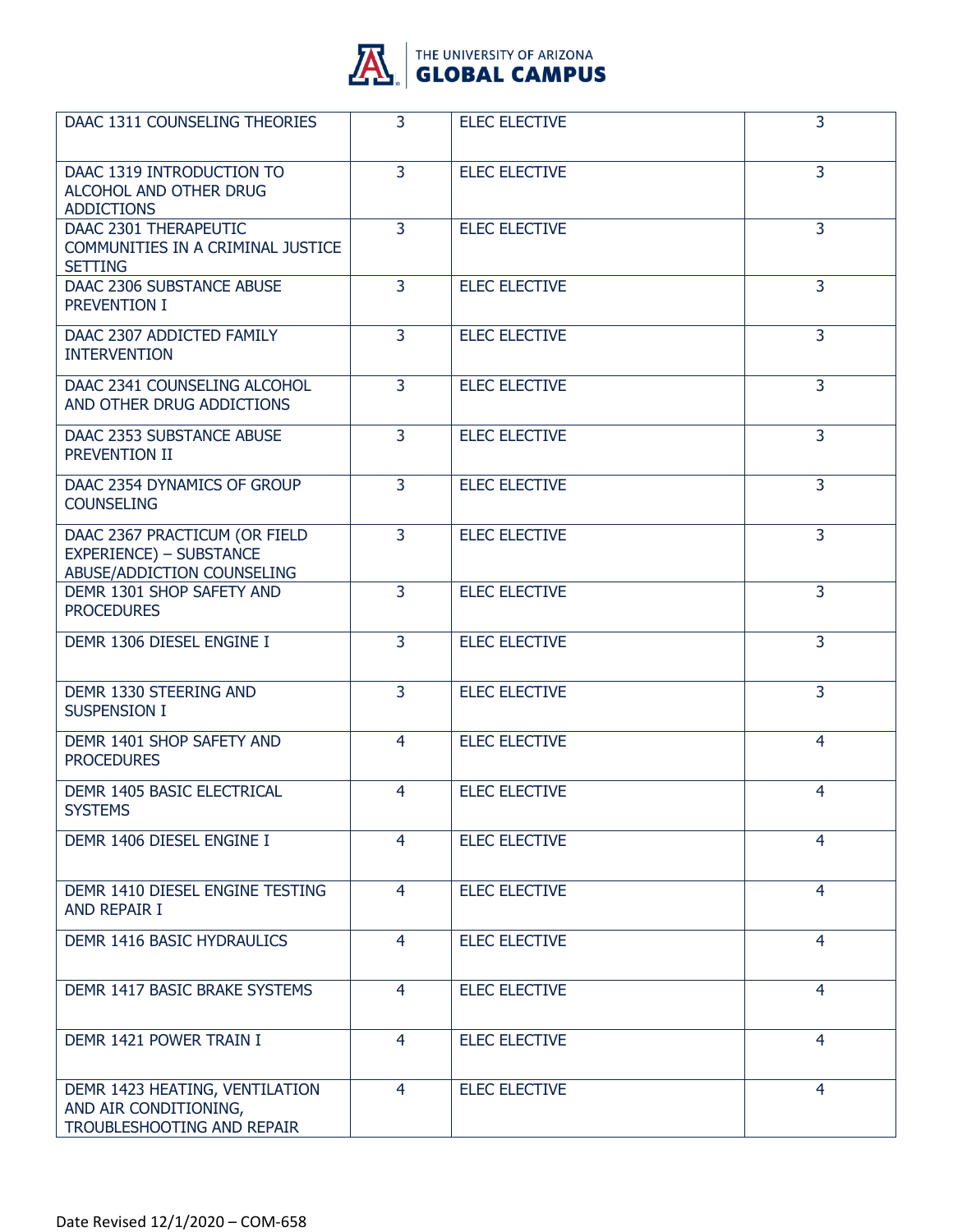

| DEMR 1447 POWER TRAIN II                                                            | 4              | <b>ELEC ELECTIVE</b>   | 4              |
|-------------------------------------------------------------------------------------|----------------|------------------------|----------------|
| DEMR 1449 DIESEL ENGINE II                                                          | 4              | <b>ELEC ELECTIVE</b>   | 4              |
| DEMR 2412 DIESEL ENGINE TESTING<br>AND REPAIR II                                    | $\overline{4}$ | <b>ELEC ELECTIVE</b>   | $\overline{4}$ |
| DEMR 2434 ADVANCED DIESEL TUNE-<br>UP AND TROUBLESHOOTING                           | $\overline{4}$ | <b>ELEC ELECTIVE</b>   | $\overline{4}$ |
| DEMR 2488 INTERNSHIP-DIESEL<br><b>MECHANICS</b><br>TECHNOLOGY/TECHNICIAN            | 4              | <b>ELEC ELECTIVE</b>   | 4              |
| DFTG 1358 ELECTRICAL/ELECTRONICS<br><b>DRAFTING</b>                                 | $\overline{3}$ | <b>ELEC ELECTIVE</b>   | 3              |
| DFTG 1405 TECHNICAL DRAFTING                                                        | 4              | <b>ELEC ELECTIVE</b>   | $\overline{4}$ |
| DFTG 1409 BASIC COMPUTER-AIDED<br><b>DRAFTING</b>                                   | $\overline{4}$ | <b>ELEC ELECTIVE</b>   | $\overline{4}$ |
| DFTG 1417 ARCHITECTURAL<br><b>DRAFTING - RESIDENTIAL</b>                            | 4              | <b>ELEC ELECTIVE</b>   | 4              |
| DFTG 1458 ELECTRICAL/ELECTRONICS<br><b>DRAFTING</b>                                 | 4              | <b>ELEC ELECTIVE</b>   | $\overline{4}$ |
| DFTG 1491 SPECIAL TOPICS IN<br>DRAFTING AND DESIGN<br>TECHNOLOGY/TECHNICIAN GENERAL | $\overline{4}$ | <b>ELEC ELECTIVE</b>   | $\overline{4}$ |
| DFTG 2317 DESCRIPTIVE GEOMETRY                                                      | $\overline{3}$ | <b>ELEC ELECTIVE</b>   | $\overline{3}$ |
| DFTG 2323 PIPE DRAFTING                                                             | 3              | <b>ELEC ELECTIVE</b>   | 3              |
| DFTG 2402 MACHINE DRAFTING                                                          | 4              | <b>ELEC ELECTIVE</b>   | 4              |
| DFTG 2412 TECHNICAL ILLUSTRATION<br><b>AND PRESENTATION</b>                         | 4              | <b>ELEC ELECTIVE</b>   | 4              |
| DFTG 2417 DESCRIPTIVE GEOMETRY                                                      | 4              | <b>ELEC ELECTIVE</b>   | $\overline{4}$ |
| DFTG 2421 TOPOGRAPHICAL<br><b>DRAFTING</b>                                          | $\overline{4}$ | <b>ELEC ELECTIVE</b>   | 4              |
| DFTG 2423 PIPE DRAFTING                                                             | $\overline{4}$ | <b>ELEC ELECTIVE</b>   | $\overline{4}$ |
| DFTG 2438 FINAL PROJECT -<br>ADVANCED DRAFTING                                      | $\overline{4}$ | <b>ELEC ELECTIVE</b>   | 4              |
| DFTG 2440 SOLID MODELING/DESIGN                                                     | $\overline{4}$ | <b>ELEC ELECTIVE</b>   | 4              |
| DIRW 0200 BASE NCO<br>READING/WRITING                                               | $\overline{2}$ | <b>NCG NO TRANSFER</b> | 0              |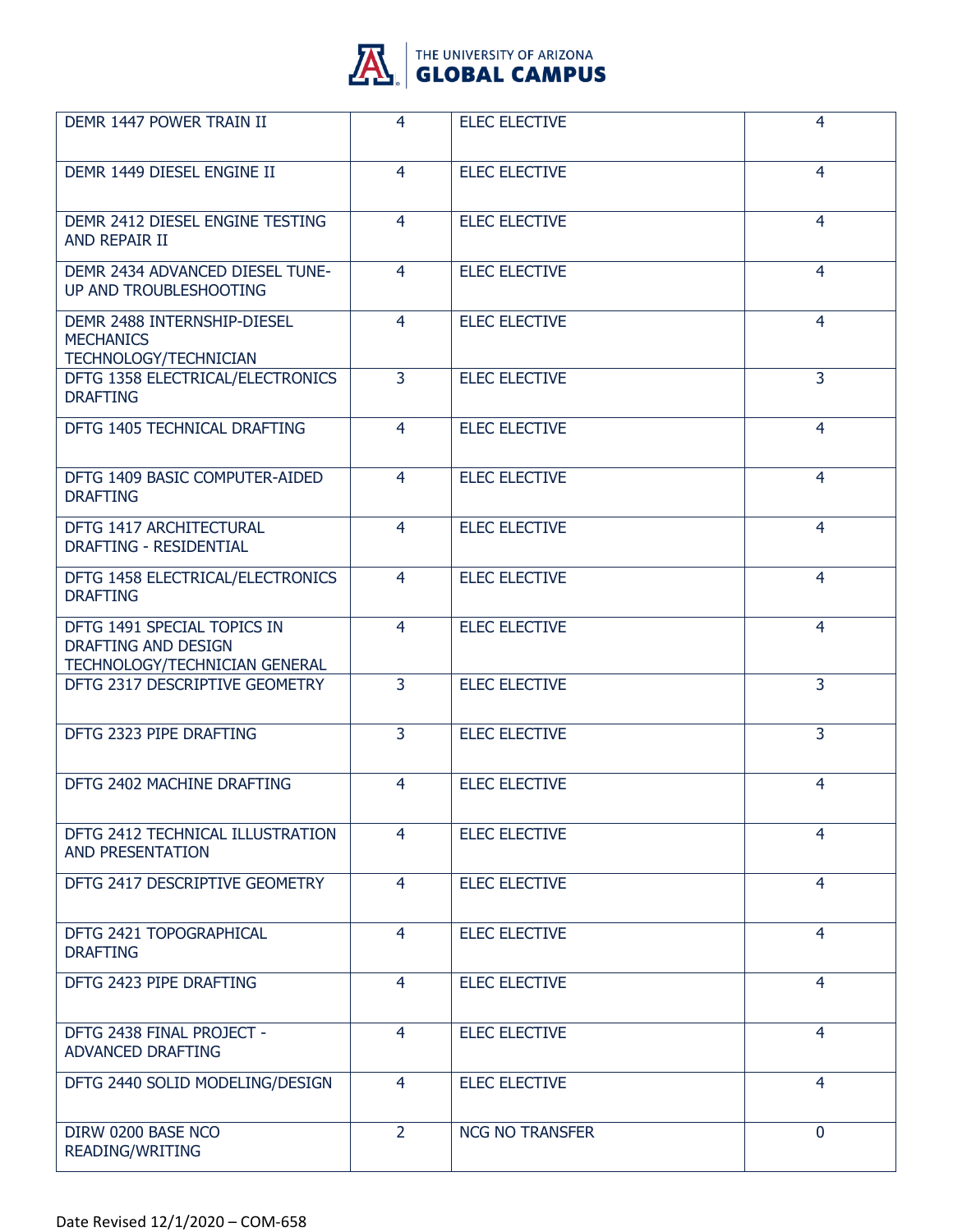

| DIRW 0403 DEVELOPMENTAL<br>INTEGRATED READING AND WRITING<br>Ι | $\overline{3}$ | <b>NCG NO TRANSFER</b>                                                                                                                                    | 0              |
|----------------------------------------------------------------|----------------|-----------------------------------------------------------------------------------------------------------------------------------------------------------|----------------|
| DIRW 0493 NCBO INTEGRATED<br><b>READING AND WRITING II</b>     | 4              | <b>NCG NO TRANSFER</b>                                                                                                                                    | $\mathbf{0}$   |
| DRAM 1120 THEATRE PRACTICUM I                                  | $\mathbf{1}$   | GE-AA* AESTHETIC AWARENESS*                                                                                                                               | $\mathbf{1}$   |
| DRAM 1310 INTRODUCTION TO<br><b>THEATER</b>                    | $\overline{3}$ | <b>GE-AA AESTHETIC AWARENESS</b><br><b>GE-C CULTURAL AND AESTHETIC</b><br><b>AWARENESS</b><br><b>GE-IG INTERCULTURAL &amp; GLOBAL</b><br><b>AWARENESS</b> | 3              |
| DRAM 1320 THEATER PRACTICUM I                                  | $\overline{3}$ | <b>GE-AA AESTHETIC AWARENESS</b><br><b>GE-C CULTURAL AND AESTHETIC</b><br><b>AWARENESS</b>                                                                | 3              |
| DRAM 1321 THEATER PRACTICUM II                                 | $\overline{3}$ | <b>GE-AA AESTHETIC AWARENESS</b><br><b>GE-C CULTURAL AND AESTHETIC</b><br><b>AWARENESS</b>                                                                | $\overline{3}$ |
| DRAM 1330 STAGECRAFT I                                         | 3              | <b>GE-AA AESTHETIC AWARENESS</b><br><b>GE-C CULTURAL AND AESTHETIC</b><br><b>AWARENESS</b>                                                                | 3              |
| DRAM 1341 STAGE MAKEUP                                         | $\overline{3}$ | <b>GE-AA AESTHETIC AWARENESS</b>                                                                                                                          | 3              |
| DRAM 1342 INTRODUCTION TO<br><b>COSTUME</b>                    | 3              | <b>GE-AA AESTHETIC AWARENESS</b><br><b>GE-C CULTURAL AND AESTHETIC</b><br><b>AWARENESS</b>                                                                | 3              |
| DRAM 1351 ACTING I                                             | $\overline{3}$ | <b>GE-AA AESTHETIC AWARENESS</b><br><b>GE-C CULTURAL AND AESTHETIC</b><br><b>AWARENESS</b>                                                                | 3              |
| DRAM 1352 ACTING II                                            | $\overline{3}$ | <b>GE-AA AESTHETIC AWARENESS</b><br><b>GE-C CULTURAL AND AESTHETIC</b><br><b>AWARENESS</b>                                                                | $\overline{3}$ |
| DRAM 2331 STAGECRAFT II                                        | 3              | <b>GE-AA AESTHETIC AWARENESS</b>                                                                                                                          | 3              |
| DRAM 2336 DEVELOPMENT OF THE<br><b>MOTION PICTURE</b>          | 3              | <b>GE-AA AESTHETIC AWARENESS</b><br><b>GE-C CULTURAL AND AESTHETIC</b><br><b>AWARENESS</b>                                                                | 3              |
| DRAM 2355 SCRIPT ANALYSIS                                      | $\overline{3}$ | <b>GE-AA AESTHETIC AWARENESS</b>                                                                                                                          | $\overline{3}$ |
| DRAM 2361 HISTORY OF THEATRE I                                 | 3              | <b>GE-AA AESTHETIC AWARENESS</b><br><b>GE-IG INTERCULTURAL &amp; GLOBAL</b><br><b>AWARENESS</b>                                                           | 3              |
| DRAM 2362 HISTORY OF THEATRE II                                | $\overline{3}$ | <b>GE-AA AESTHETIC AWARENESS</b><br><b>GE-IG INTERCULTURAL &amp; GLOBAL</b><br><b>AWARENESS</b>                                                           | 3              |
| DRAM 2366 MOTION PICTURE ART                                   | $\overline{3}$ | <b>GE-AA AESTHETIC AWARENESS</b><br><b>GE-C CULTURAL AND AESTHETIC</b><br><b>AWARENESS</b>                                                                | $\overline{3}$ |
| DRAM 2367 DEVELOPMENT OF THE<br><b>MOTION PICTURE II</b>       | $\overline{3}$ | <b>GE-AA AESTHETIC AWARENESS</b><br><b>GE-C CULTURAL AND AESTHETIC</b><br><b>AWARENESS</b>                                                                | $\overline{3}$ |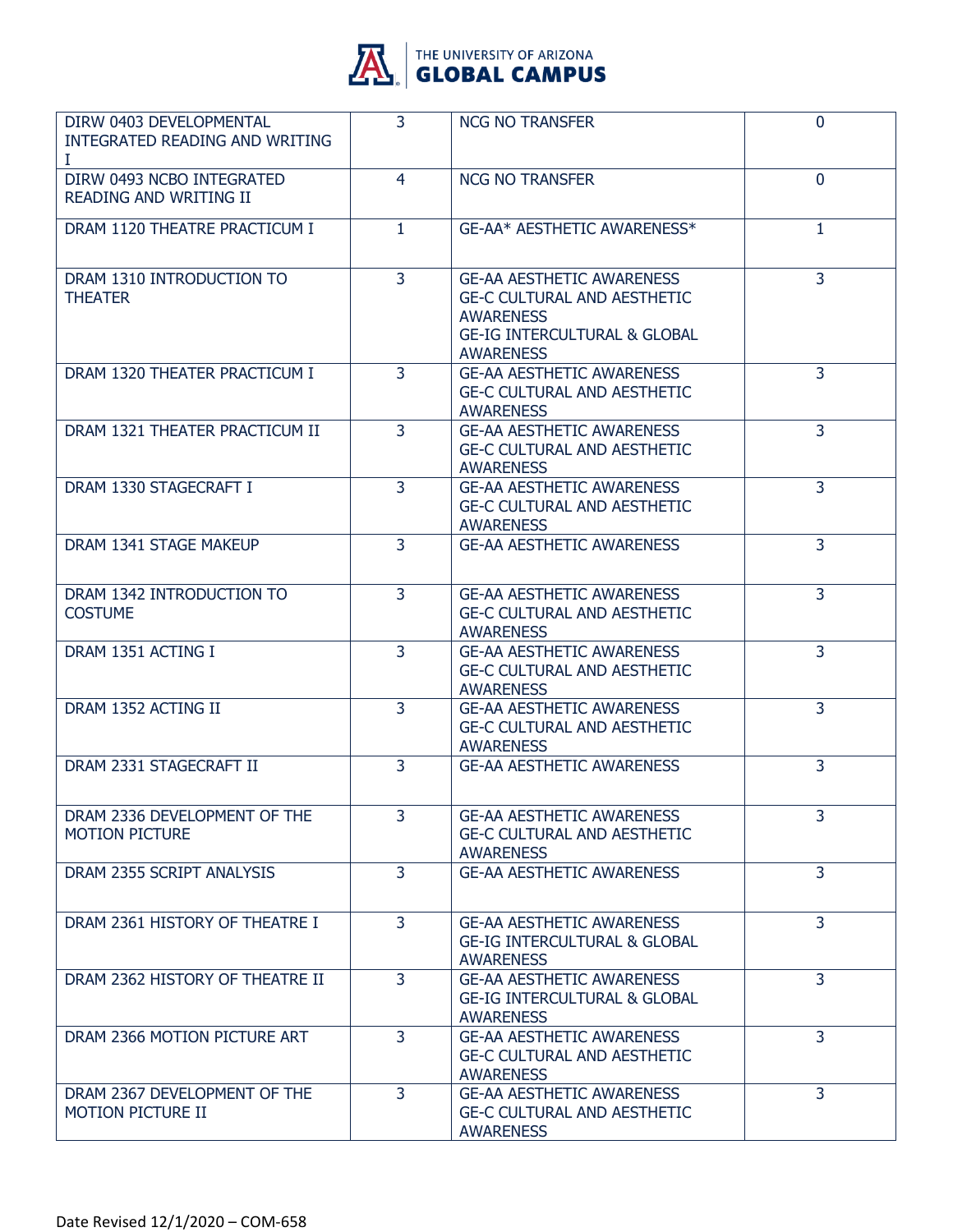

| DRAM 2389 ACADEMIC COOPERATIVE                                      | 3              | <b>ELEC ELECTIVE</b>   | 3              |
|---------------------------------------------------------------------|----------------|------------------------|----------------|
| DSED 0300 COLLEGE STUDY SKILLS                                      | $\overline{3}$ | <b>NCG NO TRANSFER</b> | $\mathbf 0$    |
| <b>DSED 0302 COLLEGE STUDY SKILLS</b><br>FOR FOREIGN STUDENTS (ESL) | $\overline{3}$ | <b>NCG NO TRANSFER</b> | $\mathbf 0$    |
| DSLA 0310 READING AND<br><b>VOCABULARY I (ESL)</b>                  | 3              | <b>NCG NO TRANSFER</b> | $\mathbf{0}$   |
| DSLA 0314 WRITING I (ESL)                                           | $\overline{3}$ | <b>NCG NO TRANSFER</b> | $\mathbf 0$    |
| DSLA 0315 GRAMMAR I (ESL)                                           | 3              | <b>NCG NO TRANSFER</b> | $\mathbf 0$    |
| DSLA 0318 ENGLISH FOR FOREIGN<br><b>STUDENTS I (ESL)</b>            | 3              | <b>NCG NO TRANSFER</b> | $\mathbf{0}$   |
| DSLA 0320 READING AND<br><b>VOCABULARY II (ESL)</b>                 | $\overline{3}$ | <b>NCG NO TRANSFER</b> | $\mathbf 0$    |
| DSLA 0321 WRITING II (ESL)                                          | $\overline{3}$ | <b>NCG NO TRANSFER</b> | $\mathbf 0$    |
| DSLA 0322 ACADEMIC LISTENING AND<br>SPEAKING II (ESL)               | 3              | <b>NCG NO TRANSFER</b> | $\mathbf{0}$   |
| DSLA 0323 ACADEMIC LISTENING AND<br><b>SPEAKING I</b>               | $\overline{3}$ | <b>NCG NO TRANSFER</b> | $\mathbf 0$    |
| DSLA 0330 READING AND<br><b>VOCABULARY III (ESL)</b>                | $\overline{3}$ | <b>NCG NO TRANSFER</b> | $\mathbf 0$    |
| DSLA 0332 ACADEMIC LISTENING AND<br>SPEAKING III (ESL)              | 3              | <b>NCG NO TRANSFER</b> | $\mathbf{0}$   |
| DSLA 0340 ACCENT REDUCTION (ESL)                                    | $\overline{3}$ | <b>NCG NO TRANSFER</b> | $\mathbf 0$    |
| DSMA 0100 BASE NCBO<br>DEVELOPMENTAL MATHEMATICS                    | 1              | <b>NCG NO TRANSFER</b> | $\mathbf 0$    |
| DSMA 0101 BASIC DEVELOPMENTAL<br><b>MATHEMATICS</b>                 | 1              | <b>NCG NO TRANSFER</b> | $\mathbf{0}$   |
| DSMA 0190 NCBO STEM<br>INTERMEDIATE ALGEBRA TOPIC                   | $\mathbf{1}$   | <b>NCG NO TRANSFER</b> | $\overline{0}$ |
| DSMA 0293 NCBO STEM<br><b>INTERMEDIATE ALGEBRA</b>                  | $\overline{2}$ | <b>NCG NO TRANSFER</b> | $\mathbf{0}$   |
| DSMA 0300 DEVELOPMENTAL<br><b>MATHEMATICS I</b>                     | 3              | <b>NCG NO TRANSFER</b> | $\mathbf{0}$   |
| DSMA 0301 DEVELOPMENTAL<br><b>MATHEMATICS II</b>                    | 3              | <b>NCG NO TRANSFER</b> | $\mathbf{0}$   |
| DSMA 0303 DEVELOPMENTAL<br><b>MATHEMATICS IV</b>                    | $\overline{3}$ | <b>NCG NO TRANSFER</b> | $\mathbf{0}$   |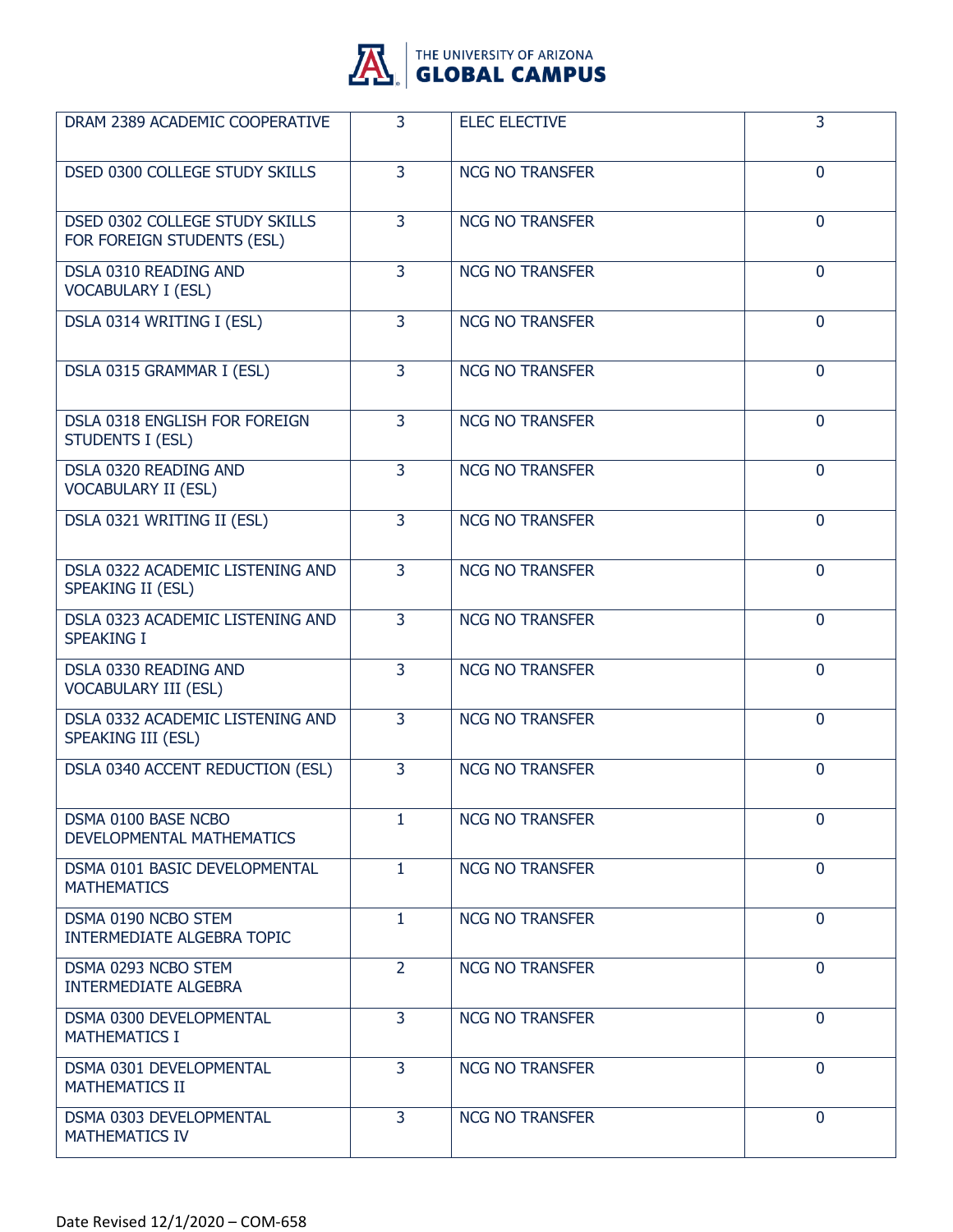

| DSMA 0304 FUNDAMENTALS OF<br><b>MATHEMATICS II</b>         | 3              | <b>NCG NO TRANSFER</b>                         | $\mathbf 0$    |
|------------------------------------------------------------|----------------|------------------------------------------------|----------------|
| DSMA 0305 PRE-ALGEBRA                                      | 3              | <b>NCG NO TRANSFER</b>                         | $\mathbf{0}$   |
| DSMA 0306 INTRODUCTORY ALGEBRA                             | $\overline{3}$ | <b>NCG NO TRANSFER</b>                         | $\mathbf{0}$   |
| DSMA 0307 INTERMEDIATE ALGEBRA                             | 3              | <b>NCG NO TRANSFER</b>                         | $\mathbf{0}$   |
| DSMA 0309 FUNDAMENTALS OF<br><b>ALGEBRA</b>                | 3              | <b>NCG NO TRANSFER</b>                         | $\mathbf{0}$   |
| <b>DSMA 0310 INTERMEDIATE ALGEBRA</b>                      | $\overline{3}$ | <b>NCG NO TRANSFER</b>                         | $\mathbf{0}$   |
| DSMA 0394 NCBO DEVELOPMENTAL<br><b>MATH FOR STATISTICS</b> | $\overline{3}$ | <b>NCG NO TRANSFER</b>                         | $\mathbf{0}$   |
| DSMA 0492 NCBO BEGINNING<br><b>ALGEBRA</b>                 | 4              | <b>NCG NO TRANSFER</b>                         | $\mathbf{0}$   |
| DSMA 0493 NCBO INTERMEDIATE<br><b>ALGEBRA</b>              | $\overline{4}$ | <b>NCG NO TRANSFER</b>                         | $\mathbf{0}$   |
| DSRE 0300 DEVELOPMENTAL READING<br>Ι.                      | $\overline{3}$ | <b>NCG NO TRANSFER</b>                         | $\mathbf{0}$   |
| DSRE 0301 DEVELOPMENTAL READING<br>П                       | 3              | <b>NCG NO TRANSFER</b>                         | $\mathbf{0}$   |
| DSRE 0302 FUNDAMENTALS OF<br><b>READING I</b>              | 3              | <b>NCG NO TRANSFER</b>                         | $\mathbf 0$    |
| DSRE 0303 FUNDAMENTALS OF<br><b>READING II</b>             | $\overline{3}$ | <b>NCG NO TRANSFER</b>                         | $\mathbf{0}$   |
| DSRE 0311 DEVELOPMENTAL READING<br>п                       | 3              | <b>NCG NO TRANSFER</b>                         | $\mathbf{0}$   |
| DSWR 0301 DEVELOPMENTAL<br><b>WRITING I</b>                | 3              | <b>NCG NO TRANSFER</b>                         | $\mathbf{0}$   |
| DSWR 0302 DEVELOPMENTAL<br><b>WRITING II</b>               | $\overline{3}$ | <b>NCG NO TRANSFER</b>                         | $\overline{0}$ |
| <b>DSWR 0303 FUNDAMENTALS OF</b><br><b>WRITING I</b>       | 3              | <b>NCG NO TRANSFER</b>                         | $\mathbf{0}$   |
| DSWR 0304 FUNDAMENTALS OF<br><b>WRITING II</b>             | 3              | <b>NCG NO TRANSFER</b>                         | $\mathbf{0}$   |
| DSWR 0311 DEVELOPMENTAL<br><b>WRITING II</b>               | $\overline{3}$ | <b>NCG NO TRANSFER</b>                         | $\overline{0}$ |
| ECON 2301 PRINCIPLES OF<br><b>MACROECONOMICS</b>           | 3              | ECO 203 PRINCIPLES OF<br><b>MACROECONOMICS</b> | 3              |
| ECON 2302 PRINCIPLES OF<br><b>MICROECONOMICS</b>           | 3              | ECO 204 PRINCIPLES OF<br><b>MICROECONOMICS</b> | 3              |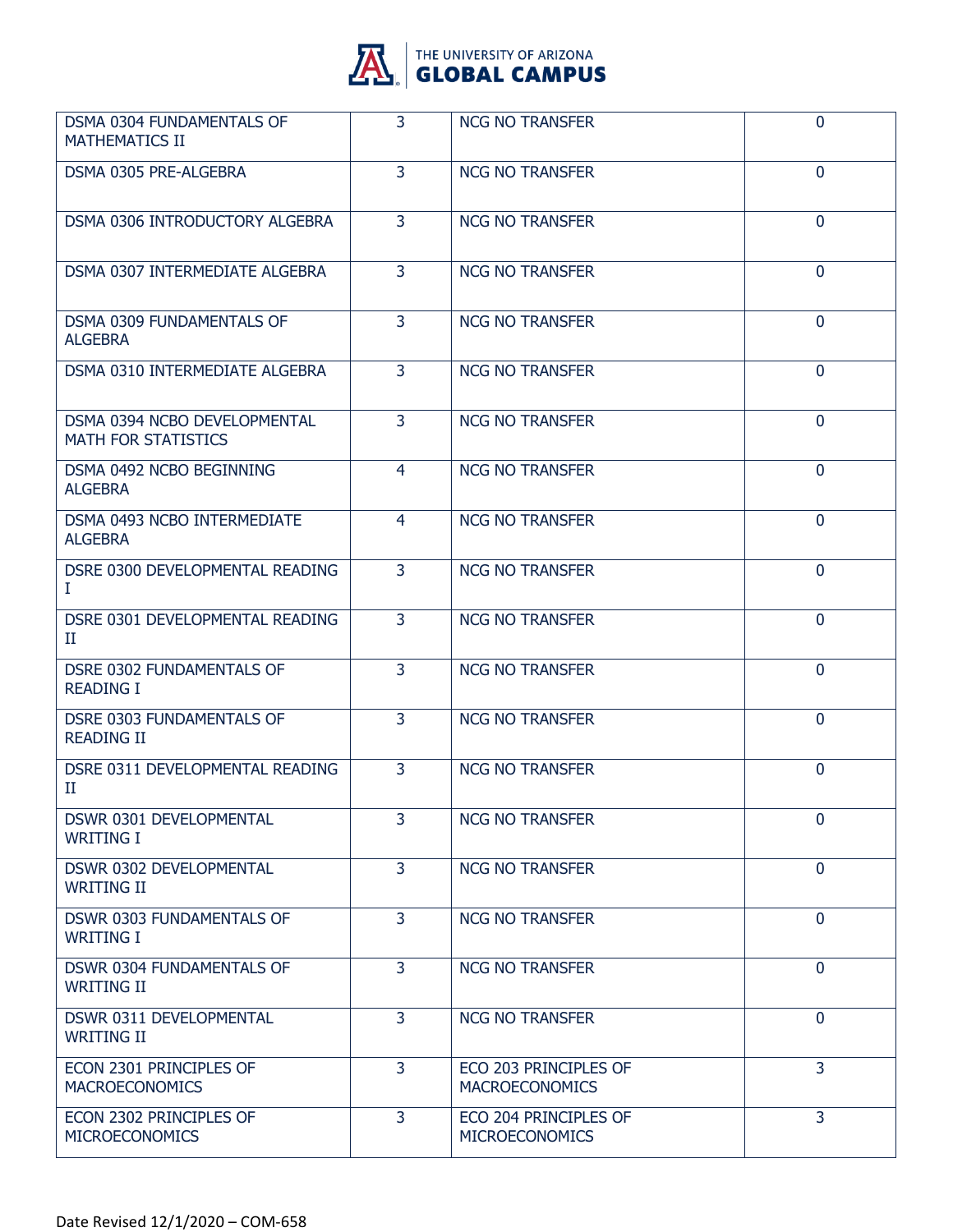

| EDUC 1100 LEARNING FRAMEWORKS                                          | 1              | <b>ELEC ELECTIVE</b>                                        | 1              |
|------------------------------------------------------------------------|----------------|-------------------------------------------------------------|----------------|
| EDUC 1301 INTRODUCTION TO THE<br><b>TEACHING PROFESSION</b>            | $\overline{3}$ | <b>ELEC ELECTIVE</b>                                        | 3              |
| EDUC 2301 INTRODUCTION TO<br><b>SPECIAL POPULATIONS</b>                | 3              | <b>GE-IG INTERCULTURAL &amp; GLOBAL</b><br><b>AWARENESS</b> | 3              |
| EECT 1474 BASIC COMMUNICATIONS<br><b>CIRCUITS</b>                      | 4              | <b>ELEC ELECTIVE</b>                                        | $\overline{4}$ |
| EECT 1476 DIGITAL<br><b>COMMUNICATIONS</b>                             | 4              | <b>ELEC ELECTIVE</b>                                        | $\overline{4}$ |
| EECT 2439 COMMUNICATIONS<br><b>CIRCUITS</b>                            | 4              | <b>ELEC ELECTIVE</b>                                        | 4              |
| ELMT 1301 PROGRAMMABLE LOGIC<br><b>CONTROLLERS</b>                     | 3              | <b>ELEC ELECTIVE</b>                                        | 3              |
| <b>ELMT 1311 SOLAR FUNDAMENTALS</b>                                    | 3              | <b>ELEC ELECTIVE</b>                                        | 3              |
| ELMT 1402 SOLAR PHOTOVOLTAIC<br><b>SYSTEMS</b>                         | 4              | <b>ELEC ELECTIVE</b>                                        | 4              |
| ELMT 2339 ADVANCED<br>PROGRAMMABLE LOGIC CONTROLLERS                   | $\overline{3}$ | <b>ELEC ELECTIVE</b>                                        | 3              |
| ELMT 2435 CERTIFIED ELECTRONICS<br><b>TECHNICIAN TRAINING</b>          | 4              | <b>ELEC ELECTIVE</b>                                        | $\overline{4}$ |
| ELMT 2437 ELECTRONIC<br>TROUBLESHOOTING, SERVICE, AND<br><b>REPAIR</b> | 4              | <b>ELEC ELECTIVE</b>                                        | 4              |
| ELPT 1411 BASIC ELECTRICAL THEORY                                      | 4              | <b>ELEC ELECTIVE</b>                                        | 4              |
| ELPT 1429 RESIDENTIAL WIRING                                           | 4              | <b>ELEC ELECTIVE</b>                                        | 4              |
| EMAP 1345 HAZARD MITIGATION AND<br><b>DEBRIS MANAGEMENT</b>            | 3              | <b>ELEC ELECTIVE</b>                                        | $\overline{3}$ |
| EMAP 1400 PRINCIPLES OF BASIC<br><b>EMERGENCY MANAGEMENT</b>           | 4              | <b>ELEC ELECTIVE</b>                                        | $\overline{4}$ |
| EMAP 1440 DISASTER EXERCISE<br><b>DESIGN &amp; EVALUATION</b>          | 4              | <b>ELEC ELECTIVE</b>                                        | 4              |
| <b>EMAP 2300 DEVELOPING VOLUNTEER</b><br>RESOURCES AND DECISION MAKING | 3              | <b>ELEC ELECTIVE</b>                                        | $\overline{3}$ |
| EMAP 2301 LEADERSHIP AND<br>EFFECTIVE COMMUNICATION                    | 3              | <b>ELEC ELECTIVE</b>                                        | 3              |
| EMAP 2302 MANAGING MASS<br>CASUALTY AND FATALITY INCIDENTS             | $\overline{3}$ | <b>ELEC ELECTIVE</b>                                        | 3              |
| EMAP 2355 DISASTER RECOVERY                                            | 3              | <b>ELEC ELECTIVE</b>                                        | $\overline{3}$ |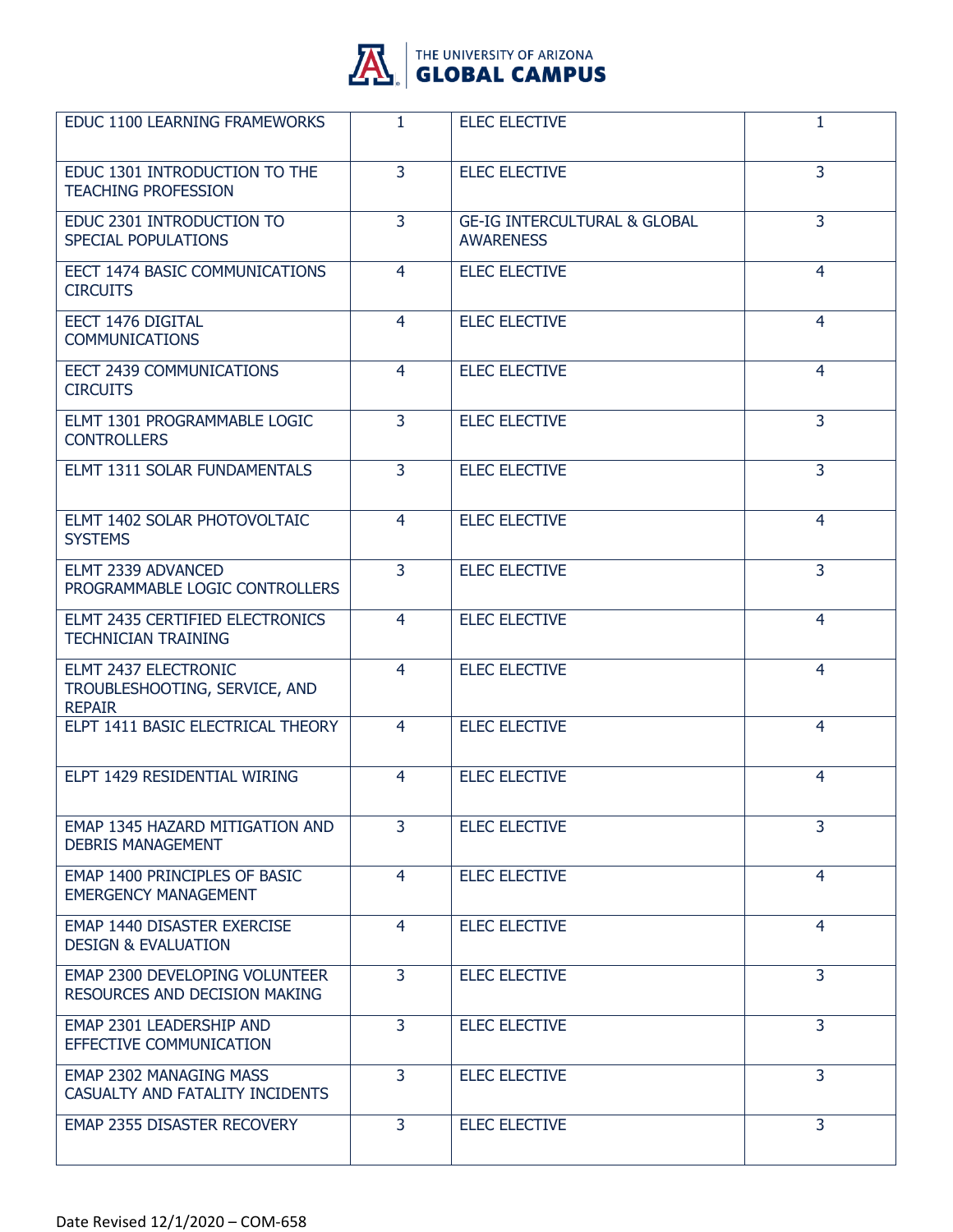

| EMSP 1108 EMERGENCY VEHICLE<br><b>OPERATIONS</b>                                          | 1.             | <b>ELEC ELECTIVE</b> | 1              |
|-------------------------------------------------------------------------------------------|----------------|----------------------|----------------|
| EMSP 1147 PEDIATRIC ADVANCED LIFE<br><b>SUPPORT</b>                                       | $\mathbf{1}$   | <b>ELEC ELECTIVE</b> | $\mathbf{1}$   |
| <b>EMSP 1160 CLINICAL-EMERGENCY</b><br>MEDICAL TECHNOLOGY/TECHNICIAN                      | 1              | <b>ELEC ELECTIVE</b> | 1              |
| EMSP 1166 PRACTICUM/FIELD<br>EXPERIENCE-EMERGENCY MEDICAL<br><b>TECHNOLOGY/TECHNICIAN</b> | $\mathbf{1}$   | <b>ELEC ELECTIVE</b> | 1              |
| EMSP 1167 PRACTICUM/FIELD<br>EXPERIENCE-EMERGENCY MEDICAL<br>TECHNOLOGY/TECHNICIAN        | $\mathbf{1}$   | <b>ELEC ELECTIVE</b> | 1              |
| EMSP 1170 RAPID PATIENT<br><b>ASSESSMENT</b>                                              | $\mathbf{1}$   | <b>ELEC ELECTIVE</b> | 1              |
| EMSP 1204 EMT REFRESHER                                                                   | $\overline{2}$ | <b>ELEC ELECTIVE</b> | $\overline{2}$ |
| EMSP 1268 PRACTICUM/FIELD<br>EXPERIENCE-EMERGENCY MEDICAL<br><b>TECHNOLOGY/TECHNICIAN</b> | $\overline{2}$ | <b>ELEC ELECTIVE</b> | $\overline{2}$ |
| EMSP 1271 SPORTS AND PHYSICAL<br><b>TRAINING INJURIES</b>                                 | $\overline{2}$ | <b>ELEC ELECTIVE</b> | $\overline{2}$ |
| EMSP 1272 EMT-B REFRESHER                                                                 | $\overline{2}$ | <b>ELEC ELECTIVE</b> | $\overline{2}$ |
| EMSP 1273 ADVANCED AIRWAY<br><b>MANAGEMENT</b>                                            | $\overline{2}$ | <b>ELEC ELECTIVE</b> | $\overline{2}$ |
| EMSP 1291 SPECIAL TOPICS IN<br><b>EMERGENCY MEDICAL</b><br>TECHNOLOGY/TECHNICIAN          | $\overline{2}$ | <b>ELEC ELECTIVE</b> | $\overline{2}$ |
| <b>EMSP 1305 EMERGENCY CARE</b><br><b>ATTENDANT</b>                                       | $\overline{3}$ | <b>ELEC ELECTIVE</b> | 3              |
| <b>EMSP 1338 INTRODUCTION TO</b><br><b>ADVANCED PRACTICE</b>                              | 3              | <b>ELEC ELECTIVE</b> | 3              |
| EMSP 1355 TRAUMA MANAGEMENT                                                               | 3              | <b>ELEC ELECTIVE</b> | 3              |
| EMSP 1356 PATIENT ASSESSMENT AND<br><b>AIRWAY MANAGEMENT</b>                              | 3              | <b>ELEC ELECTIVE</b> | 3              |
| EMSP 1391 SPECIAL TOPICS IN<br><b>EMERGENCY MEDICAL</b><br>TECHNOLOGY/TECHNICIAN          | 3              | <b>ELEC ELECTIVE</b> | $\overline{3}$ |
| <b>EMSP 1401 EMERGENCY MEDICAL</b><br><b>TECHNICIAN-BASIC</b>                             | 4              | <b>ELEC ELECTIVE</b> | $\overline{4}$ |
| EMSP 2135 ADVANCED CARDIAC LIFE<br><b>SUPPORT</b>                                         | $\mathbf{1}$   | <b>ELEC ELECTIVE</b> | $\mathbf{1}$   |
| EMSP 2143 ASSESSMENT BASED<br><b>MANAGEMENT</b>                                           | $\mathbf{1}$   | <b>ELEC ELECTIVE</b> | $\mathbf{1}$   |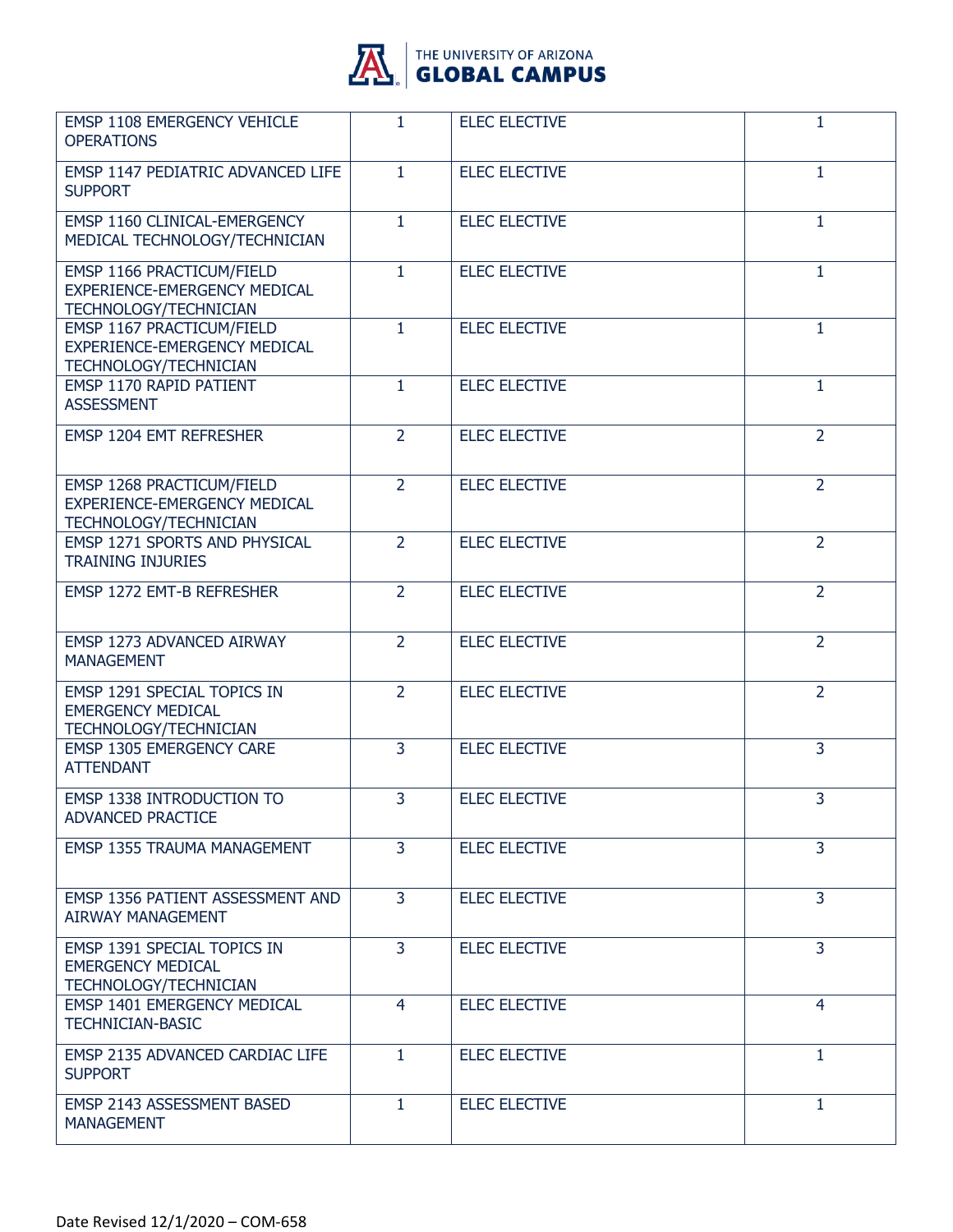

| <b>EMSP 2147 PEDIATRIC EDUCATION</b><br>FOR PRE-HOSPITAL PROVIDERS                            | $\mathbf{1}$   | <b>ELEC ELECTIVE</b>                                                                                                                                      | 1              |
|-----------------------------------------------------------------------------------------------|----------------|-----------------------------------------------------------------------------------------------------------------------------------------------------------|----------------|
| <b>EMSP 2160 CLINICAL - EMERGENCY</b><br>MEDICAL EMT PARAMEDIC                                | $\mathbf{1}$   | <b>ELEC ELECTIVE</b>                                                                                                                                      | 1              |
| <b>EMSP 2164 PRACTICUM-EMERGENCY</b><br>MEDICAL TECHNOLOGY/TECHNICIAN<br><b>EMT PARAMEDIC</b> | $\mathbf{1}$   | <b>ELEC ELECTIVE</b>                                                                                                                                      | 1              |
| EMSP 2206 EMERGENCY<br><b>PHARMACOLOGY</b>                                                    | $\overline{2}$ | <b>ELEC ELECTIVE</b>                                                                                                                                      | $\overline{2}$ |
| EMSP 2262 CLINICAL-EMERGENCY<br>MEDICAL TECHNOLOGY/TECHNICIAN<br><b>EMT PARAMEDIC</b>         | $\overline{2}$ | <b>ELEC ELECTIVE</b>                                                                                                                                      | $\overline{2}$ |
| EMSP 2263 CLINICAL-EMERGENCY<br>MEDICAL TECHNOLOGY/TECHNICIAN<br><b>EMT PARAMEDIC</b>         | $\overline{2}$ | <b>ELEC ELECTIVE</b>                                                                                                                                      | $\overline{2}$ |
| EMSP 2300 METHODS OF TEACHING<br><b>EMERGENCY MEDICAL SERVICE</b>                             | 3              | <b>ELEC ELECTIVE</b>                                                                                                                                      | 3              |
| <b>EMSP 2305 EMS OPERATIONS</b>                                                               | 3              | <b>ELEC ELECTIVE</b>                                                                                                                                      | 3              |
| <b>EMSP 2330 SPECIAL POPULATIONS</b>                                                          | $\overline{3}$ | <b>ELEC ELECTIVE</b>                                                                                                                                      | 3              |
| <b>EMSP 2338 EMS OPERATIONS</b>                                                               | 3              | <b>ELEC ELECTIVE</b>                                                                                                                                      | 3              |
| EMSP 2434 MEDICAL EMERGENCIES                                                                 | 4              | <b>ELEC ELECTIVE</b>                                                                                                                                      | 4              |
| EMSP 2444 CARDIOLOGY                                                                          | 4              | <b>ELEC ELECTIVE</b>                                                                                                                                      | 4              |
| <b>EMSP 2458 CRITICAL CARE</b><br><b>PARAMEDIC</b>                                            | $\overline{4}$ | <b>ELEC ELECTIVE</b>                                                                                                                                      | $\overline{4}$ |
| ENGL 1301 COMPOSITION I                                                                       | 3              | <b>GE-E1 COMMMUNICATION 1</b><br><b>GE-E1 WRITTEN COMMUNICATION I</b>                                                                                     | 3              |
| ENGL 1302 COMPOSITION II                                                                      | 3              | <b>GE-E2 COMMMUNICATION 2</b><br><b>GE-E2 WRITTEN COMMUNICATION II</b>                                                                                    | 3              |
| <b>ENGL 2307 CREATIVE WRITING I</b>                                                           | $\overline{3}$ | <b>ENG 318 CREATIVE WRITING</b><br><b>GE-AA AESTHETIC AWARENESS</b>                                                                                       | $\overline{3}$ |
| <b>ENGL 2308 CREATIVE WRITING II</b>                                                          | 3              | <b>GE-AA AESTHETIC AWARENESS</b><br><b>GE-C CULTURAL AND AESTHETIC</b><br><b>AWARENESS</b>                                                                | 3              |
| ENGL 2311 TECHNICAL AND BUSINESS<br><b>WRITING</b>                                            | 3              | <b>BUS 123 BUSINESS WRITING WITH</b><br>CONFIDENCE, CLARITY, & STYLE<br><b>GE-E2 WRITTEN COMMUNICATION II</b>                                             | 3              |
| ENGL 2322 BRITISH LITERATURE I                                                                | $\overline{3}$ | ENG 345 BRITISH LITERATURE I<br><b>GE-AA AESTHETIC AWARENESS</b><br><b>GE-IG INTERCULTURAL &amp; GLOBAL</b><br><b>AWARENESS</b><br><b>GE-L LITERATURE</b> | 3              |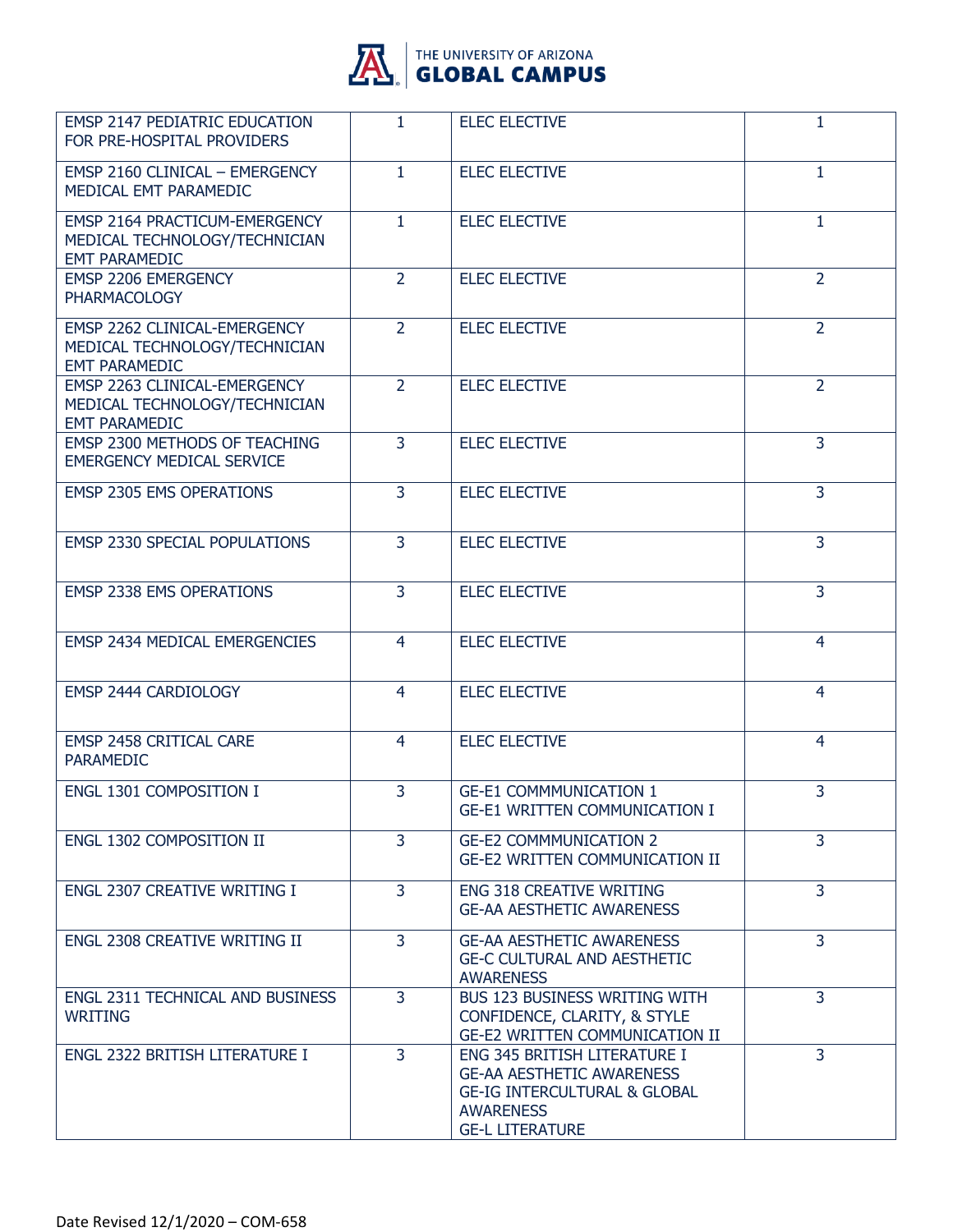

| ENGL 2323 BRITISH LITERATURE II                         | 3              | ENG 346 BRITISH LITERATURE II<br><b>GE-AA AESTHETIC AWARENESS</b><br><b>GE-IG INTERCULTURAL &amp; GLOBAL</b><br><b>AWARENESS</b><br><b>GE-L LITERATURE</b>                | 3              |
|---------------------------------------------------------|----------------|---------------------------------------------------------------------------------------------------------------------------------------------------------------------------|----------------|
| ENGL 2327 AMERICAN LITERATURE I                         | 3              | ENG 201 AMERICAN LITERATURE TO<br>1865<br>ENG 301 AMERICAN LITERATURE TO<br>1865<br><b>GE-AA AESTHETIC AWARENESS</b><br><b>GE-L LITERATURE</b>                            | 3              |
| ENGL 2328 AMERICAN LITERATURE II                        | $\overline{3}$ | ENG 202 AMERICAN LITERATURE<br><b>AFTER 1865</b><br><b>ENG 302 AMERICAN LITERATURE</b><br><b>AFTER 1865</b><br><b>GE-AA AESTHETIC AWARENESS</b><br><b>GE-L LITERATURE</b> | 3              |
| ENGL 2332 WORLD LITERATURE I                            | $\overline{3}$ | <b>GE-AA AESTHETIC AWARENESS</b><br><b>GE-D DIVERSITY AWARENESS</b><br><b>GE-IG INTERCULTURAL &amp; GLOBAL</b><br><b>AWARENESS</b><br><b>GE-L LITERATURE</b>              | $\overline{3}$ |
| ENGL 2333 WORLD LITERATURE II                           | $\overline{3}$ | <b>GE-AA AESTHETIC AWARENESS</b><br><b>GE-D DIVERSITY AWARENESS</b><br><b>GE-IG INTERCULTURAL &amp; GLOBAL</b><br><b>AWARENESS</b><br><b>GE-L LITERATURE</b>              | $\overline{3}$ |
| ENGR 1201 INTRODUCTION TO<br><b>ENGINEERING</b>         | $\overline{2}$ | <b>ELEC ELECTIVE</b>                                                                                                                                                      | 2              |
| ENGR 1304 ENGINEERING GRAPHICS I                        | 3              | <b>ELEC ELECTIVE</b>                                                                                                                                                      | $\overline{3}$ |
| ENGR 2301 ENGINEERING MECHANICS<br>I - STATICS          | 3              | <b>ELEC ELECTIVE</b>                                                                                                                                                      | 3              |
| <b>ENGR 2302 ENGINEERING MECHANICS</b><br>II - DYNAMICS | 3              | <b>ELEC ELECTIVE</b>                                                                                                                                                      | 3              |
| ENGR 2305 ELECTRICAL CIRCUITS I                         | $\overline{3}$ | <b>ELEC ELECTIVE</b>                                                                                                                                                      | 3              |
| ENGR 2332 MECHANICS OF MATERIALS                        | 3              | <b>ELEC ELECTIVE</b>                                                                                                                                                      | 3              |
| ENTC 2031 MANUFACTURING<br><b>MATERIALS</b>             | $\mathbf{0}$   | <b>ELEC ELECTIVE</b>                                                                                                                                                      | $\mathbf{0}$   |
| <b>ENVR 1401 ENVIRONMENTAL SCIENCE</b><br>I             | $\overline{4}$ | <b>GE-S SCIENCE</b><br><b>GE-S SCIENTIFIC REASONING</b>                                                                                                                   | $\overline{4}$ |
| FDST 1323 PRINCIPLES OF<br><b>VITICULTURE I</b>         | 3              | <b>ELEC ELECTIVE</b>                                                                                                                                                      | 3              |
| FDST 2320 PRINCIPLES OF<br><b>VITICULTURE II</b>        | 3              | <b>ELEC ELECTIVE</b>                                                                                                                                                      | 3              |
| FIRT 1301 FUNDAMENTALS OF FIRE<br><b>PROTECTION</b>     | $\overline{3}$ | <b>ELEC ELECTIVE</b>                                                                                                                                                      | 3              |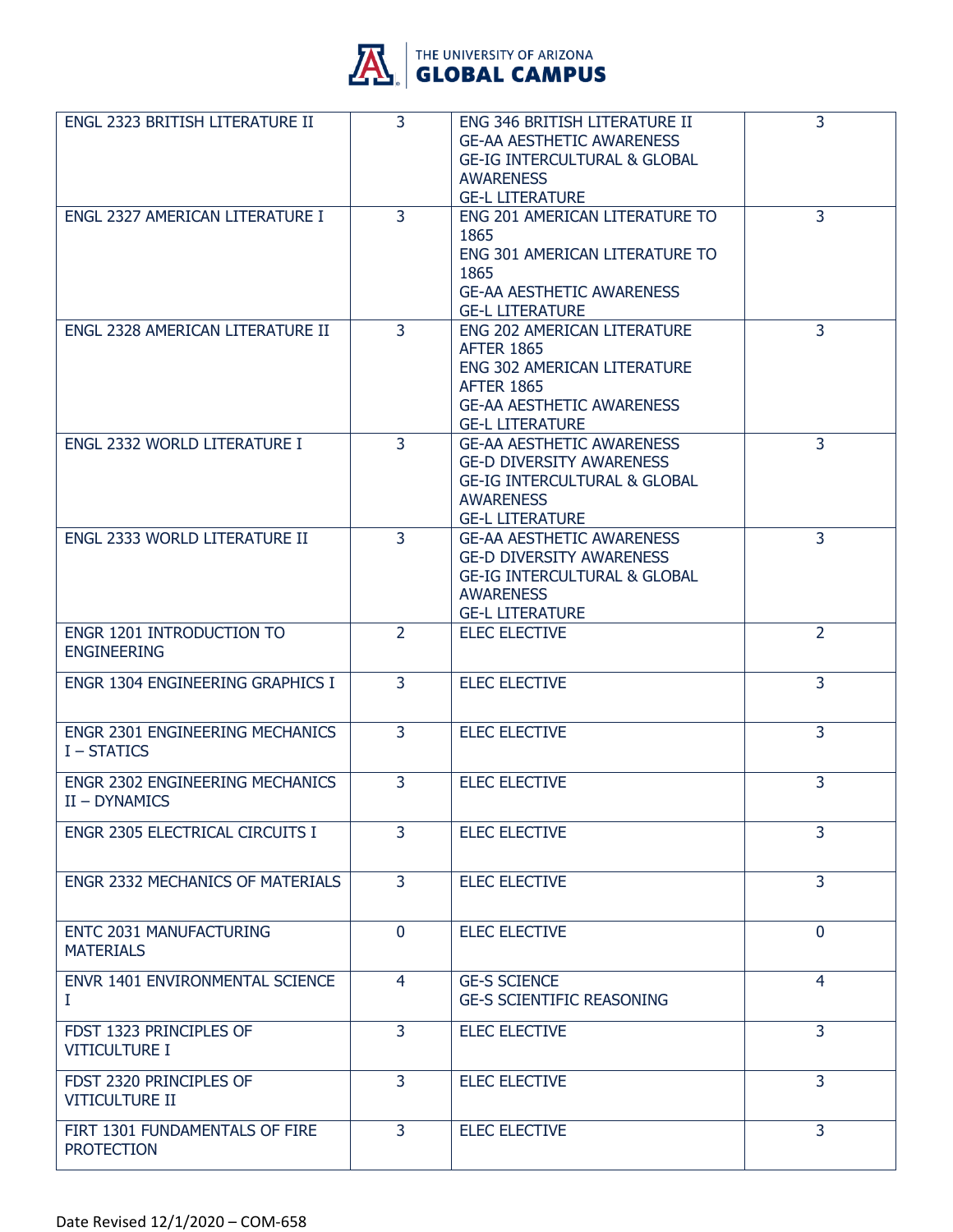

| FIRT 1303 FIRE AND ARSON<br><b>INVESTIGATION I</b>        | 3              | <b>ELEC ELECTIVE</b>                                                                           | 3              |
|-----------------------------------------------------------|----------------|------------------------------------------------------------------------------------------------|----------------|
| FIRT 1307 FIRE PREVENTION CODES &<br><b>INSPECTIONS</b>   | 3              | <b>ELEC ELECTIVE</b>                                                                           | 3              |
| FIRT 1309 FIRE ADMINISTRATION I                           | $\overline{3}$ | <b>ELEC ELECTIVE</b>                                                                           | $\overline{3}$ |
| FIRT 1311 FIRE SERVICE HYDRAULICS                         | $\mathbf{3}$   | <b>ELEC ELECTIVE</b>                                                                           | 3              |
| FIRT 1315 HAZARDOUS MATERIALS I                           | 3              | <b>ELEC ELECTIVE</b>                                                                           | 3              |
| FIRT 1319 FIREFIGHTER HEALTH AND<br><b>SAFETY</b>         | $\overline{3}$ | <b>ELEC ELECTIVE</b>                                                                           | $\overline{3}$ |
| FIRT 1338 FIRE PROTECTION SYSTEMS                         | $\mathbf{3}$   | <b>ELEC ELECTIVE</b>                                                                           | 3              |
| FIRT 1349 FIRE ADMINISTRATION II                          | 3              | <b>ELEC ELECTIVE</b>                                                                           | 3              |
| FIRT 2309 FIREFIGHTING STRATEGIES<br><b>AND TACTICS I</b> | $\overline{3}$ | <b>ELEC ELECTIVE</b>                                                                           | $\overline{3}$ |
| FREN 1411 BEGINNING FRENCH I                              | 4              | <b>GE-D DIVERSITY AWARENESS</b><br><b>GE-IG INTERCULTURAL &amp; GLOBAL</b><br><b>AWARENESS</b> | 4              |
| FREN 1412 BEGINNING FRENCH II                             | $\overline{4}$ | <b>GE-D DIVERSITY AWARENESS</b><br><b>GE-IG INTERCULTURAL &amp; GLOBAL</b><br><b>AWARENESS</b> | 4              |
| FREN 2311 INTERMEDIATE FRENCH I                           | $\overline{3}$ | <b>GE-D DIVERSITY AWARENESS</b><br><b>GE-IG INTERCULTURAL &amp; GLOBAL</b><br><b>AWARENESS</b> | $\overline{3}$ |
| FREN 2312 INTERMEDIATE FRENCH II                          | 3              | <b>GE-D DIVERSITY AWARENESS</b><br><b>GE-IG INTERCULTURAL &amp; GLOBAL</b><br><b>AWARENESS</b> | $\overline{3}$ |
| GEOG 1300 PRINCIPLES OF<br><b>GEOGRAPHY</b>               | 3              | <b>ELEC ELECTIVE</b>                                                                           | 3              |
| GEOG 1301 PHYSICAL GEOGRAPHY                              | 3              | <b>GE-S* SCIENTIFIC REASONING*</b>                                                             | 3              |
| <b>GEOG 1302 CULTURAL GEOGRAPHY</b>                       | $\overline{3}$ | <b>GE-D DIVERSITY AWARENESS</b><br><b>GE-IG INTERCULTURAL &amp; GLOBAL</b><br><b>AWARENESS</b> | 3              |
| <b>GEOG 1303 WORLD REGIONAL</b><br><b>GEOGRAPHY</b>       | $\overline{3}$ | <b>GE-D DIVERSITY AWARENESS</b><br><b>GE-IG INTERCULTURAL &amp; GLOBAL</b><br><b>AWARENESS</b> | $\overline{3}$ |
| GEOL 1403 PHYSICAL GEOLOGY                                | 4              | <b>GE-S SCIENCE</b><br><b>GE-S SCIENTIFIC REASONING</b>                                        | $\overline{4}$ |
| GEOL 1404 HISTORICAL GEOLOGY                              | 4              | <b>GE-S SCIENCE</b><br><b>GE-S SCIENTIFIC REASONING</b>                                        | 4              |
| <b>GEOL 1405 ENVIRONMENTAL</b><br><b>GEOLOGY</b>          | $\overline{4}$ | <b>GE-S SCIENCE</b><br><b>GE-S SCIENTIFIC REASONING</b>                                        | $\overline{4}$ |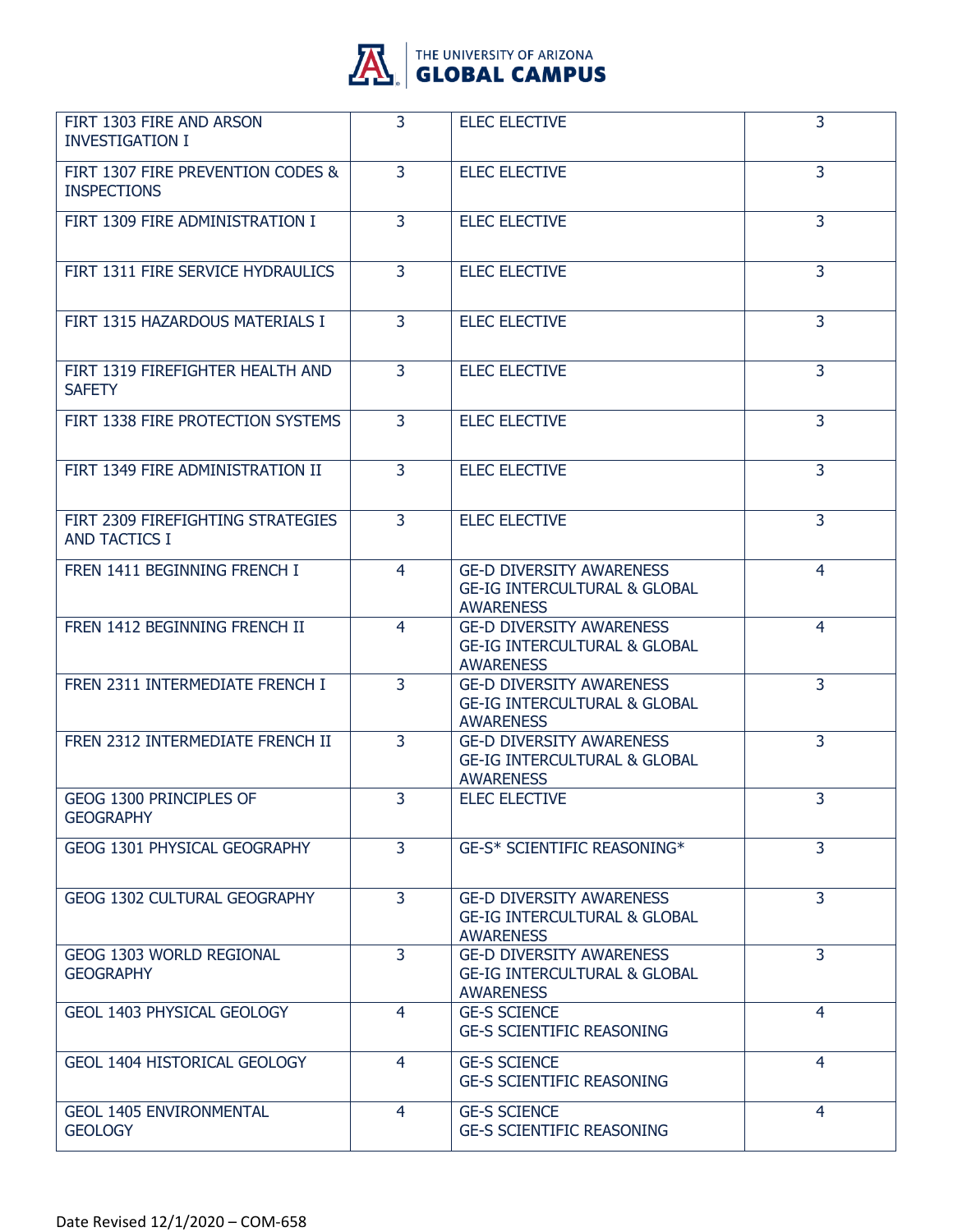

| GERM 1411 BEGINNING GERMAN I                                         | 4              | <b>GE-D DIVERSITY AWARENESS</b><br><b>GE-IG INTERCULTURAL &amp; GLOBAL</b><br><b>AWARENESS</b>                                                          | 4              |
|----------------------------------------------------------------------|----------------|---------------------------------------------------------------------------------------------------------------------------------------------------------|----------------|
| GERM 1412 BEGINNING GERMAN II                                        | $\overline{4}$ | <b>GE-D DIVERSITY AWARENESS</b><br><b>GE-IG INTERCULTURAL &amp; GLOBAL</b><br><b>AWARENESS</b>                                                          | 4              |
| <b>GERM 2311 INTERMEDIATE GERMAN I</b>                               | $\overline{3}$ | <b>GE-D DIVERSITY AWARENESS</b><br><b>GE-IG INTERCULTURAL &amp; GLOBAL</b><br><b>AWARENESS</b>                                                          | $\overline{3}$ |
| <b>GERM 2312 INTERMEDIATE GERMAN II</b>                              | $\overline{3}$ | <b>GE-D DIVERSITY AWARENESS</b><br><b>GE-IG INTERCULTURAL &amp; GLOBAL</b><br><b>AWARENESS</b>                                                          | 3              |
| GOVT 2301 AMERICAN GOVERNMENT I                                      | 3              | <b>GE-CR CIVIC RESPONSIBILITY</b>                                                                                                                       | 3              |
| GOVT 2302 AMERICAN GOVERNMENT<br>П                                   | 3              | <b>GE-CR CIVIC RESPONSIBILITY</b>                                                                                                                       | 3              |
| <b>GOVT 2304 INTRODUCTION TO</b><br>POLITICAL SCIENCE                | $\overline{3}$ | <b>GE-CR CIVIC RESPONSIBILITY</b><br><b>GE-PS POLITICAL SCIENCE</b><br>POL 111 INTRODUCTION TO<br>POLITICAL SCIENCE<br>POL 211 INTRODUCTION TO POLITICS | 3              |
| <b>GOVT 2305 FEDERAL GOVERNMENT</b>                                  | $\overline{3}$ | <b>GE-CR CIVIC RESPONSIBILITY</b><br><b>GE-PS POLITICAL SCIENCE</b><br>POL 201 AMERICAN NATIONAL<br><b>GOVERNMENT</b>                                   | 3              |
| GOVT 2306 TEXAS GOVERNMENT                                           | 3              | <b>GE-CR CIVIC RESPONSIBILITY</b><br><b>GE-PS POLITICAL SCIENCE</b>                                                                                     | 3              |
| <b>GRPH 1305 INTRODUCTION TO</b><br><b>GRAPHIC ARTS AND PRINTING</b> | 3              | <b>ELEC ELECTIVE</b>                                                                                                                                    | 3              |
| <b>GRPH 1309 PRESS OPERATIONS I</b>                                  | 3              | <b>ELEC ELECTIVE</b>                                                                                                                                    | 3              |
| GRPH 1374 PRESS OPERATIONS III                                       | 3              | <b>ELEC ELECTIVE</b>                                                                                                                                    | 3              |
| <b>GRPH 1405 INTRODUCTION TO</b><br><b>GRAPHIC ARTS AND PRINTING</b> | 4              | <b>ELEC ELECTIVE</b>                                                                                                                                    | 4              |
| GRPH 1419 BINDERY AND FINISHING<br><b>OPERATIONS</b>                 | $\overline{4}$ | <b>ELEC ELECTIVE</b>                                                                                                                                    | $\overline{4}$ |
| <b>GRPH 1459 VECTOR GRAPHICS FOR</b><br><b>PRODUCTION</b>            | 4              | <b>ELEC ELECTIVE</b>                                                                                                                                    | $\overline{4}$ |
| <b>GRPH 1474 PREVENTIVE</b><br><b>MAINTENANCE</b>                    | 4              | <b>ELEC ELECTIVE</b>                                                                                                                                    | 4              |
| GRPH 2309 DIGITAL PRE-PRESS                                          | 3              | <b>ELEC ELECTIVE</b>                                                                                                                                    | 3              |
| GRPH 2338 PRESS OPERATIONS II                                        | 3              | <b>ELEC ELECTIVE</b>                                                                                                                                    | $\overline{3}$ |
| GRPH 2436 PREPRESS TECHNIQUES                                        | 4              | <b>ELEC ELECTIVE</b>                                                                                                                                    | $\overline{4}$ |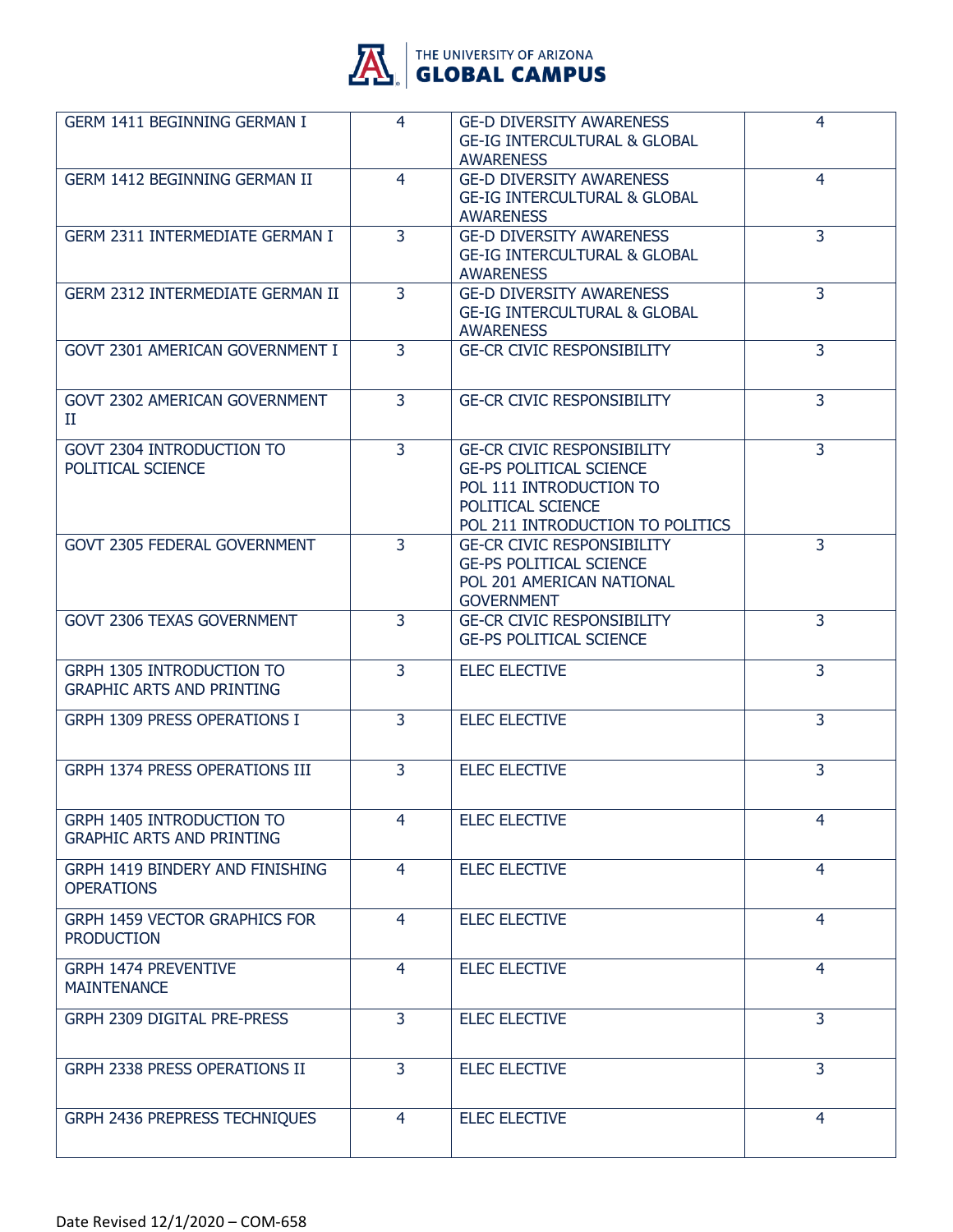

| <b>GRPH 2488 INTERNSHIP - GRAPHICS &amp;</b><br>PRINTING EQUIPMENT OPERATOR,<br><b>GENERAL PRODUCTION</b> | 4              | <b>ELEC ELECTIVE</b>                          | 4              |
|-----------------------------------------------------------------------------------------------------------|----------------|-----------------------------------------------|----------------|
| HALT 1319 LANDSCAPE<br><b>CONSTRUCTION</b>                                                                | $\overline{3}$ | <b>ELEC ELECTIVE</b>                          | 3              |
| HALT 1322 LANDSCAPE DESIGN                                                                                | $\overline{3}$ | <b>ELEC ELECTIVE</b>                          | $\overline{3}$ |
| HALT 1324 TURF GRASS SCIENCE AND<br><b>MANAGEMENT</b>                                                     | 3              | <b>ELEC ELECTIVE</b>                          | 3              |
| HALT 1338 IRRIGATION WATER<br>MANAGEMENT AND CONSERVATION                                                 | $\overline{3}$ | <b>ELEC ELECTIVE</b>                          | 3              |
| HALT 1345 GOLF/SPORTS FIELD/PARK<br><b>MANAGEMENT</b>                                                     | $\overline{3}$ | <b>ELEC ELECTIVE</b>                          | $\overline{3}$ |
| HALT 1470 HORTICULTURE - HOME<br><b>GARDENING</b>                                                         | 4              | <b>ELEC ELECTIVE</b>                          | 4              |
| HALT 2308 GREENHOUSE<br><b>MANAGEMENT</b>                                                                 | 3              | <b>ELEC ELECTIVE</b>                          | 3              |
| HAMG 1313 FRONT OFFICE<br><b>PROCEDURES</b>                                                               | 3              | <b>ELEC ELECTIVE</b>                          | $\overline{3}$ |
| HAMG 1321 INTRODUCTION TO THE<br><b>HOSPITALITY INDUSTRY</b>                                              | 3              | SRV 332 FUNDAMENTALS OF<br><b>HOSPITALITY</b> | 3              |
| HAMG 1324 HOSPITALITY HUMAN<br><b>RESOURCE MANAGEMENT</b>                                                 | $\overline{3}$ | <b>ELEC ELECTIVE</b>                          | 3              |
| HAMG 1340 HOSPITALITY LEGAL<br><b>ISSUES</b>                                                              | $\overline{3}$ | <b>ELEC ELECTIVE</b>                          | $\overline{3}$ |
| HAMG 1342 GUEST ROOM<br><b>MAINTENANCE</b>                                                                | 3              | <b>ELEC ELECTIVE</b>                          | 3              |
| HAMG 2301 PRINCIPLES OF FOOD AND<br>BEVERAGE OPERATIONS                                                   | 3              | SRV 423 FOOD & BEVERAGE CONTROL               | 3              |
| HAMG 2307 HOSPITALITY MARKETING<br><b>AND SALES</b>                                                       | 3              | <b>ELEC ELECTIVE</b>                          | 3              |
| HAMG 2332 HOSPITALITY FINANCIAL<br><b>MANAGEMENT</b>                                                      | 3              | <b>ELEC ELECTIVE</b>                          | 3              |
| HAMG 2337 HOSPITALITY FACILITIES<br><b>MANAGEMENT</b>                                                     | 3              | <b>ELEC ELECTIVE</b>                          | 3              |
| HAMG 2372 HOSPITALITY INDUSTRY<br><b>TRAINING</b>                                                         | 3              | <b>ELEC ELECTIVE</b>                          | 3              |
| HAMG 2388 INTERNSHIP -<br>HOSPITALITY ADMINISTRATION AND<br><b>MANAGEMENT</b>                             | 3              | <b>ELEC ELECTIVE</b>                          | 3              |
| HART 1341 RESIDENTIAL AIR<br><b>CONDITIONING</b>                                                          | 3              | <b>ELEC ELECTIVE</b>                          | 3              |
| HART 1401 BASIC ELECTRICITY FOR<br><b>HVAC</b>                                                            | 4              | <b>ELEC ELECTIVE</b>                          | 4              |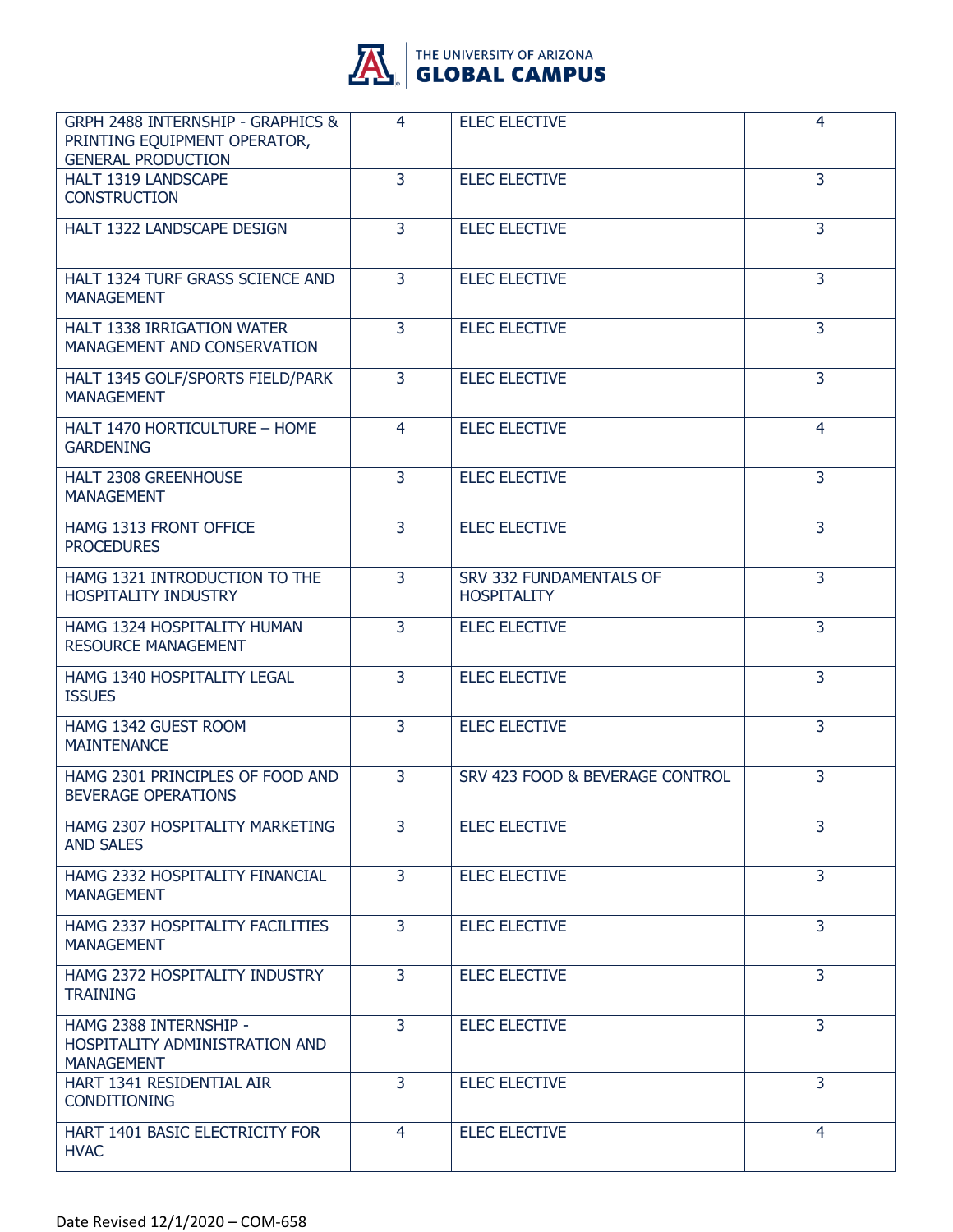

| HART 1403 AIR CONDITIONING<br><b>CONTROL PRINCIPLES</b>                                                                       | 4              | <b>ELEC ELECTIVE</b>                                                                                                    | 4              |
|-------------------------------------------------------------------------------------------------------------------------------|----------------|-------------------------------------------------------------------------------------------------------------------------|----------------|
| HART 1407 REFRIGERATION<br><b>PRINCIPLES</b>                                                                                  | $\overline{4}$ | <b>ELEC ELECTIVE</b>                                                                                                    | $\overline{4}$ |
| HART 1441 RESIDENTIAL AIR<br><b>CONDITIONING</b>                                                                              | 4              | <b>ELEC ELECTIVE</b>                                                                                                    | 4              |
| HART 1445 GAS AND ELECTRIC<br><b>HEATING</b>                                                                                  | 4              | <b>ELEC ELECTIVE</b>                                                                                                    | 4              |
| HART 2341 COMMERCIAL AIR<br><b>CONDITIONING</b>                                                                               | $\overline{3}$ | <b>ELEC ELECTIVE</b>                                                                                                    | $\overline{3}$ |
| HART 2342 COMMERCIAL<br><b>REFRIGERATION</b>                                                                                  | 3              | <b>ELEC ELECTIVE</b>                                                                                                    | $\overline{3}$ |
| HART 2431 ADVANCED ELECTRICITY<br><b>FOR HVAC</b>                                                                             | 4              | <b>ELEC ELECTIVE</b>                                                                                                    | 4              |
| HART 2436 AIR CONDITIONING<br><b>TROUBLESHOOTING</b>                                                                          | $\overline{4}$ | <b>ELEC ELECTIVE</b>                                                                                                    | $\overline{4}$ |
| HART 2438 AIR CONDITIONING<br><b>INSTALLATION AND START-UP</b>                                                                | 4              | <b>ELEC ELECTIVE</b>                                                                                                    | 4              |
| HART 2441 COMMERCIAL AIR<br><b>CONDITIONING</b>                                                                               | 4              | <b>ELEC ELECTIVE</b>                                                                                                    | 4              |
| HART 2442 COMMERCIAL<br><b>REFRIGERATION</b>                                                                                  | $\overline{4}$ | <b>ELEC ELECTIVE</b>                                                                                                    | $\overline{4}$ |
| HART 2445 RESIDENTIAL AIR<br><b>CONDITIONING SYSTEM DESIGN</b>                                                                | 4              | <b>ELEC ELECTIVE</b>                                                                                                    | 4              |
| HART 2449 HEAT PUMPS                                                                                                          | 4              | <b>ELEC ELECTIVE</b>                                                                                                    | 4              |
| HART 2488 INTERNSHIP - HEATING,<br>A/C, VENTILATION AND<br>REFRIGERATION MAINTENANCE<br>TECHNOLOGY/ TECHNICIAN (HAC,<br>HACR) | 4              | <b>ELEC ELECTIVE</b>                                                                                                    | 4              |
| HIND 1411 BEGINNING HINDI I                                                                                                   | 4              | <b>GE-D DIVERSITY AWARENESS</b><br><b>GE-IG INTERCULTURAL &amp; GLOBAL</b><br><b>AWARENESS</b>                          | 4              |
| HIND 1412 BEGINNING HINDI II                                                                                                  | 4              | <b>GE-D DIVERSITY AWARENESS</b><br><b>GE-IG INTERCULTURAL &amp; GLOBAL</b><br><b>AWARENESS</b>                          | $\overline{4}$ |
| HIND 2311 INTERMEDIATE HINDI I                                                                                                | 3              | <b>GE-D DIVERSITY AWARENESS</b><br><b>GE-IG INTERCULTURAL &amp; GLOBAL</b><br><b>AWARENESS</b>                          | $\overline{3}$ |
| HIND 2312 INTERMEDIATE HINDI II                                                                                               | $\overline{3}$ | <b>GE-D DIVERSITY AWARENESS</b><br><b>GE-IG INTERCULTURAL &amp; GLOBAL</b><br><b>AWARENESS</b>                          | $\overline{3}$ |
| HIST 1301 UNITED STATES HISTORY I                                                                                             | $\overline{3}$ | <b>GE-CR CIVIC RESPONSIBILITY</b><br><b>GE-H HISTORY</b><br><b>GE-IG INTERCULTURAL &amp; GLOBAL</b><br><b>AWARENESS</b> | 3              |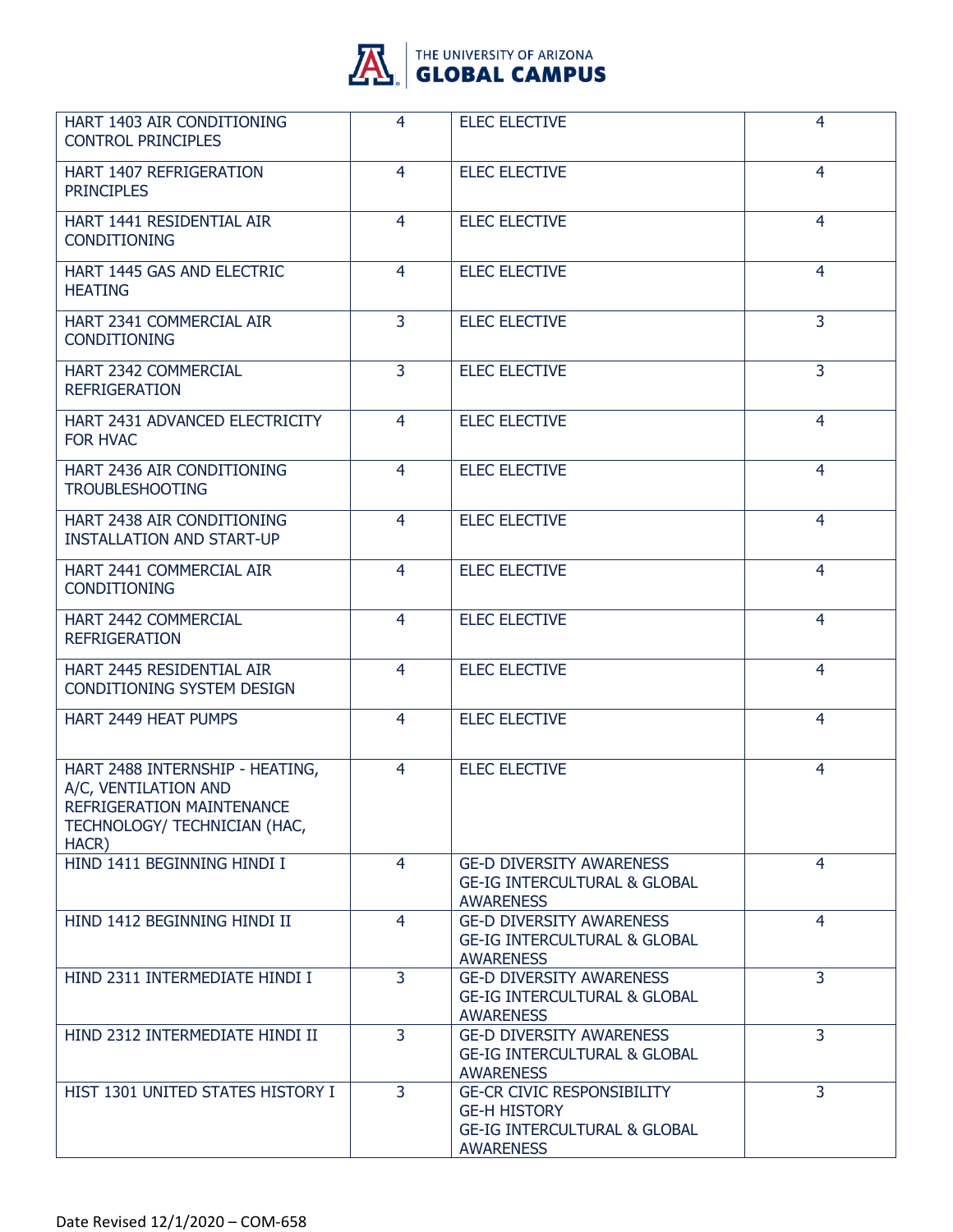

|                                                       |                | HIS 203 AMERICAN HISTORY TO 1865<br>HIS 205 UNITED STATES HISTORY I                                                                                                                                                              |                |
|-------------------------------------------------------|----------------|----------------------------------------------------------------------------------------------------------------------------------------------------------------------------------------------------------------------------------|----------------|
| HIST 1302 UNITED STATES HISTORY II                    | 3              | <b>GE-CR CIVIC RESPONSIBILITY</b><br><b>GE-H HISTORY</b><br><b>GE-IG INTERCULTURAL &amp; GLOBAL</b><br><b>AWARENESS</b><br>HIS 204 AMERICAN HISTORY SINCE<br>1865<br>HIS 206 UNITED STATES HISTORY II                            | 3              |
| HIST 2301 TEXAS HISTORY                               | 3              | <b>GE-CR CIVIC RESPONSIBILITY</b><br><b>GE-H HISTORY</b><br><b>GE-IG INTERCULTURAL &amp; GLOBAL</b><br><b>AWARENESS</b>                                                                                                          | 3              |
| HIST 2311 WESTERN CIVILIZATION I                      | 3              | <b>GE-AA AESTHETIC AWARENESS</b><br><b>GE-D DIVERSITY AWARENESS</b><br><b>GE-H HISTORY</b><br><b>GE-IG INTERCULTURAL &amp; GLOBAL</b><br><b>AWARENESS</b><br>HIS 103 WORLD CIVILIZATIONS I                                       | 3              |
| HIST 2312 WESTERN CIVILIZATION II                     | $\overline{3}$ | <b>GE-AA AESTHETIC AWARENESS</b><br><b>GE-CR CIVIC RESPONSIBILITY</b><br><b>GE-D DIVERSITY AWARENESS</b><br><b>GE-H HISTORY</b><br><b>GE-IG INTERCULTURAL &amp; GLOBAL</b><br><b>AWARENESS</b><br>HIS 104 WORLD CIVILIZATIONS II | $\overline{3}$ |
| HIST 2321 WORLD CIVILIZATIONS I                       | 3              | <b>GE-AA AESTHETIC AWARENESS</b><br><b>GE-IG INTERCULTURAL &amp; GLOBAL</b><br><b>AWARENESS</b><br>HIS 103 WORLD CIVILIZATIONS I                                                                                                 | 3              |
| HIST 2322 WORLD CIVILIZATIONS II                      | 3              | <b>GE-AA AESTHETIC AWARENESS</b><br><b>GE-CR CIVIC RESPONSIBILITY</b><br><b>GE-IG INTERCULTURAL &amp; GLOBAL</b><br><b>AWARENESS</b><br>HIS 104 WORLD CIVILIZATIONS II                                                           | 3              |
| HIST 2381 AFRICAN-AMERICAN<br><b>HISTORY I</b>        | 3              | <b>GE-CR CIVIC RESPONSIBILITY</b><br><b>GE-D DIVERSITY AWARENESS</b><br><b>GE-H HISTORY</b><br><b>GE-IG INTERCULTURAL &amp; GLOBAL</b><br><b>AWARENESS</b>                                                                       | 3              |
| HIST 2382 AFRICAN AMERICAN<br><b>HISTORY II</b>       | $\overline{3}$ | <b>GE-CR CIVIC RESPONSIBILITY</b><br><b>GE-IG INTERCULTURAL &amp; GLOBAL</b><br><b>AWARENESS</b>                                                                                                                                 | $\overline{3}$ |
| HITT 1249 PHARMACOLOGY                                | $\overline{2}$ | <b>ELEC ELECTIVE</b>                                                                                                                                                                                                             | $\overline{2}$ |
| HITT 1301 HEALTH DATA CONTENT<br><b>AND STRUCTURE</b> | $\overline{3}$ | <b>ELEC ELECTIVE</b>                                                                                                                                                                                                             | 3              |
| HITT 1303 MEDICAL TERMINOLOGY II                      | 3              | <b>ELEC ELECTIVE</b>                                                                                                                                                                                                             | $\overline{3}$ |
| HITT 1305 MEDICAL TERMINOLOGY I                       | 3              | HIM 105 MEDICAL TERMINOLOGY                                                                                                                                                                                                      | 3              |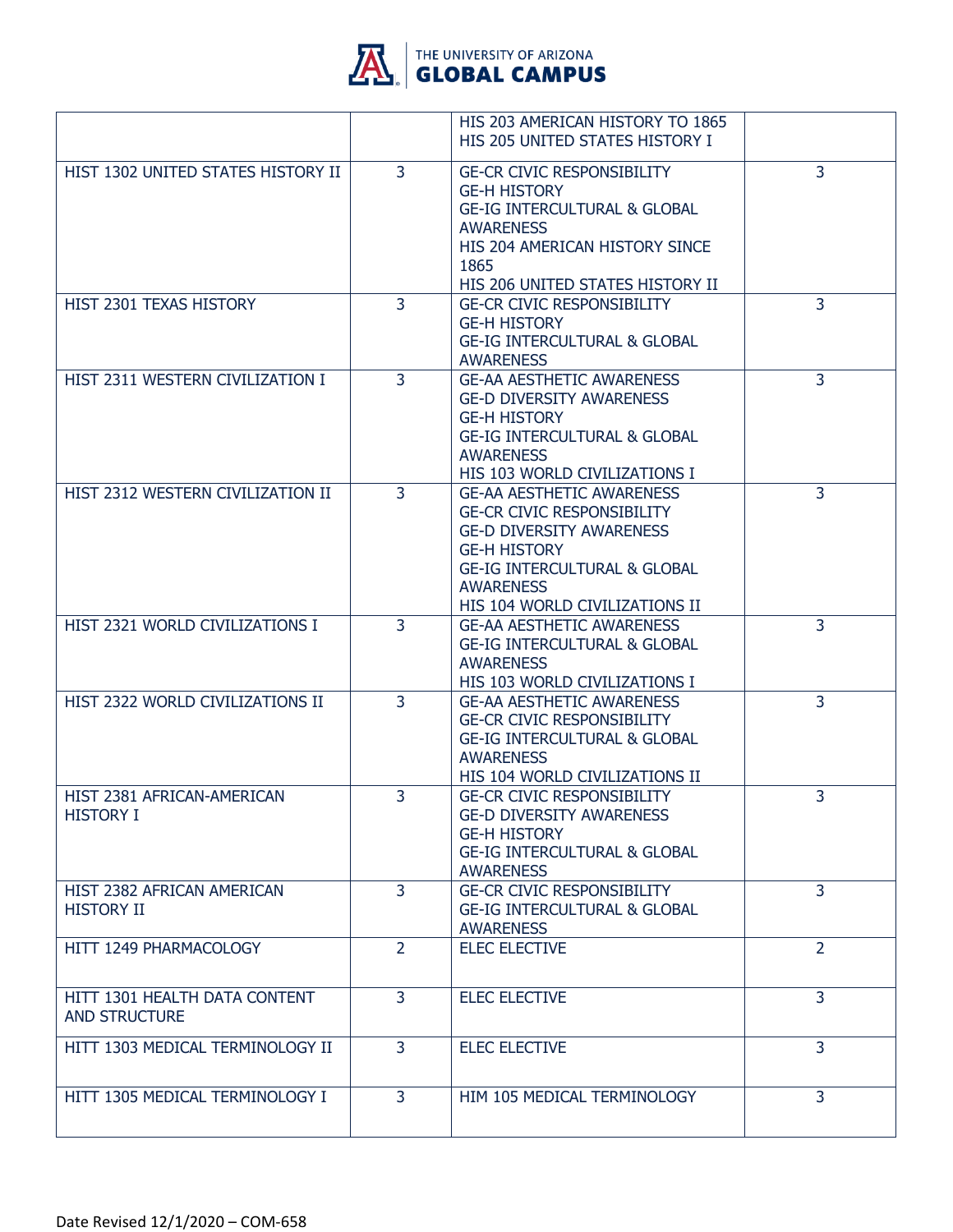

| HITT 1341 CODING AND<br><b>CLASSIFICATION SYSTEMS</b>                                             | $\overline{3}$ | HIM 250 CLINICAL CLASSIFICATIONS<br><b>SYSTEMS I</b>                          | 3              |
|---------------------------------------------------------------------------------------------------|----------------|-------------------------------------------------------------------------------|----------------|
| HITT 1349 PHARMACOLOGY                                                                            | 3              | <b>ELEC ELECTIVE</b>                                                          | 3              |
| HITT 2166 PRACTICUM                                                                               | 1              | <b>ELEC ELECTIVE</b>                                                          | 1              |
| HITT 2335 CODING AND<br>REIMBURSEMENT METHODOLOGIES                                               | $\overline{3}$ | HIM 251 CLINICAL CLASSIFICATION<br><b>SYSTEMS II</b>                          | $\overline{3}$ |
| HITT 2346 ADVANCED MEDICAL<br><b>CODING</b>                                                       | 3              | <b>ELEC ELECTIVE</b>                                                          | 3              |
| HITT 2361 CLINICAL - HEALTH<br><b>INFORMATION/MEDICAL RECORDS</b><br><b>TECHNOLOGY/TECHNICIAN</b> | $\overline{3}$ | <b>ELEC ELECTIVE</b>                                                          | $\overline{3}$ |
| HLAB 1260 CLINICAL - HISTOLOGIC<br>TECHNOLOGY/HISTOTECHNOLOGIST I                                 | $\overline{2}$ | <b>ELEC ELECTIVE</b>                                                          | $\overline{2}$ |
| HLAB 1301 INTRODUCTION TO<br><b>HISTOTECHNOLOGY</b>                                               | $\overline{3}$ | <b>ELEC ELECTIVE</b>                                                          | $\overline{3}$ |
| HLAB 1302 HISTOTECHNOLOGY I                                                                       | 3              | <b>ELEC ELECTIVE</b>                                                          | 3              |
| HLAB 1305 FUNCTIONAL HISTOLOGY I                                                                  | $\overline{3}$ | <b>ELEC ELECTIVE</b>                                                          | $\overline{3}$ |
| HLAB 1443 HISTOTECHNOLOGY II                                                                      | $\overline{4}$ | <b>ELEC ELECTIVE</b>                                                          | $\overline{4}$ |
| HLAB 1446 FUNCTIONAL HISTOLOGY II                                                                 | $\overline{4}$ | <b>ELEC ELECTIVE</b>                                                          | 4              |
| HLAB 2260 CLINICAL - HISTOLOGIC<br>TECHNOLOGY/HISTOTECHNOLOGIST II                                | $\overline{2}$ | <b>ELEC ELECTIVE</b>                                                          | $\overline{2}$ |
| HLAB 2341 REGISTRY REVIEW                                                                         | 3              | <b>ELEC ELECTIVE</b>                                                          | 3              |
| HLAB 2434 HISTOTECHNOLOGY III                                                                     | 4              | <b>ELEC ELECTIVE</b>                                                          | 4              |
| HMSY 1337 INTRODUCTION TO<br><b>HOMELAND SECURITY</b>                                             | $\overline{3}$ | HSM 101 INTRODUCTION TO<br>HOMELAND SECURITY & EMERGENCY<br><b>MANAGEMENT</b> | $\overline{3}$ |
| HMSY 1338 HOMELAND SECURITY<br><b>EMERGENCY COMMUNICATIONS</b><br><b>MANAGEMENT</b>               | $\overline{3}$ | <b>ELEC ELECTIVE</b>                                                          | $\overline{3}$ |
| HMSY 1339 HOMELAND SECURITY<br><b>EMERGENCY CONTINGENCY PLANNING</b>                              | $\overline{3}$ | <b>ELEC ELECTIVE</b>                                                          | $\overline{3}$ |
| HMSY 1340 HOMELAND SECURITY<br><b>INTELLIGENCE OPERATIONS</b>                                     | $\overline{3}$ | <b>ELEC ELECTIVE</b>                                                          | $\overline{3}$ |
| HMSY 1341 CRITICAL<br><b>INFRASTRUCTURE PROTECTION</b>                                            | 3              | <b>ELEC ELECTIVE</b>                                                          | 3              |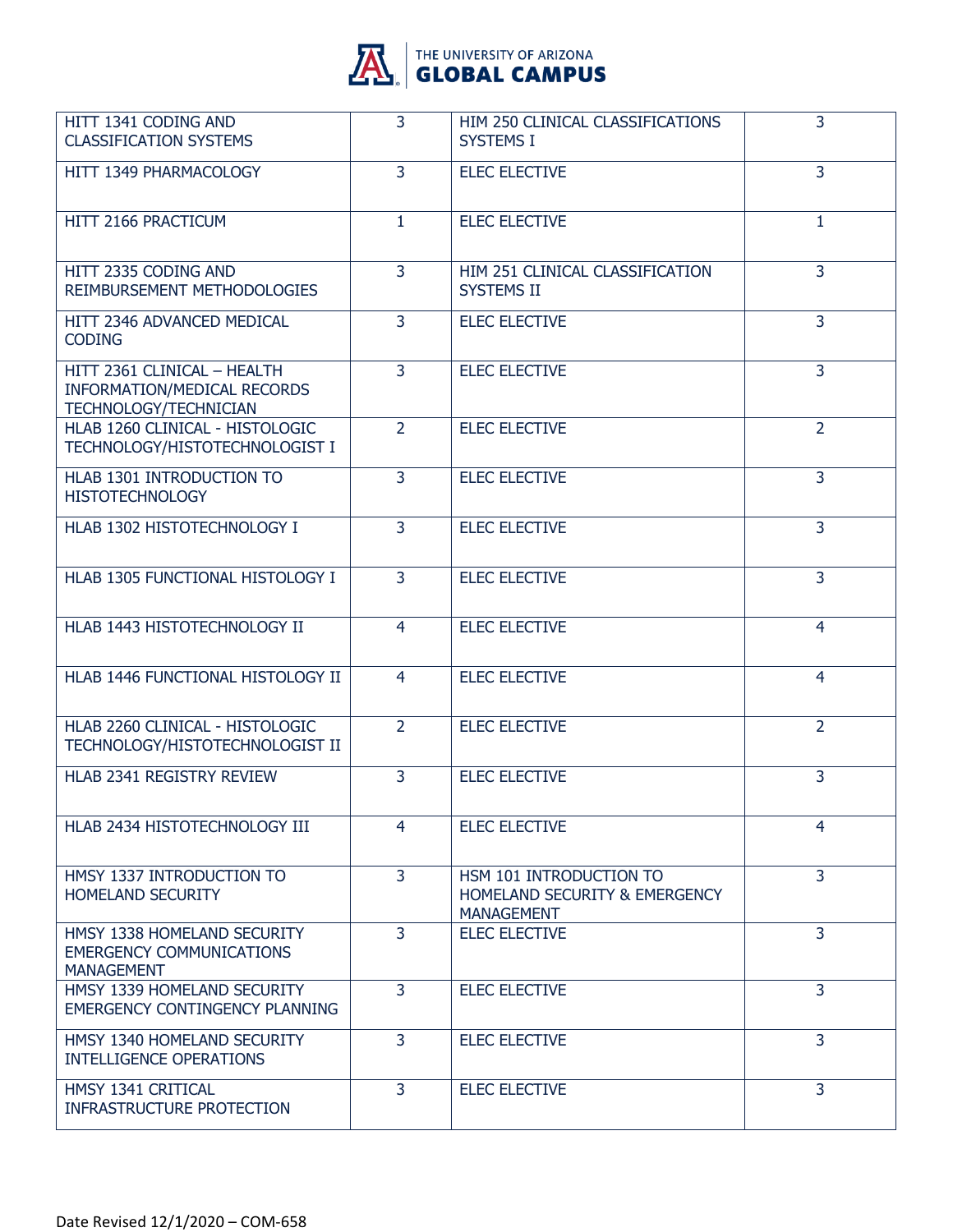

| HMSY 1342 UNDERSTANDING AND<br><b>COMBATING TERRORISM</b>                                 | $\overline{3}$ | <b>ELEC ELECTIVE</b>                                                                                                                                      | 3              |
|-------------------------------------------------------------------------------------------|----------------|-----------------------------------------------------------------------------------------------------------------------------------------------------------|----------------|
| HMSY 1343 WEAPONS OF MASS<br><b>DESTRUCTION</b>                                           | 3              | <b>ELEC ELECTIVE</b>                                                                                                                                      | $\overline{3}$ |
| HMSY 1370 INFORMATION<br><b>TECHNOLOGY SECURITY FOR</b><br>HOMELAND SECURITY SPECIALISTS  | 3              | <b>ELEC ELECTIVE</b>                                                                                                                                      | $\overline{3}$ |
| HMSY 1371 COUNTER TERRORISM                                                               | 3              | <b>ELEC ELECTIVE</b>                                                                                                                                      | 3              |
| HMSY 1470 FINAL PROJECT IN<br><b>HOMELAND SECURITY AND</b><br><b>EMERGENCY MANAGEMENT</b> | 4              | <b>ELEC ELECTIVE</b>                                                                                                                                      | $\overline{4}$ |
| HMSY 2337 MANAGING A UNIFIED<br><b>INCIDENT COMMAND</b>                                   | 3              | <b>ELEC ELECTIVE</b>                                                                                                                                      | 3              |
| HMSY 2476 INTERNSHIP- HOMELAND<br>SECURITY AND EMERGENCY<br><b>MANAGEMENT</b>             | 4              | <b>ELEC ELECTIVE</b>                                                                                                                                      | 4              |
| HPRS 2300 PHARMACOLOGY FOR<br><b>HEALTH PROFESSIONS</b>                                   | 3              | <b>ELEC ELECTIVE</b>                                                                                                                                      | $\overline{3}$ |
| HRPO 1311 HUMAN RELATIONS                                                                 | $\overline{3}$ | <b>ELEC ELECTIVE</b>                                                                                                                                      | 3              |
| HRPO 2301 HUMAN RESOURCES<br><b>MANAGEMENT</b>                                            | $\overline{3}$ | <b>BUS 303 HUMAN RESOURCE</b><br><b>MANAGEMENT</b>                                                                                                        | $\overline{3}$ |
| HUMA 1315 FINE ARTS APPRECIATION                                                          | 3              | <b>GE-AA AESTHETIC AWARENESS</b><br><b>GE-C CULTURAL AND AESTHETIC</b><br><b>AWARENESS</b><br><b>GE-IG INTERCULTURAL &amp; GLOBAL</b><br><b>AWARENESS</b> | $\overline{3}$ |
| IBUS 1301 PRINCIPLES OF EXPORTS                                                           | 3              | <b>ELEC ELECTIVE</b>                                                                                                                                      | $\overline{3}$ |
| IBUS 1302 PRINCIPLES OF IMPORTS                                                           | 3              | <b>ELEC ELECTIVE</b>                                                                                                                                      | 3              |
| <b>IBUS 1305 INTRODUCTION TO</b><br><b>INTERNATIONAL BUSINESS AND</b><br><b>TRADE</b>     | 3              | <b>BUS 357 INTERNATIONAL BUSINESS</b>                                                                                                                     | 3              |
| IBUS 1341 GLOBAL SUPPLY CHAIN<br><b>MANAGEMENT</b>                                        | 3              | <b>ELEC ELECTIVE</b>                                                                                                                                      | 3              |
| IBUS 2332 GLOBAL BUSINESS<br><b>SIMULATION</b>                                            | $\overline{3}$ | <b>ELEC ELECTIVE</b>                                                                                                                                      | 3              |
| IFWA 1318 NUTRITION FOR THE FOOD<br>SERVICE PROFESSIONAL                                  | 3              | <b>ELEC ELECTIVE</b>                                                                                                                                      | 3              |
| IMED 1316 WEB DESIGN I                                                                    | 3              | WEB 301 WEB FRONT-END DESIGN &<br><b>DEVELOPMENT</b>                                                                                                      | 3              |
| IMED 1416 WEB DESIGN I                                                                    | 4              | <b>GE-T INFORMATION TECHNOLOGY</b><br>WEB 301 WEB FRONT-END DESIGN &<br><b>DEVELOPMENT</b>                                                                | $\overline{4}$ |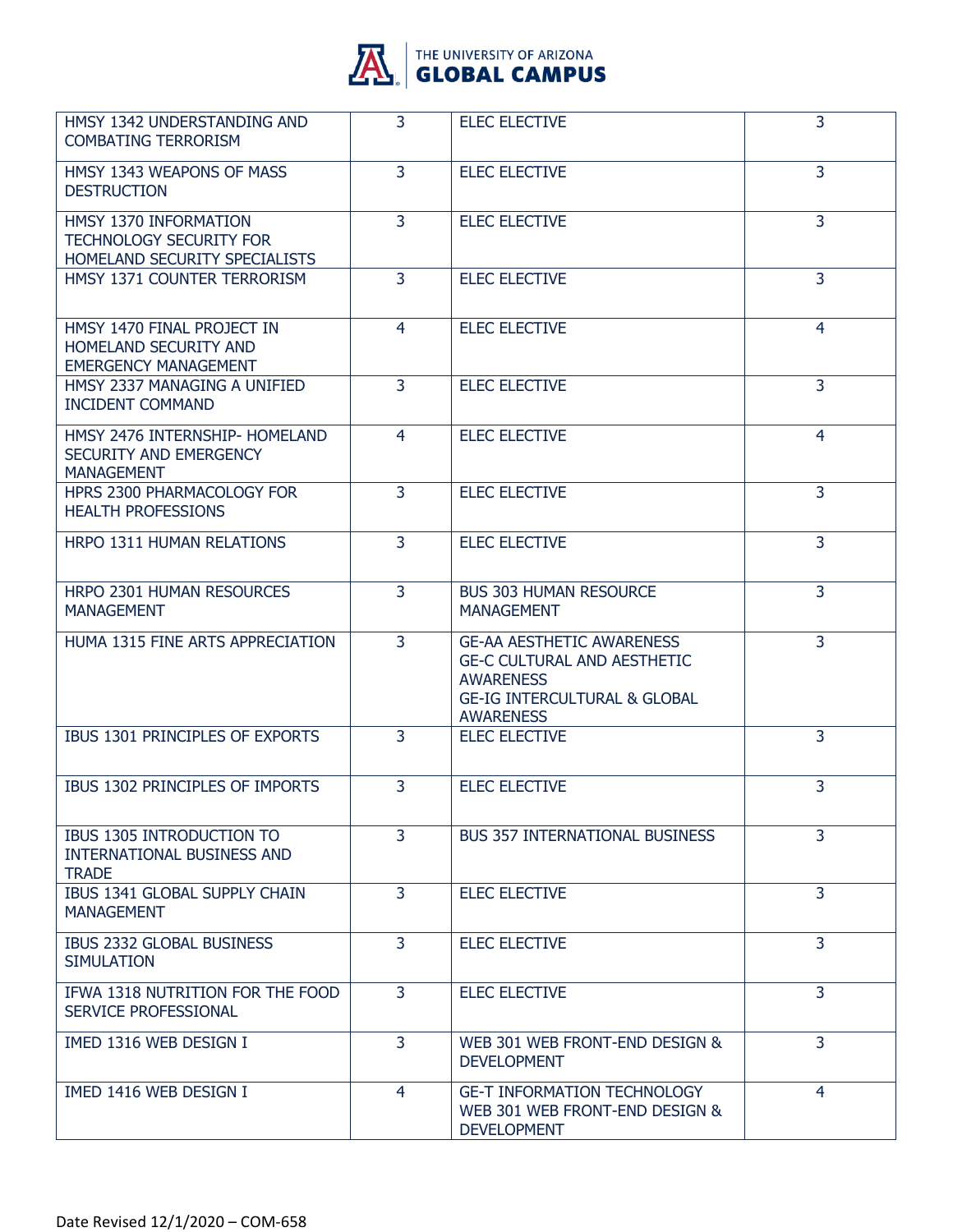

| <b>IMED 2409 INTERNET COMMERCE</b>                                             | 4              | <b>ELEC ELECTIVE</b>                                                                           | 4              |
|--------------------------------------------------------------------------------|----------------|------------------------------------------------------------------------------------------------|----------------|
| INDO 1411 BEGINNING INDONESIAN I                                               | 4              | <b>GE-D DIVERSITY AWARENESS</b><br><b>GE-IG INTERCULTURAL &amp; GLOBAL</b><br><b>AWARENESS</b> | 4              |
| INDO 1412 BEGINNING INDONESIAN II                                              | 4              | <b>GE-D DIVERSITY AWARENESS</b><br><b>GE-IG INTERCULTURAL &amp; GLOBAL</b><br><b>AWARENESS</b> | 4              |
| INDO 2311 INTERMEDIATE<br><b>INDONESIAN I</b>                                  | $\overline{3}$ | <b>GE-D DIVERSITY AWARENESS</b><br><b>GE-IG INTERCULTURAL &amp; GLOBAL</b><br><b>AWARENESS</b> | $\overline{3}$ |
| <b>INDO 2312 INTERMEDIATE</b><br><b>INDONESIAN II</b>                          | $\overline{3}$ | <b>GE-D DIVERSITY AWARENESS</b><br><b>GE-IG INTERCULTURAL &amp; GLOBAL</b><br><b>AWARENESS</b> | $\overline{3}$ |
| INMT 1019 MANUFACTURING PROCESS                                                | $\Omega$       | <b>ELEC ELECTIVE</b>                                                                           | $\Omega$       |
| ITAL 1311 BEGINNING ITALIAN I                                                  | $\overline{3}$ | <b>GE-D DIVERSITY AWARENESS</b><br><b>GE-IG INTERCULTURAL &amp; GLOBAL</b><br><b>AWARENESS</b> | 3              |
| ITAL 1312 BEGINNING ITALIAN II                                                 | $\overline{3}$ | <b>GE-D DIVERSITY AWARENESS</b><br><b>GE-IG INTERCULTURAL &amp; GLOBAL</b><br><b>AWARENESS</b> | 3              |
| ITAL 1411 BEGINNING ITALIAN I                                                  | 4              | <b>GE-D DIVERSITY AWARENESS</b><br><b>GE-IG INTERCULTURAL &amp; GLOBAL</b><br><b>AWARENESS</b> | 4              |
| ITAL 1412 BEGINNING ITALIAN II                                                 | 4              | <b>GE-D DIVERSITY AWARENESS</b><br><b>GE-IG INTERCULTURAL &amp; GLOBAL</b><br><b>AWARENESS</b> | 4              |
| ITAL 2311 INTERMEDIATE ITALIAN I                                               | $\overline{3}$ | <b>GE-D DIVERSITY AWARENESS</b><br><b>GE-IG INTERCULTURAL &amp; GLOBAL</b><br><b>AWARENESS</b> | 3              |
| ITAL 2312 INTERMEDIATE ITALIAN II                                              | $\overline{3}$ | <b>GE-D DIVERSITY AWARENESS</b><br><b>GE-IG INTERCULTURAL &amp; GLOBAL</b><br><b>AWARENESS</b> | $\overline{3}$ |
| ITCC 1314 CCNA 1: INTRODUCTION TO<br><b>NETWORKS</b>                           | 3              | <b>ELEC ELECTIVE</b>                                                                           | 3              |
| ITCC 1344 CCNA 2: SWITCHING,<br>ROUTING AND WIRELESS ESSENTIALS                | $\overline{3}$ | <b>ELEC ELECTIVE</b>                                                                           | 3              |
| ITCC 1401 EXPLORATION - NETWORK<br><b>FUNDAMENTALS</b>                         | $\overline{4}$ | <b>GE-T INFORMATION TECHNOLOGY</b><br>INT 301 COMPUTER NETWORKING                              | $\overline{4}$ |
| ITCC 1404 CISCO EXPLORATION 2 -<br>ROUTING PROTOCOLS AND CONCEPTS              | $\overline{4}$ | <b>ELEC ELECTIVE</b><br><b>GE-T INFORMATION TECHNOLOGY</b>                                     | 4              |
| ITCC 2408 CISCO EXPLORATION 3 -<br>LAN SWITCHING AND WIRELESS                  | $\overline{4}$ | <b>ELEC ELECTIVE</b><br><b>GE-T INFORMATION TECHNOLOGY</b>                                     | 4              |
| ITCC 2410 CISCO EXPLORATION 4 -<br><b>ACCESSING THE WAN</b>                    | 4              | <b>ELEC ELECTIVE</b><br><b>GE-T INFORMATION TECHNOLOGY</b>                                     | $\overline{4}$ |
| ITCC 2420 CCNA 3: ENTERPRISE<br>NETWORKING, SECURITY, AND<br><b>AUTOMATION</b> | 4              | <b>ELEC ELECTIVE</b>                                                                           | 4              |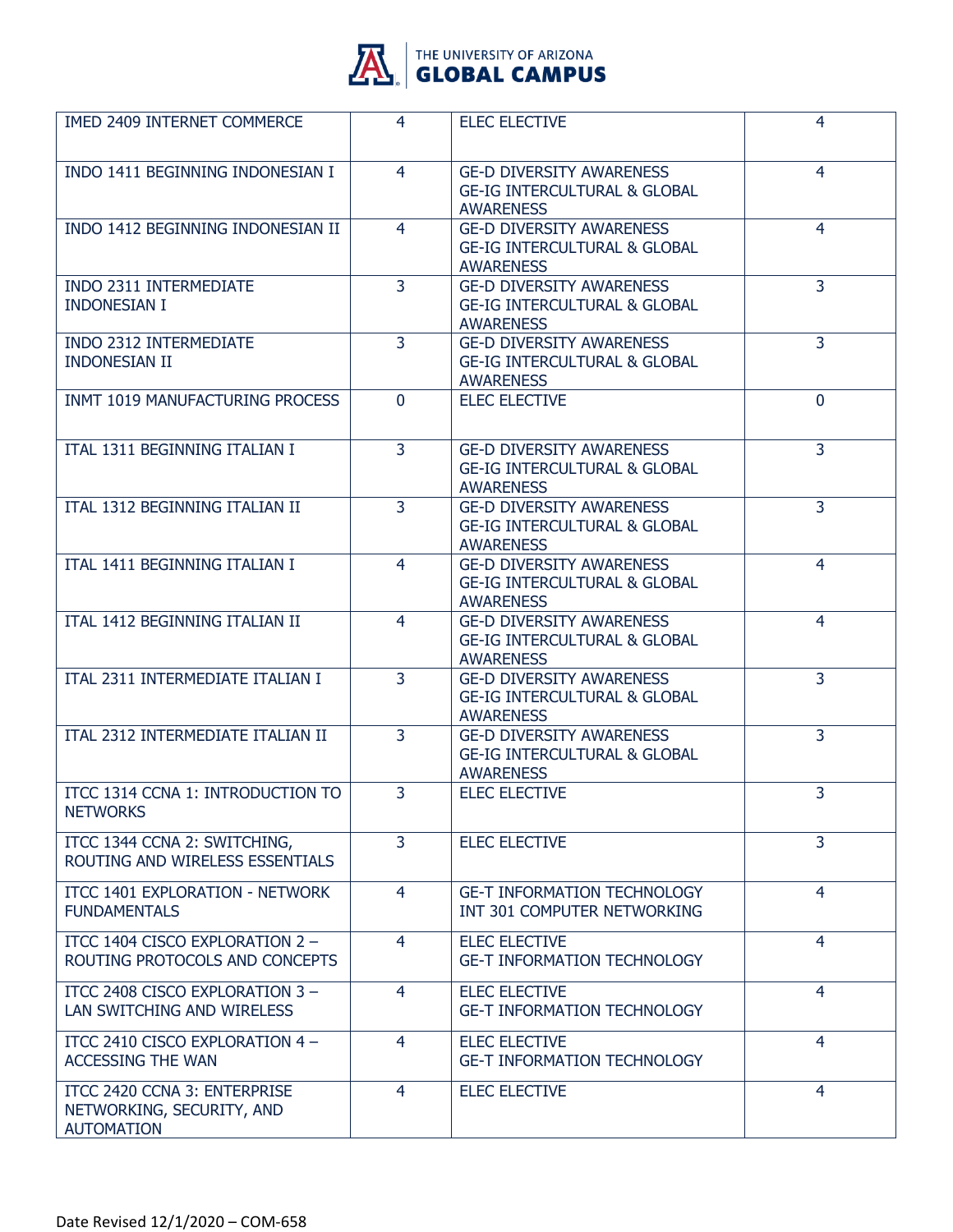

| ITCC 2441 CCNA SECURITY                                                                | $\overline{4}$ | <b>ELEC ELECTIVE</b><br><b>GE-T INFORMATION TECHNOLOGY</b>          | 4              |
|----------------------------------------------------------------------------------------|----------------|---------------------------------------------------------------------|----------------|
| ITCC 2459 ADVANCED VOICE OVER<br>INTERNET PROTOCOL (VOIP)                              | $\overline{4}$ | <b>ELEC ELECTIVE</b><br><b>GE-T INFORMATION TECHNOLOGY</b>          | $\overline{4}$ |
| ITNW 1308 IMPLEMENTING AND<br>SUPPORTING CLIENT OPERATING<br><b>SYSTEMS</b>            | $\overline{3}$ | CPT 304 OPERATING SYSTEMS<br><b>THEORY &amp; DESIGN</b>             | $\overline{3}$ |
| ITNW 1309 FUNDAMENTALS OF CLOUD<br><b>COMPUTING</b>                                    | 3              | <b>ELEC ELECTIVE</b>                                                | $\overline{3}$ |
| ITNW 1313 COMPUTER<br><b>VIRTUALIZATION</b>                                            | 3              | <b>ELEC ELECTIVE</b><br><b>GE-T INFORMATION TECHNOLOGY</b>          | $\overline{3}$ |
| ITNW 1316 NETWORK<br><b>ADMINISTRATION</b>                                             | 3              | <b>ELEC ELECTIVE</b>                                                | 3              |
| ITNW 1325 FUNDAMENTALS OF<br>NETWORKING TECHNOLOGIES                                   | $\overline{3}$ | INT 301 COMPUTER NETWORKING                                         | $\overline{3}$ |
| ITNW 1336 CLOUD DEPLOYMENT AND<br><b>INFRASTRUCTURE MANAGEMENT</b>                     | 3              | <b>ELEC ELECTIVE</b>                                                | $\overline{3}$ |
| ITNW 1337 INTRODUCTION TO THE<br><b>INTERNET</b>                                       | $\overline{3}$ | GE-DL* DIGITAL LITERACY*                                            | 3              |
| ITNW 1416 NETWORK<br><b>ADMINISTRATION</b>                                             | $\overline{4}$ | <b>ELEC ELECTIVE</b><br><b>GE-T INFORMATION TECHNOLOGY</b>          | $\overline{4}$ |
| ITNW 1437 INTRODUCTION TO THE<br><b>INTERNET</b>                                       | $\overline{4}$ | GE-DL* DIGITAL LITERACY*<br><b>GE-T INFORMATION TECHNOLOGY</b>      | $\overline{4}$ |
| ITNW 1451 FUNDAMENTALS OF<br><b>WIRELESS LANS</b>                                      | $\overline{4}$ | <b>ELEC ELECTIVE</b><br><b>GE-T INFORMATION TECHNOLOGY</b>          | 4              |
| ITNW 1454 IMPLEMENTING AND<br><b>SUPPORTING SERVERS</b>                                | $\overline{4}$ | <b>ELEC ELECTIVE</b><br><b>GE-T INFORMATION TECHNOLOGY</b>          | $\overline{4}$ |
| ITNW 1458 NETWORK+ (COMPTIA)                                                           | $\overline{4}$ | <b>ELEC ELECTIVE</b><br><b>GE-T INFORMATION TECHNOLOGY</b>          | $\overline{4}$ |
| ITNW 2427 ADVANCED CLOUD<br><b>CONCEPTS</b>                                            | 4              | <b>ELEC ELECTIVE</b>                                                | 4              |
| ITNW 2454 INTERNET/INTRANET<br><b>SERVER</b>                                           | $\overline{4}$ | <b>ELEC ELECTIVE</b><br><b>GE-T INFORMATION TECHNOLOGY</b>          | $\overline{4}$ |
| ITNW 2488 INTERNSHIP - COMPUTER<br>SYSTEMS NETWORKING AND<br><b>TELECOMMUNICATIONS</b> | $\overline{4}$ | <b>ELEC ELECTIVE</b>                                                | $\overline{4}$ |
| <b>ITSC 1091 ERP CONFIGURATION</b>                                                     | $\mathbf{0}$   | <b>ELEC ELECTIVE</b>                                                | $\mathbf 0$    |
| ITSC 1092 ENTERPRISE SYSTEMS,<br>TOOLS, CONCEPTS, AND CAREERS                          | $\mathbf{0}$   | <b>ELEC ELECTIVE</b>                                                | $\mathbf{0}$   |
| ITSC 1301 INTRODUCTION TO<br><b>COMPUTERS</b>                                          | 3              | <b>GE-DL DIGITAL LITERACY</b><br><b>GE-T INFORMATION TECHNOLOGY</b> | 3              |
| ITSC 1309 INTEGRATED SOFTWARE<br><b>APPLICATIONS I</b>                                 | $\overline{3}$ | <b>GE-DL DIGITAL LITERACY</b>                                       | 3              |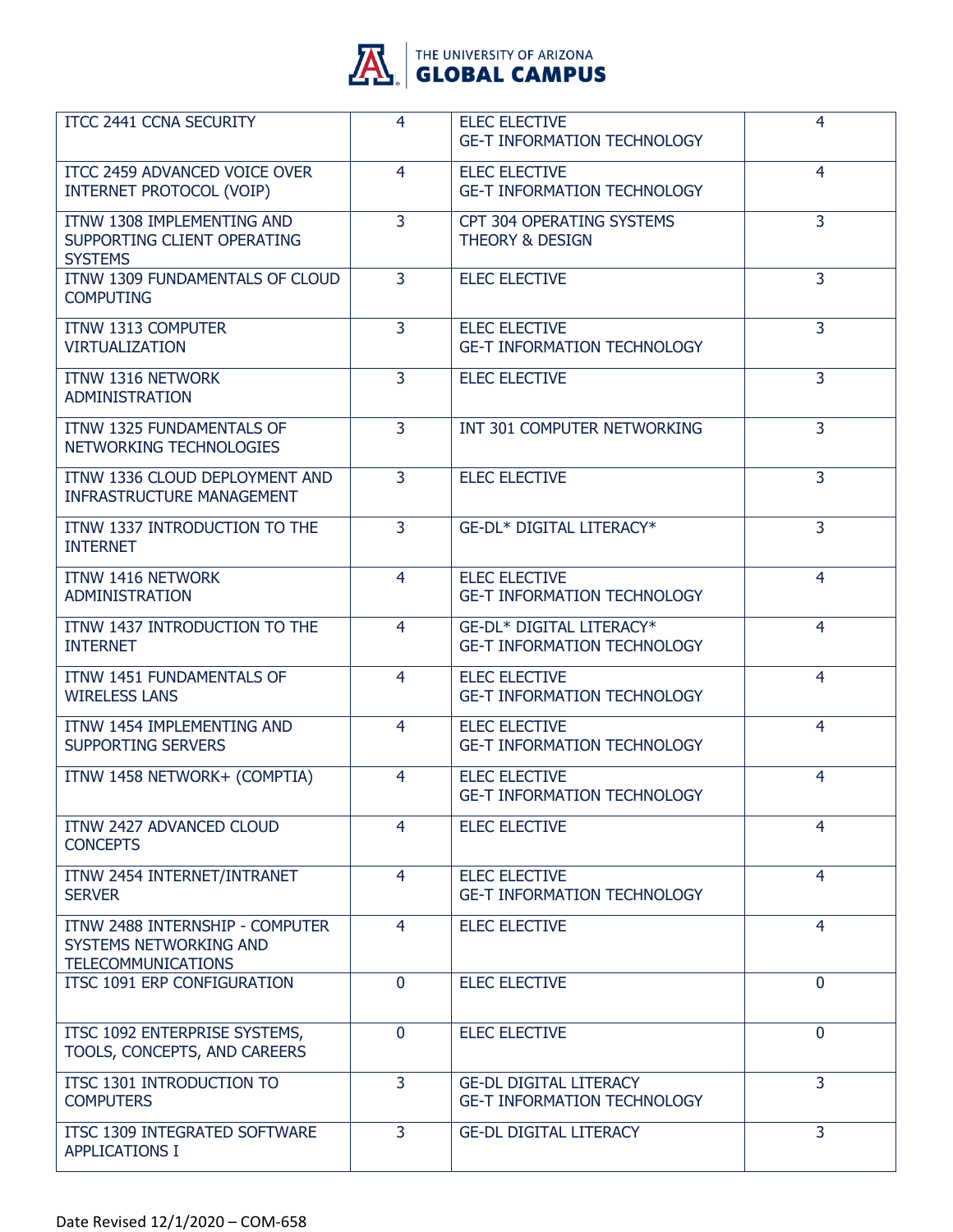

| ITSC 1316 LINUX INSTALLATION AND<br><b>CONFIGURATION</b>                        | 3              | <b>GE-DL DIGITAL LITERACY</b>                                       | 3              |
|---------------------------------------------------------------------------------|----------------|---------------------------------------------------------------------|----------------|
| ITSC 1325 PERSONAL COMPUTER<br><b>HARDWARE</b>                                  | $\overline{3}$ | <b>ELEC ELECTIVE</b>                                                | $\overline{3}$ |
| ITSC 1405 INTRODUCTION TO PC<br><b>OPERATING SYSTEMS</b>                        | 4              | <b>GE-DL DIGITAL LITERACY</b><br><b>GE-T INFORMATION TECHNOLOGY</b> | $\overline{4}$ |
| ITSC 1409 INTEGRATED SOFTWARE<br><b>APPLICATIONS I</b>                          | $\overline{4}$ | <b>GE-DL DIGITAL LITERACY</b><br><b>GE-T INFORMATION TECHNOLOGY</b> | 4              |
| ITSC 1415 PROJECT MANAGEMENT<br><b>SOFTWARE</b>                                 | 4              | <b>ELEC ELECTIVE</b>                                                | 4              |
| ITSC 1425 PERSONAL COMPUTER<br>HARDWARE (COMPTIA A+)                            | $\overline{4}$ | <b>ELEC ELECTIVE</b>                                                | $\overline{4}$ |
| ITSC 2439 PERSONAL COMPUTER HELP<br><b>DESK SUPPORT</b>                         | 4              | <b>ELEC ELECTIVE</b>                                                | 4              |
| ITSC 2486 INTERNSHIP - COMPUTER<br>AND INFORMATION SCIENCES,<br><b>GENERAL</b>  | 4              | <b>ELEC ELECTIVE</b>                                                | 4              |
| ITSE 1302 COMPUTER PROGRAMMING                                                  | $\overline{3}$ | CPT 200 FUNDAMENTALS OF<br>PROGRAMMING LANGUAGES                    | $\overline{3}$ |
| ITSE 1329 PROGRAMMING LOGIC AND<br><b>DESIGN</b>                                | 3              | <b>ELEC ELECTIVE</b>                                                | 3              |
| ITSE 1359 INTRODUCTION TO<br><b>SCRIPTING LANGUAGES</b>                         | $\overline{3}$ | CPT 200 FUNDAMENTALS OF<br>PROGRAMMING LANGUAGES                    | 3              |
| ITSE 1402 COMP. PROGRAMMING<br>(VISUAL BASIC)                                   | 4              | <b>ELEC ELECTIVE</b>                                                | 4              |
| ITSE 2402 INTERMEDIATE WEB<br><b>PROGRAMMING</b><br>(PHP/SCRIPTING/MOBILE APPS) | 4              | <b>ELEC ELECTIVE</b>                                                | 4              |
| ITSE 2421 OBJECT-ORIENTED<br>PROGRAMMING (C++)                                  | 4              | <b>ELEC ELECTIVE</b>                                                | 4              |
| ITSE 2459 ADVANCED COMP.<br>PROGRAMMING (C#)                                    | 4              | <b>ELEC ELECTIVE</b>                                                | 4              |
| ITSE 2486 INTERNSHIP - COMPUTER<br>PROGRAMMING/ PROGRAMMER,<br><b>GENERAL</b>   | 4              | <b>ELEC ELECTIVE</b>                                                | $\overline{4}$ |
| ITSW 1307 INTRODUCTION TO<br><b>DATABASE</b>                                    | $\overline{3}$ | <b>ELEC ELECTIVE</b>                                                | $\overline{3}$ |
| ITSW 1401 INTRODUCTION TO WORD<br><b>PROCESSING</b>                             | 4              | GE-DL* DIGITAL LITERACY*                                            | $\overline{4}$ |
| ITSW 1404 INTRODUCTION TO<br><b>SPREADSHEETS</b>                                | $\overline{4}$ | GE-DL* DIGITAL LITERACY*                                            | 4              |
| ITSW 1407 INTRODUCTION TO<br><b>DATABASE</b>                                    | $\overline{4}$ | <b>ELEC ELECTIVE</b>                                                | $\overline{4}$ |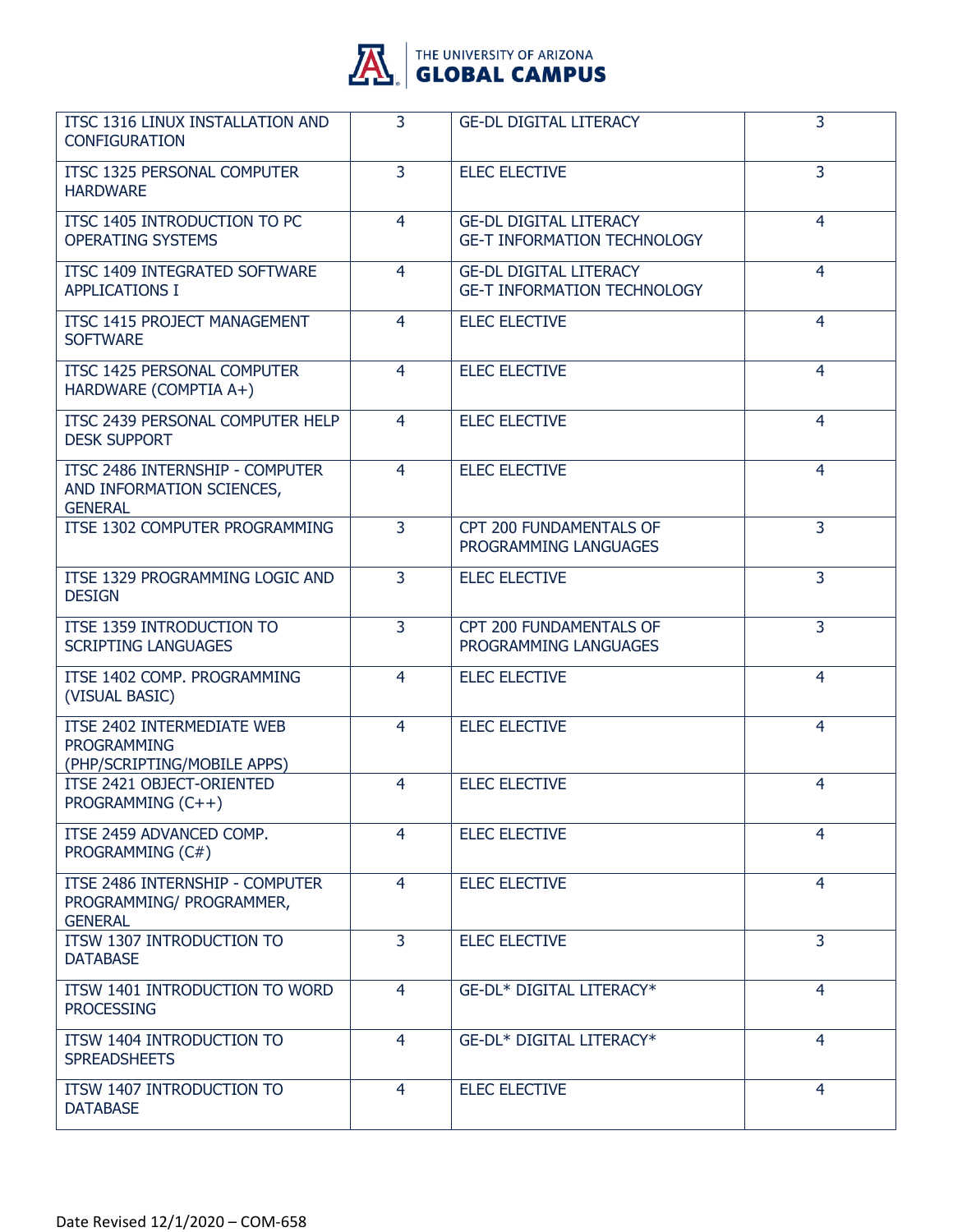

| ITSW 2486 INTERNSHIP - DATA<br>PROCESSING AND DATA PROCESSING<br><b>TECHNOLOGY/TECHNICIAN</b> | 4              | <b>ELEC ELECTIVE</b>                                                                           | 4              |
|-----------------------------------------------------------------------------------------------|----------------|------------------------------------------------------------------------------------------------|----------------|
| ITSY 1342 INFORMATION<br><b>TECHNOLOGY SECURITY</b>                                           | 3              | <b>ELEC ELECTIVE</b>                                                                           | 3              |
| <b>ITSY 1400 FUNDAMENTALS OF</b><br><b>INFORMATION SECURITY</b>                               | 4              | <b>ELEC ELECTIVE</b><br><b>GE-T INFORMATION TECHNOLOGY</b>                                     | $\overline{4}$ |
| ITSY 1442 INFORMATION<br>TECHNOLOGY SECURITY (COMPTIA)                                        | $\overline{4}$ | <b>ELEC ELECTIVE</b><br><b>GE-T INFORMATION TECHNOLOGY</b>                                     | 4              |
| ITSY 2345 NETWORK DEFENSE AND<br><b>COUNTERMEASURES</b>                                       | 3              | <b>ELEC ELECTIVE</b>                                                                           | 3              |
| ITSY 2401 FIREWALLS AND NETWORK<br><b>SECURITY</b>                                            | 4              | <b>ELEC ELECTIVE</b><br><b>GE-T INFORMATION TECHNOLOGY</b>                                     | 4              |
| ITSY 2442 INCIDENT RESPONSE &<br><b>HANDLING</b>                                              | 4              | <b>ELEC ELECTIVE</b><br><b>GE-T INFORMATION TECHNOLOGY</b>                                     | 4              |
| ITSY 2459 SECURITY ASSESSMENT<br>AND AUDITING                                                 | 4              | <b>ELEC ELECTIVE</b>                                                                           | 4              |
| ITSY 2486 INTERNSHIP - COMPUTER<br>AND INFORMATION SYSTEMS<br><b>SECURITY</b>                 | 4              | <b>ELEC ELECTIVE</b>                                                                           | 4              |
| JAPN 1311 BEGINNING JAPANESE I                                                                | 3              | <b>GE-D DIVERSITY AWARENESS</b><br><b>GE-IG INTERCULTURAL &amp; GLOBAL</b><br><b>AWARENESS</b> | $\overline{3}$ |
| JAPN 1312 BEGINNING JAPANESE II                                                               | $\overline{3}$ | <b>GE-D DIVERSITY AWARENESS</b><br><b>GE-IG INTERCULTURAL &amp; GLOBAL</b><br><b>AWARENESS</b> | $\overline{3}$ |
| JAPN 1411 BEGINNING JAPANESE I                                                                | $\overline{4}$ | <b>GE-D DIVERSITY AWARENESS</b><br><b>GE-IG INTERCULTURAL &amp; GLOBAL</b><br><b>AWARENESS</b> | $\overline{4}$ |
| JAPN 1412 BEGINNING JAPANESE II                                                               | $\overline{4}$ | <b>GE-D DIVERSITY AWARENESS</b><br><b>GE-IG INTERCULTURAL &amp; GLOBAL</b><br><b>AWARENESS</b> | $\overline{4}$ |
| JAPN 2311 INTERMEDIATE JAPANESE I                                                             | 3              | <b>GE-D DIVERSITY AWARENESS</b><br><b>GE-IG INTERCULTURAL &amp; GLOBAL</b><br><b>AWARENESS</b> | 3              |
| JAPN 2312 INTERMEDIATE JAPANESE<br>П.                                                         | 3              | <b>GE-D DIVERSITY AWARENESS</b><br><b>GE-IG INTERCULTURAL &amp; GLOBAL</b><br><b>AWARENESS</b> | $\overline{3}$ |
| KINE 1100 AEROBICS I                                                                          | $\mathbf{1}$   | <b>ELEC ELECTIVE</b>                                                                           | $\mathbf{1}$   |
| KINE 1101 AEROBICS II                                                                         | $\mathbf{1}$   | <b>ELEC ELECTIVE</b>                                                                           | 1              |
| KINE 1102 BADMINTON I                                                                         | $\mathbf{1}$   | <b>ELEC ELECTIVE</b>                                                                           | 1              |
| KINE 1103 BADMINTON II                                                                        | $\mathbf{1}$   | <b>ELEC ELECTIVE</b>                                                                           | 1              |
| KINE 1104 BALLET I                                                                            | $\mathbf{1}$   | <b>ELEC ELECTIVE</b>                                                                           | $\mathbf{1}$   |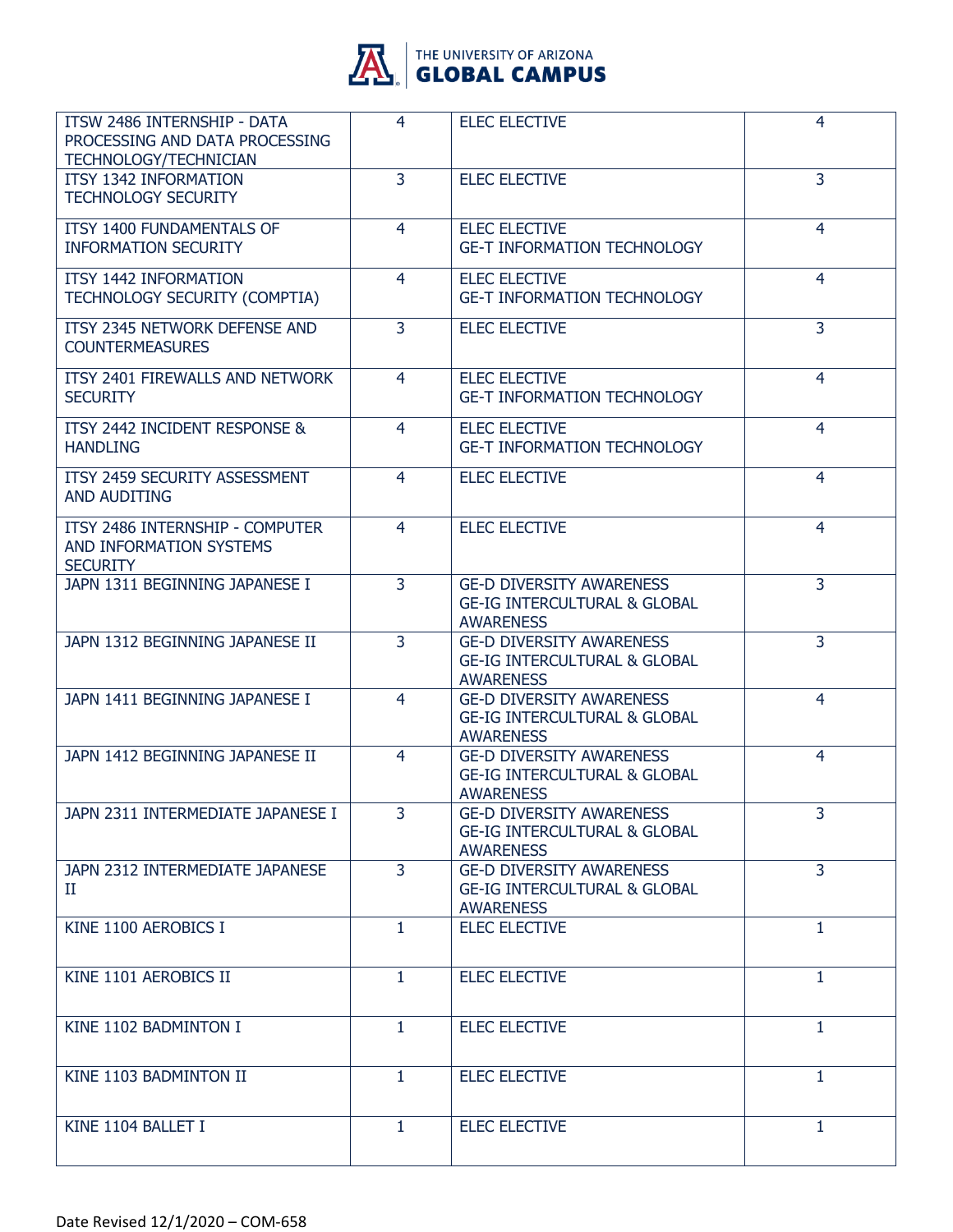

| KINE 1105 BALLET II               | $\mathbf{1}$ | <b>ELEC ELECTIVE</b> | $\mathbf{1}$ |
|-----------------------------------|--------------|----------------------|--------------|
| KINE 1106 BASKETBALL I            | $\mathbf{1}$ | <b>ELEC ELECTIVE</b> | $\mathbf{1}$ |
| KINE 1107 BASKETBALL II           | $\mathbf{1}$ | <b>ELEC ELECTIVE</b> | $\mathbf{1}$ |
| KINE 1108 BOWLING I               | $\mathbf{1}$ | <b>ELEC ELECTIVE</b> | $\mathbf{1}$ |
| KINE 1109 BOWLING II              | $\mathbf{1}$ | <b>ELEC ELECTIVE</b> | $\mathbf{1}$ |
| KINE 1110 FITNESS WALKING I       | $\mathbf{1}$ | <b>ELEC ELECTIVE</b> | $\mathbf{1}$ |
| KINE 1111 FITNESS WALKING II      | $\mathbf{1}$ | <b>ELEC ELECTIVE</b> | $\mathbf{1}$ |
| KINE 1112 GOLF I                  | $\mathbf{1}$ | <b>ELEC ELECTIVE</b> | 1            |
| KINE 1113 GOLF II                 | $\mathbf{1}$ | <b>ELEC ELECTIVE</b> | $\mathbf{1}$ |
| KINE 1114 SPIN BIKE I             | $\mathbf{1}$ | <b>ELEC ELECTIVE</b> | $\mathbf{1}$ |
| KINE 1115 SPIN BIKE II            | $\mathbf{1}$ | <b>ELEC ELECTIVE</b> | $\mathbf{1}$ |
| KINE 1116 JAZZ DANCE I            | $\mathbf{1}$ | <b>ELEC ELECTIVE</b> | $\mathbf{1}$ |
| KINE 1117 JAZZ DANCE II           | $\mathbf{1}$ | <b>ELEC ELECTIVE</b> | $\mathbf{1}$ |
| KINE 1118 JUJUTSU I               | 1.           | <b>ELEC ELECTIVE</b> | $\mathbf{1}$ |
| KINE 1119 JUJUTSU II              | 1            | <b>ELEC ELECTIVE</b> | 1            |
| KINE 1120 KARATE I                | $\mathbf{1}$ | <b>ELEC ELECTIVE</b> | $\mathbf{1}$ |
| KINE 1121 KARATE II               | $\mathbf{1}$ | <b>ELEC ELECTIVE</b> | 1            |
| KINE 1122 KICKBOXING/AEROBICS I   | $\mathbf{1}$ | <b>ELEC ELECTIVE</b> | 1            |
| KINE 1123 MUAY THAI KICKBOXING I  | $\mathbf{1}$ | <b>ELEC ELECTIVE</b> | $\mathbf{1}$ |
| KINE 1124 MUAY THAI KICKBOXING II | $\mathbf{1}$ | <b>ELEC ELECTIVE</b> | $\mathbf{1}$ |
| KINE 1125 PHYSICAL CONDITIONING I | $\mathbf{1}$ | <b>ELEC ELECTIVE</b> | $\mathbf{1}$ |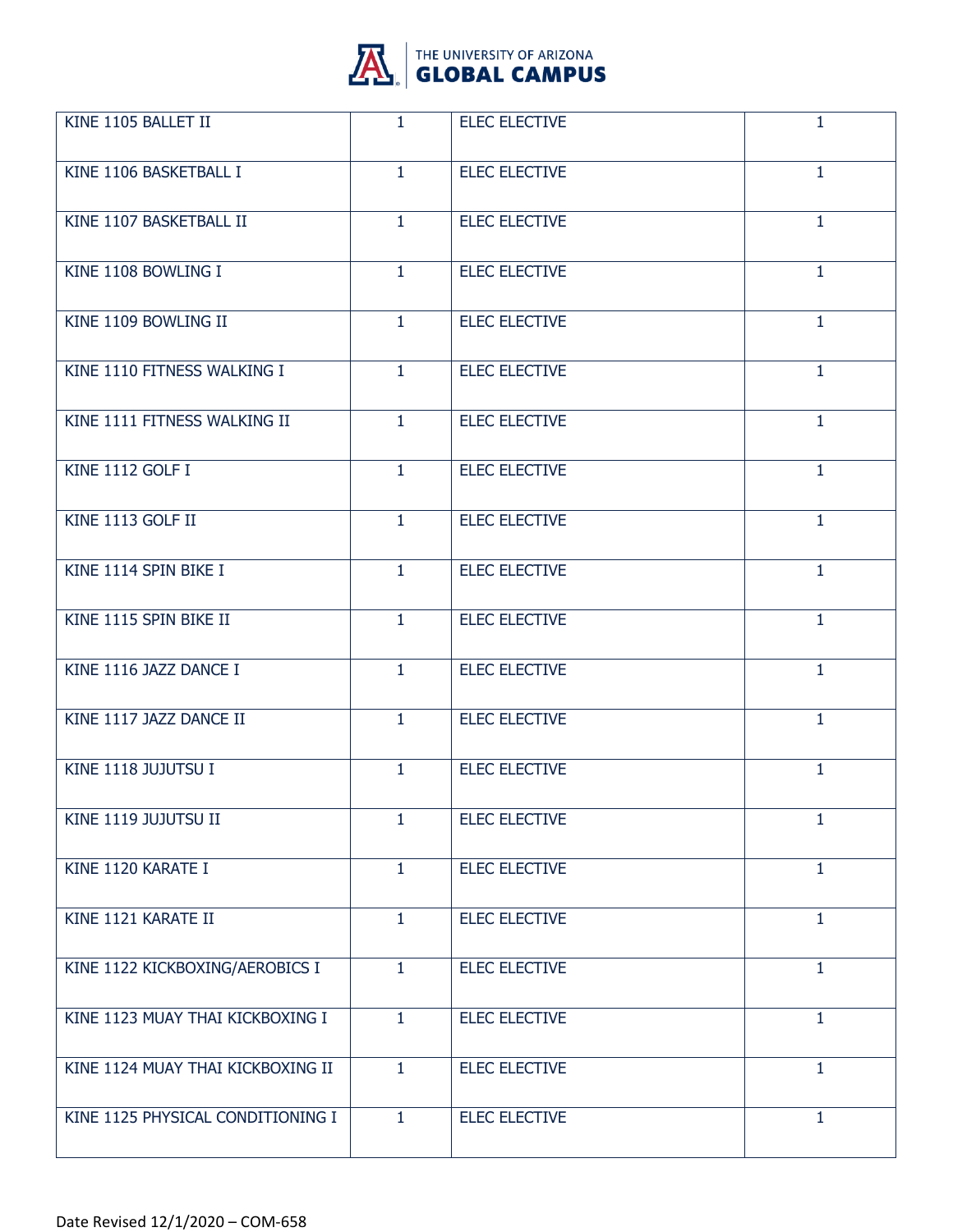

| KINE 1126 PHYSICAL CONDITIONING<br>П                     | 1.           | <b>ELEC ELECTIVE</b> | 1            |
|----------------------------------------------------------|--------------|----------------------|--------------|
| KINE 1127 SOCCER I                                       | $\mathbf{1}$ | <b>ELEC ELECTIVE</b> | $\mathbf{1}$ |
| KINE 1128 SOCCER II                                      | 1            | <b>ELEC ELECTIVE</b> | 1            |
| KINE 1129 SOFTBALL I                                     | $\mathbf{1}$ | <b>ELEC ELECTIVE</b> | 1            |
| KINE 1130 SOFTBALL II                                    | $\mathbf{1}$ | <b>ELEC ELECTIVE</b> | 1            |
| KINE 1131 BARBELL<br><b>TRAINING/FITNESS I</b>           | 1            | <b>ELEC ELECTIVE</b> | 1            |
| KINE 1132 SWIMMING I                                     | $\mathbf{1}$ | <b>ELEC ELECTIVE</b> | 1            |
| KINE 1133 SWIMMING II                                    | $\mathbf{1}$ | <b>ELEC ELECTIVE</b> | 1            |
| KINE 1134 SWIMMING III                                   | 1            | <b>ELEC ELECTIVE</b> | $\mathbf{1}$ |
| KINE 1135 TENNIS I                                       | $\mathbf{1}$ | <b>ELEC ELECTIVE</b> | 1            |
| KINE 1136 TENNIS II                                      | $\mathbf{1}$ | <b>ELEC ELECTIVE</b> | 1            |
| KINE 1137 VOLLEYBALL I                                   | 1            | <b>ELEC ELECTIVE</b> | 1            |
| KINE 1138 VOLLEYBALL II                                  | $\mathbf{1}$ | <b>ELEC ELECTIVE</b> | $\mathbf{1}$ |
| KINE 1139 WATER AEROBICS I                               | $\mathbf{1}$ | <b>ELEC ELECTIVE</b> | 1            |
| KINE 1140 WATER AEROBICS II                              | 1            | <b>ELEC ELECTIVE</b> | $\mathbf{1}$ |
| KINE 1141 WATER SAFETY I<br>DEMONSTRATED SWIMMING SKILLS | $\mathbf{1}$ | <b>ELEC ELECTIVE</b> | 1            |
| KINE 1142 WATER SAFETY II                                | $\mathbf{1}$ | <b>ELEC ELECTIVE</b> | $\mathbf{1}$ |
| KINE 1143 WEIGHT TRAINING I                              | $\mathbf{1}$ | <b>ELEC ELECTIVE</b> | $\mathbf{1}$ |
| KINE 1144 WEIGHT TRAINING II                             | $\mathbf{1}$ | <b>ELEC ELECTIVE</b> | 1            |
| KINE 1145 WEIGHT TRAINING III                            | $\mathbf{1}$ | <b>ELEC ELECTIVE</b> | $\mathbf{1}$ |
| KINE 1146 YOGA I                                         | $\mathbf{1}$ | <b>ELEC ELECTIVE</b> | $\mathbf{1}$ |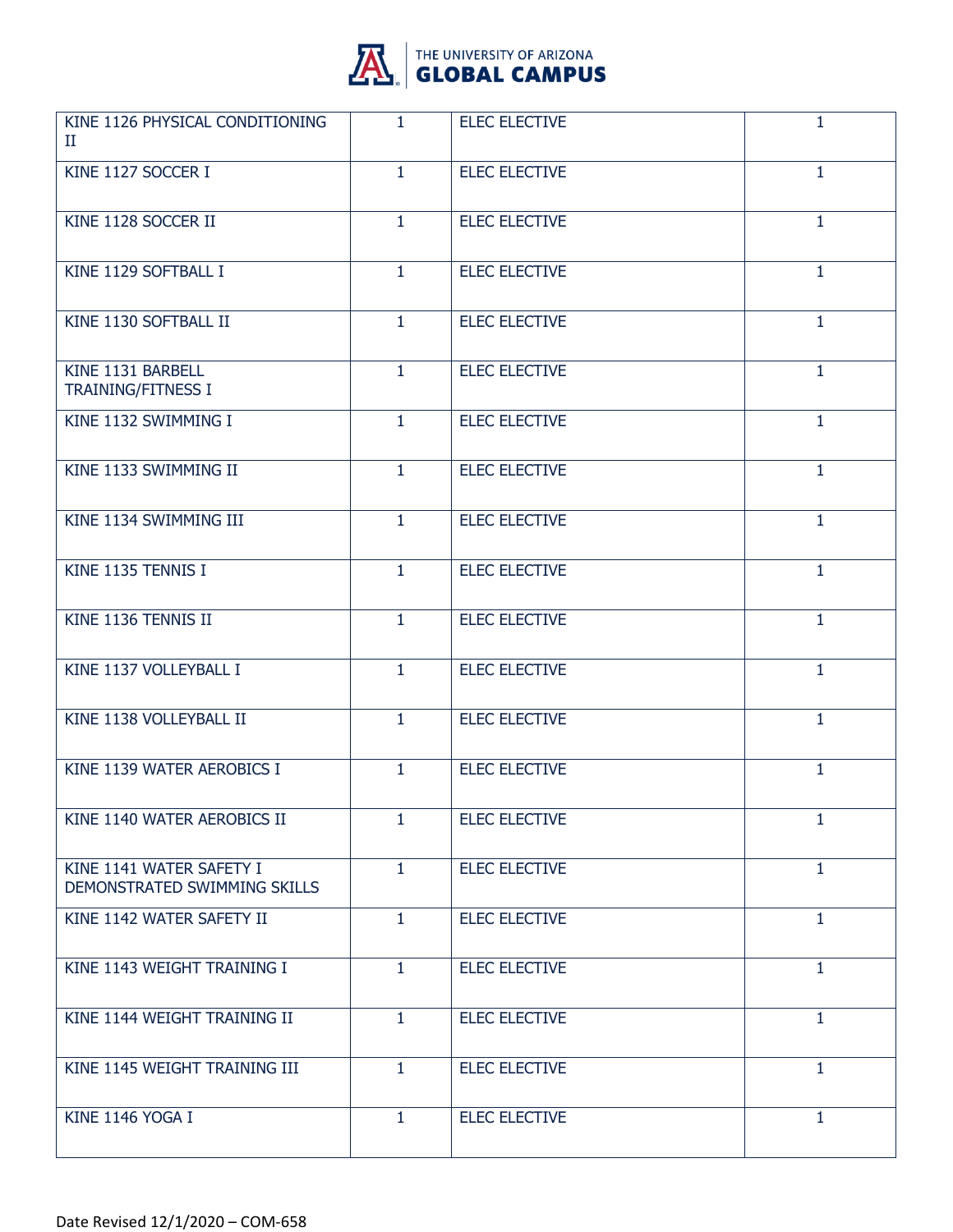

| KINE 1147 YOGA II                                                                                   | $\mathbf{1}$   | <b>ELEC ELECTIVE</b> | 1              |
|-----------------------------------------------------------------------------------------------------|----------------|----------------------|----------------|
| KINE 1148 KICKBOXING/AEROBICS II                                                                    | $\mathbf{1}$   | <b>ELEC ELECTIVE</b> | 1              |
| KINE 1149 JOGGING I                                                                                 | $\mathbf{1}$   | <b>ELEC ELECTIVE</b> | $\mathbf{1}$   |
| KINE 1150 JOGGING II                                                                                | $\mathbf{1}$   | <b>ELEC ELECTIVE</b> | $\mathbf{1}$   |
| KINE 1151 SCUBA DIVING I                                                                            | $\mathbf{1}$   | <b>ELEC ELECTIVE</b> | 1              |
| KINE 1152 SCUBA DIVING II                                                                           | $\mathbf{1}$   | <b>ELEC ELECTIVE</b> | $\mathbf{1}$   |
| KINE 1153 LIFEGUARD TRAINING<br>DEMONSTRATED SWIMMING SKILLS                                        | $\mathbf{1}$   | <b>ELEC ELECTIVE</b> | $\mathbf{1}$   |
| KINE 1154 PILATES I                                                                                 | $\mathbf{1}$   | <b>ELEC ELECTIVE</b> | 1              |
| KINE 1155 PILATES II                                                                                | $\mathbf{1}$   | <b>ELEC ELECTIVE</b> | $\mathbf{1}$   |
| KINE 1301 INTRODUCTION TO<br>PHYSICAL FITNESS & SPORT                                               | 3              | <b>ELEC ELECTIVE</b> | $\overline{3}$ |
| KINE 1304 PERSONAL/COMMUNITY<br><b>HEALTH I</b>                                                     | $\overline{3}$ | <b>ELEC ELECTIVE</b> | 3              |
| KINE 1306 FIRST AID                                                                                 | 3              | <b>ELEC ELECTIVE</b> | 3              |
| KINE 1308 SPORTS OFFICIATING I                                                                      | 3              | <b>ELEC ELECTIVE</b> | $\overline{3}$ |
| <b>KINE 1321</b><br>COACHING/SPORTS/ATHLETICS I                                                     | 3              | <b>ELEC ELECTIVE</b> | 3              |
| KINE 1331 PHYSICAL EDUCATION FOR<br><b>ELEMENTARY MAJORS</b>                                        | 3              | <b>ELEC ELECTIVE</b> | 3              |
| KINE 1338 CONCEPTS OF PHYSICAL<br>FITNESS - PERSONAL TRAINER - NCSF<br>TRAINER CERTIFICATION COURSE | 3              | <b>ELEC ELECTIVE</b> | 3              |
| KINE 2100 ZOOMBA CARDIO                                                                             | $\mathbf{1}$   | <b>ELEC ELECTIVE</b> | $\mathbf{1}$   |
| KINE 2101 AQUATIC ZOOMBA I                                                                          | $\mathbf{1}$   | <b>ELEC ELECTIVE</b> | 1              |
| KINE 2102 AQUATIC ZOOMBA II                                                                         | $\mathbf{1}$   | <b>ELEC ELECTIVE</b> | $\mathbf{1}$   |
| KINE 2103 RECREATIONAL ACTIVITIES                                                                   | $\mathbf{1}$   | <b>ELEC ELECTIVE</b> | $\mathbf{1}$   |
| KINE 2104 ZOOMBA CARDIO II                                                                          | $\mathbf{1}$   | <b>ELEC ELECTIVE</b> | 1              |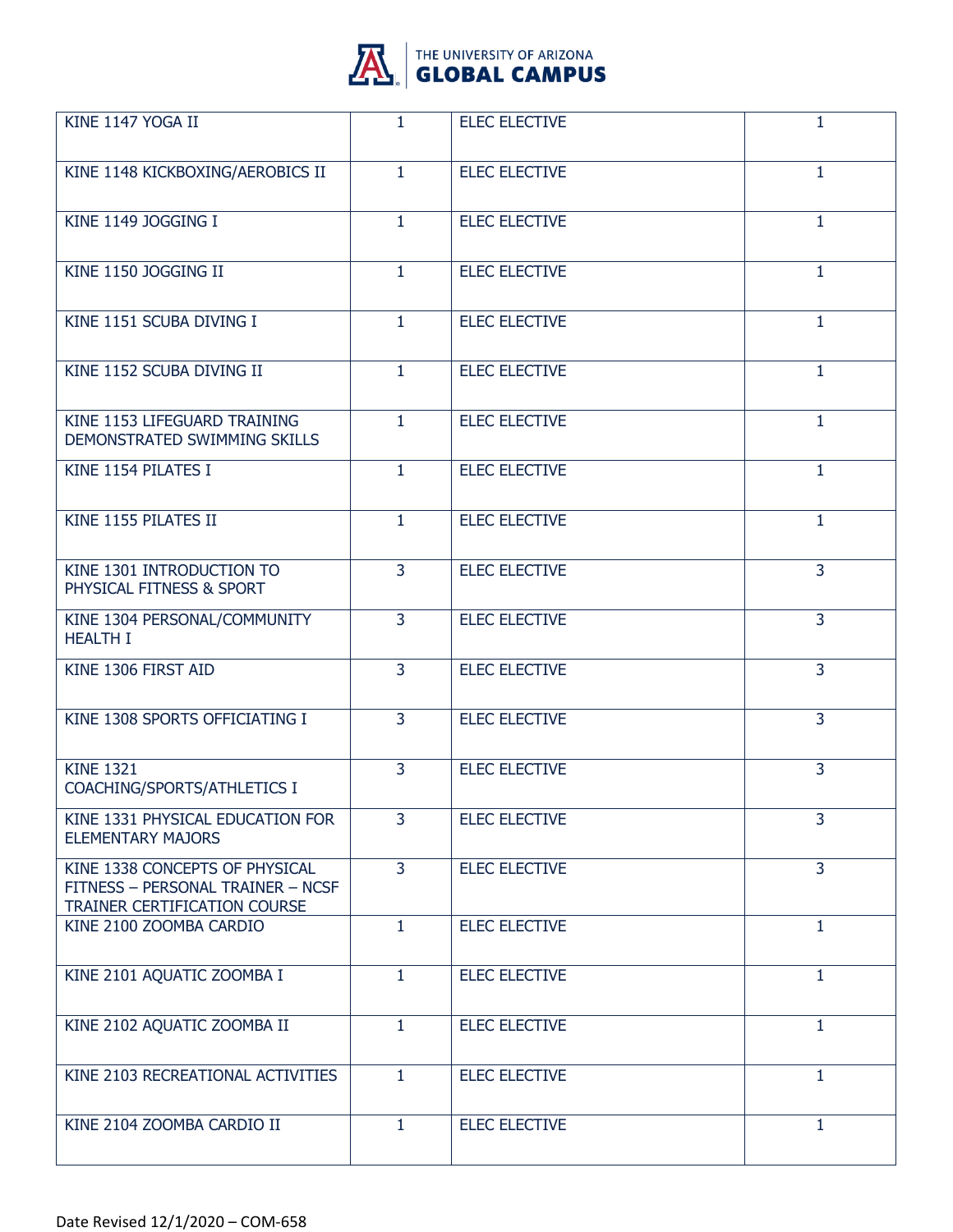

| KINE 2105 KRAV SELF-DEFENSE                               | 1.             | <b>ELEC ELECTIVE</b>                                                                           | 1              |
|-----------------------------------------------------------|----------------|------------------------------------------------------------------------------------------------|----------------|
| KINE 2106 KRAV SELF-DEFENSE                               | $\mathbf{1}$   | <b>ELEC ELECTIVE</b>                                                                           | $\mathbf{1}$   |
| KINE 2107 BOOT CAMP                                       | 1              | <b>ELEC ELECTIVE</b>                                                                           | 1              |
| KINE 2108 BOOT CAMP                                       | $\mathbf{1}$   | <b>ELEC ELECTIVE</b>                                                                           | $\mathbf{1}$   |
| KINE 2109 EAGLE FIT                                       | $\mathbf{1}$   | <b>ELEC ELECTIVE</b>                                                                           | 1              |
| KINE 2110 EAGLE FIT                                       | 1              | <b>ELEC ELECTIVE</b>                                                                           | $\mathbf{1}$   |
| KINE 2132 BARBELL<br><b>TRAINING/FITNESS II</b>           | $\mathbf{1}$   | <b>ELEC ELECTIVE</b>                                                                           | $\mathbf{1}$   |
| KINE 2150 SCUBA III RESCUE DIVERS                         | $\mathbf{1}$   | <b>ELEC ELECTIVE</b>                                                                           | 1              |
| KORE 1311 BEGINNING KOREAN I                              | $\overline{3}$ | <b>GE-D DIVERSITY AWARENESS</b><br><b>GE-IG INTERCULTURAL &amp; GLOBAL</b><br><b>AWARENESS</b> | 3              |
| KORE 1312 BEGINNING KOREAN II                             | 3              | <b>GE-D DIVERSITY AWARENESS</b><br><b>GE-IG INTERCULTURAL &amp; GLOBAL</b><br><b>AWARENESS</b> | 3              |
| KORE 1411 BEGINNING KOREAN I                              | 4              | <b>GE-D DIVERSITY AWARENESS</b><br><b>GE-IG INTERCULTURAL &amp; GLOBAL</b><br><b>AWARENESS</b> | 4              |
| KORE 1412 BEGINNING KOREAN II                             | 4              | <b>GE-D DIVERSITY AWARENESS</b><br><b>GE-IG INTERCULTURAL &amp; GLOBAL</b><br><b>AWARENESS</b> | 4              |
| KORE 2311 INTERMEDIATE KOREAN I                           | 3              | <b>GE-D DIVERSITY AWARENESS</b><br><b>GE-IG INTERCULTURAL &amp; GLOBAL</b><br><b>AWARENESS</b> | 3              |
| KORE 2312 INTERMEDIATE KOREAN II                          | 3              | <b>GE-D DIVERSITY AWARENESS</b><br><b>GE-IG INTERCULTURAL &amp; GLOBAL</b><br><b>AWARENESS</b> | 3              |
| LGLA 1300 ELDER LAW                                       | $\overline{3}$ | <b>ELEC ELECTIVE</b>                                                                           | 3              |
| LGLA 1301 LEGAL RESEARCH AND<br><b>WRITING</b>            | $\overline{3}$ | <b>ELEC ELECTIVE</b>                                                                           | $\overline{3}$ |
| LGLA 1304 MILITARY AND NATIONAL<br>SECURITY LEGAL ISSUES  | 3              | <b>ELEC ELECTIVE</b>                                                                           | 3              |
| LGLA 1307 INTRODUCTION TO LAW<br>AND THE LEGAL PROFESSION | 3              | <b>ELEC ELECTIVE</b>                                                                           | 3              |
| LGLA 1317 LAW OFFICE TECHNOLOGY                           | $\overline{3}$ | <b>ELEC ELECTIVE</b>                                                                           | 3              |
| <b>LGLA 1343 BANKRUPTCY</b>                               | 3              | <b>ELEC ELECTIVE</b>                                                                           | 3              |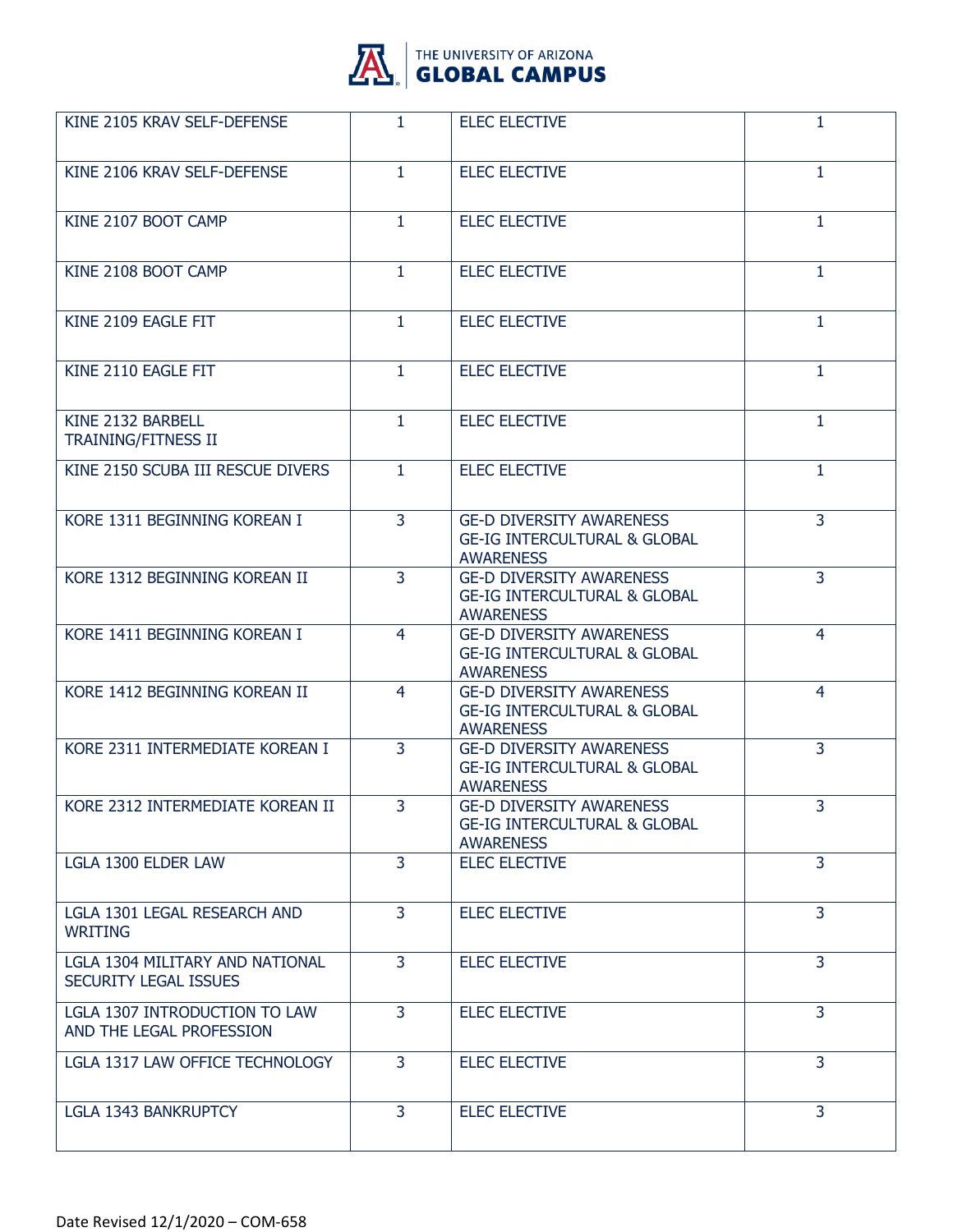

| <b>LGLA 1345 CIVIL LITIGATION</b>                          | 3              | <b>ELEC ELECTIVE</b>         | 3              |
|------------------------------------------------------------|----------------|------------------------------|----------------|
| <b>LGLA 1349 CONSTITUTIONAL LAW</b>                        | $\overline{3}$ | <b>ELEC ELECTIVE</b>         | 3              |
| <b>LGLA 1351 CONTRACTS</b>                                 | 3              | <b>ELEC ELECTIVE</b>         | 3              |
| LGLA 1353 WILLS, TRUST AND<br>PROBATE ADMINISTRATION       | 3              | <b>ELEC ELECTIVE</b>         | 3              |
| LGLA 1355 FAMILY LAW                                       | $\overline{3}$ | <b>ELEC ELECTIVE</b>         | 3              |
| <b>LGLA 1357 JUVENILE LAW</b>                              | 3              | <b>ELEC ELECTIVE</b>         | 3              |
| LGLA 1372 NATIONAL SECURITY LAW                            | 3              | <b>ELEC ELECTIVE</b>         | 3              |
| LGLA 1391 SPECIAL TOPICS IN<br>PARALEGAL/ LEGAL ASSISTANCE | $\overline{3}$ | <b>ELEC ELECTIVE</b>         | $\overline{3}$ |
| LGLA 2303 TORTS AND PERSONAL<br><b>INJURY LAW</b>          | 3              | <b>ELEC ELECTIVE</b>         | 3              |
| LGLA 2307 LAW OFFICE MANAGEMENT                            | 3              | <b>ELEC ELECTIVE</b>         | 3              |
| <b>LGLA 2309 REAL PROPERTY</b>                             | $\overline{3}$ | <b>ELEC ELECTIVE</b>         | $\overline{3}$ |
| <b>LGLA 2311 BUSINESS ORGANIZATIONS</b>                    | $\overline{3}$ | <b>ELEC ELECTIVE</b>         | 3              |
| LGLA 2313 CRIMINAL LAW AND<br><b>PROCEDURE</b>             | 3              | <b>ELEC ELECTIVE</b>         | 3              |
| LGLA 2321 MILITARY LAW                                     | $\overline{3}$ | <b>ELEC ELECTIVE</b>         | 3              |
| <b>LGLA 2333 ADVANCED LEGAL</b><br>DOCUMENT PREPARATION    | $\overline{3}$ | <b>ELEC ELECTIVE</b>         | 3              |
| LGLA 2335 ADVANCED CIVIL<br><b>LITIGATION</b>              | 3              | <b>ELEC ELECTIVE</b>         | 3              |
| LGLA 2388 INTERNSHIP-<br>PARALEGAL/LEGAL ASSISTANT         | 3              | <b>ELEC ELECTIVE</b>         | $\overline{3}$ |
| <b>LGLA 2433 ADVANCED LEGAL</b><br>DOCUMENT PREPARATION    | $\overline{4}$ | <b>ELEC ELECTIVE</b>         | $\overline{4}$ |
| LGLA 2435 ADVANCED CIVIL<br><b>LITIGATION</b>              | $\overline{4}$ | <b>ELEC ELECTIVE</b>         | $\overline{4}$ |
| LMGT 1319 INTRODUCTION TO<br><b>BUSINESS LOGISTICS</b>     | 3              | MGT 400 LOGISTICS MANAGEMENT | $\overline{3}$ |
| LMGT 1321 INTRODUCTION TO<br><b>MATERIALS HANDLING</b>     | $\overline{3}$ | <b>ELEC ELECTIVE</b>         | $\overline{3}$ |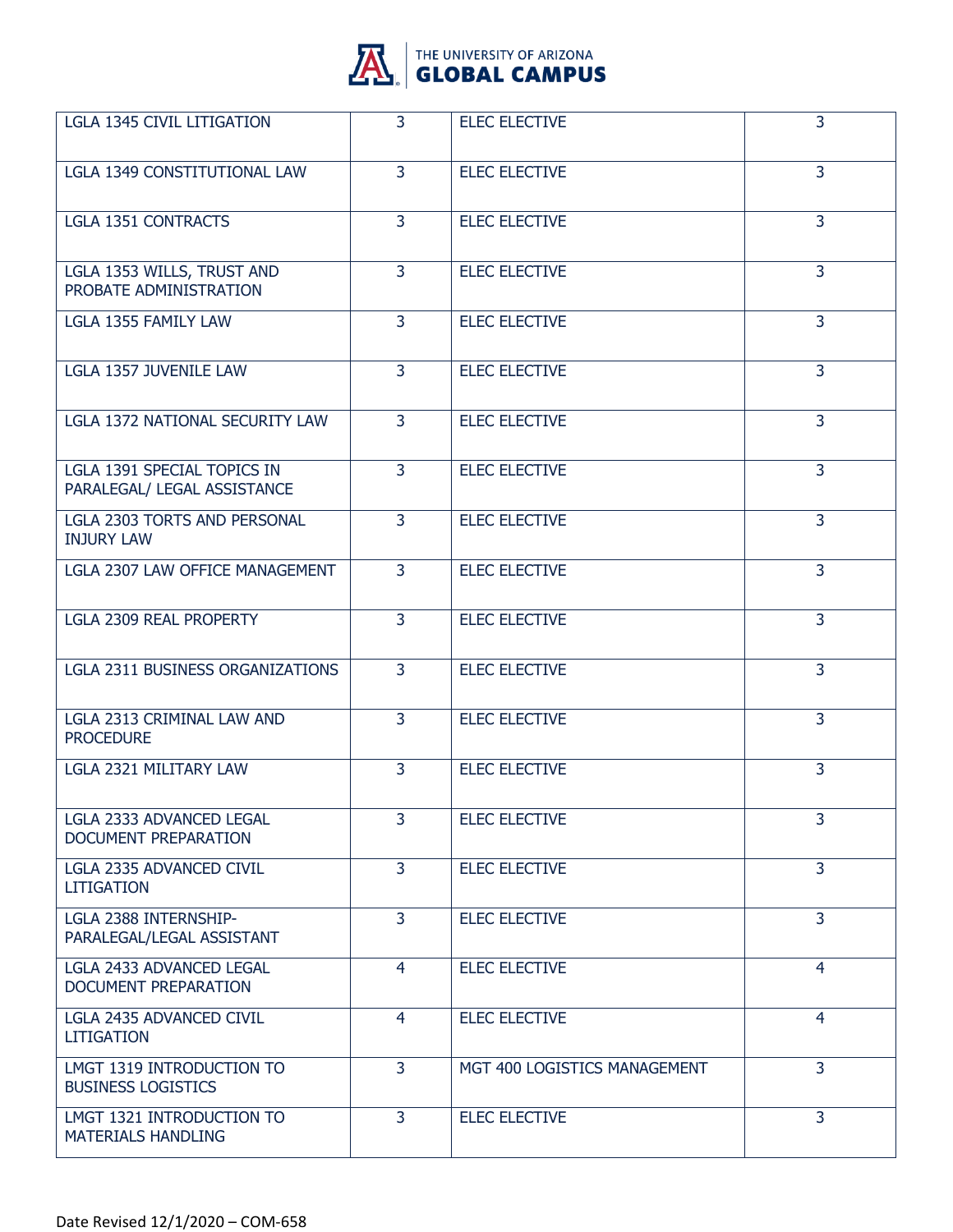

| LMGT 1323 DOMESTIC AND<br>INTERNATIONAL TRANSPORTATION<br><b>MANAGEMENT</b>            | $\overline{3}$ | <b>ELEC ELECTIVE</b>                                                                            | 3              |
|----------------------------------------------------------------------------------------|----------------|-------------------------------------------------------------------------------------------------|----------------|
| LMGT 1325 WAREHOUSE AND<br>DISTRIBUTION CENTER MANAGEMENT                              | 3              | <b>ELEC ELECTIVE</b>                                                                            | 3              |
| MATH 1314 COLLEGE ALGEBRA                                                              | 3              | <b>GE-M QUANTITATIVE REASONING</b><br>MAT 222 INTERMEDIATE ALGEBRA                              | $\overline{3}$ |
| MATH 1316 PLANE TRIGONOMETRY                                                           | $\overline{3}$ | <b>GE-M QUANTITATIVE REASONING</b><br><b>GE-M2 MATHEMATICAL</b>                                 | 3              |
| MATH 1324 MATHEMATICS FOR<br>BUSINESS AND SOCIAL SCIENCES I<br>(FINITE MATHEMATICS)    | 3              | <b>GE-M QUANTITATIVE REASONING</b><br><b>GE-M2 MATHEMATICAL</b>                                 | 3              |
| MATH 1325 MATHEMATICS FOR<br>BUSINESS AND SOCIAL SCIENCES II<br>(BUSINESS CALCULUS)    | $\overline{3}$ | <b>GE-M QUANTITATIVE REASONING</b><br><b>GE-M2 MATHEMATICAL</b>                                 | 3              |
| MATH 1332 CONTEMPORARY<br><b>MATHEMATICS I</b>                                         | $\overline{3}$ | <b>GE-M QUANTITATIVE REASONING</b><br><b>GE-M2 MATHEMATICAL</b>                                 | $\overline{3}$ |
| MATH 1342 ELEMENTARY STATISTICAL<br><b>METHODS</b>                                     | 3              | <b>GE-M QUANTITATIVE REASONING</b><br><b>GE-M2 MATHEMATICAL</b><br>MAT 232 STATISTICAL LITERACY | $\overline{3}$ |
| MATH 1350 FUNDAMENTALS OF<br><b>MATHEMATICS I</b>                                      | $\overline{3}$ | <b>GE-M QUANTITATIVE REASONING</b><br><b>GE-M2 MATHEMATICAL</b>                                 | 3              |
| MATH 1351 FUNDAMENTALS OF<br><b>MATHEMATICS II</b>                                     | 3              | <b>GE-M QUANTITATIVE REASONING</b><br><b>GE-M2 MATHEMATICAL</b>                                 | 3              |
| MATH 1414 COLLEGE ALGEBRA                                                              | 4              | <b>GE-M QUANTITATIVE REASONING</b><br><b>GE-M2 MATHEMATICAL</b>                                 | 4              |
| MATH 2318 LINEAR ALGEBRA                                                               | $\overline{3}$ | <b>GE-M QUANTITATIVE REASONING</b><br><b>GE-M2 MATHEMATICAL</b>                                 | $\overline{3}$ |
| MATH 2320 DIFFERENTIAL EQUATIONS                                                       | 3              | <b>GE-M QUANTITATIVE REASONING</b>                                                              | 3              |
| MATH 2412 PRECALCULUS MATH                                                             | $\overline{4}$ | <b>GE-M QUANTITATIVE REASONING</b><br><b>GE-M2 MATHEMATICAL</b>                                 | $\overline{4}$ |
| MATH 2413 CALCULUS I                                                                   | $\overline{4}$ | <b>GE-M QUANTITATIVE REASONING</b><br><b>GE-M2 MATHEMATICAL</b>                                 | $\overline{4}$ |
| MATH 2414 CALCULUS II                                                                  | 4              | <b>GE-M QUANTITATIVE REASONING</b><br><b>GE-M2 MATHEMATICAL</b>                                 | $\overline{4}$ |
| MATH 2415 CALCULUS III                                                                 | $\overline{4}$ | <b>GE-M QUANTITATIVE REASONING</b><br><b>GE-M2 MATHEMATICAL</b>                                 | $\overline{4}$ |
| MBST 1507 MASONRY I                                                                    | 5              | <b>ELEC ELECTIVE</b>                                                                            | 5              |
| MDCA 1009 ANATOMY AND<br>PHYSIOLOGY FOR MEDICAL<br><b>ASSISTANTS</b>                   | $\mathbf 0$    | <b>ELEC ELECTIVE</b>                                                                            | $\mathbf{0}$   |
| MDCA 1010 MEDICAL ASSISTANT<br><b>INTERPERSONAL AND</b><br><b>COMMUNICATION SKILLS</b> | $\mathbf 0$    | <b>ELEC ELECTIVE</b>                                                                            | $\mathbf{0}$   |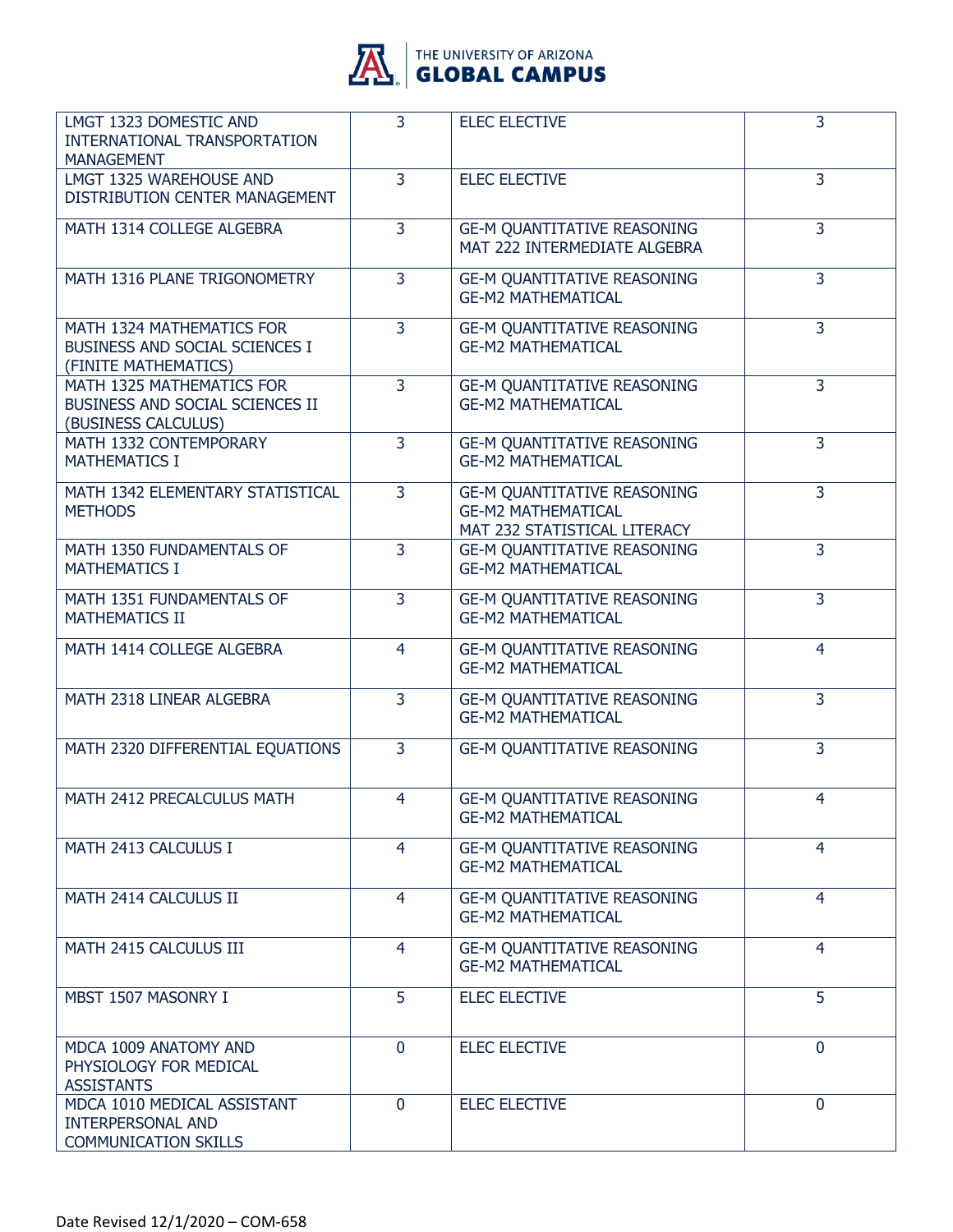

| MDCA 1017 PROCEDURES IN A<br><b>CLINICAL SETTING</b>                 | $\mathbf{0}$   | <b>ELEC ELECTIVE</b>    | $\mathbf 0$    |
|----------------------------------------------------------------------|----------------|-------------------------|----------------|
| MDCA 1052 MEDICAL ASSISTANT LAB.<br><b>PROCEDURES</b>                | $\mathbf{0}$   | <b>ELEC ELECTIVE</b>    | 0              |
| MDCA 1060 CLINICAL-MEDICAL<br>CLINICAL/ASSISTANT                     | $\mathbf 0$    | <b>ELEC ELECTIVE</b>    | $\mathbf 0$    |
| MDCA 1302 HUMAN<br>DISEASE/PATHOPHYSIOLOGY                           | $\overline{3}$ | HIM 210 PATHOPHYSIOLOGY | 3              |
| MDCA 1309 ANATOMY AND<br>PHYSIOLOGY FOR MEDICAL<br><b>ASSISTANTS</b> | $\overline{3}$ | <b>ELEC ELECTIVE</b>    | $\overline{3}$ |
| MDCA 1409 ANATOMY AND<br>PHYSIOLOGY FOR MEDICAL<br><b>ASSISTANTS</b> | $\overline{4}$ | <b>ELEC ELECTIVE</b>    | $\overline{4}$ |
| MFGT 1002 INTRODUCTION TO<br><b>AUTOMATED MANUFACTURING</b>          | $\overline{0}$ | <b>ELEC ELECTIVE</b>    | $\mathbf{0}$   |
| MFGT 1006 MECHANICAL PRINCIPLES<br>IN AUTOMATED MANUFACTURING        | $\mathbf{0}$   | <b>ELEC ELECTIVE</b>    | $\mathbf 0$    |
| MLAB 1101 INTRODUCTION TO<br><b>CLINICAL LABORATORY SCIENCE</b>      | $\mathbf{1}$   | <b>ELEC ELECTIVE</b>    | $\mathbf{1}$   |
| MLAB 1201 INTRODUCTION TO<br><b>CLINICAL LABORATORY SCIENCE</b>      | $\overline{2}$ | <b>ELEC ELECTIVE</b>    | $\overline{2}$ |
| MLAB 1211 URINALYSIS AND BODY<br><b>FLUIDS</b>                       | 2              | <b>ELEC ELECTIVE</b>    | 2              |
| MLAB 1231 PARASITOLOGY/MYCOLOGY                                      | $\overline{2}$ | <b>ELEC ELECTIVE</b>    | $\overline{2}$ |
| MLAB 1235 IMMUNOLOGY/SEROLOGY                                        | $\overline{2}$ | <b>ELEC ELECTIVE</b>    | $\overline{2}$ |
| MLAB 1311 URINALYSIS AND BODY<br><b>FLUIDS</b>                       | 3              | <b>ELEC ELECTIVE</b>    | 3              |
| MLAB 1331 PARASITOLOGY/MYCOLOGY                                      | 3              | <b>ELEC ELECTIVE</b>    | 3              |
| MLAB 1415 HEMATOLOGY                                                 | $\overline{4}$ | <b>ELEC ELECTIVE</b>    | $\overline{4}$ |
| MLAB 2221 MOLECULAR DIAGNOSTICS<br>FOR CLINICAL LABORATORY SCIENCE   | $\overline{2}$ | <b>ELEC ELECTIVE</b>    | $\overline{2}$ |
| MLAB 2360 CLINICAL II - MEDICAL<br><b>LABORATORY TECHNICIAN</b>      | 3              | <b>ELEC ELECTIVE</b>    | 3              |
| MLAB 2361 CLINICAL III - MEDICAL<br><b>LABORATORY TECHNICIAN</b>     | $\overline{3}$ | <b>ELEC ELECTIVE</b>    | 3              |
| MLAB 2401 CLINICAL CHEMISTRY                                         | 4              | <b>ELEC ELECTIVE</b>    | 4              |
| MLAB 2431 IMMUNOHEMATOLOGY                                           | 4              | <b>ELEC ELECTIVE</b>    | 4              |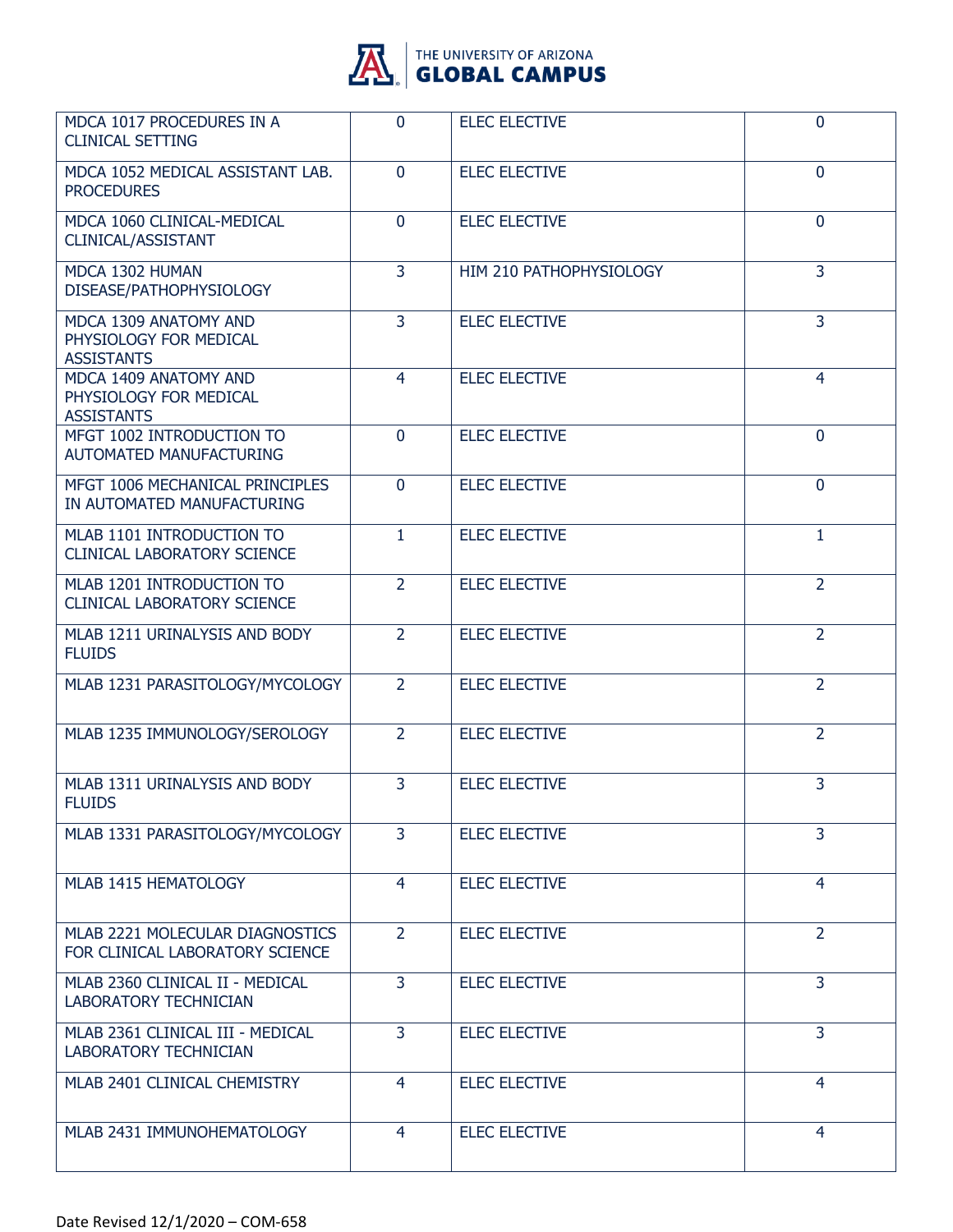

| MLAB 2434 CLINICAL MICROBIOLOGY                                   | 4              | <b>ELEC ELECTIVE</b>                                                                  | 4              |
|-------------------------------------------------------------------|----------------|---------------------------------------------------------------------------------------|----------------|
| MLAB 2460 CLINICAL II - MEDICAL<br><b>LABORATORY TECHNICIAN</b>   | 4              | <b>ELEC ELECTIVE</b>                                                                  | 4              |
| MLAB 2461 CLINICAL III - MEDICAL<br><b>LABORATORY TECHNICIAN</b>  | $\overline{4}$ | <b>ELEC ELECTIVE</b>                                                                  | $\overline{4}$ |
| MLAB 2462 CLINICAL I - MEDICAL<br><b>LABORATORY TECHNICIAN</b>    | $\overline{4}$ | <b>ELEC ELECTIVE</b>                                                                  | $\overline{4}$ |
| MLAB 2561 CLINICAL I - MEDICAL<br><b>LABORATORY TECHNICIAN</b>    | 5              | <b>ELEC ELECTIVE</b>                                                                  | 5              |
| MRKG 1302 PRINCIPLES OF RETAILING                                 | $\overline{3}$ | <b>ELEC ELECTIVE</b>                                                                  | $\overline{3}$ |
| MRKG 1311 PRINCIPLES OF<br><b>MARKETING</b>                       | 3              | <b>BUS 235 INTRODUCTION TO</b><br><b>MARKETING</b><br>BUS 330 PRINCIPLES OF MARKETING | $\overline{3}$ |
| MRKG 2333 PRINCIPLES OF SELLING                                   | $\overline{3}$ | <b>ELEC ELECTIVE</b>                                                                  | $\overline{3}$ |
| MRMT 1307 MEDICAL TRANSCRIPTION<br>L                              | $\overline{3}$ | <b>ELEC ELECTIVE</b>                                                                  | 3              |
| MRMT 2166 PRACTICUM - MEDICAL<br>TRANSCRIPTION/ TRANSCRIPTIONIST  | $\mathbf{1}$   | <b>ELEC ELECTIVE</b>                                                                  | 1              |
| MRMT 2333 MEDICAL TRANSCRIPTION<br>П                              | 3              | <b>ELEC ELECTIVE</b>                                                                  | $\overline{3}$ |
| MRMT 2357 ADVANCED MEDICAL<br><b>TRANSCRIPTION</b>                | $\overline{3}$ | <b>ELEC ELECTIVE</b>                                                                  | 3              |
| MSMG 1201 LEADERSHIP AND<br>PERSONAL DEVELOPMENT                  | $\overline{2}$ | <b>ELEC ELECTIVE</b>                                                                  | $\overline{2}$ |
| MSMG 1203 INTRODUCTION TO<br><b>TACTICAL LEADERSHIP</b>           | $\overline{2}$ | <b>ELEC ELECTIVE</b>                                                                  | $\overline{2}$ |
| MSMG 1310 FOUNDATIONS OF<br><b>LEADERSHIP</b>                     | 3              | <b>ELEC ELECTIVE</b>                                                                  | 3              |
| MSMG 1312 FOUNDATIONS OF<br><b>TACTICAL LEADERSHIP</b>            | $\overline{3}$ | <b>ELEC ELECTIVE</b>                                                                  | $\overline{3}$ |
| <b>MSSG 1105</b><br>HYDROTHERAPY/THERAPEUTIC<br><b>MODALITIES</b> | $\mathbf{1}$   | <b>ELEC ELECTIVE</b>                                                                  | $\mathbf{1}$   |
| MSSG 1109 HEALTH AND HYGIENE                                      | $\mathbf{1}$   | <b>ELEC ELECTIVE</b>                                                                  | $\mathbf{1}$   |
| MSSG 1207 BUSINESS PRACTICES AND<br>PROFESSIONAL ETHICS           | $\overline{2}$ | <b>ELEC ELECTIVE</b>                                                                  | $\overline{2}$ |
| MSSG 1371 HEALTHCARE<br><b>COMMUNICATIONS</b>                     | 3              | <b>ELEC ELECTIVE</b>                                                                  | 3              |
| MSSG 1411 MASSAGE THERAPY<br><b>FUNDAMENTALS I</b>                | $\overline{4}$ | <b>ELEC ELECTIVE</b>                                                                  | $\overline{4}$ |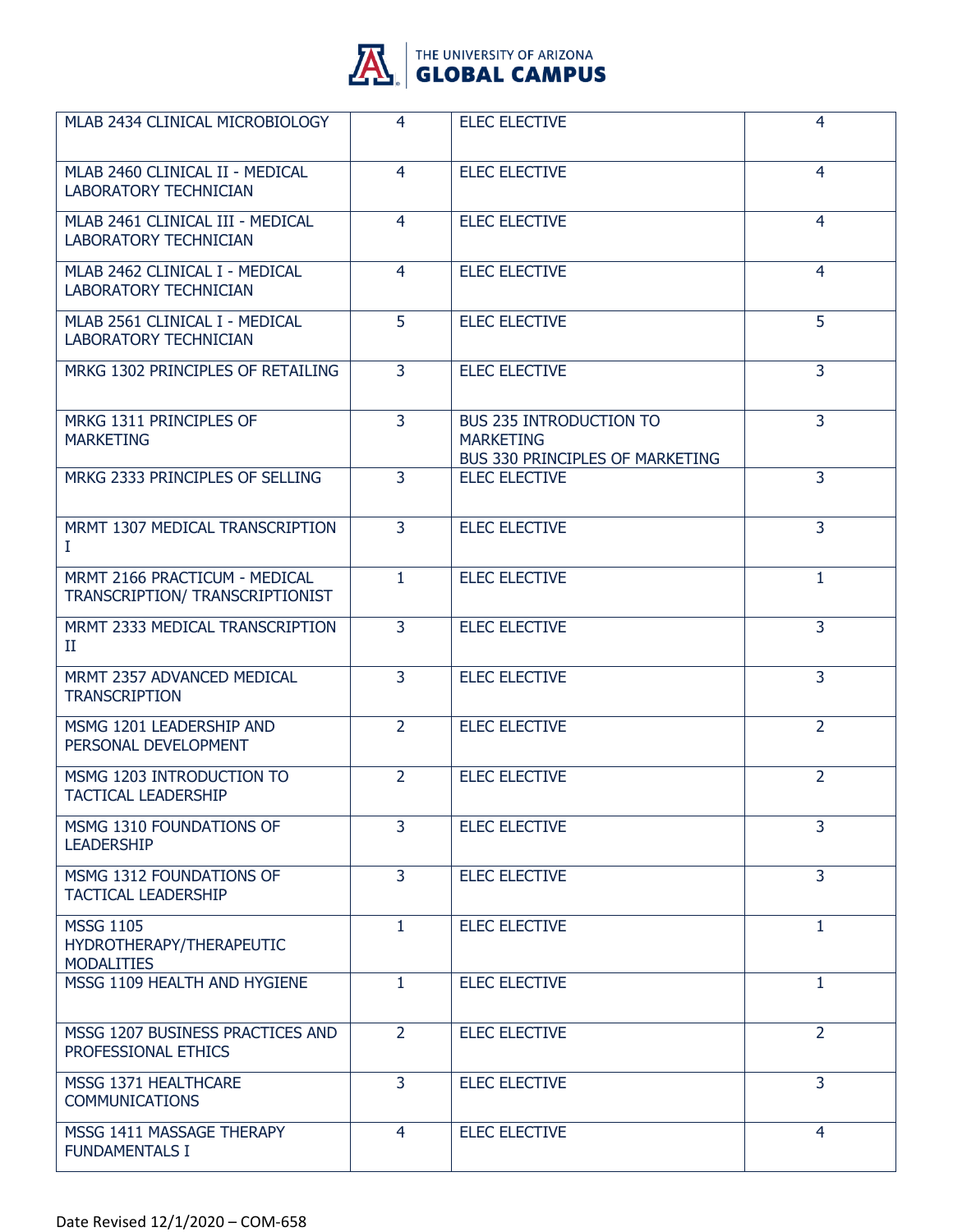

| MSSG 1413 ANATOMY AND<br>PHYSIOLOGY FOR MASSAGE               | 4              | <b>ELEC ELECTIVE</b>          | 4              |
|---------------------------------------------------------------|----------------|-------------------------------|----------------|
| MSSG 2101 CHAIR MASSAGE                                       | $\mathbf{1}$   | <b>ELEC ELECTIVE</b>          | 1              |
| MSSG 2130 ADVANCED MASSAGE<br><b>THERAPY TECHNIQUES</b>       | $\mathbf{1}$   | <b>ELEC ELECTIVE</b>          | 1              |
| MSSG 2287 INTERNSHIP - MASSAGE<br>THERAPY/THERAPEUTIC MASSAGE | $\overline{2}$ | <b>ELEC ELECTIVE</b>          | $\overline{2}$ |
| MSSG 2311 MASSAGE THERAPY<br><b>FUNDAMENTAL II</b>            | 3              | <b>ELEC ELECTIVE</b>          | 3              |
| MSSG 2313 KINESIOLOGY FOR<br><b>MASSAGE</b>                   | $\overline{3}$ | <b>ELEC ELECTIVE</b>          | 3              |
| MSSG 2314 PATHOLOGY FOR MASSAGE                               | $\overline{3}$ | <b>ELEC ELECTIVE</b>          | $\overline{3}$ |
| MTMS 1271 SETTING GOALS, AND<br><b>OBJECTIVES</b>             | $\overline{2}$ | <b>ELEC ELECTIVE</b>          | $\overline{2}$ |
| MTMS 2372 ETHICS IN MANAGEMENT                                | $\overline{3}$ | <b>GE-A ETHICAL REASONING</b> | 3              |
| MUAP 1101 STRINGS I                                           | $\mathbf{1}$   | GE-AA* AESTHETIC AWARENESS*   | $\mathbf{1}$   |
| MUAP 1102 STRINGS II                                          | $\mathbf{1}$   | GE-AA* AESTHETIC AWARENESS*   | $\mathbf{1}$   |
| MUAP 1117 WOODWINDS I                                         | 1              | GE-AA* AESTHETIC AWARENESS*   | $\mathbf{1}$   |
| MUAP 1118 WOODWINDS II                                        | $\mathbf{1}$   | GE-AA* AESTHETIC AWARENESS*   | $\mathbf{1}$   |
| MUAP 1137 BRASS I                                             | 1.             | GE-AA* AESTHETIC AWARENESS*   | 1.             |
| MUAP 1138 BRASS II                                            | 1              | GE-AA* AESTHETIC AWARENESS*   | 1              |
| MUAP 1157 PERCUSSION I                                        | $\mathbf{1}$   | GE-AA* AESTHETIC AWARENESS*   | $\mathbf{1}$   |
| MUAP 1158 PERCUSSION II                                       | $\mathbf{1}$   | GE-AA* AESTHETIC AWARENESS*   | 1              |
| MUAP 1169 PIANO I                                             | $\mathbf{1}$   | GE-AA* AESTHETIC AWARENESS*   | $\mathbf{1}$   |
| MUAP 1170 PIANO II                                            | $\mathbf{1}$   | GE-AA* AESTHETIC AWARENESS*   | $\mathbf{1}$   |
| MUAP 1181 VOICE I                                             | $\mathbf{1}$   | GE-AA* AESTHETIC AWARENESS*   | 1              |
| MUAP 1182 VOICE II                                            | $\mathbf{1}$   | GE-AA* AESTHETIC AWARENESS*   | 1              |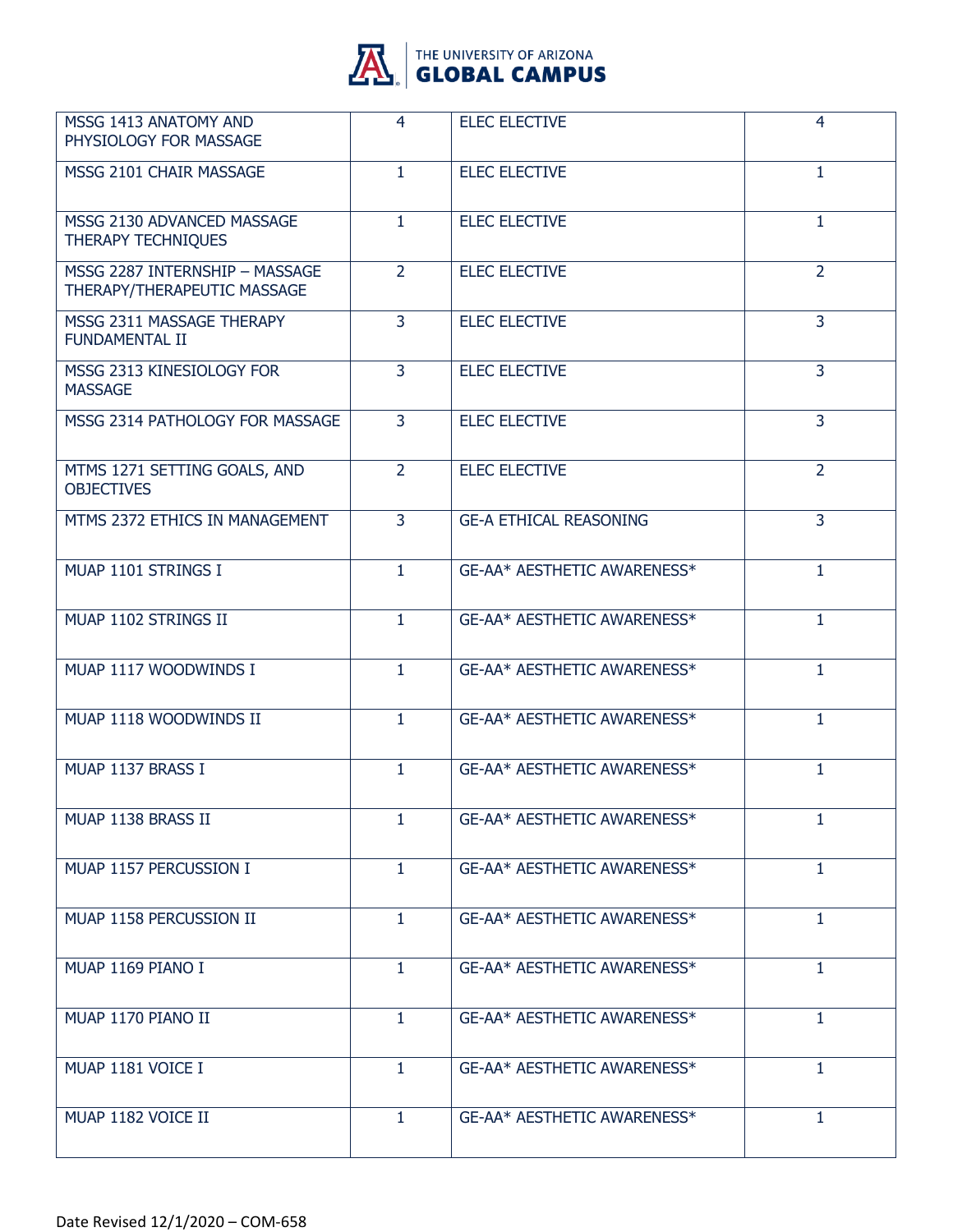

| MUAP 2201 STRINGS III                                      | $\overline{2}$ | <b>GE-AA AESTHETIC AWARENESS</b><br><b>GE-C CULTURAL AND AESTHETIC</b><br><b>AWARENESS</b> | $\overline{2}$ |
|------------------------------------------------------------|----------------|--------------------------------------------------------------------------------------------|----------------|
| MUAP 2202 STRINGS IV                                       | $\overline{2}$ | <b>GE-AA AESTHETIC AWARENESS</b><br><b>GE-C CULTURAL AND AESTHETIC</b><br><b>AWARENESS</b> | $\overline{2}$ |
| MUAP 2217 WOODWINDS III                                    | $\overline{2}$ | <b>GE-AA AESTHETIC AWARENESS</b><br><b>GE-C CULTURAL AND AESTHETIC</b><br><b>AWARENESS</b> | $\overline{2}$ |
| MUAP 2218 WOODWINDS IV                                     | $\overline{2}$ | <b>GE-AA AESTHETIC AWARENESS</b><br><b>GE-C CULTURAL AND AESTHETIC</b><br><b>AWARENESS</b> | $\overline{2}$ |
| MUAP 2237 BRASS III                                        | $\overline{2}$ | <b>GE-AA AESTHETIC AWARENESS</b><br><b>GE-C CULTURAL AND AESTHETIC</b><br><b>AWARENESS</b> | $\overline{2}$ |
| MUAP 2238 BRASS IV                                         | $\overline{2}$ | <b>GE-AA AESTHETIC AWARENESS</b><br><b>GE-C CULTURAL AND AESTHETIC</b><br><b>AWARENESS</b> | $\overline{2}$ |
| MUAP 2257 PERCUSSION III                                   | $\overline{2}$ | <b>GE-AA AESTHETIC AWARENESS</b><br><b>GE-C CULTURAL AND AESTHETIC</b><br><b>AWARENESS</b> | $\overline{2}$ |
| MUAP 2258 PERCUSSION IV                                    | $\overline{2}$ | <b>GE-AA AESTHETIC AWARENESS</b><br><b>GE-C CULTURAL AND AESTHETIC</b><br><b>AWARENESS</b> | $\overline{2}$ |
| MUAP 2269 PIANO III                                        | $\overline{2}$ | <b>GE-AA AESTHETIC AWARENESS</b><br><b>GE-C CULTURAL AND AESTHETIC</b><br><b>AWARENESS</b> | $\overline{2}$ |
| MUAP 2270 PIANO IV                                         | $\overline{2}$ | <b>GE-AA AESTHETIC AWARENESS</b><br><b>GE-C CULTURAL AND AESTHETIC</b><br><b>AWARENESS</b> | $\overline{2}$ |
| MUAP 2281 VOICE III                                        | $\overline{2}$ | <b>GE-AA AESTHETIC AWARENESS</b><br><b>GE-C CULTURAL AND AESTHETIC</b><br><b>AWARENESS</b> | $\overline{2}$ |
| MUAP 2282 VOICE IV                                         | $\overline{2}$ | <b>GE-AA AESTHETIC AWARENESS</b><br><b>GE-C CULTURAL AND AESTHETIC</b><br><b>AWARENESS</b> | $\overline{2}$ |
| MUEN 1132 CHAMBER (SMALL)<br><b>INSTRUMENTAL ENSEMBLES</b> | $\mathbf{1}$   | GE-AA* AESTHETIC AWARENESS*                                                                | $\mathbf{1}$   |
| MUEN 1142 MAJOR (LARGE) VOCAL<br><b>ENSEMBLE</b>           | 1.             | GE-AA* AESTHETIC AWARENESS*                                                                | $\mathbf{1}$   |
| MUEN 1152 CHAMBER (SMALL) VOCAL<br><b>ENSEMBLES</b>        | $\mathbf{1}$   | GE-AA* AESTHETIC AWARENESS*                                                                | $\mathbf{1}$   |
| MUSI 1116 SIGHT SINGING AND EAR<br><b>TRAINING I</b>       | $\mathbf{1}$   | GE-AA* AESTHETIC AWARENESS*                                                                | $\mathbf{1}$   |
| MUSI 1117 SIGHT SINGING AND EAR<br><b>TRAINING II</b>      | 1              | GE-AA* AESTHETIC AWARENESS*                                                                | $\mathbf{1}$   |
| MUSI 1181 PIANO CLASS I                                    | $\mathbf{1}$   | GE-AA* AESTHETIC AWARENESS*                                                                | 1              |
| MUSI 1183 VOICE CLASS I                                    | $\mathbf{1}$   | GE-AA* AESTHETIC AWARENESS*                                                                | 1              |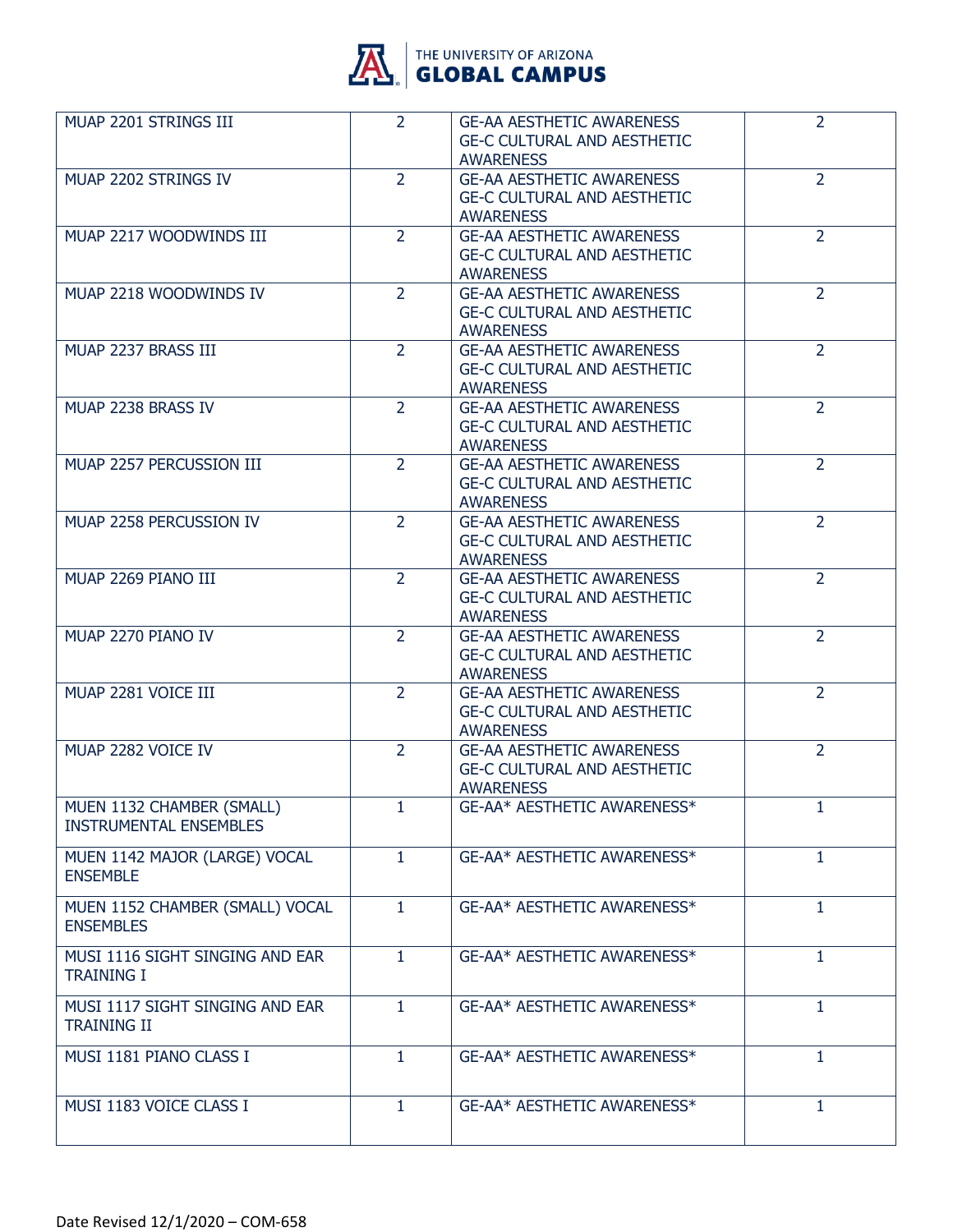

| MUSI 1188 PERCUSSION CLASS I                            | $\mathbf{1}$   | GE-AA* AESTHETIC AWARENESS*                                                                    | $\mathbf{1}$   |
|---------------------------------------------------------|----------------|------------------------------------------------------------------------------------------------|----------------|
| MUSI 1192 GUITAR CLASS I                                | $\mathbf{1}$   | GE-AA* AESTHETIC AWARENESS*                                                                    | 1              |
| MUSI 1301 FUNDAMENTALS OF MUSIC<br>Ι.                   | $\overline{3}$ | <b>GE-AA AESTHETIC AWARENESS</b><br><b>GE-C CULTURAL AND AESTHETIC</b><br><b>AWARENESS</b>     | $\overline{3}$ |
| MUSI 1303 FUNDAMENTALS OF MUSIC                         | $\overline{3}$ | <b>GE-AA AESTHETIC AWARENESS</b>                                                               | $\overline{3}$ |
| MUSI 1304 FOUNDATIONS OF MUSIC                          | $\overline{3}$ | <b>GE-AA AESTHETIC AWARENESS</b><br><b>GE-C CULTURAL AND AESTHETIC</b><br><b>AWARENESS</b>     | $\overline{3}$ |
| MUSI 1306 MUSIC APPRECIATION                            | $\overline{3}$ | <b>GE-AA AESTHETIC AWARENESS</b><br><b>GE-C CULTURAL AND AESTHETIC</b><br><b>AWARENESS</b>     | $\overline{3}$ |
| MUSI 1307 MUSIC LITERATURE                              | $\overline{3}$ | <b>GE-AA AESTHETIC AWARENESS</b><br><b>GE-C CULTURAL AND AESTHETIC</b><br><b>AWARENESS</b>     | $\overline{3}$ |
| MUSI 1311 MUSIC THEORY I                                | 3              | <b>GE-AA AESTHETIC AWARENESS</b><br><b>GE-C CULTURAL AND AESTHETIC</b><br><b>AWARENESS</b>     | $\overline{3}$ |
| MUSI 1312 MUSIC THEORY II                               | 3              | <b>GE-AA AESTHETIC AWARENESS</b><br><b>GE-C CULTURAL AND AESTHETIC</b><br><b>AWARENESS</b>     | $\overline{3}$ |
| <b>MUSI 1390 ELECTRONIC MUSIC I</b>                     | 3              | <b>GE-AA AESTHETIC AWARENESS</b><br><b>GE-C CULTURAL AND AESTHETIC</b><br><b>AWARENESS</b>     | 3              |
| MUSI 2116 SIGHT SINGING AND EAR<br><b>TRAINING III</b>  | 1              | GE-AA* AESTHETIC AWARENESS*                                                                    | 1              |
| MUSI 2117 SIGHT SINGING AND EAR<br><b>TRAINING IV</b>   | $\mathbf{1}$   | GE-AA* AESTHETIC AWARENESS*                                                                    | $\mathbf{1}$   |
| MUSI 2311 MUSIC THEORY III                              | 3              | <b>GE-AA AESTHETIC AWARENESS</b><br><b>GE-C CULTURAL AND AESTHETIC</b><br><b>AWARENESS</b>     | 3              |
| MUSI 2312 MUSIC THEORY IV                               | $\overline{3}$ | <b>GE-AA AESTHETIC AWARENESS</b><br><b>GE-C CULTURAL AND AESTHETIC</b><br><b>AWARENESS</b>     | 3              |
| MUSI 2389 ACADEMIC COOPERATIVE                          | 3              | <b>ELEC ELECTIVE</b>                                                                           | 3              |
| NURA 1001 NURSE AIDE FOR HEALTH<br><b>CARE</b>          | $\mathbf 0$    | <b>ELEC ELECTIVE</b>                                                                           | $\mathbf{0}$   |
| NURA 1060 CLINICAL NURSING<br><b>ASSISTANT/AIDE</b>     | $\mathbf{0}$   | <b>ELEC ELECTIVE</b>                                                                           | $\mathbf 0$    |
| OSHT 1001 INTRODUCTION TO<br>SAFETY AND HEALTH          | $\Omega$       | <b>ELEC ELECTIVE</b>                                                                           | $\mathbf 0$    |
| PERS 1411 BEGINNING PERSIAN-<br><b>IRANIAN/AFGHAN I</b> | 4              | <b>GE-D DIVERSITY AWARENESS</b><br><b>GE-IG INTERCULTURAL &amp; GLOBAL</b><br><b>AWARENESS</b> | 4              |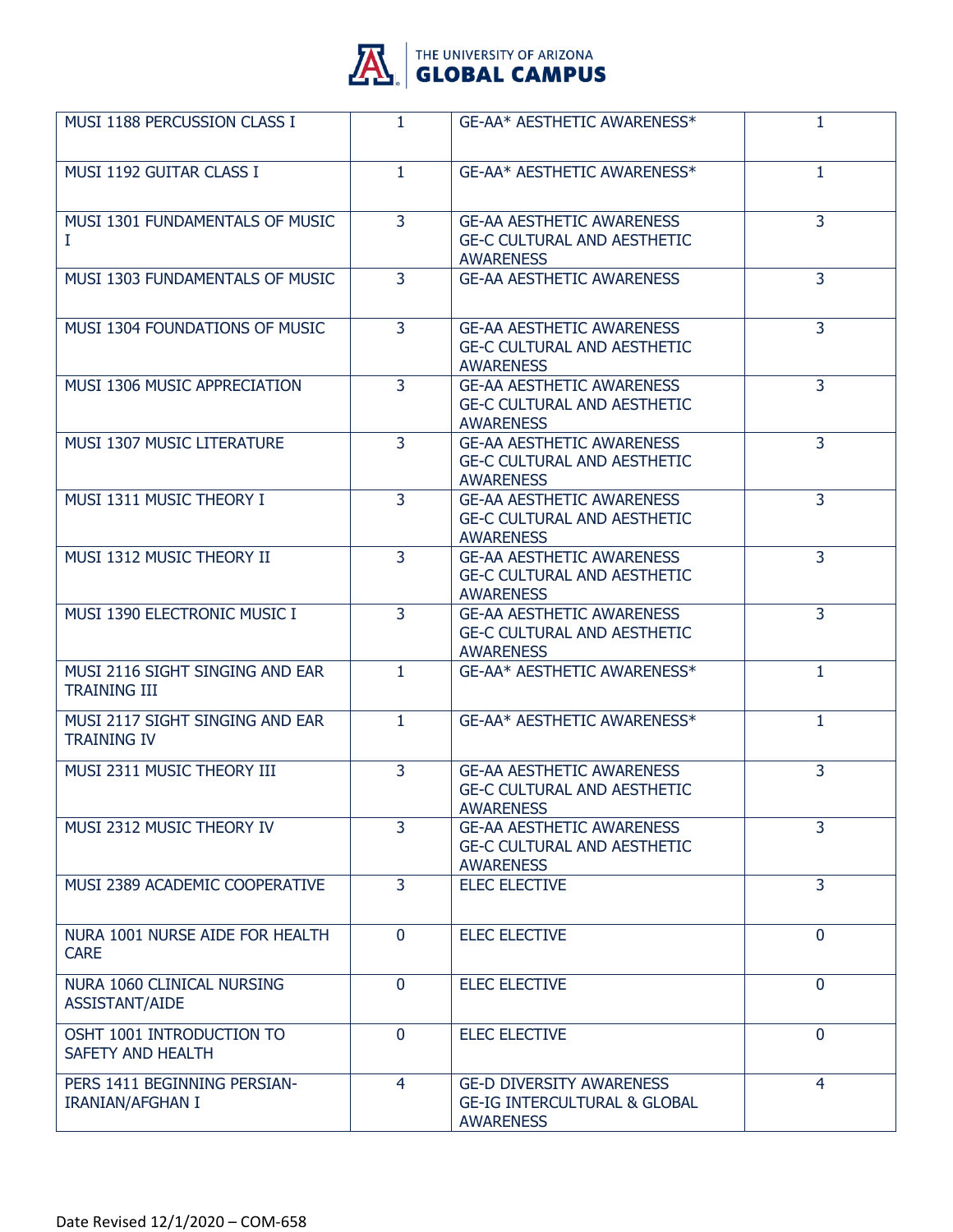

| 4              | <b>GE-D DIVERSITY AWARENESS</b><br><b>GE-IG INTERCULTURAL &amp; GLOBAL</b><br><b>AWARENESS</b> | 4                                                                    |
|----------------|------------------------------------------------------------------------------------------------|----------------------------------------------------------------------|
| $\overline{3}$ | <b>GE-D DIVERSITY AWARENESS</b><br><b>GE-IG INTERCULTURAL &amp; GLOBAL</b><br><b>AWARENESS</b> | 3                                                                    |
| 3              | <b>GE-D DIVERSITY AWARENESS</b><br><b>GE-IG INTERCULTURAL &amp; GLOBAL</b><br><b>AWARENESS</b> | 3                                                                    |
| $\overline{4}$ | <b>ELEC ELECTIVE</b>                                                                           | $\overline{4}$                                                       |
| 4              | <b>ELEC ELECTIVE</b>                                                                           | 4                                                                    |
| $\overline{3}$ | <b>GE-HU HUMANITIES</b><br><b>GE-IG INTERCULTURAL &amp; GLOBAL</b><br><b>AWARENESS</b>         | 3                                                                    |
| 3              | <b>GE-HU HUMANITIES</b><br><b>GE-IG INTERCULTURAL &amp; GLOBAL</b><br><b>AWARENESS</b>         | 3                                                                    |
| 3              | <b>GE-HU HUMANITIES</b><br><b>GE-IG INTERCULTURAL &amp; GLOBAL</b><br><b>AWARENESS</b>         | 3                                                                    |
| 3              | <b>ELEC ELECTIVE</b><br><b>GE-HU HUMANITIES</b>                                                | 3                                                                    |
| $\overline{3}$ | <b>GE-I CRITICAL THINKING</b>                                                                  | $\overline{3}$                                                       |
| $\overline{3}$ | <b>GE-A APPLIED ETHICS</b><br><b>GE-A ETHICAL REASONING</b><br><b>GE-HU HUMANITIES</b>         | 3                                                                    |
|                | <b>GE-HU HUMANITIES</b>                                                                        | 3                                                                    |
| 3              | <b>GE-IG INTERCULTURAL &amp; GLOBAL</b><br><b>AWARENESS</b>                                    | 3                                                                    |
| $\mathbf{0}$   | <b>ELEC ELECTIVE</b>                                                                           | $\mathbf{0}$                                                         |
| $\overline{0}$ | <b>ELEC ELECTIVE</b>                                                                           | $\mathbf{0}$                                                         |
| $\mathbf 0$    | <b>ELEC ELECTIVE</b>                                                                           | $\mathbf 0$                                                          |
| $\mathbf{0}$   | <b>ELEC ELECTIVE</b>                                                                           | $\mathbf{0}$                                                         |
| $\mathbf{0}$   | <b>ELEC ELECTIVE</b>                                                                           | $\mathbf 0$                                                          |
| 4              | <b>GE-S SCIENCE</b><br><b>GE-S SCIENTIFIC REASONING</b>                                        | 4                                                                    |
|                | $\overline{3}$                                                                                 | <b>GE-D DIVERSITY AWARENESS</b><br><b>GE-CR CIVIC RESPONSIBILITY</b> |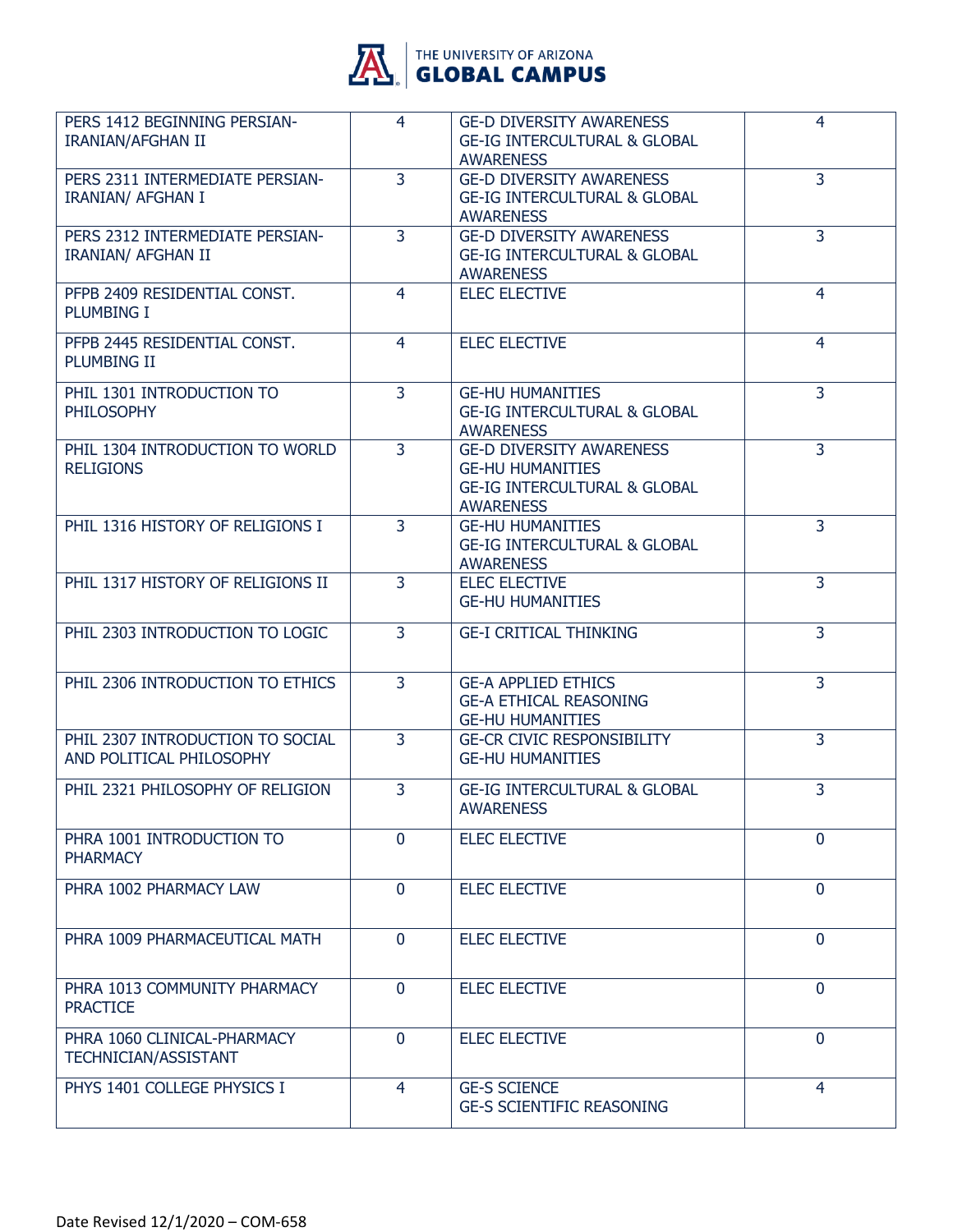

| PHYS 1402 COLLEGE PHYSICS II                                                                 | 4              | <b>GE-S SCIENCE</b><br><b>GE-S SCIENTIFIC REASONING</b> | 4              |
|----------------------------------------------------------------------------------------------|----------------|---------------------------------------------------------|----------------|
| PHYS 1403 STARS AND GALAXIES                                                                 | 4              | <b>GE-S SCIENCE</b><br><b>GE-S SCIENTIFIC REASONING</b> | $\overline{4}$ |
| PHYS 1404 SOLAR SYSTEM                                                                       | 4              | <b>GE-S SCIENCE</b><br><b>GE-S SCIENTIFIC REASONING</b> | 4              |
| PHYS 1405 ELEMENTARY PHYSICS I                                                               | 4              | <b>GE-S SCIENCE</b><br><b>GE-S SCIENTIFIC REASONING</b> | 4              |
| PHYS 1415 PHYSICAL SCIENCE I                                                                 | $\overline{4}$ | <b>GE-S SCIENCE</b><br><b>GE-S SCIENTIFIC REASONING</b> | 4              |
| PHYS 2425 UNIVERSITY PHYSICS I                                                               | $\overline{4}$ | <b>GE-S SCIENCE</b><br><b>GE-S SCIENTIFIC REASONING</b> | 4              |
| PHYS 2426 UNIVERSITY PHYSICS II                                                              | 4              | <b>GE-S SCIENCE</b><br><b>GE-S SCIENTIFIC REASONING</b> | 4              |
| PLAB 1323 PHLEBOTOMY                                                                         | 3              | <b>ELEC ELECTIVE</b>                                    | 3              |
| PLAB 1460 CLINICAL:<br>PHLEBOTOMY/PHLEBOTOMIST                                               | 4              | <b>ELEC ELECTIVE</b>                                    | 4              |
| POFI 1301 COMPUTER APPLICATIONS I                                                            | 3              | <b>GE-DL DIGITAL LITERACY</b>                           | 3              |
| POFI 1349 SPREADSHEETS                                                                       | 3              | GE-DL* DIGITAL LITERACY*                                | 3              |
| POFI 2301 WORD PROCESSING                                                                    | $\overline{3}$ | <b>GE-DL* DIGITAL LITERACY*</b>                         | 3              |
| POFI 2331 DESKTOP PUBLISHING                                                                 | 3              | <b>GE-DL* DIGITAL LITERACY*</b>                         | 3              |
| POFI 2340 ADVANCED WORD<br><b>PROCESSING</b>                                                 | 3              | <b>GE-DL* DIGITAL LITERACY*</b>                         | 3              |
| POFI 2386 INTERNSHIP -<br>BUSINESS/OFFICE AUTOMATION/<br><b>TECHNOLOGY/DATA ENTRY</b>        | $\overline{3}$ | <b>ELEC ELECTIVE</b>                                    | 3              |
| POFI 2387 INTERNSHIP -<br><b>BUSINESS/OFFICE AUTOMATION/</b><br><b>TECHNOLOGY/DATA ENTRY</b> | 3              | <b>ELEC ELECTIVE</b>                                    | 3              |
| POFM 1302 MEDICAL SOFTWARE<br><b>APPLICATIONS</b>                                            | 3              | <b>ELEC ELECTIVE</b>                                    | 3              |
| POFM 1317 MEDICAL ADMINISTRATIVE<br><b>SUPPORT</b>                                           | $\overline{3}$ | <b>ELEC ELECTIVE</b>                                    | 3              |
| POFM 1327 MEDICAL INSURANCE                                                                  | $\overline{3}$ | <b>ELEC ELECTIVE</b>                                    | $\overline{3}$ |
| POFM 2310 INTERMEDIATE MEDICAL<br><b>CODING</b>                                              | 3              | HIM 251 CLINICAL CLASSIFICATION<br><b>SYSTEMS II</b>    | 3              |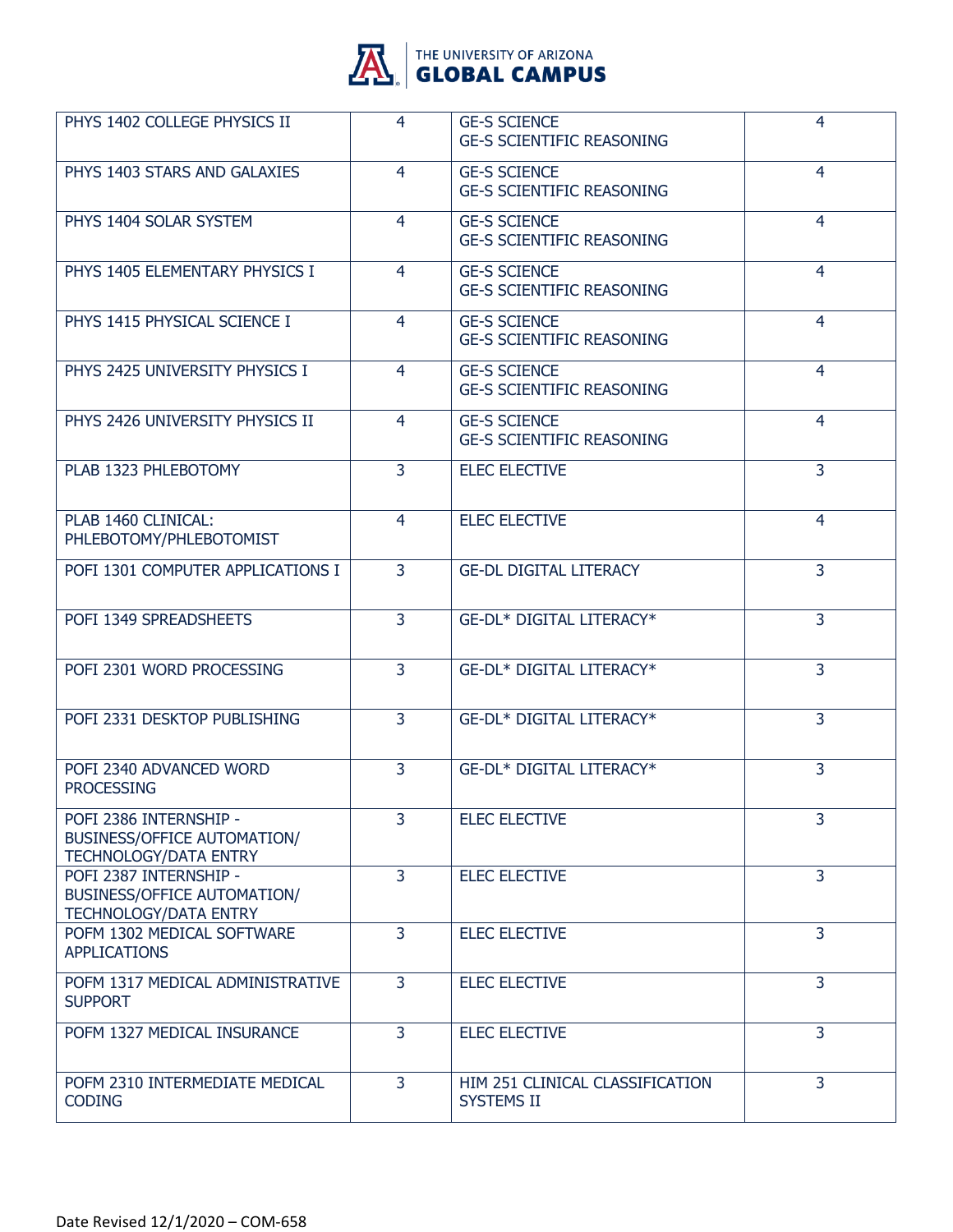

| POFM 2386 INTERNSHIP - MEDICAL<br>ADMINISTRATIVE/ EXECUTIVE<br>ASSISTANT AND MEDICAL SECRETARY | $\overline{3}$ | <b>ELEC ELECTIVE</b>                                                                                                                 | 3              |
|------------------------------------------------------------------------------------------------|----------------|--------------------------------------------------------------------------------------------------------------------------------------|----------------|
| POFM 2387 INTERNSHIP - MEDICAL<br>ADMINISTRATIVE/ EXECUTIVE<br>ASSISTANT AND MEDICAL SECRETARY | 3              | <b>ELEC ELECTIVE</b>                                                                                                                 | 3              |
| POFT 1207 PROOFREADING AND<br><b>EDITING</b>                                                   | $\overline{2}$ | <b>ELEC ELECTIVE</b>                                                                                                                 | $\overline{2}$ |
| POFT 1301 BUSINESS ENGLISH                                                                     | $\overline{3}$ | <b>ELEC ELECTIVE</b>                                                                                                                 | $\overline{3}$ |
| POFT 1307 PROOFREADING AND<br><b>EDITING</b>                                                   | 3              | <b>ELEC ELECTIVE</b>                                                                                                                 | 3              |
| POFT 1309 ADMINISTRATIVE OFFICE<br><b>PROCEDURES I</b>                                         | 3              | <b>ELEC ELECTIVE</b>                                                                                                                 | 3              |
| POFT 1319 RECORDS AND<br><b>INFORMATION MANAGEMENT I</b>                                       | 3              | <b>ELEC ELECTIVE</b>                                                                                                                 | $\overline{3}$ |
| POFT 1325 BUSINESS MATH AND<br>MACHINE APPLICATIONS                                            | $\overline{3}$ | <b>ELEC ELECTIVE</b>                                                                                                                 | 3              |
| POFT 1329 BEGINNING KEYBOARDING                                                                | 3              | <b>ELEC ELECTIVE</b>                                                                                                                 | 3              |
| POFT 1349 ADMINISTRATIVE OFFICE<br>PROCEDURES II                                               | 3              | <b>ELEC ELECTIVE</b>                                                                                                                 | $\overline{3}$ |
| POFT 2312 BUSINESS<br><b>CORRESPONDENCE AND</b><br><b>COMMUNICATION</b>                        | 3              | <b>BUS 202 PROFESSIONAL &amp; BUSINESS</b><br><b>COMMUNICATIONS</b><br><b>GE-E3 ORAL &amp; INTERPERSONAL</b><br><b>COMMUNICATION</b> | 3              |
| POFT 2333 ADVANCED KEYBOARDING                                                                 | $\overline{3}$ | <b>ELEC ELECTIVE</b>                                                                                                                 | 3              |
| POFT 2386 INTERNSHIP -<br>ADMINISTRATIVE ASSISTANT AND<br>SECRETARIAL SCIENCE, GENERAL         | 3              | <b>ELEC ELECTIVE</b>                                                                                                                 | 3              |
| POFT 2387 INTERNSHIP -<br>ADMINISTRATIVE ASSISTANT AND<br>SECRETARIAL SCIENCE, GENERAL         | 3              | <b>ELEC ELECTIVE</b>                                                                                                                 | 3              |
| POFT 2388 INTERNSHIP - GENERAL<br>OFFICE OCCUPATIONS AND CLERICAL<br><b>SERVICES</b>           | 3              | <b>ELEC ELECTIVE</b>                                                                                                                 | 3              |
| POFT 2389 INTERNSHIP - GENERAL<br>OFFICE OCCUPATIONS AND CLERICAL<br><b>SERVICES</b>           | 3              | <b>ELEC ELECTIVE</b>                                                                                                                 | 3              |
| PORT 1411 BEGINNING PORTUGUESE I                                                               | 4              | <b>GE-D DIVERSITY AWARENESS</b><br><b>GE-IG INTERCULTURAL &amp; GLOBAL</b><br><b>AWARENESS</b>                                       | 4              |
| PORT 1412 BEGINNING PORTUGUESE<br>П                                                            | 4              | <b>GE-D DIVERSITY AWARENESS</b><br><b>GE-IG INTERCULTURAL &amp; GLOBAL</b><br><b>AWARENESS</b>                                       | $\overline{4}$ |
| PORT 2311 INTERMEDIATE<br><b>PORTUGUESE I</b>                                                  | $\overline{3}$ | <b>GE-D DIVERSITY AWARENESS</b><br><b>GE-IG INTERCULTURAL &amp; GLOBAL</b><br><b>AWARENESS</b>                                       | $\overline{3}$ |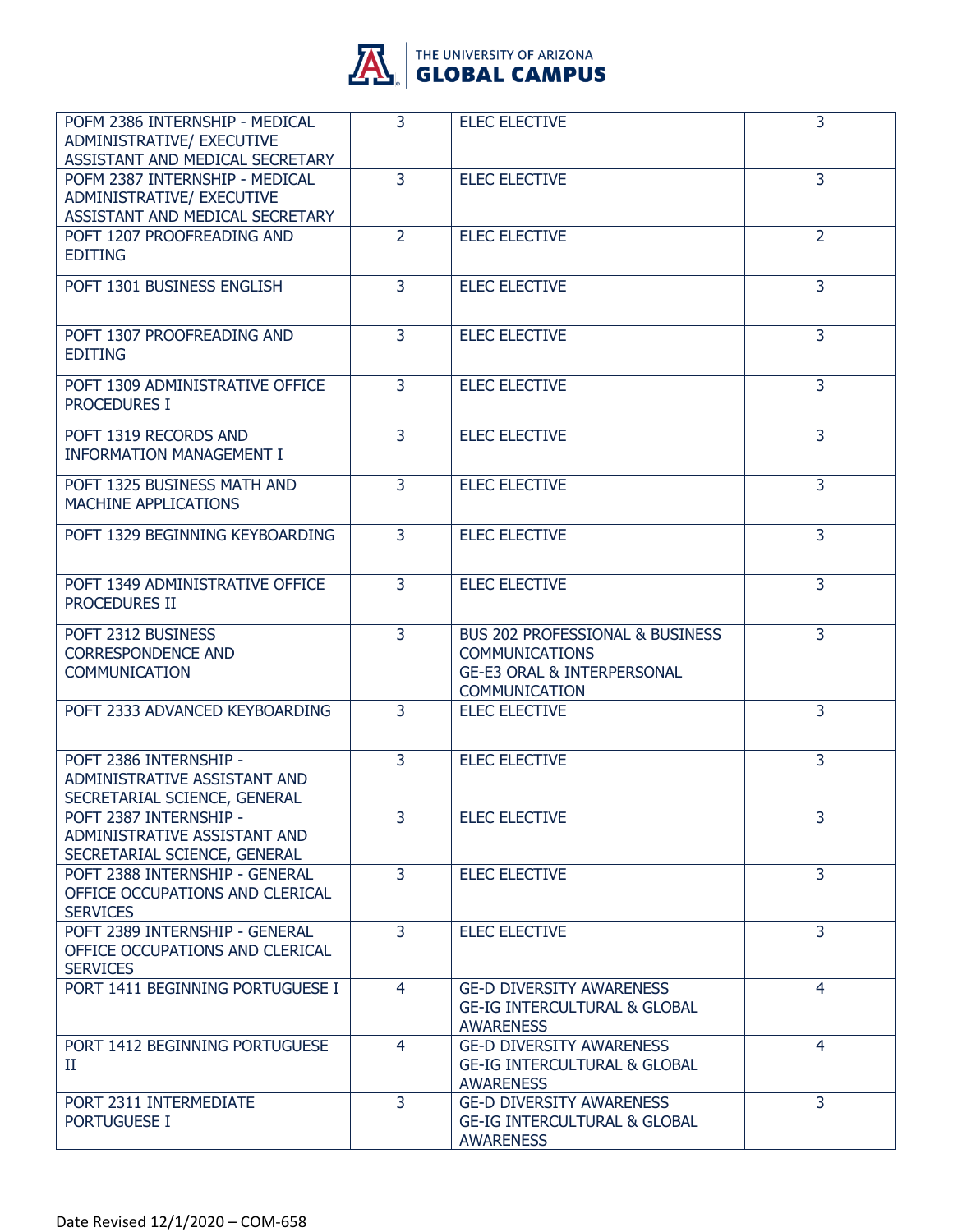

| PORT 2312 INTERMEDIATE<br>PORTUGUESE II                         | $\overline{3}$ | <b>GE-D DIVERSITY AWARENESS</b><br><b>GE-IG INTERCULTURAL &amp; GLOBAL</b><br><b>AWARENESS</b> | 3              |
|-----------------------------------------------------------------|----------------|------------------------------------------------------------------------------------------------|----------------|
| PSTR 1301 FUNDAMENTALS OF<br><b>BAKING</b>                      | $\overline{3}$ | <b>ELEC ELECTIVE</b>                                                                           | $\overline{3}$ |
| PSTR 1302 CAKE BAKING AND<br><b>PRODUCTION</b>                  | $\overline{3}$ | <b>ELEC ELECTIVE</b>                                                                           | 3              |
| PSTR 1305 BREADS AND ROLLS                                      | 3              | <b>ELEC ELECTIVE</b>                                                                           | $\overline{3}$ |
| PSTR 1306 CAKE DECORATING I                                     | $\overline{3}$ | <b>ELEC ELECTIVE</b>                                                                           | $\overline{3}$ |
| PSTR 2307 CAKE DECORATING II                                    | 3              | <b>ELEC ELECTIVE</b>                                                                           | 3              |
| PSTR 2331 ADVANCED PASTRY SHOP                                  | 3              | <b>ELEC ELECTIVE</b>                                                                           | 3              |
| PSTR 2350 WEDDING CAKES                                         | $\overline{3}$ | <b>ELEC ELECTIVE</b>                                                                           | $\overline{3}$ |
| PSYC 1300 LEARNING FRAMEWORK                                    | 3              | <b>ELEC ELECTIVE</b>                                                                           | 3              |
| PSYC 2301 GENERAL PSYCHOLOGY                                    | 3              | PSY 101 INTRODUCTION TO<br><b>PSYCHOLOGY</b>                                                   | $\overline{3}$ |
| PSYC 2308 CHILD PSYCHOLOGY                                      | $\overline{3}$ | PSY 104 CHILD & ADOLESCENT<br><b>DEVELOPMENT</b>                                               | $\overline{3}$ |
| PSYC 2314 LIFE SPAN GROWTH AND<br><b>DEVELOPMENT</b>            | 3              | PSY 304 LIFESPAN DEVELOPMENT                                                                   | 3              |
| PSYC 2315 PSYCHOLOGY OF<br><b>ADJUSTMENT</b>                    | 3              | <b>ELEC ELECTIVE</b>                                                                           | $\overline{3}$ |
| PSYC 2316 PSYCHOLOGY OF<br><b>PERSONALITY</b>                   | $\overline{3}$ | PSY 330 THEORIES OF PERSONALITY                                                                | 3              |
| PSYT 1309 HEALTH PSYCHOLOGY                                     | $\overline{3}$ | <b>ELEC ELECTIVE</b>                                                                           | 3              |
| PSYT 1329 INTERVIEWING AND<br><b>COMMUNICATION SKILLS</b>       | $\mathbf{3}$   | <b>ELEC ELECTIVE</b>                                                                           | 3              |
| PSYT 1429 INTERVIEWING AND<br><b>COMMUNICATION SKILLS</b>       | 4              | <b>ELEC ELECTIVE</b>                                                                           | 4              |
| PSYT 2321 CRISIS INTERVENTION                                   | 3              | <b>ELEC ELECTIVE</b>                                                                           | 3              |
| PSYT 2331 ABNORMAL PSYCHOLOGY                                   | 3              | PSY 303 ABNORMAL PSYCHOLOGY                                                                    | $\overline{3}$ |
| PSYT 2345 PRINCIPLES OF BEHAVIOR<br>MANAGEMENT AND MODIFICATION | $\overline{3}$ | <b>ELEC ELECTIVE</b>                                                                           | 3              |
| PUNJ 1411 BEGINNING PUNJABI I                                   | $\overline{4}$ | <b>GE-D DIVERSITY AWARENESS</b><br><b>GE-IG INTERCULTURAL &amp; GLOBAL</b><br><b>AWARENESS</b> | 4              |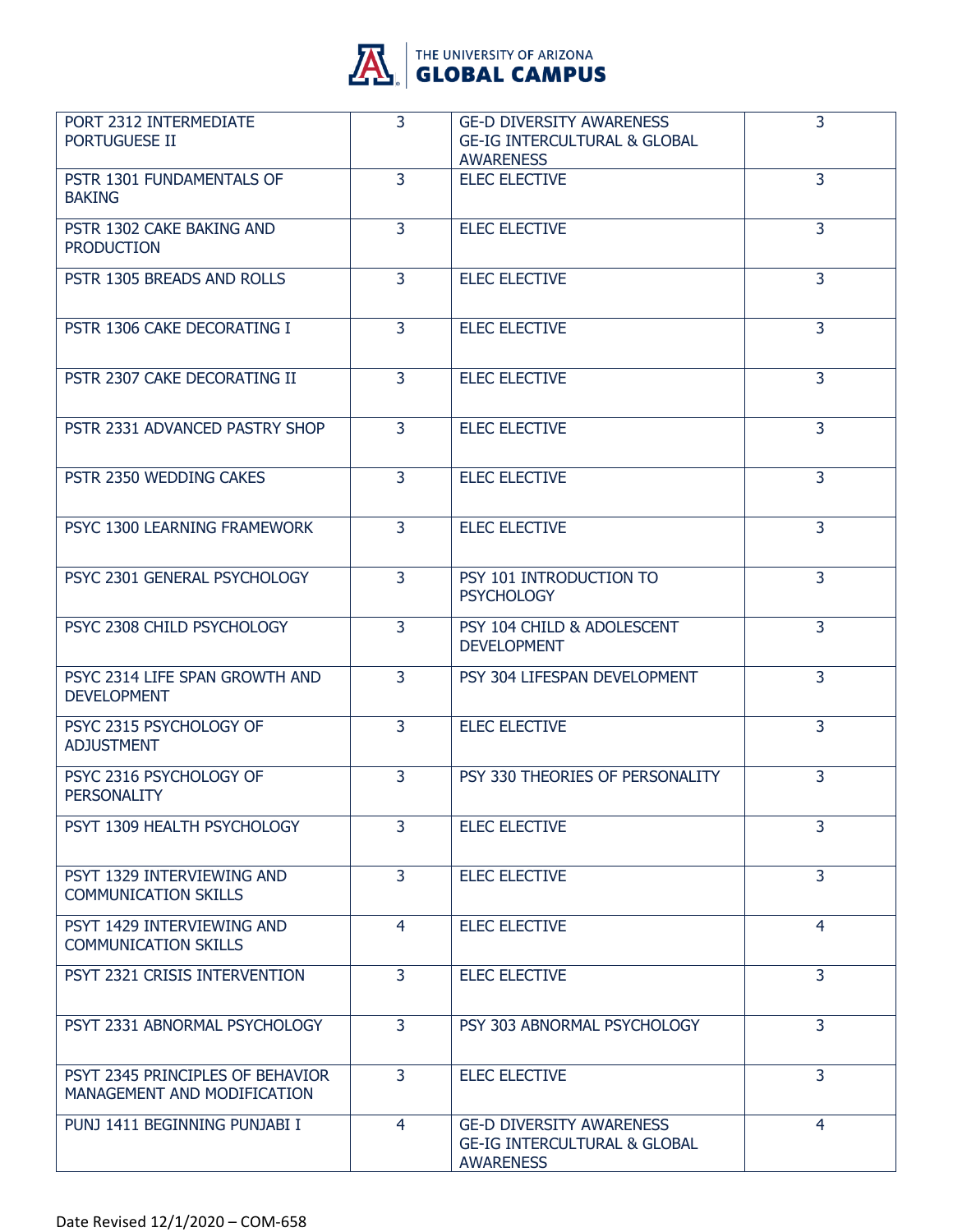

| PUNJ 1412 BEGINNING PUNJABI II                                | 4              | <b>GE-D DIVERSITY AWARENESS</b><br><b>GE-IG INTERCULTURAL &amp; GLOBAL</b><br><b>AWARENESS</b> | 4              |
|---------------------------------------------------------------|----------------|------------------------------------------------------------------------------------------------|----------------|
| PUNJ 2311 INTERMEDIATE PUNJABI I                              | $\overline{3}$ | <b>GE-D DIVERSITY AWARENESS</b><br><b>GE-IG INTERCULTURAL &amp; GLOBAL</b><br><b>AWARENESS</b> | $\overline{3}$ |
| PUNJ 2312 INTERMEDIATE PUNJABI II                             | $\overline{3}$ | <b>GE-D DIVERSITY AWARENESS</b><br><b>GE-IG INTERCULTURAL &amp; GLOBAL</b><br><b>AWARENESS</b> | $\overline{3}$ |
| RBTC 1301 PROGRAMMABLE LOGIC<br><b>CONTROLLERS</b>            | 3              | <b>ELEC ELECTIVE</b>                                                                           | 3              |
| RBTC 1305 ROBOTIC FUNDAMENTALS                                | 3              | <b>ELEC ELECTIVE</b>                                                                           | 3              |
| RBTC 1343 ROBOTICS                                            | $\overline{3}$ | <b>ELEC ELECTIVE</b>                                                                           | $\overline{3}$ |
| RBTC 1345 ROBOT INTERFACING                                   | 3              | <b>ELEC ELECTIVE</b>                                                                           | 3              |
| RBTC 1347 ELECTRO-MECHANICAL<br><b>DEVICES</b>                | 3              | <b>ELEC ELECTIVE</b>                                                                           | 3              |
| RBTC 1351 ROBOTICS MECHANISMS                                 | $\overline{3}$ | <b>ELEC ELECTIVE</b>                                                                           | $\overline{3}$ |
| RBTC 1355 SENSORS                                             | 3              | <b>ELEC ELECTIVE</b>                                                                           | 3              |
| RBTC 1391 SPECIAL TOPICS IN<br>ROBOTICS TECHNOLOGY/TECHNICIAN | 3              | <b>ELEC ELECTIVE</b>                                                                           | 3              |
| RBTC 2339 ROBOT PROGRAMMING<br>AND DIAGNOSTICS                | $\overline{3}$ | <b>ELEC ELECTIVE</b>                                                                           | $\overline{3}$ |
| RBTC 2345 ROBOT APPLICATION, SET-<br>UP, AND TESTING          | 3              | <b>ELEC ELECTIVE</b>                                                                           | 3              |
| RELE 1200 CONTRACT FORMS AND<br><b>ADDENDA</b>                | $\overline{2}$ | <b>ELEC ELECTIVE</b>                                                                           | $\overline{2}$ |
| RELE 1219 REAL ESTATE FINANCE                                 | $\overline{2}$ | <b>ELEC ELECTIVE</b>                                                                           | $\overline{2}$ |
| RELE 1303 REAL ESTATE APPRAISAL                               | $\overline{3}$ | RES 450 REAL ESTATE APPRAISAL                                                                  | 3              |
| RELE 1311 LAW OF CONTRACTS                                    | 3              | <b>ELEC ELECTIVE</b>                                                                           | 3              |
| RELE 1315 PROPERTY MANAGEMENT                                 | 3              | RES 429 PROPERTY MANAGEMENT                                                                    | $\overline{3}$ |
| RELE 1325 REAL ESTATE<br><b>MATHEMATICS</b>                   | 3              | <b>ELEC ELECTIVE</b>                                                                           | 3              |
| RELE 1406 REAL ESTATE PRINCIPLES                              | 4              | RES 301 PRINCIPLES OF REAL ESTATE                                                              | $\overline{4}$ |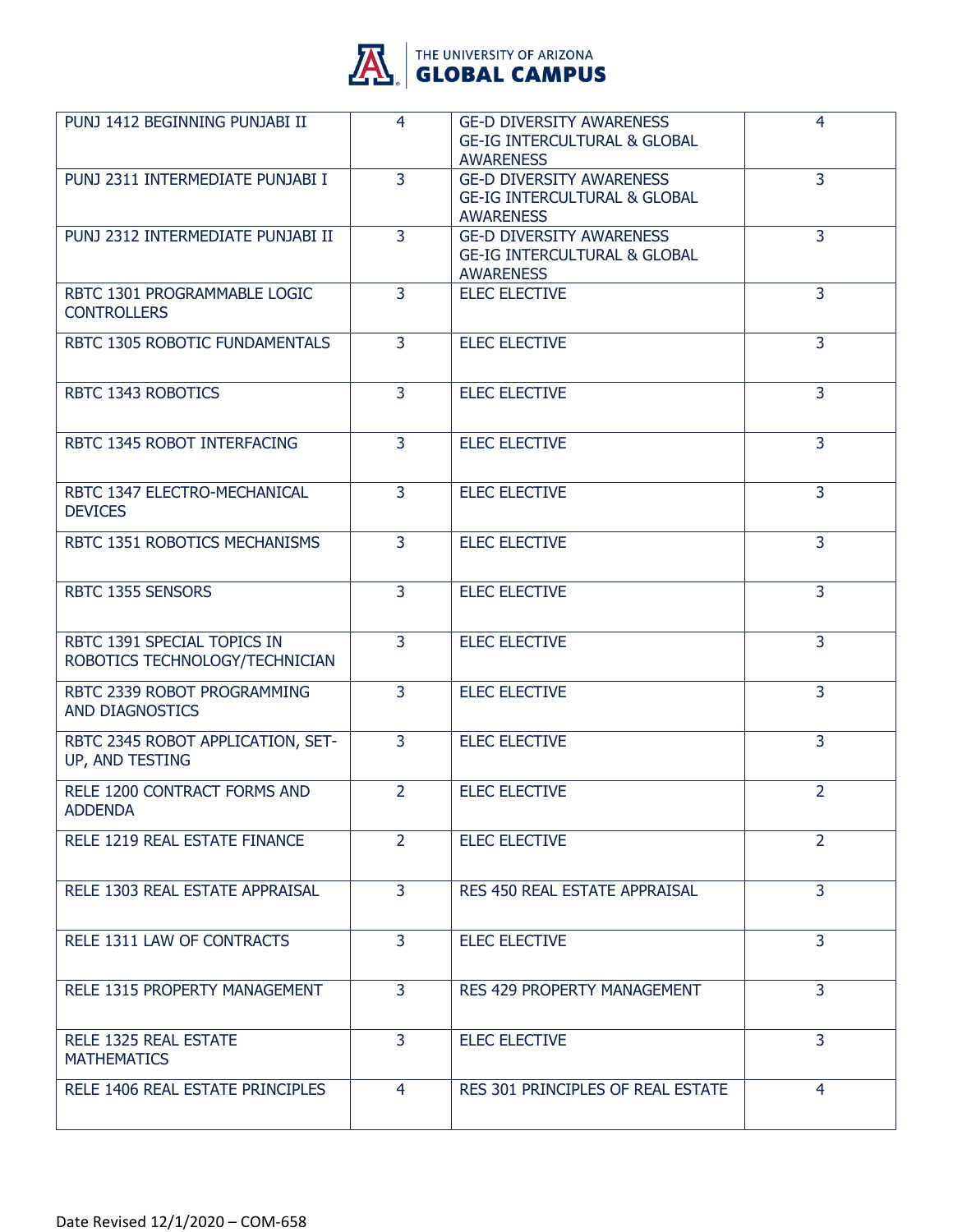

| RELE 2301 LAW OF AGENCY                                                         | 3              | <b>ELEC ELECTIVE</b> | 3              |
|---------------------------------------------------------------------------------|----------------|----------------------|----------------|
| RELE 2488 INTERNSHIP- REAL ESTATE                                               | $\overline{4}$ | <b>ELEC ELECTIVE</b> | $\overline{4}$ |
| RELE 2489 INTERNSHIP- REAL ESTATE                                               | 4              | <b>ELEC ELECTIVE</b> | $\overline{4}$ |
| RNSG 1105 NURSING SKILLS I                                                      | $\mathbf{1}$   | <b>ELEC ELECTIVE</b> | $\mathbf{1}$   |
| RNSG 1115 HEALTH ASSESSMENT                                                     | $\mathbf{1}$   | <b>ELEC ELECTIVE</b> | $\mathbf{1}$   |
| RNSG 1209 INTRODUCTION TO<br><b>NURSING</b>                                     | $\overline{2}$ | <b>ELEC ELECTIVE</b> | $\overline{2}$ |
| RNSG 1229 INTEGRATED NURSING<br><b>SKILLS II</b>                                | $\overline{2}$ | <b>ELEC ELECTIVE</b> | $\overline{2}$ |
| RNSG 1251 CARE OF THE<br><b>CHILDBEARING FAMILY</b>                             | $\overline{2}$ | <b>ELEC ELECTIVE</b> | $\overline{2}$ |
| RNSG 1262 CLINICAL-NURSING I (RN<br><b>TRAINING)</b>                            | $\overline{2}$ | <b>ELEC ELECTIVE</b> | $\overline{2}$ |
| RNSG 1301 PHARMACOLOGY                                                          | 3              | <b>ELEC ELECTIVE</b> | 3              |
| RNSG 1331 PRINCIPLES OF CLINICAL<br><b>DECISION- MAKING</b>                     | $\overline{3}$ | <b>ELEC ELECTIVE</b> | $\overline{3}$ |
| RNSG 1347 CONCEPTS OF CLINICAL<br><b>DECISION- MAKING</b>                       | $\overline{3}$ | <b>ELEC ELECTIVE</b> | $\overline{3}$ |
| RNSG 1363 CLINICAL -NURSING II (RN<br><b>TRAINING)</b>                          | 3              | <b>ELEC ELECTIVE</b> | 3              |
| RNSG 1412 NURSING CARE OF<br>CHILDBEARING AND CHILDREARING<br><b>FAMILY</b>     | $\overline{4}$ | <b>ELEC ELECTIVE</b> | 4              |
| RNSG 1413 FOUNDATIONS FOR<br><b>NURSING PRACTICE</b>                            | 4              | <b>ELEC ELECTIVE</b> | 4              |
| RNSG 1417 CONCEPTS OF NURSING<br>PRACTICE I FOR ARTICULATING<br><b>STUDENTS</b> | $\overline{4}$ | <b>ELEC ELECTIVE</b> | 4              |
| RNSG 2201 CARE OF CHILDREN AND<br><b>FAMILIES</b>                               | $\overline{2}$ | <b>ELEC ELECTIVE</b> | $\overline{2}$ |
| RNSG 2213 MENTAL HEALTH NURSING                                                 | $\overline{2}$ | <b>ELEC ELECTIVE</b> | $\overline{2}$ |
| RNSG 2221 MANAGEMENT OF CLIENT<br><b>CARE</b>                                   | $\overline{2}$ | <b>ELEC ELECTIVE</b> | $\overline{2}$ |
| RNSG 2331 ADVANCED CONCEPTS IN<br><b>ADULT HEALTH</b>                           | 3              | <b>ELEC ELECTIVE</b> | 3              |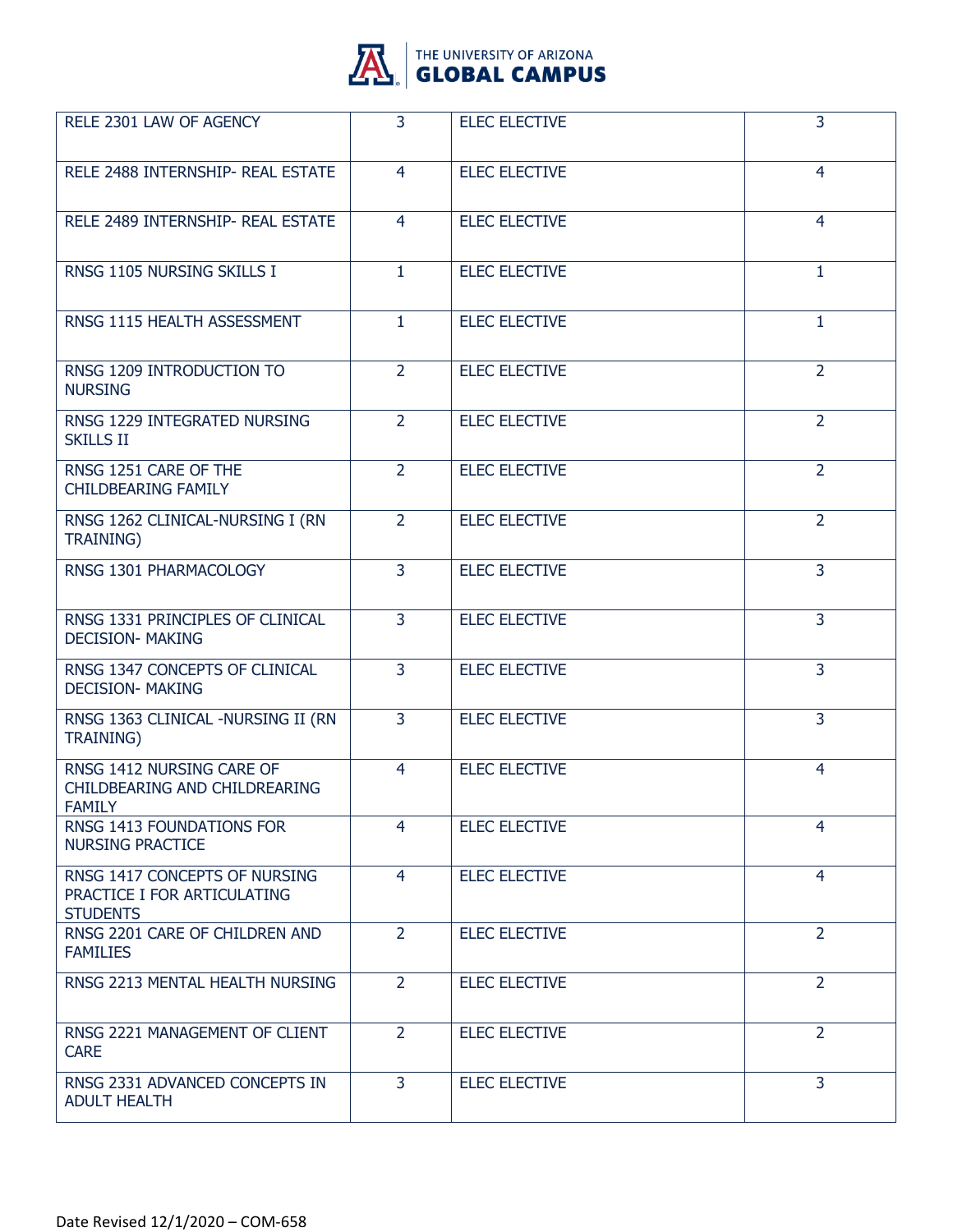

| RNSG 2360 CLINICAL NURSING - FOR<br>ARTICULATING STUDENTS (RN<br><b>TRAINING)</b> | $\overline{3}$ | <b>ELEC ELECTIVE</b>                                                                                       | 3              |
|-----------------------------------------------------------------------------------|----------------|------------------------------------------------------------------------------------------------------------|----------------|
| RNSG 2362 CLINICAL - NURSING III<br>(RN TRAINING)                                 | 3              | <b>ELEC ELECTIVE</b>                                                                                       | 3              |
| RNSG 2363 CLINICAL-NURSING IV (RN<br><b>TRAINING)</b>                             | $\overline{3}$ | <b>ELEC ELECTIVE</b>                                                                                       | $\overline{3}$ |
| RSTO 1204 DINING ROOM SERVICE                                                     | $\overline{2}$ | <b>ELEC ELECTIVE</b>                                                                                       | 2              |
| RSTO 1221 MENU MANAGEMENT                                                         | $\overline{2}$ | <b>ELEC ELECTIVE</b>                                                                                       | $\overline{2}$ |
| RSTO 1301 BEVERAGE MANAGEMENT                                                     | $\overline{3}$ | <b>ELEC ELECTIVE</b>                                                                                       | 3              |
| RSTO 1313 HOSPITALITY<br><b>SUPERVISION</b>                                       | 3              | <b>ELEC ELECTIVE</b>                                                                                       | 3              |
| RSTO 1321 MENU MANAGEMENT                                                         | $\overline{3}$ | SRV 438 MENU PLANNING & DESIGN                                                                             | 3              |
| RSTO 1325 PURCHASING FOR<br><b>HOSPITALITY OPERATIONS</b>                         | $\overline{3}$ | <b>ELEC ELECTIVE</b>                                                                                       | 3              |
| RSTO 2301 PRINCIPLES OF FOOD AND<br><b>BEVERAGE CONTROLS</b>                      | 3              | SRV 423 FOOD & BEVERAGE CONTROL                                                                            | 3              |
| RSTO 2307 CATERING                                                                | $\overline{3}$ | <b>ELEC ELECTIVE</b>                                                                                       | 3              |
| RSTO 2405 MANAGEMENT OF FOOD<br>PRODUCTION AND SERVICE                            | $\overline{4}$ | <b>ELEC ELECTIVE</b>                                                                                       | 4              |
| RUSS 1411 BEGINNING RUSSIAN I                                                     | 4              | <b>GE-D DIVERSITY AWARENESS</b><br><b>GE-IG INTERCULTURAL &amp; GLOBAL</b><br><b>AWARENESS</b>             | 4              |
| RUSS 1412 BEGINNING RUSSIAN II                                                    | 4              | <b>GE-D DIVERSITY AWARENESS</b><br><b>GE-IG INTERCULTURAL &amp; GLOBAL</b><br><b>AWARENESS</b>             | 4              |
| RUSS 2311 INTERMEDIATE RUSSIAN I                                                  | $\overline{3}$ | <b>GE-D DIVERSITY AWARENESS</b><br><b>GE-IG INTERCULTURAL &amp; GLOBAL</b><br><b>AWARENESS</b>             | 3              |
| RUSS 2312 INTERMEDIATE RUSSIAN II                                                 | $\overline{3}$ | <b>GE-D DIVERSITY AWARENESS</b><br><b>GE-IG INTERCULTURAL &amp; GLOBAL</b><br><b>AWARENESS</b>             | 3              |
| SCWK 2301 ASSESSMENT AND CASE<br><b>MANAGEMENT</b>                                | 3              | <b>ELEC ELECTIVE</b>                                                                                       | 3              |
| SOCI 1301 INTRODUCTION TO<br><b>SOCIOLOGY</b>                                     | 3              | <b>GE-IG INTERCULTURAL &amp; GLOBAL</b><br><b>AWARENESS</b><br>SOC 101 INTRODUCTION TO<br><b>SOCIOLOGY</b> | $\overline{3}$ |
| SOCI 1306 SOCIAL PROBLEMS                                                         | 3              | <b>GE-IG INTERCULTURAL &amp; GLOBAL</b><br><b>AWARENESS</b><br>SOC 203 SOCIAL PROBLEMS                     | 3              |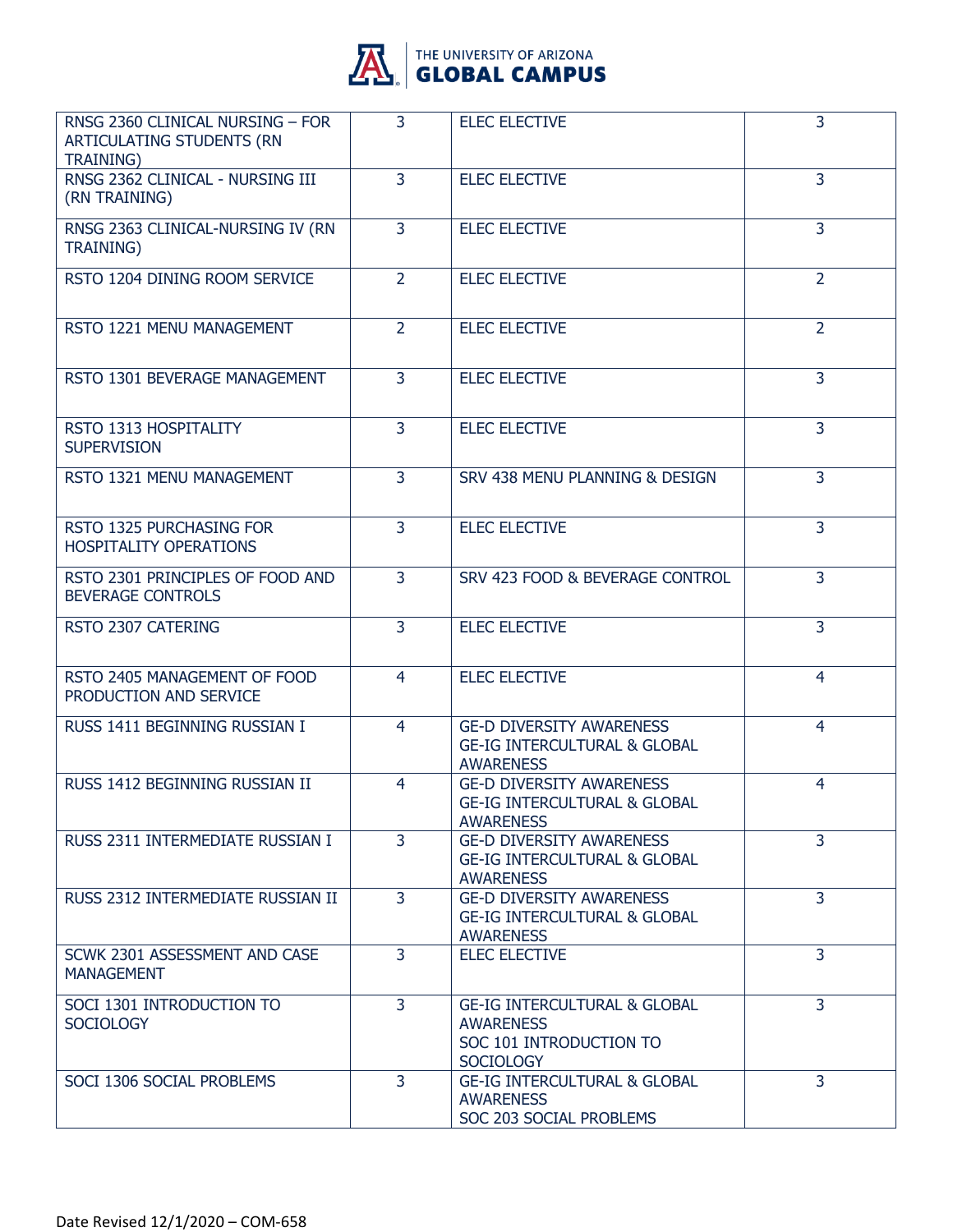

| SOCI 2301 MARRIAGE AND THE<br><b>FAMILY</b>          | $\overline{3}$ | <b>GE-IG INTERCULTURAL &amp; GLOBAL</b><br><b>AWARENESS</b>                                                                                                    | 3              |
|------------------------------------------------------|----------------|----------------------------------------------------------------------------------------------------------------------------------------------------------------|----------------|
| SOCI 2319 MINORITY STUDIES                           | 3              | <b>GE-D DIVERSITY AWARENESS</b><br><b>GE-IG INTERCULTURAL &amp; GLOBAL</b><br><b>AWARENESS</b>                                                                 | 3              |
| SOCW 2361 INTRODUCTION TO<br><b>SOCIAL WORK</b>      | $\overline{3}$ | <b>ELEC ELECTIVE</b>                                                                                                                                           | 3              |
| SOCW 2362 SOCIAL WELFARE AS A<br>SOCIAL INSTITUTION  | 3              | <b>ELEC ELECTIVE</b>                                                                                                                                           | 3              |
| SOCW 2389 ACADEMIC COOPERATIVE                       | $\overline{3}$ | <b>ELEC ELECTIVE</b>                                                                                                                                           | 3              |
| SPAN 1411 BEGINNING SPANISH I                        | $\overline{4}$ | <b>GE-D DIVERSITY AWARENESS</b><br><b>GE-IG INTERCULTURAL &amp; GLOBAL</b><br><b>AWARENESS</b><br>SPA 103 BEGINNING SPANISH I                                  | 4              |
| SPAN 1412 BEGINNING SPANISH II                       | 4              | <b>GE-D DIVERSITY AWARENESS</b><br><b>GE-IG INTERCULTURAL &amp; GLOBAL</b><br><b>AWARENESS</b><br>SPA 104 BEGINNING SPANISH II                                 | 4              |
| SPAN 2311 INTERMEDIATE SPANISH I                     | 3              | <b>GE-D DIVERSITY AWARENESS</b><br><b>GE-IG INTERCULTURAL &amp; GLOBAL</b><br><b>AWARENESS</b>                                                                 | 3              |
| SPAN 2312 INTERMEDIATE SPANISH II                    | 3              | <b>GE-D DIVERSITY AWARENESS</b><br><b>GE-IG INTERCULTURAL &amp; GLOBAL</b><br><b>AWARENESS</b>                                                                 | 3              |
| SPCH 1144 FORENSIC ACTIVITIES I                      | $\mathbf{1}$   | <b>ELEC ELECTIVE</b>                                                                                                                                           | 1              |
| SPCH 1145 FORENSIC ACTIVITIES II                     | $\mathbf{1}$   | <b>ELEC ELECTIVE</b>                                                                                                                                           | $\mathbf{1}$   |
| SPCH 1315 PUBLIC SPEAKING                            | 3              | <b>GE-E3 COMMMUNICATION 3</b><br><b>GE-E3 ORAL &amp; INTERPERSONAL</b><br><b>COMMUNICATION</b><br>SPE 103 ORAL COMMUNICATION                                   | 3              |
| SPCH 1318 INTERPERSONAL<br><b>COMMUNICATION</b>      | $\overline{3}$ | COM 200 INTERPERSONAL<br><b>COMMUNICATION</b><br><b>GE-E3 ORAL &amp; INTERPERSONAL</b><br><b>COMMUNICATION</b>                                                 | $\overline{3}$ |
| SPCH 1321 BUSINESS AND<br>PROFESSIONAL COMMUNICATION | $\overline{3}$ | <b>BUS 202 PROFESSIONAL &amp; BUSINESS</b><br><b>COMMUNICATIONS</b><br><b>GE-E3 COMMMUNICATION 3</b><br><b>GE-E3 ORAL &amp; INTERPERSONAL</b><br>COMMUNICATION | $\overline{3}$ |
| SPCH 2144 FORENSIC ACTIVITIES III                    | $\mathbf{1}$   | <b>ELEC ELECTIVE</b>                                                                                                                                           | 1              |
| SPCH 2145 FORENSIC ACTIVITIES IV                     | $\mathbf{1}$   | <b>ELEC ELECTIVE</b>                                                                                                                                           | 1              |
| SPCH 2341 ORAL INTERPRETATION                        | 3              | <b>GE-AA AESTHETIC AWARENESS</b><br><b>GE-C CULTURAL AND AESTHETIC</b><br><b>AWARENESS</b>                                                                     | 3              |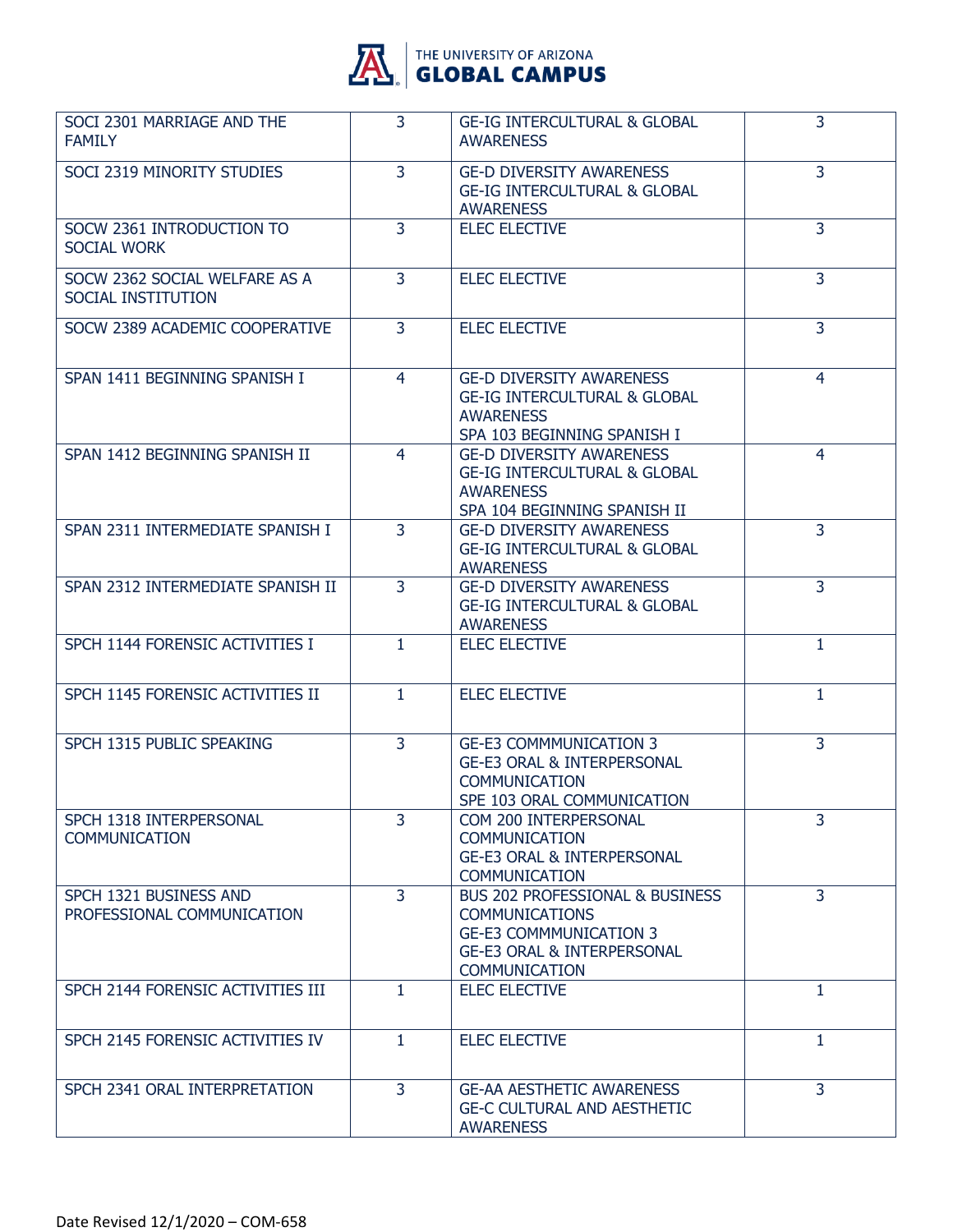

| TECA 1303 FAMILIES, SCHOOL, &<br><b>COMMUNITY</b>          | 3              | ECE 313 COLLABORATION WITH<br><b>PARENTS &amp; COMMUNITY</b><br>SOC 312 CHILD, FAMILY & SOCIETY | 3              |
|------------------------------------------------------------|----------------|-------------------------------------------------------------------------------------------------|----------------|
| TECA 1311 EDUCATING YOUNG<br><b>CHILDREN</b>               | 3              | ECE 101 INTRODUCTION TO EARLY<br><b>CHILDHOOD EDUCATION</b>                                     | 3              |
| TECA 1318 WELLNESS OF THE YOUNG<br><b>CHILD</b>            | $\overline{3}$ | ECE 214 NUTRITION & HEALTH OF<br><b>CHILDREN &amp; FAMILIES</b>                                 | $\overline{3}$ |
| TECA 1354 CHILD GROWTH &<br><b>DEVELOPMENT</b>             | $\overline{3}$ | <b>ELEC ELECTIVE</b>                                                                            | 3              |
| TRVM 1300 INTRODUCTION TO<br><b>TRAVEL AND TOURISM</b>     | 3              | <b>ELEC ELECTIVE</b>                                                                            | 3              |
| TRVM 2301 INTRODUCTION TO<br>CONVENTION/MEETING MANAGEMENT | $\overline{3}$ | SRV 425 EVENT, MEETING, &<br><b>CONFERENCE MANAGEMENT</b>                                       | $\overline{3}$ |
| TURK 1411 BEGINNING TURKISH I                              | 4              | <b>GE-D DIVERSITY AWARENESS</b><br><b>GE-IG INTERCULTURAL &amp; GLOBAL</b><br><b>AWARENESS</b>  | 4              |
| TURK 1412 BEGINNING TURKISH II                             | 4              | <b>GE-D DIVERSITY AWARENESS</b><br><b>GE-IG INTERCULTURAL &amp; GLOBAL</b><br><b>AWARENESS</b>  | 4              |
| TURK 2311 INTERMEDIATE TURKISH I                           | 3              | <b>GE-D DIVERSITY AWARENESS</b><br><b>GE-IG INTERCULTURAL &amp; GLOBAL</b><br><b>AWARENESS</b>  | 3              |
| TURK 2312 INTERMEDIATE TURKISH II                          | $\overline{3}$ | <b>GE-D DIVERSITY AWARENESS</b><br><b>GE-IG INTERCULTURAL &amp; GLOBAL</b><br><b>AWARENESS</b>  | 3              |
| URDU 1411 BEGINNING URDU I                                 | 4              | <b>GE-D DIVERSITY AWARENESS</b><br><b>GE-IG INTERCULTURAL &amp; GLOBAL</b><br><b>AWARENESS</b>  | 4              |
| URDU 1412 BEGINNING URDU II                                | 4              | <b>GE-D DIVERSITY AWARENESS</b><br><b>GE-IG INTERCULTURAL &amp; GLOBAL</b><br><b>AWARENESS</b>  | 4              |
| URDU 2311 INTERMEDIATE URDU I                              | 3              | <b>GE-D DIVERSITY AWARENESS</b><br><b>GE-IG INTERCULTURAL &amp; GLOBAL</b><br><b>AWARENESS</b>  | 3              |
| URDU 2312 INTERMEDIATE URDU II                             | 3              | <b>GE-D DIVERSITY AWARENESS</b><br><b>GE-IG INTERCULTURAL &amp; GLOBAL</b><br><b>AWARENESS</b>  | 3              |
| VNSG 1116 NUTRITION                                        | 1              | <b>ELEC ELECTIVE</b>                                                                            | 1              |
| VNSG 1126 GERONTOLOGY                                      | $\mathbf{1}$   | <b>ELEC ELECTIVE</b>                                                                            | $\mathbf{1}$   |
| VNSG 1136 MENTAL HEALTH                                    | 1              | <b>ELEC ELECTIVE</b>                                                                            | 1              |
| VNSG 1160 CLINICAL - PRACTICAL<br><b>NURSE I</b>           | $\mathbf{1}$   | <b>ELEC ELECTIVE</b>                                                                            | 1              |
| VNSG 1219 LEADERSHIP AND<br>PROFESSIONAL DEVELOPMENT       | $\overline{2}$ | <b>ELEC ELECTIVE</b>                                                                            | $\overline{2}$ |
| VNSG 1222 VOCATIONAL NURSING<br><b>CONCEPTS</b>            | $\overline{2}$ | <b>ELEC ELECTIVE</b>                                                                            | $\overline{2}$ |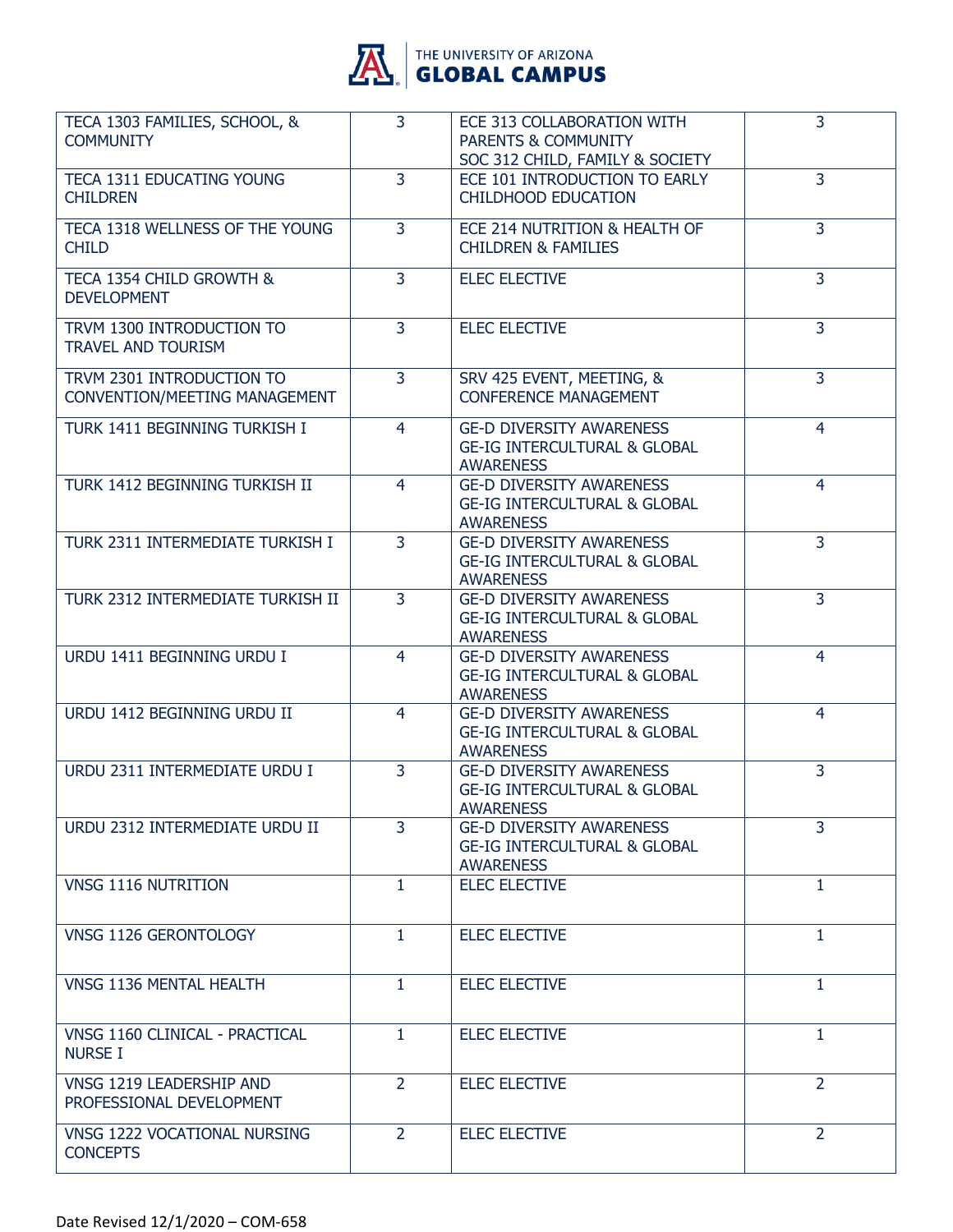

| VNSG 1227 ESSENTIALS OF<br>MEDICATION ADMINISTRATION  | $\overline{2}$ | <b>ELEC ELECTIVE</b> | $\overline{2}$ |
|-------------------------------------------------------|----------------|----------------------|----------------|
| <b>VNSG 1230 MATERNAL-NEONATAL</b><br><b>NURSING</b>  | $\overline{2}$ | <b>ELEC ELECTIVE</b> | $\overline{2}$ |
| VNSG 1231 PHARMACOLOGY                                | $\overline{2}$ | <b>ELEC ELECTIVE</b> | $\overline{2}$ |
| <b>VNSG 1234 PEDIATRICS</b>                           | $\overline{2}$ | <b>ELEC ELECTIVE</b> | $\overline{2}$ |
| VNSG 1238 MENTAL ILLNESS                              | $\overline{2}$ | <b>ELEC ELECTIVE</b> | $\overline{2}$ |
| VNSG 1301 MENTAL HEALTH &<br><b>MENTAL ILLNESS</b>    | $\overline{3}$ | <b>ELEC ELECTIVE</b> | 3              |
| VNSG 1304 FOUNDATIONS OF<br><b>NURSING</b>            | $\overline{3}$ | <b>ELEC ELECTIVE</b> | $\overline{3}$ |
| VNSG 1323 BASIC NURSING SKILLS                        | 3              | <b>ELEC ELECTIVE</b> | 3              |
| <b>VNSG 1330 MATERNAL-NEONATAL</b><br><b>NURSING</b>  | $\overline{3}$ | <b>ELEC ELECTIVE</b> | $\overline{3}$ |
| <b>VNSG 1334 PEDIATRICS</b>                           | $\overline{3}$ | <b>ELEC ELECTIVE</b> | $\overline{3}$ |
| VNSG 1360 CLINICAL - PRACTICAL<br><b>NURSE II</b>     | 3              | <b>ELEC ELECTIVE</b> | 3              |
| VNSG 1400 NURSING IN HEALTH AND<br><b>ILLNESS I</b>   | 4              | <b>ELEC ELECTIVE</b> | 4              |
| VNSG 1405 HEALTH SCIENCE                              | 4              | <b>ELEC ELECTIVE</b> | $\overline{4}$ |
| VNSG 1409 NURSING IN HEALTH AND<br><b>ILLNESS II</b>  | 4              | <b>ELEC ELECTIVE</b> | 4              |
| VNSG 1410 NURSING IN HEALTH AND<br><b>ILLNESS III</b> | 4              | <b>ELEC ELECTIVE</b> | 4              |
| VNSG 1429 MEDICAL - SURGICAL<br><b>NURSING I</b>      | $\overline{4}$ | <b>ELEC ELECTIVE</b> | $\overline{4}$ |
| VNSG 1432 MEDICAL - SURGICAL<br><b>NURSING II</b>     | $\overline{4}$ | <b>ELEC ELECTIVE</b> | 4              |
| VNSG 1560 CLINICAL - PRACTICAL<br><b>NURSE II</b>     | 5              | <b>ELEC ELECTIVE</b> | 5              |
| VNSG 2331 ADVANCED NURSING<br><b>SKILLS</b>           | $\overline{3}$ | <b>ELEC ELECTIVE</b> | $\overline{3}$ |
| VNSG 2360 CLINICAL - PRACTICAL<br><b>NURSE III</b>    | $\overline{3}$ | <b>ELEC ELECTIVE</b> | 3              |
| VNSG 2560 CLINICAL - PRACTICAL<br><b>NURSE III</b>    | 5              | <b>ELEC ELECTIVE</b> | 5              |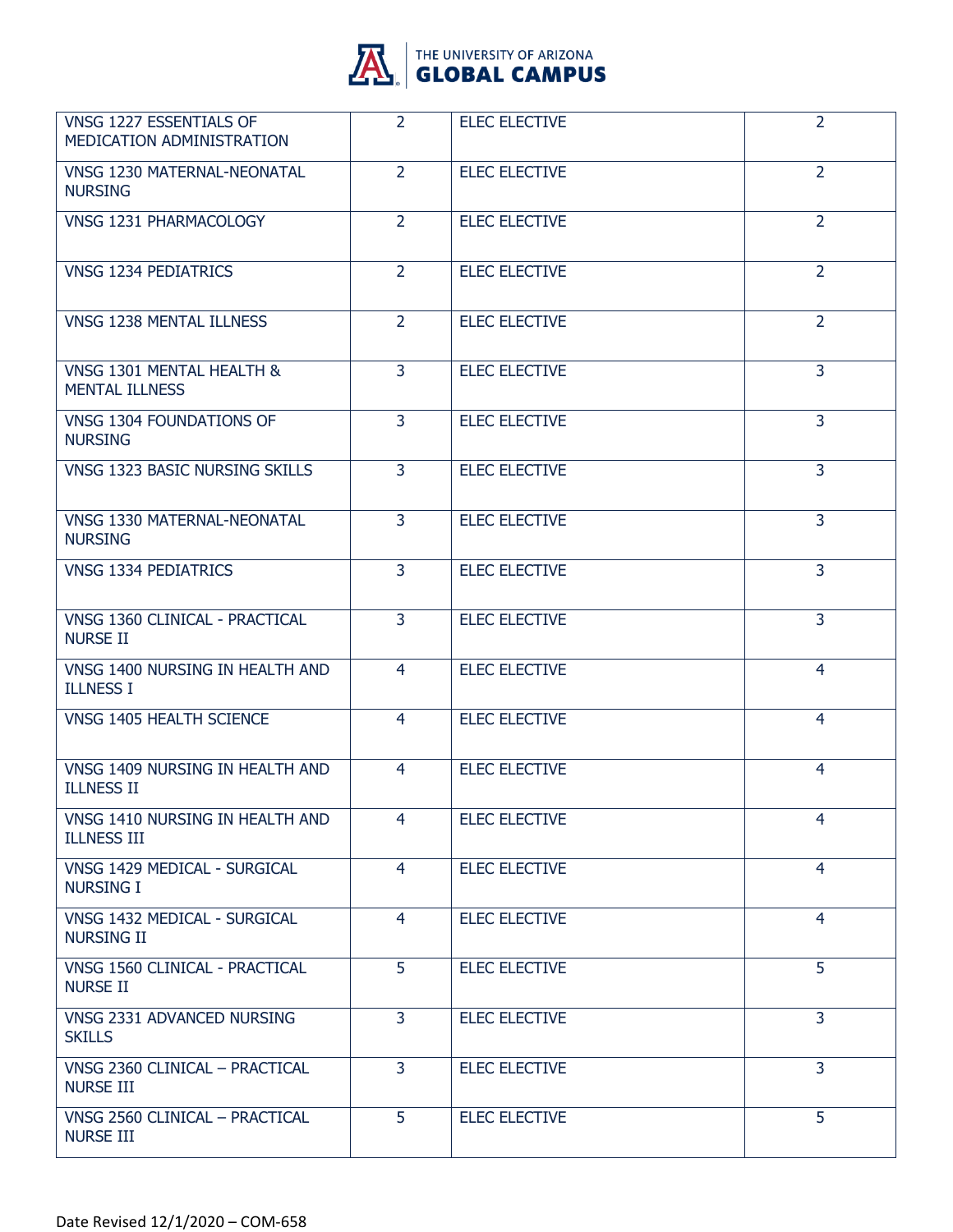

| VTHT 1005 VETERINARY MEDICAL<br><b>TERMINOLOGY</b>                 | $\Omega$       | <b>ELEC ELECTIVE</b> | $\mathbf{0}$   |
|--------------------------------------------------------------------|----------------|----------------------|----------------|
| VTHT 1011 VETERINARY CLINICAL<br><b>SKILLS</b>                     | $\mathbf{0}$   | <b>ELEC ELECTIVE</b> | $\mathbf 0$    |
| VTHT 1012 VETERINARY ASSISTANT                                     | $\mathbf{0}$   | <b>ELEC ELECTIVE</b> | $\overline{0}$ |
| VTHT 1017 VETERINARY OFFICE<br><b>MANAGEMENT</b>                   | $\mathbf{0}$   | <b>ELEC ELECTIVE</b> | $\mathbf{0}$   |
| WDWK 1413 CABINET MAKING I                                         | $\overline{4}$ | <b>ELEC ELECTIVE</b> | 4              |
| WDWK 2351 CABINET MAKING II                                        | $\overline{3}$ | <b>ELEC ELECTIVE</b> | $\overline{3}$ |
| WDWK 2451 CABINET MAKING II                                        | $\overline{4}$ | <b>ELEC ELECTIVE</b> | 4              |
| WLDG 1312 INTRODUCTION TO FLUX<br><b>CORED ARC WELDING</b>         | 3              | <b>ELEC ELECTIVE</b> | 3              |
| WLDG 1313 INTRODUCTION TO<br><b>BLUEPRINT READING FOR WELDERS</b>  | $\overline{3}$ | <b>ELEC ELECTIVE</b> | $\overline{3}$ |
| WLDG 1317 INTRODUCTION TO<br><b>LAYOUT AND FABRICATION</b>         | $\overline{3}$ | <b>ELEC ELECTIVE</b> | $\overline{3}$ |
| WLDG 1323 WELDING SAFETY, TOOLS,<br>AND EQUIPMENT                  | 3              | <b>ELEC ELECTIVE</b> | 3              |
| WLDG 1417 INTRODUCTION TO<br><b>LAYOUT AND FABRICATION</b>         | 4              | <b>ELEC ELECTIVE</b> | 4              |
| WLDG 1425 INTRODUCTION TO OXY-<br>FUEL WELDING AND CUTTING         | $\overline{4}$ | <b>ELEC ELECTIVE</b> | 4              |
| WLDG 1428 INTRODUCTION TO<br>SHIELDED METAL ARC WELDING<br>(SMAW)  | 4              | <b>ELEC ELECTIVE</b> | 4              |
| WLDG 1430 INTRODUCTION TO GAS<br>METAL ARC (GMAW) WELDING          | 4              | <b>ELEC ELECTIVE</b> | 4              |
| WLDG 1434 INTRODUCTION TO GAS<br>TUNGSTEN ARC (GTAW) WELDING       | $\overline{4}$ | <b>ELEC ELECTIVE</b> | 4              |
| WLDG 1435 INTRODUCTION TO PIPE<br><b>WELDING</b>                   | $\overline{4}$ | <b>ELEC ELECTIVE</b> | $\overline{4}$ |
| <b>WLDG 1457 INTERMEDIATE SHIELDED</b><br>METAL ARC WELDING (SMAW) | 4              | <b>ELEC ELECTIVE</b> | $\overline{4}$ |
| WLDG 2406 INTERMEDIATE PIPE<br><b>WELDING</b>                      | $\overline{4}$ | <b>ELEC ELECTIVE</b> | 4              |
| WLDG 2413 INTERMEDIATE WELDING<br><b>USING MULTIPLE PROCESSES</b>  | $\overline{4}$ | <b>ELEC ELECTIVE</b> | $\overline{4}$ |
| WLDG 2435 ADVANCED LAYOUT AND<br><b>FABRICATION</b>                | 4              | <b>ELEC ELECTIVE</b> | $\overline{4}$ |